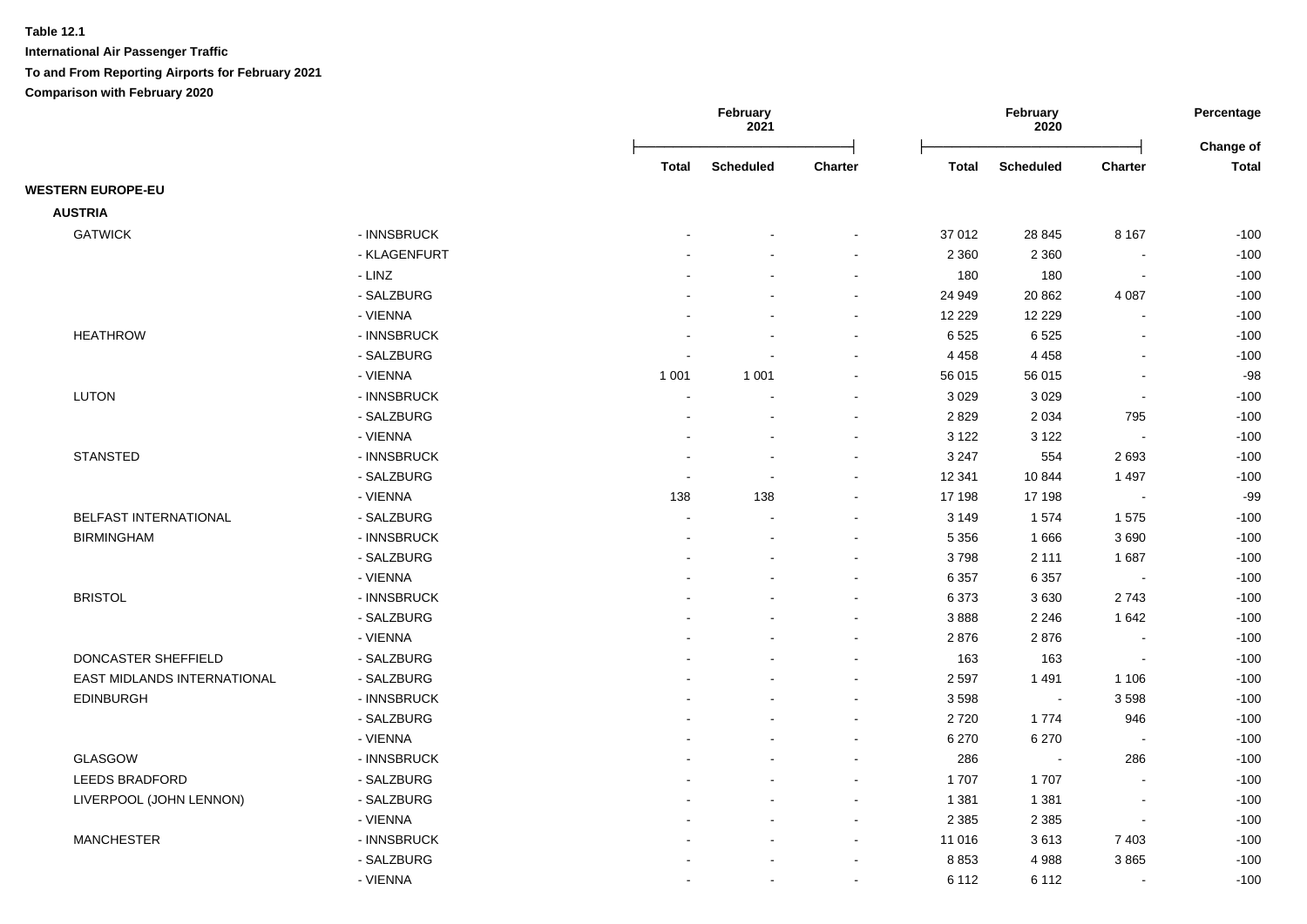|                      |             | February<br>2021         |                  |                          | February<br>2020 |                  |                          |                           |
|----------------------|-------------|--------------------------|------------------|--------------------------|------------------|------------------|--------------------------|---------------------------|
|                      |             | <b>Total</b>             | <b>Scheduled</b> | Charter                  | <b>Total</b>     | <b>Scheduled</b> | <b>Charter</b>           | Change of<br><b>Total</b> |
| <b>NEWCASTLE</b>     | - INNSBRUCK | $\blacksquare$           | $\blacksquare$   |                          | 1777             | 1777             | $\overline{\phantom{a}}$ | $-100$                    |
|                      | - SALZBURG  | $\sim$                   | $\sim$           | $\blacksquare$           | 1719             | 1719             | $\sim$                   | $-100$                    |
| <b>Total AUSTRIA</b> |             | 1 1 3 9                  | 1 1 3 9          | $\blacksquare$           | 267 875          | 222 095          | 45780                    | $-100$                    |
| <b>BELGIUM</b>       |             |                          |                  |                          |                  |                  |                          |                           |
| <b>GATWICK</b>       | - BRUSSELS  | $\sim$                   |                  |                          | 146              | 146              |                          | $-100$                    |
| <b>HEATHROW</b>      | - BRUSSELS  | 5 0 0 3                  | 5 0 0 3          | $\sim$                   | 47831            | 47831            |                          | $-90$                     |
| <b>LONDON CITY</b>   | - ANTWERP   | $\blacksquare$           |                  | $\sim$                   | 3770             | 3770             | $\overline{a}$           | $-100$                    |
| <b>STANSTED</b>      | - CHARLEROI | $\overline{\phantom{a}}$ |                  | $\sim$                   | 128              | 128              | $\blacksquare$           | $-100$                    |
| ABERDEEN             | - BRUSSELS  | $\blacksquare$           |                  | $\sim$                   | 552              | 552              | $\blacksquare$           | $-100$                    |
| <b>BIGGIN HILL</b>   | - ANTWERP   | 32                       |                  | 32                       | $\sim$           |                  | ä,                       |                           |
| <b>BIRMINGHAM</b>    | - BRUSSELS  |                          |                  | $\blacksquare$           | 11 019           | 11 019           | ä,                       | $-100$                    |
| <b>BRISTOL</b>       | - BRUSSELS  |                          |                  | $\sim$                   | 5 1 9 1          | 5 1 9 1          | ä,                       | $-100$                    |
| <b>EDINBURGH</b>     | - BRUSSELS  |                          |                  | $\sim$                   | 9806             | 9806             |                          | $-100$                    |
|                      | - CHARLEROI | $\sim$                   |                  | $\sim$                   | 6979             | 6979             | ä,                       | $-100$                    |
| GLASGOW              | - ANTWERP   | 47                       |                  | 47                       | $\sim$           |                  |                          | $\overline{\phantom{a}}$  |
|                      | - BRUSSELS  | 142                      | $\sim$           | 142                      | $\sim$           | $\sim$           | $\blacksquare$           | $\sim$                    |
| <b>MANCHESTER</b>    | - BRUSSELS  | 1 3 7 3                  | 1 3 7 3          | $\sim$                   | 18 579           | 18579            | $\blacksquare$           | $-93$                     |
|                      | - CHARLEROI | $\blacksquare$           | $\blacksquare$   | $\sim$                   | 11 951           | 11 951           | $\blacksquare$           | $-100$                    |
|                      | - OSTEND    | $\sim$                   | $\sim$           | $\sim$                   | 862              | $\blacksquare$   | 862                      | $-100$                    |
| <b>NEWCASTLE</b>     | - BRUSSELS  | $\sim$                   | $\sim$           | $\sim$                   | 1 3 6 1          | 1 3 6 1          | $\blacksquare$           | $-100$                    |
| <b>Total BELGIUM</b> |             | 6 5 9 7                  | 6 3 7 6          | 221                      | 118 175          | 117 313          | 862                      | $-94$                     |
| <b>CROATIA</b>       |             |                          |                  |                          |                  |                  |                          |                           |
| <b>GATWICK</b>       | - DUBROVNIK | $\sim$                   | $\sim$           | $\sim$                   | 1840             | 1840             | $\sim$                   | $-100$                    |
| <b>HEATHROW</b>      | - ZAGREB    | 395                      | 395              |                          | 11 604           | 11 604           | $\overline{\phantom{a}}$ | $-97$                     |
| <b>BIRMINGHAM</b>    | - DUBROVNIK | $\sim$                   | $\sim$           | $\sim$                   | 167              | $\blacksquare$   | 167                      | $-100$                    |
| <b>MANCHESTER</b>    | - DUBROVNIK | $\sim$                   | $\blacksquare$   | $\sim$                   | 525              | $\blacksquare$   | 525                      | $-100$                    |
| <b>Total CROATIA</b> |             | 395                      | 395              | $\overline{\phantom{a}}$ | 14 136           | 13 4 44          | 692                      | $-97$                     |
| <b>CYPRUS</b>        |             |                          |                  |                          |                  |                  |                          |                           |
| <b>GATWICK</b>       | - LARNACA   | $\blacksquare$           |                  | $\overline{\phantom{a}}$ | 7806             | 7806             | $\overline{\phantom{a}}$ | $-100$                    |
|                      | - PAPHOS    | $\sim$                   |                  | $\blacksquare$           | 11 211           | 9 3 6 8          | 1843                     | $-100$                    |
| <b>HEATHROW</b>      | - LARNACA   | 2 100                    | 2 0 8 0          | $20\,$                   | 14 5 68          | 14 5 68          | $\sim$                   | $-86$                     |
| LUTON                | - LARNACA   | $\blacksquare$           | $\blacksquare$   | $\sim$                   | 9735             | 9735             | $\blacksquare$           | $-100$                    |
|                      | - PAPHOS    |                          |                  | $\overline{\phantom{a}}$ | 4 9 3 7          | 4937             | $\blacksquare$           | $-100$                    |
| <b>STANSTED</b>      | - LARNACA   |                          |                  |                          | 1 0 4 7          | 1 0 4 7          |                          | $-100$                    |
|                      | - PAPHOS    |                          |                  |                          | 13 577           | 13577            | $\overline{a}$           | $-100$                    |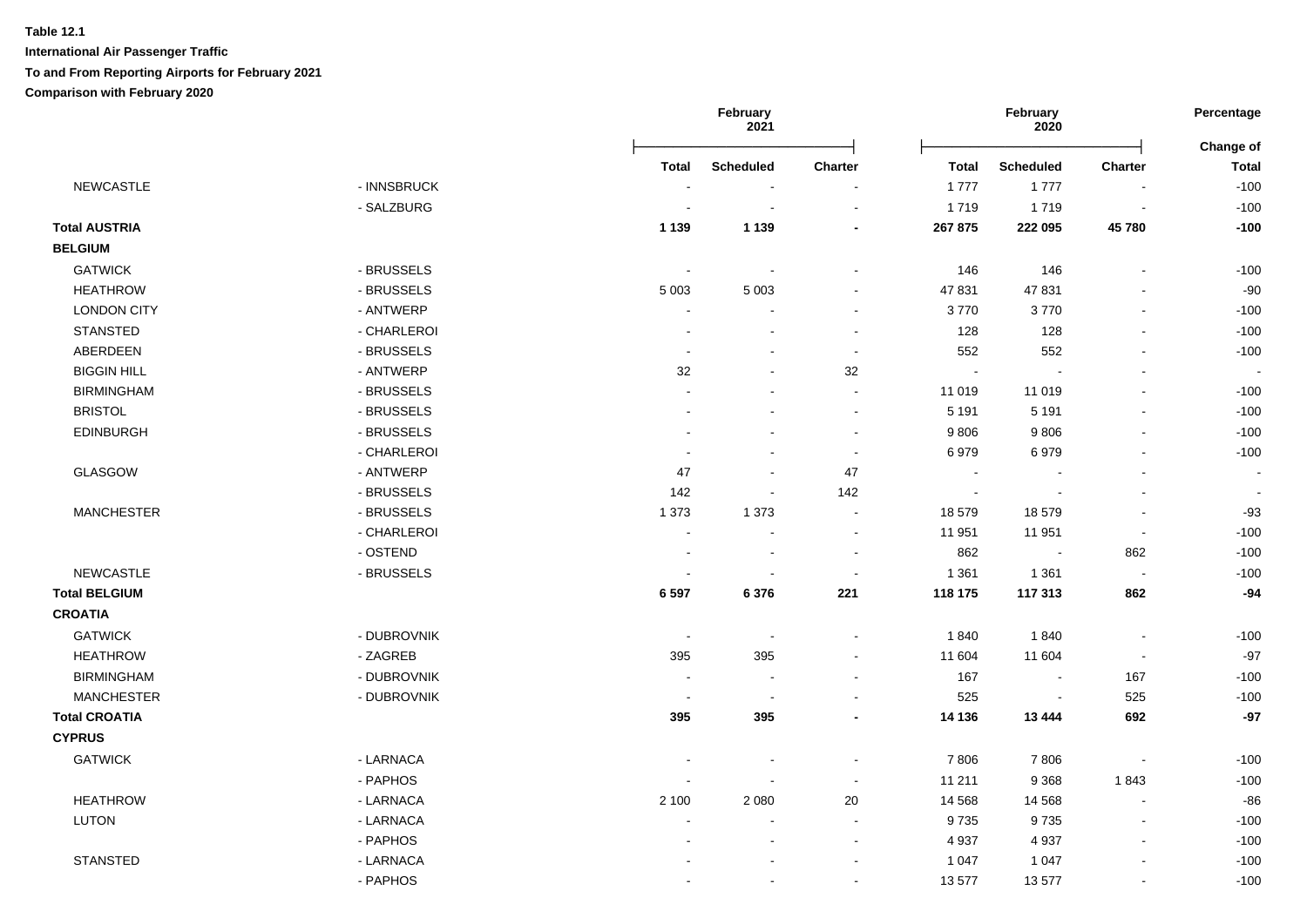|                             |                     |         | February<br>2021 |                          |                | February<br>2020 |                          | Percentage<br>Change of |  |
|-----------------------------|---------------------|---------|------------------|--------------------------|----------------|------------------|--------------------------|-------------------------|--|
|                             |                     | Total   | <b>Scheduled</b> | Charter                  | <b>Total</b>   | <b>Scheduled</b> | <b>Charter</b>           | Total                   |  |
| ABERDEEN                    | - LARNACA           | 112     | $\blacksquare$   | 112                      | $\sim$         |                  |                          |                         |  |
| <b>BIRMINGHAM</b>           | - PAPHOS            |         | $\blacksquare$   | $\blacksquare$           | 2 8 0 9        | 2809             | $\blacksquare$           | $-100$                  |  |
| <b>BOURNEMOUTH</b>          | - PAPHOS            |         |                  | $\overline{\phantom{a}}$ | 143            | $\blacksquare$   | 143                      | $-100$                  |  |
| <b>BRISTOL</b>              | - LARNACA           |         |                  | $\blacksquare$           | 2699           | 2699             | $\overline{\phantom{a}}$ | $-100$                  |  |
|                             | - PAPHOS            |         |                  | $\blacksquare$           | 3 3 1 6        | 3 3 1 6          | $\overline{\phantom{a}}$ | $-100$                  |  |
| <b>CARDIFF WALES</b>        | - PAPHOS            |         |                  | $\blacksquare$           | 138            | $\blacksquare$   | 138                      | $-100$                  |  |
| DONCASTER SHEFFIELD         | - PAPHOS            |         |                  | $\sim$                   | 168            | $\blacksquare$   | 168                      | $-100$                  |  |
| EAST MIDLANDS INTERNATIONAL | - PAPHOS            |         |                  | $\blacksquare$           | 716            | 576              | 140                      | $-100$                  |  |
| <b>EDINBURGH</b>            | - LARNACA           | 78      |                  | 78                       | $\sim$         |                  |                          |                         |  |
|                             | - PAPHOS            |         |                  |                          | 3 9 2 5        | 3925             | $\sim$                   | $-100$                  |  |
| <b>GLASGOW</b>              | - PAPHOS            |         |                  | $\sim$                   | 1 4 2 7        | 1 2 9 0          | 137                      | $-100$                  |  |
| <b>LEEDS BRADFORD</b>       | - PAPHOS            |         |                  | ÷                        | 552            | 552              |                          | $-100$                  |  |
| LIVERPOOL (JOHN LENNON)     | - LARNACA           |         |                  | $\blacksquare$           | 2 0 0 3        | 2 0 0 3          | $\overline{\phantom{a}}$ | $-100$                  |  |
|                             | - PAPHOS            |         |                  | $\blacksquare$           | 2 0 3 3        | 2 0 3 3          | $\blacksquare$           | $-100$                  |  |
| <b>MANCHESTER</b>           | - PAPHOS            |         | $\blacksquare$   | $\sim$                   | 14 810         | 11 180           | 3630                     | $-100$                  |  |
| <b>NEWCASTLE</b>            | - PAPHOS            |         | $\blacksquare$   | $\blacksquare$           | 1917           | 1917             | $\blacksquare$           | $-100$                  |  |
| <b>Total CYPRUS</b>         |                     | 2 2 9 0 | 2 0 8 0          | 210                      | 99 537         | 93 338           | 6 1 9 9                  | $-98$                   |  |
| <b>DENMARK</b>              |                     |         |                  |                          |                |                  |                          |                         |  |
| <b>GATWICK</b>              | - AARHUS (TIRSTRUP) |         |                  |                          | 1650           | 1 6 5 0          |                          | $-100$                  |  |
|                             | - COPENHAGEN        |         |                  | $\blacksquare$           | 53 881         | 53 881           |                          | $-100$                  |  |
| <b>HEATHROW</b>             | - BILLUND           |         |                  | $\blacksquare$           | 7 1 9 3        | 7 1 9 3          |                          | $-100$                  |  |
|                             | - COPENHAGEN        | 2 4 3 7 | 2 4 3 7          | $\blacksquare$           | 65 392         | 65 392           |                          | $-96$                   |  |
| <b>LONDON CITY</b>          | - BILLUND           |         |                  |                          | 1549           | 1549             |                          | $-100$                  |  |
| <b>LUTON</b>                | - COPENHAGEN        |         |                  | $\blacksquare$           | 8 0 0 2        | 8 0 0 2          |                          | $-100$                  |  |
| <b>STANSTED</b>             | - AALBORG           |         | $\blacksquare$   | $\blacksquare$           | 3 0 9 1        | 3 0 9 1          |                          | $-100$                  |  |
|                             | - AARHUS (TIRSTRUP) |         | $\blacksquare$   | $\blacksquare$           | 6 2 0 8        | 6 2 0 8          | $\overline{\phantom{a}}$ | $-100$                  |  |
|                             | - BILLUND           | 21      | 21               | $\sim$                   | 14 530         | 14 530           |                          | $-100$                  |  |
|                             | - COPENHAGEN        |         | $\blacksquare$   | $\blacksquare$           | 31 7 28        | 31 728           |                          | $-100$                  |  |
| ABERDEEN                    | - BILLUND           | 67      | $\sim$           | 67                       | $\blacksquare$ |                  |                          |                         |  |
|                             | - COPENHAGEN        |         | $\sim$           | $\overline{\phantom{a}}$ | 1978           | 1978             |                          | $-100$                  |  |
|                             | - ESBJERG           | 61      |                  | 61                       | 1 0 8 0        | 1 0 8 0          |                          | $-94$                   |  |
| <b>BIRMINGHAM</b>           | - COPENHAGEN        |         | ÷                | L,                       | 5771           | 5771             |                          | $-100$                  |  |
| <b>BRISTOL</b>              | - COPENHAGEN        |         |                  | $\sim$                   | 2789           | 2789             | $\overline{\phantom{a}}$ | $-100$                  |  |
| <b>EDINBURGH</b>            | - COPENHAGEN        |         |                  | $\overline{a}$           | 10 045         | 10 045           |                          | $-100$                  |  |
| GLASGOW                     | - COPENHAGEN        |         | $\mathbf{r}$     | $\blacksquare$           | 2 0 7 7        | $\mathbf{r}$     | 2 0 7 7                  | $-100$                  |  |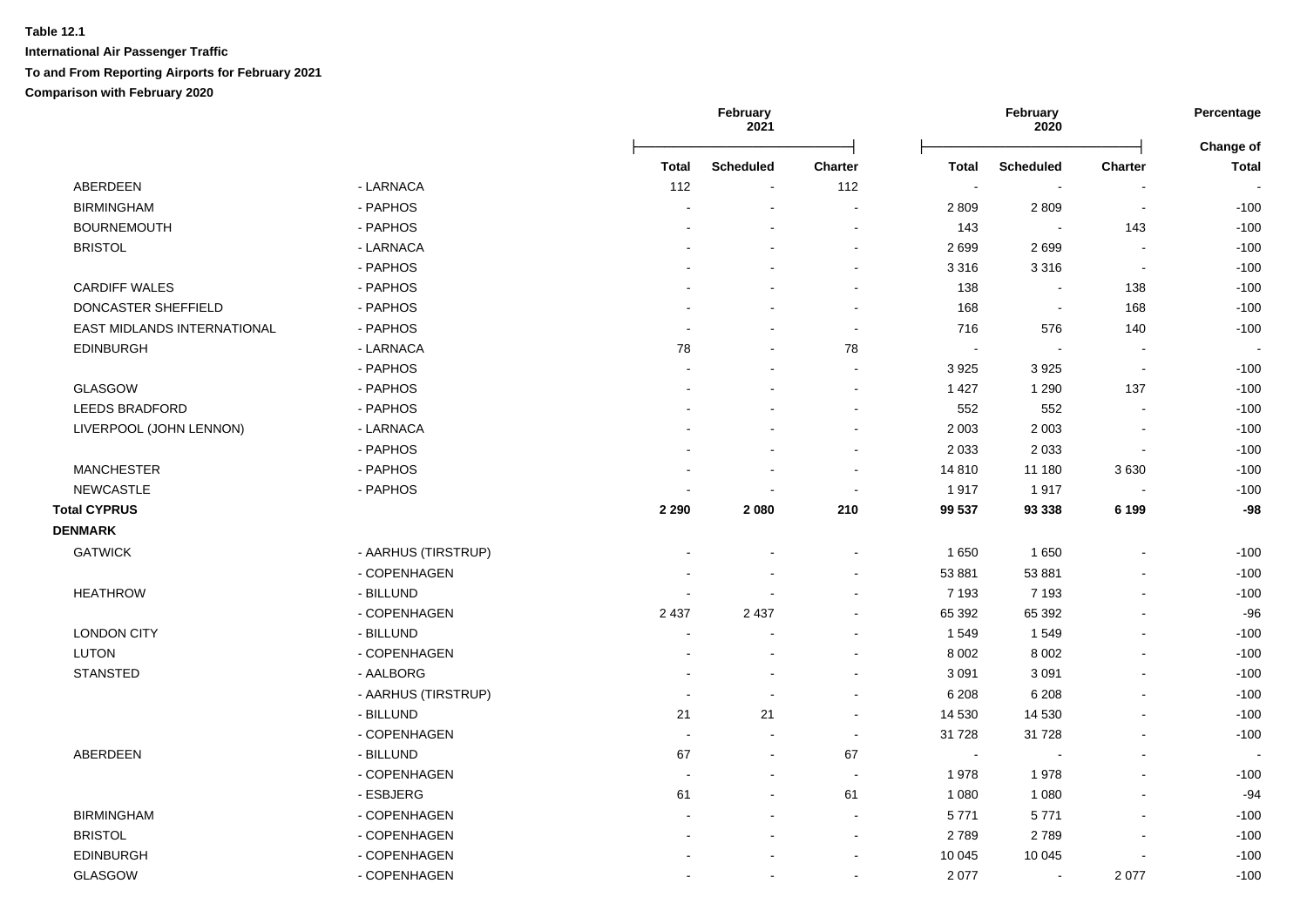|                             |              |                | February<br>2021 |                |                | February<br>2020 |                          | Percentage                |  |
|-----------------------------|--------------|----------------|------------------|----------------|----------------|------------------|--------------------------|---------------------------|--|
|                             |              | <b>Total</b>   | <b>Scheduled</b> | <b>Charter</b> | <b>Total</b>   | <b>Scheduled</b> | Charter                  | Change of<br><b>Total</b> |  |
| <b>HUMBERSIDE</b>           | - BILLUND    | 12             | $\blacksquare$   | 12             | $\blacksquare$ | $\sim$           |                          |                           |  |
| LIVERPOOL (JOHN LENNON)     | - COPENHAGEN | $\sim$         | $\blacksquare$   | $\sim$         | 2 2 4 7        | 2 2 4 7          | $\sim$                   | $-100$                    |  |
| <b>MANCHESTER</b>           | - BILLUND    | 84             | $\sim$           | 84             | 3855           | 3855             | $\overline{a}$           | $-98$                     |  |
|                             | - COPENHAGEN | $\sim$         | $\blacksquare$   | $\sim$         | 23 705         | 23 705           |                          | $-100$                    |  |
| <b>NEWCASTLE</b>            | - COPENHAGEN | 25             | $\blacksquare$   | 25             | $\blacksquare$ |                  |                          |                           |  |
| <b>Total DENMARK</b>        |              | 2707           | 2 4 5 8          | 249            | 246 771        | 244 694          | 2077                     | -99                       |  |
| <b>FINLAND</b>              |              |                |                  |                |                |                  |                          |                           |  |
| <b>GATWICK</b>              | - ENONTEKIO  | $\blacksquare$ |                  | $\blacksquare$ | 394            | 394              | $\sim$                   | $-100$                    |  |
|                             | - HELSINKI   |                |                  | $\sim$         | 16 592         | 16 592           |                          | $-100$                    |  |
|                             | - IVALO      |                |                  | $\blacksquare$ | 1839           | 1839             |                          | $-100$                    |  |
|                             | - KITTILA    |                |                  | $\sim$         | 2888           | 995              | 1893                     | $-100$                    |  |
|                             | - KUUSAMO    |                |                  |                | 1 0 3 3        |                  | 1 0 3 3                  | $-100$                    |  |
|                             | - ROVANIEMI  |                |                  |                | 5 5 9 8        | 5 5 9 8          |                          | $-100$                    |  |
| <b>HEATHROW</b>             | - HELSINKI   | 4 0 5 3        | 4 0 5 3          | $\sim$         | 55 069         | 55 069           | $\sim$                   | $-93$                     |  |
| <b>BIRMINGHAM</b>           | - ENONTEKIO  |                |                  | $\sim$         | 228            | $\mathbf{r}$     | 228                      | $-100$                    |  |
|                             | - KUUSAMO    | $\blacksquare$ |                  | $\sim$         | 1 1 2 8        | $\sim$           | 1 1 2 8                  | $-100$                    |  |
| <b>BOURNEMOUTH</b>          | - ENONTEKIO  |                |                  |                | 91             | $\sim$           | 91                       | $-100$                    |  |
| <b>BRISTOL</b>              | - ENONTEKIO  |                |                  | $\blacksquare$ | 315            | $\blacksquare$   | 315                      | $-100$                    |  |
|                             | - KITTILA    |                | ÷                | $\sim$         | 1 3 2 7        | $\blacksquare$   | 1 3 2 7                  | $-100$                    |  |
| DONCASTER SHEFFIELD         | - ENONTEKIO  |                |                  | $\sim$         | 210            | $\blacksquare$   | 210                      | $-100$                    |  |
| EAST MIDLANDS INTERNATIONAL | - KITTILA    |                |                  | $\blacksquare$ | 139            | 139              | $\overline{\phantom{a}}$ | $-100$                    |  |
|                             | - KUUSAMO    | $\sim$         | $\blacksquare$   | $\blacksquare$ | 173            | 173              |                          | $-100$                    |  |
| <b>EDINBURGH</b>            | - HELSINKI   | 249            | 249              | $\sim$         | 1 0 9 0        | 1 0 9 0          | $\overline{\phantom{a}}$ | $-77$                     |  |
| <b>LEEDS BRADFORD</b>       | - ENONTEKIO  | $\sim$         | $\overline{a}$   | $\sim$         | 166            | $\mathbf{r}$     | 166                      | $-100$                    |  |
| <b>MANCHESTER</b>           | - HELSINKI   | 430            | 430              | $\blacksquare$ | 10 220         | 10 2 20          | $\sim$                   | $-96$                     |  |
|                             | - KITTILA    | $\sim$         | $\blacksquare$   | $\blacksquare$ | 1 4 8 3        | $\sim$           | 1 4 8 3                  | $-100$                    |  |
|                             | - KUUSAMO    |                | ä,               | $\blacksquare$ | 1 2 1 4        | $\blacksquare$   | 1 2 1 4                  | $-100$                    |  |
| <b>NEWCASTLE</b>            | - ENONTEKIO  |                |                  | $\sim$         | 66             | 66               | $\sim$                   | $-100$                    |  |
| <b>NORWICH</b>              | - ENONTEKIO  |                |                  |                | 338            |                  | 338                      | $-100$                    |  |
| <b>Total FINLAND</b>        |              | 4732           | 4732             |                | 101 601        | 92 175           | 9 4 2 6                  | $-95$                     |  |
| <b>FRANCE</b>               |              |                |                  |                |                |                  |                          |                           |  |
| <b>GATWICK</b>              | - BORDEAUX   |                | $\blacksquare$   | $\blacksquare$ | 17 979         | 17979            | $\blacksquare$           | $-100$                    |  |
|                             | - CHAMBERY   |                |                  | $\blacksquare$ | 12 478         | 138              | 12 340                   | $-100$                    |  |
|                             | - GRENOBLE   |                |                  |                | 22 986         | 8682             | 14 304                   | $-100$                    |  |
|                             | - LYON       |                |                  |                | 26 45 6        | 18 675           | 7781                     | $-100$                    |  |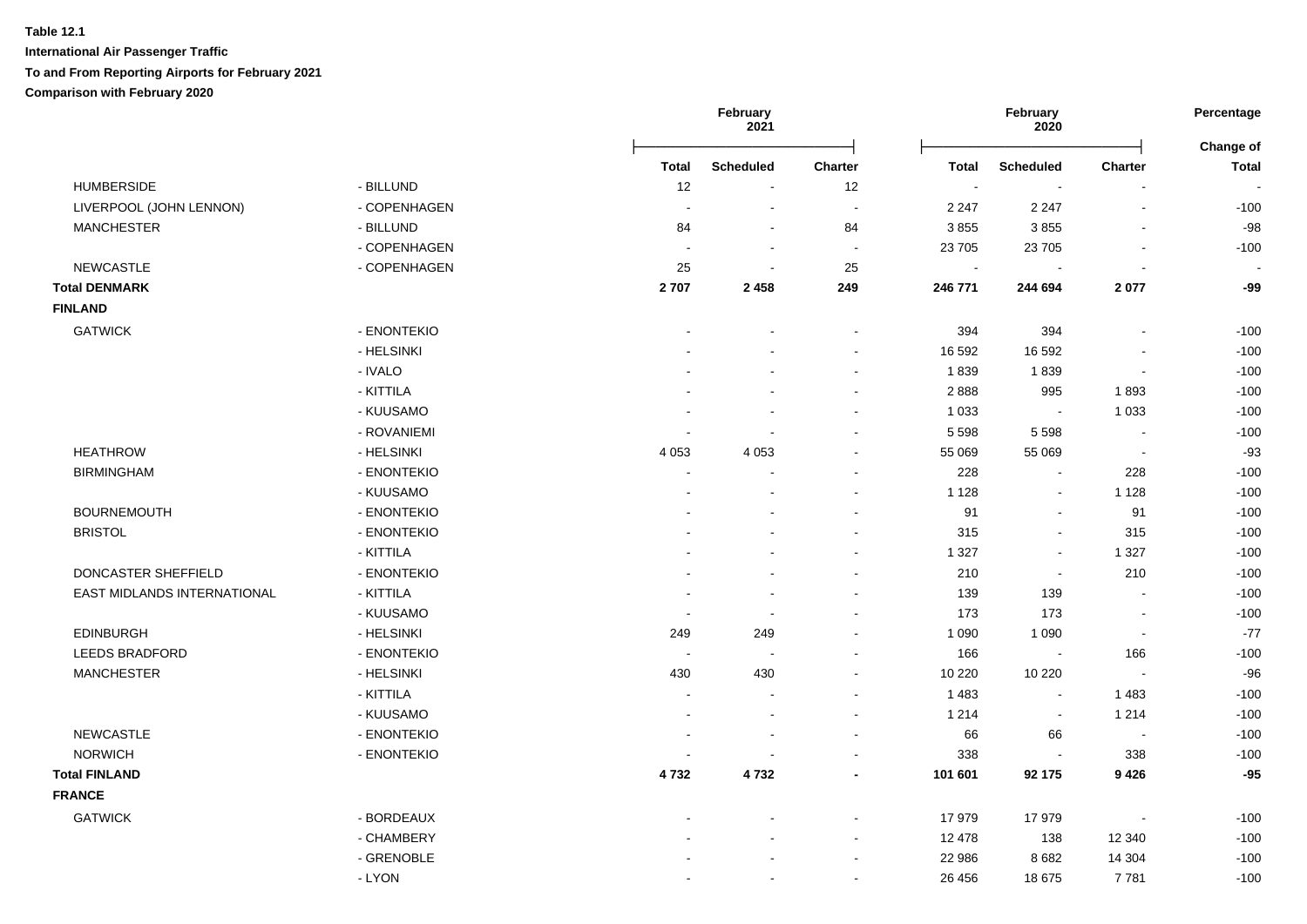|                    |                             |              | February<br>2021         |                |              | February<br>2020 |                          | Percentage                |
|--------------------|-----------------------------|--------------|--------------------------|----------------|--------------|------------------|--------------------------|---------------------------|
|                    |                             | <b>Total</b> | <b>Scheduled</b>         | Charter        | <b>Total</b> | <b>Scheduled</b> | <b>Charter</b>           | Change of<br><b>Total</b> |
|                    | - MARSEILLE                 |              |                          |                | 9 3 4 9      | 9 3 4 9          |                          | $-100$                    |
|                    | - MONTPELLIER               |              | $\overline{\phantom{a}}$ | $\sim$         | 7 2 2 5      | 7 2 2 5          | $\mathbf{r}$             | $-100$                    |
|                    | - NANTES                    |              |                          |                | 11 384       | 11 384           |                          | $-100$                    |
|                    | $-$ NICE                    |              |                          |                | 28 860       | 28 8 6 0         | ÷,                       | $-100$                    |
|                    | - PARIS (CHARLES DE GAULLE) |              |                          |                | 45 29 2      | 45 29 2          | $\blacksquare$           | $-100$                    |
|                    | - TOULOUSE (BLAGNAC)        |              |                          |                | 19 167       | 16 341           | 2826                     | $-100$                    |
| <b>HEATHROW</b>    | - GRENOBLE                  |              |                          |                | 1890         | 1890             |                          | $-100$                    |
|                    | - LYON                      |              |                          | $\blacksquare$ | 21 095       | 21 095           | $\overline{a}$           | $-100$                    |
|                    | - MARSEILLE                 | ÷.           |                          |                | 19 972       | 19 972           | $\blacksquare$           | $-100$                    |
|                    | $-$ NICE                    | 2 2 2 9      | 2 2 2 9                  |                | 30 216       | 30 216           | $\overline{\phantom{a}}$ | $-93$                     |
|                    | - PARIS (CHARLES DE GAULLE) | 17 039       | 17 039                   |                | 95 723       | 95 664           | 59                       | $-82$                     |
|                    | - TOULOUSE (BLAGNAC)        | ÷            |                          | $\sim$         | 19731        | 19731            | $\overline{\phantom{a}}$ | $-100$                    |
| <b>LONDON CITY</b> | - CHAMBERY                  |              |                          |                | 942          | 942              | $\overline{\phantom{a}}$ | $-100$                    |
|                    | $\text{-}\mathsf{NICE}$     |              |                          |                | 720          | 720              | $\mathbf{r}$             | $-100$                    |
| LUTON              | - BEZIERS                   |              |                          |                | 2 9 4 7      | 2947             | $\overline{a}$           | $-100$                    |
|                    | - BORDEAUX                  |              |                          | $\blacksquare$ | 4732         | 4732             |                          | $-100$                    |
|                    | - GRENOBLE                  |              |                          |                | 3801         | 3801             |                          | $-100$                    |
|                    | - LYON                      |              |                          |                | 9787         | 9787             |                          | $-100$                    |
|                    | - MARSEILLE                 |              |                          |                | 2 2 5 4      | 2 2 5 4          |                          | $-100$                    |
|                    | - NANTES                    |              |                          |                | 3545         | 3545             |                          | $-100$                    |
|                    | $-$ NICE                    |              |                          |                | 5 4 0 9      | 5 4 0 9          |                          | $-100$                    |
|                    | - PARIS (CHARLES DE GAULLE) |              |                          |                | 22 906       | 22 906           |                          | $-100$                    |
| SOUTHEND           | - BREST                     |              |                          |                | 2 3 0 4      | 2 3 0 4          |                          | $-100$                    |
|                    | - CAEN                      |              |                          |                | 875          | 875              |                          | $-100$                    |
|                    | - PARIS (CHARLES DE GAULLE) |              |                          |                | 3 1 9 1      | 3 1 9 1          |                          | $-100$                    |
|                    | - RENNES                    |              |                          |                | 3 0 0 5      | 3 0 0 5          |                          | $-100$                    |
| <b>STANSTED</b>    | - BERGERAC                  |              |                          | $\sim$         | 4 2 3 3      | 4 2 3 3          | $\overline{a}$           | $-100$                    |
|                    | - BIARRITZ                  |              |                          |                | 3 8 0 2      | 3802             | $\blacksquare$           | $-100$                    |
|                    | - BORDEAUX                  |              |                          | $\blacksquare$ | 8 1 3 1      | 8 1 3 1          | $\overline{a}$           | $-100$                    |
|                    | - CARCASSONNE               |              |                          | $\sim$         | 3857         | 3857             | $\blacksquare$           | $-100$                    |
|                    | - CHAMBERY                  |              |                          | $\blacksquare$ | 5 4 6 3      | 1648             | 3815                     | $-100$                    |
|                    | - DINARD                    |              |                          | $\blacksquare$ | 3618         | 3618             | $\blacksquare$           | $-100$                    |
|                    | $-DOLE$                     |              |                          | $\blacksquare$ | 777          | 777              | $\overline{\phantom{a}}$ | $-100$                    |
|                    | - GRENOBLE                  |              |                          |                | 11 252       | 10727            | 525                      | $-100$                    |
|                    | - LA ROCHELLE               |              |                          |                | 2 2 6 5      | 2 2 6 5          | $\sim$                   | $-100$                    |
|                    |                             |              |                          |                |              |                  |                          |                           |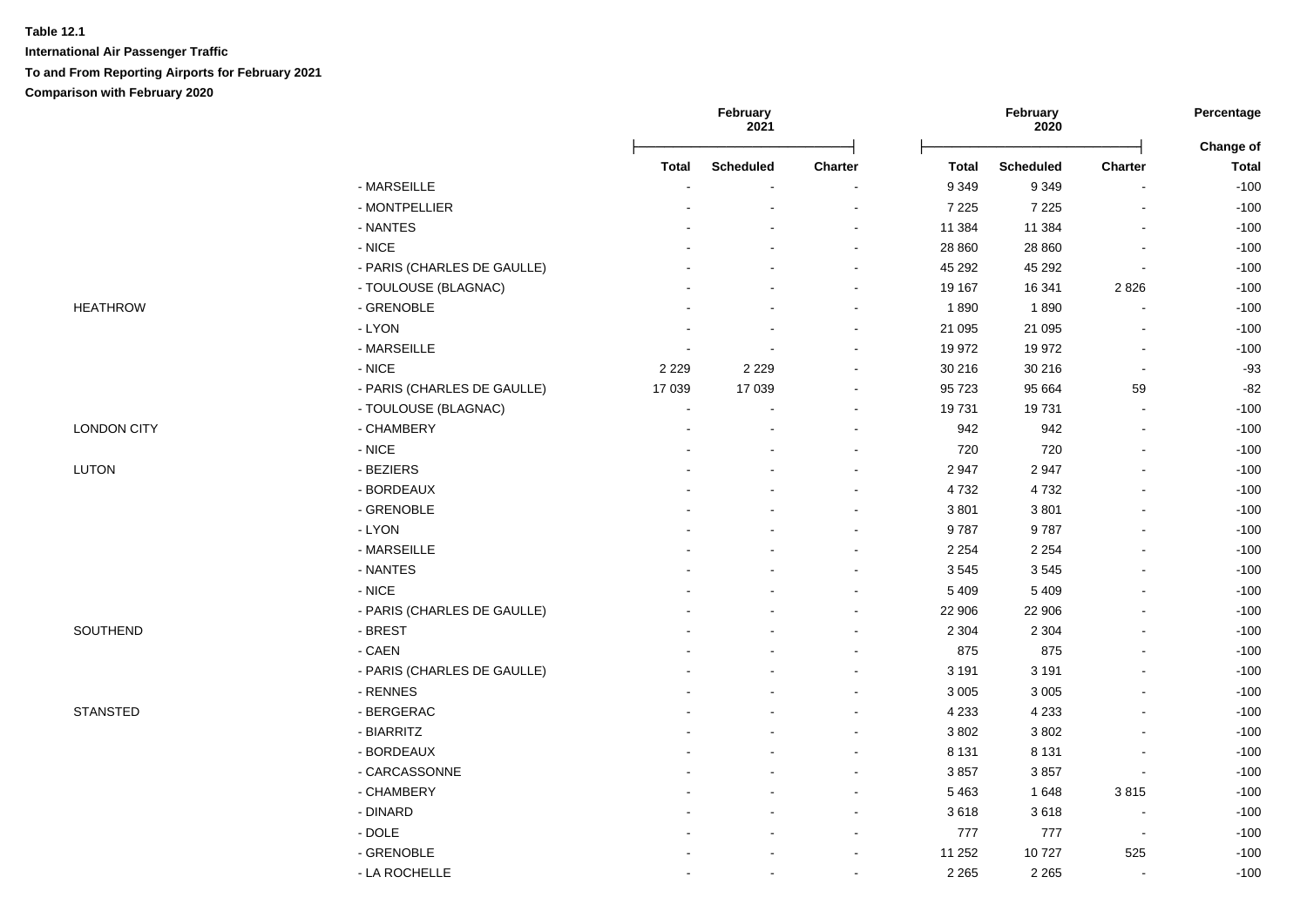|                                   |                                |                | February<br>2021 |                          |                  | February<br>2020 |                | Percentage                |  |
|-----------------------------------|--------------------------------|----------------|------------------|--------------------------|------------------|------------------|----------------|---------------------------|--|
|                                   |                                | <b>Total</b>   | <b>Scheduled</b> | Charter                  | <b>Total</b>     | <b>Scheduled</b> | <b>Charter</b> | Change of<br><b>Total</b> |  |
|                                   | - LIMOGES                      |                |                  |                          | 4 9 8 3          | 4983             |                | $-100$                    |  |
|                                   | - LYON                         |                |                  | $\sim$                   | 3 1 4 6          | 3 1 4 6          | $\sim$         | $-100$                    |  |
|                                   | - MARSEILLE                    |                |                  |                          | 9 2 5 5          | 9 2 5 5          |                | $-100$                    |  |
|                                   | - NANTES                       |                |                  |                          | 9845             | 9845             |                | $-100$                    |  |
|                                   | - NICE                         |                |                  |                          | 10 188           | 10 188           |                | $-100$                    |  |
|                                   | - PARIS (CHARLES DE GAULLE)    |                |                  | $\overline{\phantom{a}}$ | 4 0 8 7          | 4 0 8 7          |                | $-100$                    |  |
|                                   | - POITIERS                     |                |                  | $\overline{\phantom{a}}$ | 2 6 6 9          | 2669             |                | $-100$                    |  |
|                                   | - TARBES-LOURDES INTERNATIONAL |                |                  |                          | 2833             | 2833             |                | $-100$                    |  |
|                                   | - TOULOUSE (BLAGNAC)           |                |                  |                          | 17 437           | 17 437           |                | $-100$                    |  |
|                                   | - TOURS                        |                |                  |                          | 2 5 9 3          | 2 5 9 3          |                | $-100$                    |  |
| ABERDEEN                          | - PARIS (CHARLES DE GAULLE)    |                |                  |                          | 5 8 3 4          | 5834             |                | $-100$                    |  |
| <b>BELFAST CITY (GEORGE BEST)</b> | - PARIS (CHARLES DE GAULLE)    |                |                  |                          | 38               | 38               |                | $-100$                    |  |
| BELFAST INTERNATIONAL             | - LYON                         |                |                  | ÷                        | 1 2 4 2          | 1 2 4 2          |                | $-100$                    |  |
|                                   | - PARIS (CHARLES DE GAULLE)    |                |                  | $\sim$                   | 5 9 3 6          | 5936             |                | $-100$                    |  |
| <b>BIGGIN HILL</b>                | - CHAMBERY                     |                |                  | ÷                        | $\boldsymbol{9}$ |                  | 9              | $-100$                    |  |
|                                   | - GRENOBLE                     |                |                  | $\blacksquare$           | 26               | $\blacksquare$   | 26             | $-100$                    |  |
|                                   | $-$ NICE                       | $\overline{4}$ | $\sim$           | 4                        | $\mathbf{1}$     | $\blacksquare$   | $\overline{1}$ | 300                       |  |
| <b>BIRMINGHAM</b>                 | - CHAMBERY                     |                |                  | $\sim$                   | 3865             | 914              | 2951           | $-100$                    |  |
|                                   | - GRENOBLE                     |                |                  |                          | 4724             | 4 5 5 4          | 170            | $-100$                    |  |
|                                   | - LYON                         |                |                  |                          | 1 0 8 3          | 901              | 182            | $-100$                    |  |
|                                   | - PARIS (CHARLES DE GAULLE)    | 1 2 4 7        | 1 2 4 7          |                          | 28 357           | 28 357           | $\sim$         | $-96$                     |  |
|                                   | - TOULOUSE (BLAGNAC)           | ÷.             |                  |                          | 1985             | $\blacksquare$   | 1985           | $-100$                    |  |
| <b>BRISTOL</b>                    | - BORDEAUX                     |                |                  | $\overline{\phantom{a}}$ | 2 4 5 1          | 2 4 5 1          | $\sim$         | $-100$                    |  |
|                                   | - CHAMBERY                     |                |                  | $\overline{\phantom{a}}$ | 2 6 2 0          |                  | 2620           | $-100$                    |  |
|                                   | - GRENOBLE                     |                |                  | $\overline{\phantom{a}}$ | 5 3 3 1          | 5 1 7 4          | 157            | $-100$                    |  |
|                                   | - LYON                         |                |                  |                          | 2 3 4 9          | 2 0 8 7          | 262            | $-100$                    |  |
|                                   | - NICE                         |                |                  |                          | 2 5 8 4          | 2 5 8 4          |                | $-100$                    |  |
|                                   | - PARIS (CHARLES DE GAULLE)    |                |                  |                          | 17873            | 17873            | $\blacksquare$ | $-100$                    |  |
|                                   | - TOULOUSE (BLAGNAC)           |                |                  |                          | 5 1 5 1          | 3632             | 1519           | $-100$                    |  |
| <b>CARDIFF WALES</b>              | - BORDEAUX                     |                |                  | $\overline{\phantom{a}}$ | 1 1 1 6          | $\blacksquare$   | 1 1 1 6        | $-100$                    |  |
|                                   | - CHAMBERY                     |                |                  | $\sim$                   | 357              | 357              | $\sim$         | $-100$                    |  |
|                                   | - GRENOBLE                     |                |                  | $\sim$                   | 354              | $\blacksquare$   | 354            | $-100$                    |  |
|                                   | - LYON                         |                |                  | $\blacksquare$           | 1837             | $\blacksquare$   | 1837           | $-100$                    |  |
|                                   | - MARSEILLE                    |                |                  | $\sim$                   | 332              | $\sim$           | 332            | $-100$                    |  |
|                                   | - NANTES                       |                | $\blacksquare$   | $\overline{\phantom{a}}$ | 683              | $\blacksquare$   | 683            | $-100$                    |  |
|                                   |                                |                |                  |                          |                  |                  |                |                           |  |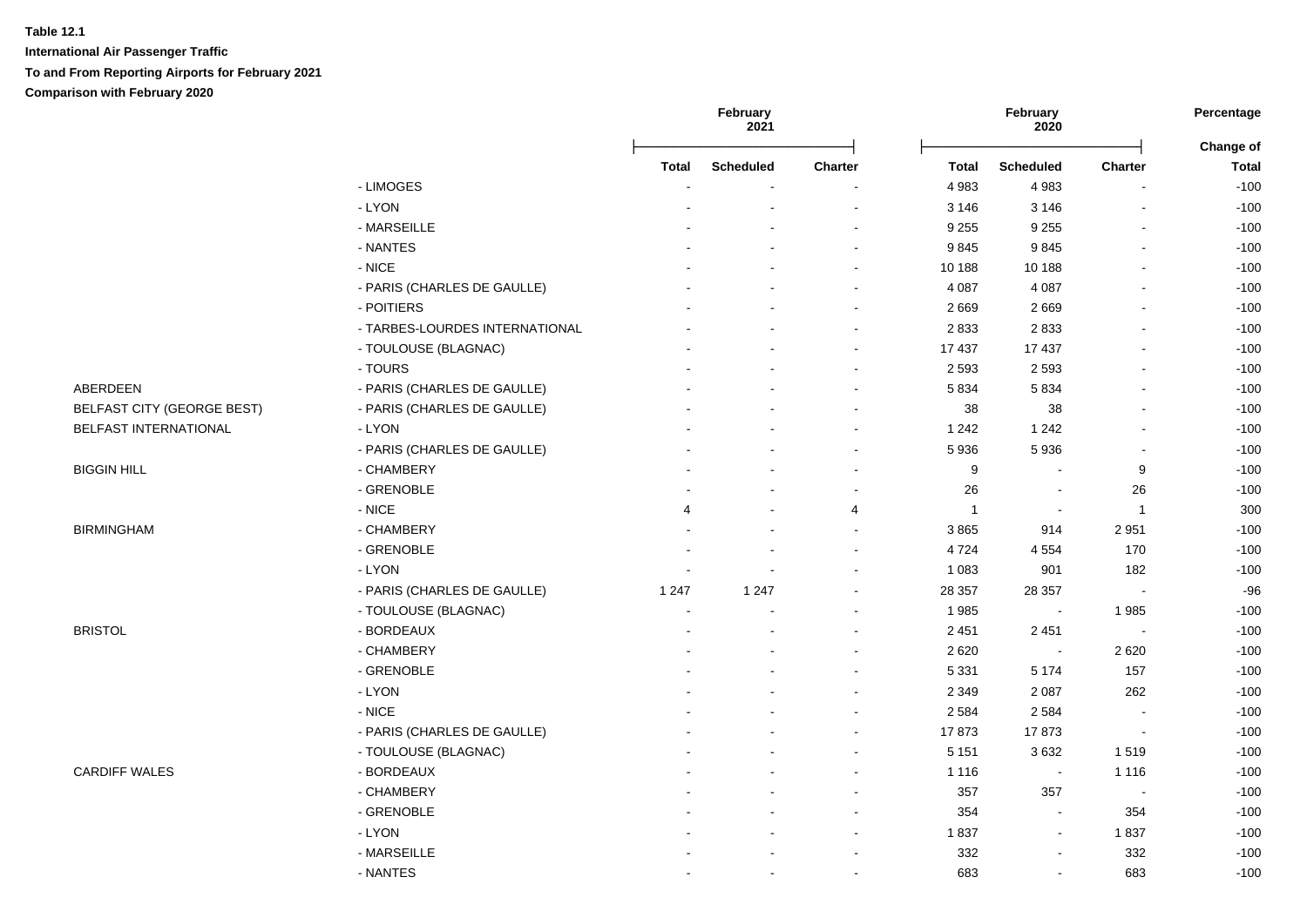|                             |                             |              | February<br>2021 |                          |         | February<br>2020         |                          | Percentage<br>Change of |
|-----------------------------|-----------------------------|--------------|------------------|--------------------------|---------|--------------------------|--------------------------|-------------------------|
|                             |                             | <b>Total</b> | <b>Scheduled</b> | <b>Charter</b>           | Total   | <b>Scheduled</b>         | <b>Charter</b>           | <b>Total</b>            |
|                             | - PARIS (CHARLES DE GAULLE) |              |                  |                          | 5708    | 4 0 7 6                  | 1 6 3 2                  | $-100$                  |
|                             | - PARIS (LE BOURGET)        |              | $\overline{a}$   | $\overline{\phantom{a}}$ | $71$    | 71                       | $\sim$                   | $-100$                  |
|                             | - PARIS (ORLY)              |              |                  |                          | 253     |                          | 253                      | $-100$                  |
|                             | - TOULOUSE (BLAGNAC)        |              |                  | $\blacksquare$           | 1 3 3 4 | $\blacksquare$           | 1 3 3 4                  | $-100$                  |
| DONCASTER SHEFFIELD         | - CHAMBERY                  |              |                  | $\blacksquare$           | 133     | 119                      | 14                       | $-100$                  |
| EAST MIDLANDS INTERNATIONAL | - CHAMBERY                  |              |                  | $\blacksquare$           | 1 4 0 2 | $\sim$                   | 1 4 0 2                  | $-100$                  |
|                             | - GRENOBLE                  |              |                  | ä,                       | 468     | 468                      | $\blacksquare$           | $-100$                  |
|                             | - LIMOGES                   |              |                  | $\sim$                   | 2 3 6 4 | 2 3 6 4                  | $\blacksquare$           | $-100$                  |
| <b>EDINBURGH</b>            | - CHAMBERY                  |              |                  | $\sim$                   | 1 4 6 9 |                          | 1 4 6 9                  | $-100$                  |
|                             | - GRENOBLE                  |              |                  |                          | 1 6 5 4 | 1654                     |                          | $-100$                  |
|                             | - LYON                      |              |                  |                          | 1 3 4 7 | 1 3 4 7                  |                          | $-100$                  |
|                             | - MARSEILLE                 |              | $\overline{a}$   | $\overline{a}$           | 2683    | 2683                     | ÷.                       | $-100$                  |
|                             | - NANTES                    |              | $\overline{a}$   | $\blacksquare$           | 2 5 7 4 | 2574                     |                          | $-100$                  |
|                             | - PARIS (CHARLES DE GAULLE) | 1 1 8 7      | 1 1 8 7          | ۰                        | 30 4 25 | 30 4 25                  | $\blacksquare$           | $-96$                   |
|                             | - TOULOUSE (BLAGNAC)        | $\sim$       |                  | $\blacksquare$           | 3 4 6 3 | 2717                     | 746                      | $-100$                  |
| EXETER                      | - CHAMBERY                  |              | $\sim$           | $\blacksquare$           | 1894    | 464                      | 1 4 3 0                  | $-100$                  |
|                             | - PARIS (CHARLES DE GAULLE) |              | $\overline{a}$   | $\blacksquare$           | 5 2 4 2 | 5 2 4 2                  | $\overline{\phantom{a}}$ | $-100$                  |
| GLASGOW                     | - CHAMBERY                  |              |                  |                          | 1715    | $\sim$                   | 1715                     | $-100$                  |
|                             | - GRENOBLE                  |              |                  | $\blacksquare$           | 1 670   | 1670                     | $\sim$                   | $-100$                  |
|                             | - LYON                      |              |                  | ä,                       | 374     | $\overline{\phantom{a}}$ | 374                      | $-100$                  |
|                             | - PARIS (CHARLES DE GAULLE) |              |                  | $\blacksquare$           | 7927    | 7927                     | $\blacksquare$           | $-100$                  |
| <b>GUERNSEY</b>             | - GRENOBLE                  |              |                  | $\blacksquare$           | 700     | 700                      | $\sim$                   | $-100$                  |
| <b>JERSEY</b>               | - GRENOBLE                  |              |                  | $\sim$                   | 130     |                          | 130                      | $-100$                  |
|                             | - PARIS (CHARLES DE GAULLE) |              |                  | $\sim$                   | 148     | $\blacksquare$           | 148                      | $-100$                  |
|                             | - RENNES                    | 119          | ÷,               | 119                      | 31      | 31                       | $\blacksquare$           | 284                     |
| <b>LEEDS BRADFORD</b>       | - GRENOBLE                  |              |                  |                          | 1 2 2 5 | 1 2 2 5                  | L.                       | $-100$                  |
|                             | - PARIS (CHARLES DE GAULLE) |              |                  | $\blacksquare$           | 3 9 2 6 | 3926                     | $\blacksquare$           | $-100$                  |
| LIVERPOOL (JOHN LENNON)     | - GRENOBLE                  |              |                  |                          | 862     | 862                      |                          | $-100$                  |
|                             | - NICE                      |              |                  | $\sim$                   | 4 5 5 3 | 4553                     | $\overline{a}$           | $-100$                  |
|                             | - PARIS (CHARLES DE GAULLE) |              | $\blacksquare$   | $\blacksquare$           | 6643    | 6643                     | $\blacksquare$           | $-100$                  |
| <b>MANCHESTER</b>           | - BORDEAUX                  |              |                  | $\sim$                   | 4 5 0 3 | 4 5 0 3                  | L,                       | $-100$                  |
|                             | - CARCASSONNE               |              |                  | $\blacksquare$           | 2812    | 2812                     | $\blacksquare$           | $-100$                  |
|                             | - CHAMBERY                  |              | $\overline{a}$   | $\blacksquare$           | 8 1 5 5 | 1 0 5 6                  | 7 0 9 9                  | $-100$                  |
|                             | - GRENOBLE                  |              |                  | ۰                        | 7 3 5 5 | 7 3 5 5                  | ä,                       | $-100$                  |
|                             | - LIMOGES                   |              | $\blacksquare$   | $\blacksquare$           | 2691    | 2691                     | $\blacksquare$           | $-100$                  |
|                             |                             |              |                  |                          |         |                          |                          |                         |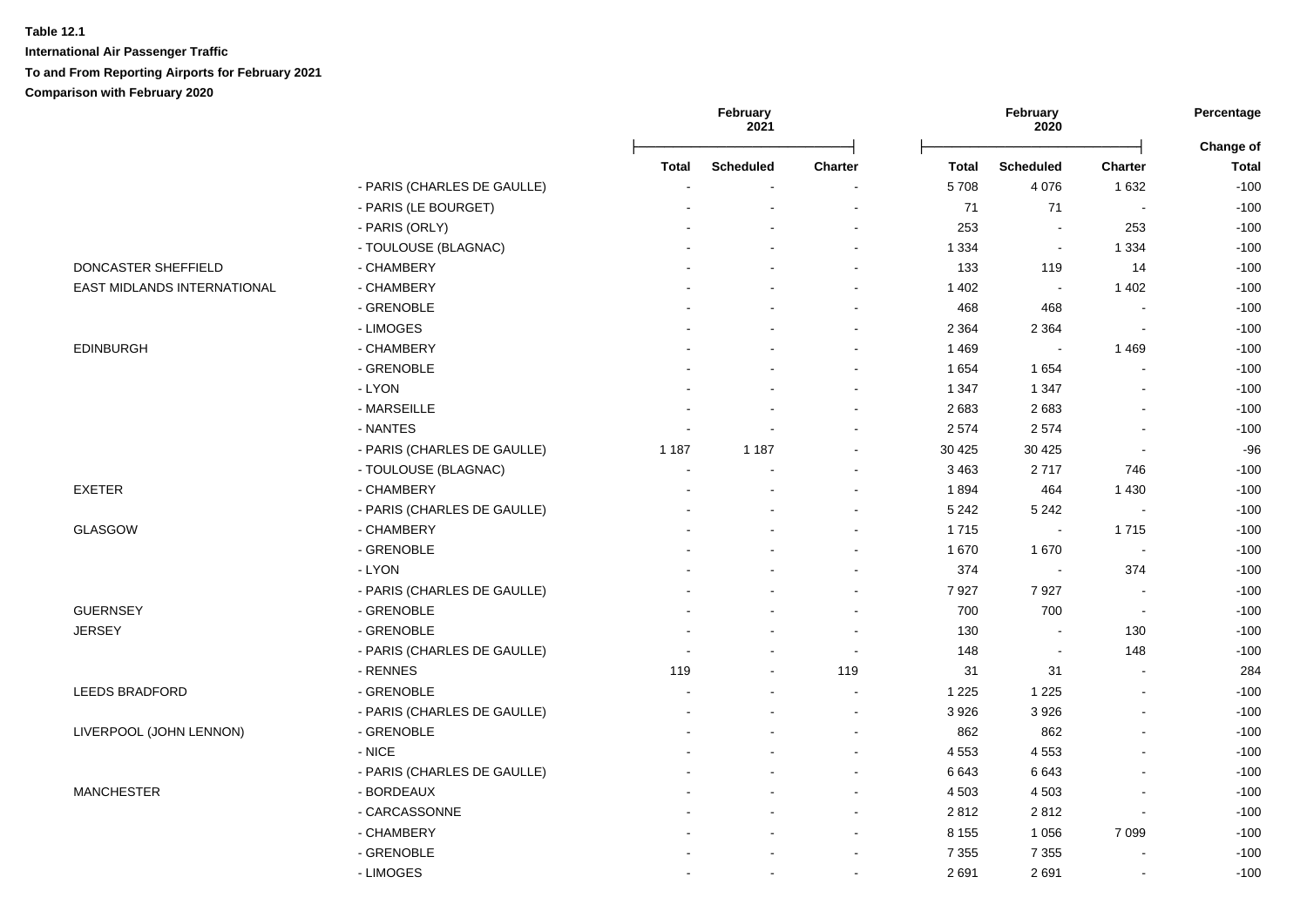|                     |                             | February<br>2021 |                          |                | February<br>2020 |                          | Percentage               |                           |
|---------------------|-----------------------------|------------------|--------------------------|----------------|------------------|--------------------------|--------------------------|---------------------------|
|                     |                             | Total            | <b>Scheduled</b>         | <b>Charter</b> | <b>Total</b>     | <b>Scheduled</b>         | Charter                  | Change of<br><b>Total</b> |
|                     | - LYON                      |                  |                          |                | 4 9 28           | 4742                     | 186                      | $-100$                    |
|                     | - MARSEILLE                 |                  |                          |                | 2611             | 2611                     |                          | $-100$                    |
|                     | - NANTES                    |                  |                          |                | 2 2 5 5          | 2 2 5 5                  |                          | $-100$                    |
|                     | $-$ NICE                    |                  |                          |                | 2 0 8 2          | 2 0 8 2                  | $\blacksquare$           | $-100$                    |
|                     | - PARIS (CHARLES DE GAULLE) | 6 0 03           | 6 0 0 3                  |                | 53 979           | 53 979                   | $\overline{\phantom{a}}$ | $-89$                     |
|                     | - TOULOUSE (BLAGNAC)        |                  |                          |                | 2 8 3 4          | $\blacksquare$           | 2834                     | $-100$                    |
| <b>NEWCASTLE</b>    | - CHAMBERY                  |                  |                          |                | 178              | $\overline{\phantom{a}}$ | 178                      | $-100$                    |
|                     | - GRENOBLE                  |                  |                          |                | 1697             | 1697                     | $\overline{\phantom{a}}$ | $-100$                    |
|                     | - PARIS (CHARLES DE GAULLE) |                  |                          |                | 12 267           | 12 179                   | 88                       | $-100$                    |
| SOUTHAMPTON         | - BERGERAC                  |                  |                          |                | 557              | 557                      |                          | $-100$                    |
|                     | - CHAMBERY                  |                  |                          |                | 1 0 6 8          | 1 0 6 8                  |                          | $-100$                    |
|                     | - PARIS (CHARLES DE GAULLE) |                  |                          | $\sim$         | 6 1 1 6          | 6 1 1 6                  |                          | $-100$                    |
| <b>Total FRANCE</b> |                             | 27828            | 27 705                   | 123            | 871 269          | 794 383                  | 76 886                   | $-97$                     |
| <b>GERMANY</b>      |                             |                  |                          |                |                  |                          |                          |                           |
| <b>GATWICK</b>      | - BERLIN (TEGEL)            |                  |                          |                | 21 792           | 21 792                   |                          | $-100$                    |
|                     | - BERLIN BRANDENBURG        |                  |                          |                | 14 096           | 14 096                   | $\overline{\phantom{a}}$ | $-100$                    |
|                     | - COLOGNE BONN              |                  |                          |                | 4 0 64           | 3 4 3 0                  | 634                      | $-100$                    |
|                     | - DUSSELDORF                |                  |                          |                | 12 087           | 12 087                   | $\overline{\phantom{a}}$ | $-100$                    |
|                     | - FRIEDRICHSHAFEN           |                  |                          |                | 6 2 8 8          | 2929                     | 3 3 5 9                  | $-100$                    |
|                     | - HAMBURG                   |                  |                          |                | 11 135           | 11 135                   | $\sim$                   | $-100$                    |
|                     | - LEIPZIG                   |                  |                          |                | 61               | $\sim$                   | 61                       | $-100$                    |
|                     | - MUNICH                    |                  |                          |                | 17 005           | 17 005                   | $\sim$                   | $-100$                    |
|                     | - STUTTGART                 |                  |                          |                | 7759             | 7759                     |                          | $-100$                    |
| <b>HEATHROW</b>     | - BERLIN (TEGEL)            |                  |                          |                | 49 110           | 49 110                   |                          | $-100$                    |
|                     | - BERLIN BRANDENBURG        | 1 9 6 0          | 1960                     |                | $\sim$           |                          |                          | $\sim$                    |
|                     | - COLOGNE BONN              | $\sim$           | $\blacksquare$           |                | 13 4 30          | 13 4 30                  |                          | $-100$                    |
|                     | - DUSSELDORF                | 897              | 897                      |                | 50 860           | 50 860                   |                          | $-98$                     |
|                     | - FRANKFURT MAIN            | 9 2 9 1          | 9 2 9 1                  |                | 91 103           | 91 103                   | $\blacksquare$           | $-90$                     |
|                     | - FRIEDRICHSHAFEN           | $\sim$           | $\overline{\phantom{a}}$ |                | 273              | $\blacksquare$           | 273                      | $-100$                    |
|                     | - HAMBURG                   | 836              | 836                      |                | 45 710           | 45710                    | $\blacksquare$           | $-98$                     |
|                     | - HANOVER                   | $\sim$           | $\sim$                   |                | 12 613           | 12 613                   | $\sim$                   | $-100$                    |
|                     | - MUNICH                    | 1 3 3 5          | 1 3 3 5                  |                | 84 523           | 84 089                   | 434                      | $-98$                     |
|                     | - STUTTGART                 |                  |                          |                | 22 7 23          | 22723                    |                          | $-100$                    |
| <b>LONDON CITY</b>  | - BERLIN (TEGEL)            |                  |                          |                | 14 168           | 14 168                   |                          | $-100$                    |
|                     | - DUSSELDORF                |                  |                          |                | 9 3 1 2          | 9312                     |                          | $-100$                    |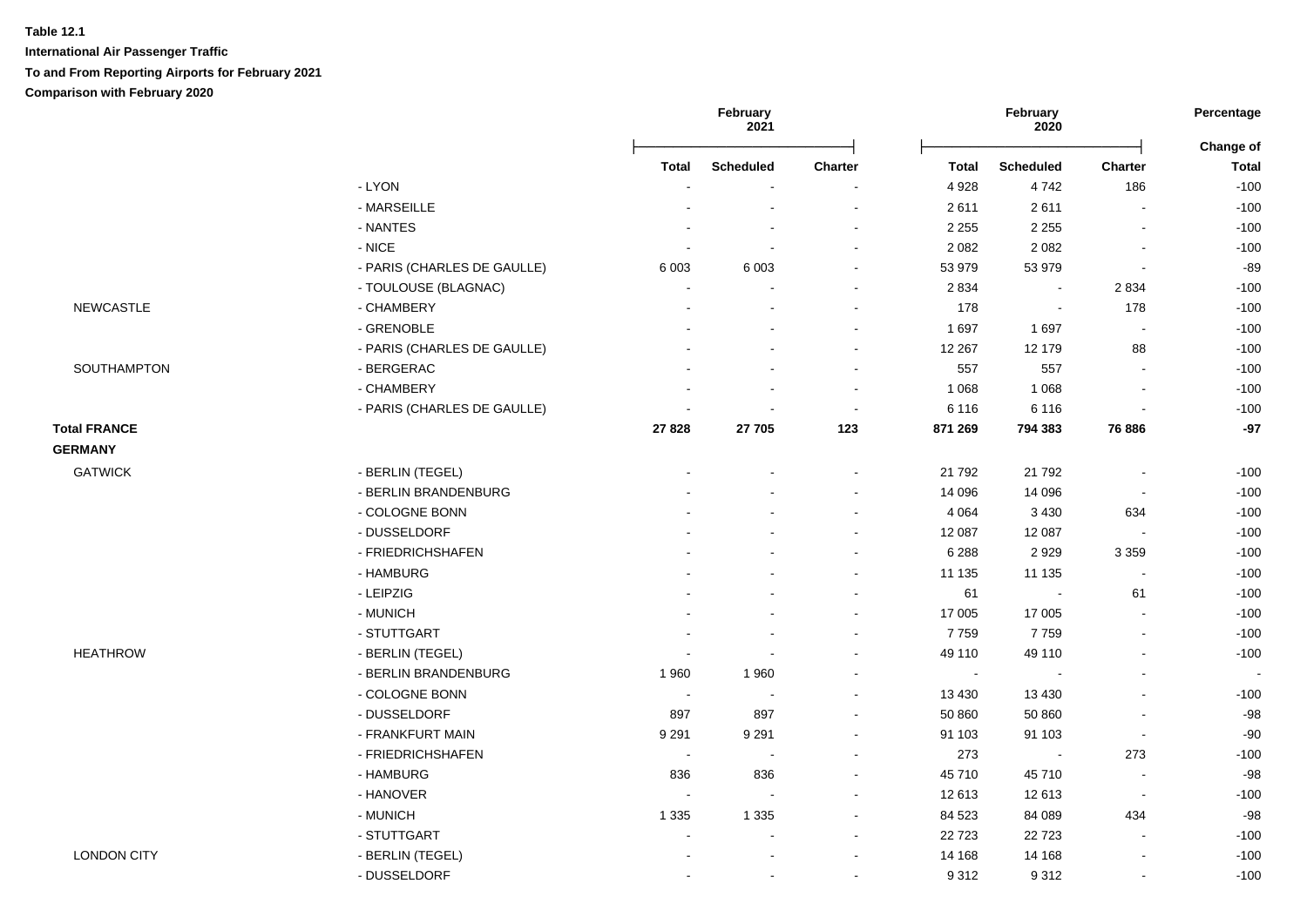|                             |                         | February<br>2021 |                  |                | February<br>2020 | Percentage<br>Change of  |                          |              |
|-----------------------------|-------------------------|------------------|------------------|----------------|------------------|--------------------------|--------------------------|--------------|
|                             |                         | <b>Total</b>     | <b>Scheduled</b> | <b>Charter</b> | <b>Total</b>     | <b>Scheduled</b>         | <b>Charter</b>           | <b>Total</b> |
|                             | - FRANKFURT MAIN        | 772              | 772              |                | 19 606           | 19 606                   |                          | $-96$        |
|                             | - MUNICH                |                  |                  |                | 8928             | 8878                     | 50                       | $-100$       |
| <b>LUTON</b>                | - BERLIN BRANDENBURG    |                  |                  |                | 10774            | 10774                    |                          | $-100$       |
|                             | - DORTMUND              |                  |                  |                | 8 1 9 6          | 8 1 9 6                  |                          | $-100$       |
|                             | - MUNICH                |                  |                  |                | 4756             | 4756                     |                          | $-100$       |
| <b>STANSTED</b>             | - BERLIN (TEGEL)        |                  |                  |                | 415              | 415                      | $\overline{\phantom{a}}$ | $-100$       |
|                             | - BERLIN BRANDENBURG    |                  |                  |                | 33 367           | 33 367                   |                          | $-100$       |
|                             | - BREMEN                |                  |                  |                | 13 045           | 13 045                   |                          | $-100$       |
|                             | - COLOGNE BONN          |                  |                  |                | 21 276           | 21 276                   |                          | $-100$       |
|                             | - DORTMUND              |                  |                  |                | 9 2 2 4          | 9 2 2 4                  |                          | $-100$       |
|                             | - DRESDEN               |                  |                  |                | 3738             | 3738                     |                          | $-100$       |
|                             | - FRANKFURT MAIN        |                  |                  |                | 23 182           | 23 182                   |                          | $-100$       |
|                             | - FRIEDRICHSHAFEN       |                  |                  |                | 1 0 1 7          | 1 0 1 7                  |                          | $-100$       |
|                             | - HAMBURG               |                  |                  |                | 6467             | 6467                     | $\overline{\phantom{a}}$ | $-100$       |
|                             | - HANOVER               |                  |                  |                | 1 0 0 2          | $\sim$                   | 1 0 0 2                  | $-100$       |
|                             | - KARLSRUHE/BADEN BADEN |                  |                  |                | 8792             | 8792                     | $\sim$                   | $-100$       |
|                             | - LEIPZIG               |                  |                  |                | 521              | $\sim$                   | 521                      | $-100$       |
|                             | - MEMMINGEN ALLGAU      |                  |                  |                | 6512             | 6512                     | $\blacksquare$           | $-100$       |
|                             | - MUNICH                |                  |                  |                | 5842             | 5842                     | $\sim$                   | $-100$       |
|                             | - NUREMBERG             |                  |                  |                | 13 581           | 13581                    | $\overline{\phantom{a}}$ | $-100$       |
| BELFAST INTERNATIONAL       | - MEMMINGEN ALLGAU      |                  |                  |                | 155              |                          | 155                      | $-100$       |
| <b>BIGGIN HILL</b>          | - MUNICH                |                  |                  |                | 8                | $\overline{\phantom{a}}$ | 8                        | $-100$       |
| <b>BIRMINGHAM</b>           | - BERLIN (TEGEL)        |                  |                  |                | 1 5 5 2          | 1 5 5 2                  |                          | $-100$       |
|                             | - DUSSELDORF            |                  |                  |                | 21 0 34          | 21 0 34                  |                          | $-100$       |
|                             | - FRANKFURT MAIN        |                  |                  |                | 22 962           | 22 962                   | $\blacksquare$           | $-100$       |
|                             | - HANOVER               |                  |                  |                | 575              |                          | 575                      | $-100$       |
|                             | - MUNICH                |                  |                  |                | 14 946           | 14 946                   |                          | $-100$       |
|                             | - STUTTGART             |                  |                  |                | 4 3 1 2          | 4 3 1 2                  |                          | $-100$       |
| <b>BRISTOL</b>              | - BERLIN BRANDENBURG    |                  |                  |                | 4 9 7 0          | 4 9 7 0                  | $\overline{\phantom{a}}$ | $-100$       |
|                             | - COLOGNE BONN          |                  |                  |                | 4 8 31           | 4831                     | $\overline{\phantom{a}}$ | $-100$       |
| EAST MIDLANDS INTERNATIONAL | - BERLIN BRANDENBURG    |                  |                  |                | 2763             | 2763                     |                          | $-100$       |
| <b>EDINBURGH</b>            | - BERLIN (TEGEL)        |                  |                  | $\sim$         | 5 6 3 1          | 5 6 3 1                  | $\blacksquare$           | $-100$       |
|                             | - BERLIN BRANDENBURG    |                  |                  |                | 7824             | 7824                     |                          | $-100$       |
|                             | - COLOGNE BONN          |                  |                  |                | 764              | 764                      |                          | $-100$       |
|                             |                         |                  |                  |                |                  |                          |                          |              |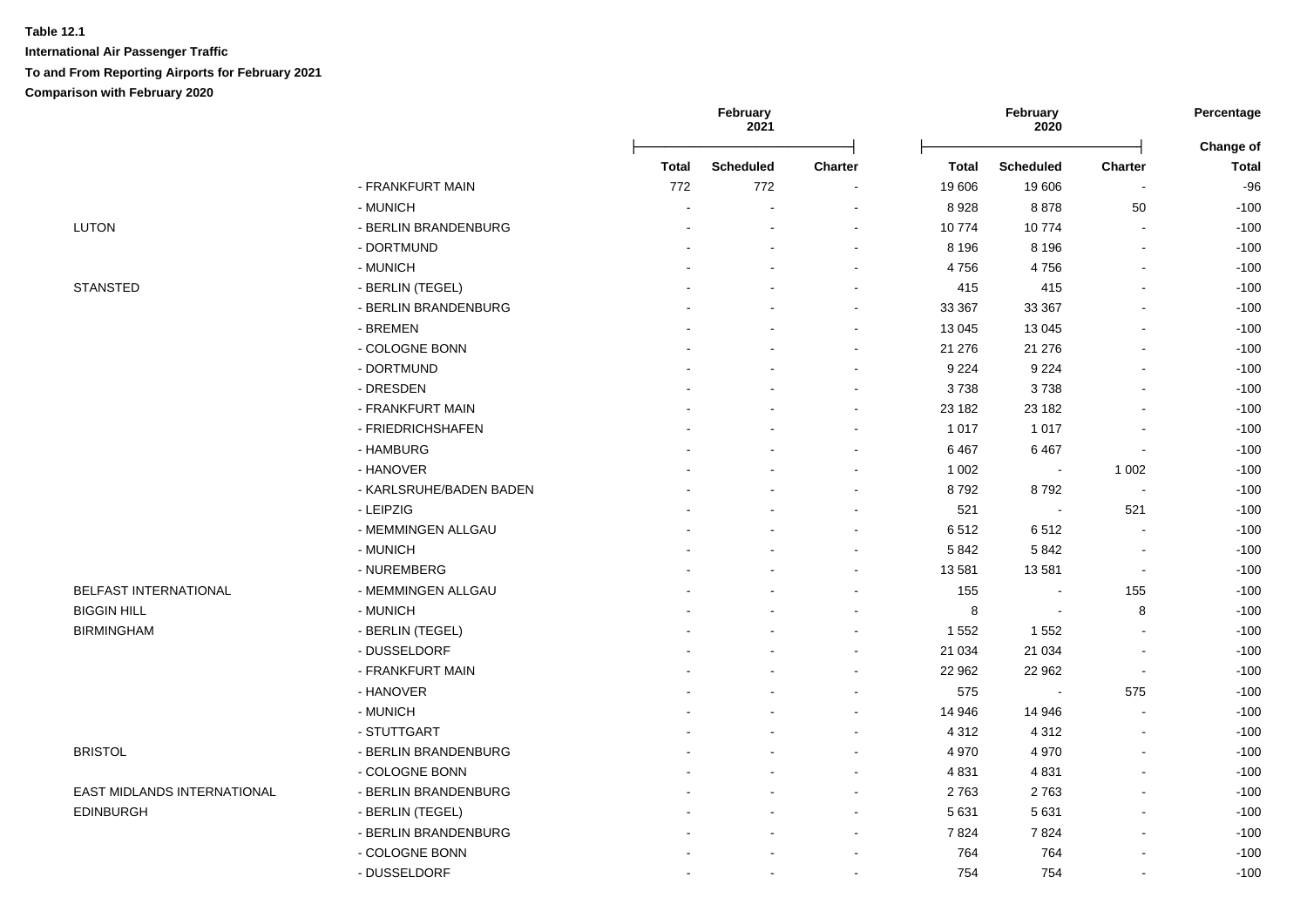|                         |                      |                | February<br>2021 |                          |                | February<br>2020 |                          | Percentage<br>Change of  |
|-------------------------|----------------------|----------------|------------------|--------------------------|----------------|------------------|--------------------------|--------------------------|
|                         |                      | <b>Total</b>   | <b>Scheduled</b> | Charter                  | <b>Total</b>   | <b>Scheduled</b> | <b>Charter</b>           | <b>Total</b>             |
|                         | - FRANKFURT MAIN     |                |                  |                          | 9929           | 9929             | L.                       | $-100$                   |
|                         | - HAMBURG            |                |                  | $\overline{\phantom{a}}$ | 3719           | 3719             | $\overline{\phantom{a}}$ | $-100$                   |
|                         | - MUNICH             |                |                  | $\sim$                   | 10 540         | 10 540           | $\overline{\phantom{a}}$ | $-100$                   |
| <b>EXETER</b>           | - HANOVER            |                |                  | $\overline{\phantom{a}}$ | 312            | $\sim$           | 312                      | $-100$                   |
| GLASGOW                 | - BERLIN BRANDENBURG |                |                  |                          | 4816           | 4816             | $\sim$                   | $-100$                   |
|                         | - DUSSELDORF         |                |                  | $\sim$                   | 514            | 514              | $\blacksquare$           | $-100$                   |
|                         | - FRANKFURT MAIN     |                |                  |                          | 5 0 5 8        | 5 0 5 8          | $\mathbf{r}$             | $-100$                   |
| LIVERPOOL (JOHN LENNON) | - BERLIN BRANDENBURG |                |                  |                          | 4 4 3 7        | 4 4 3 7          | $\blacksquare$           | $-100$                   |
| <b>MANCHESTER</b>       | - BERLIN (TEGEL)     |                |                  |                          | 16 201         | 16 201           |                          | $-100$                   |
|                         | - BERLIN BRANDENBURG |                |                  |                          | 12 512         | 12512            | L,                       | $-100$                   |
|                         | - COLOGNE BONN       |                |                  |                          | 7698           | 7698             | $\blacksquare$           | $-100$                   |
|                         | - DUSSELDORF         |                |                  |                          | 22 244         | 22 244           | L,                       | $-100$                   |
|                         | - FRANKFURT MAIN     | 2793           | 2793             |                          | 30 330         | 30 330           | $\overline{a}$           | $-91$                    |
|                         | - HAMBURG            | $\blacksquare$ |                  | $\blacksquare$           | 12 046         | 12 046           | $\blacksquare$           | $-100$                   |
|                         | - HANOVER            |                |                  |                          | 3 1 6 8        | 1890             | 1 2 7 8                  | $-100$                   |
|                         | - MUNICH             |                |                  | $\sim$                   | 27 721         | 27 583           | 138                      | $-100$                   |
| <b>NEWCASTLE</b>        | - DUSSELDORF         |                |                  |                          | 3 2 8 2        | 3 2 8 2          | $\sim$                   | $-100$                   |
|                         | - MUNICH             |                |                  |                          | 3 177          | 3 1 7 7          | $\blacksquare$           | $-100$                   |
| <b>SUMBURGH</b>         | - NUREMBERG          |                |                  |                          | $\overline{1}$ |                  | $\mathbf{1}$             | $-100$                   |
| <b>Total GERMANY</b>    |                      | 17884          | 17884            |                          | 959 139        | 950 338          | 8801                     | $-98$                    |
| <b>GIBRALTAR</b>        |                      |                |                  |                          |                |                  |                          |                          |
| <b>GATWICK</b>          | - GIBRALTAR          | 1 1 0 6        | 1 1 0 6          | $\blacksquare$           | 7910           | 7910             | $\overline{a}$           | $-86$                    |
| <b>HEATHROW</b>         | - GIBRALTAR          | 927            | 927              | $\overline{\phantom{a}}$ | 10 316         | 10 316           | $\blacksquare$           | $-91$                    |
| <b>LUTON</b>            | - GIBRALTAR          | $\sim$         |                  | $\sim$                   | 2 4 9 3        | 2 4 9 3          | $\blacksquare$           | $-100$                   |
| ABERDEEN                | - GIBRALTAR          | 39             | ÷,               | 39                       | $\sim$         |                  | $\blacksquare$           | $\overline{\phantom{a}}$ |
| <b>BRISTOL</b>          | - GIBRALTAR          | $\blacksquare$ | ÷,               | $\blacksquare$           | 3711           | 3711             | $\blacksquare$           | $-100$                   |
| <b>MANCHESTER</b>       | - GIBRALTAR          | $\overline{a}$ |                  | $\blacksquare$           | 3813           | 3813             | $\overline{a}$           | $-100$                   |
| <b>Total GIBRALTAR</b>  |                      | 2072           | 2033             | 39                       | 28 24 3        | 28 24 3          | -                        | $-93$                    |
| <b>GREECE</b>           |                      |                |                  |                          |                |                  |                          |                          |
| <b>GATWICK</b>          | - ATHENS             |                |                  |                          | 14 128         | 14 1 28          | L,                       | $-100$                   |
|                         | - SALONIKA           | $\overline{a}$ |                  |                          | 6612           | 6612             | $\overline{a}$           | $-100$                   |
| <b>HEATHROW</b>         | - ATHENS             | 7 2 1 9        | 7 2 1 9          |                          | 48 037         | 48 037           | $\overline{\phantom{a}}$ | $-85$                    |
| <b>LUTON</b>            | - ATHENS             |                |                  |                          | 13 0 78        | 13 0 78          |                          | $-100$                   |
|                         | - SALONIKA           |                |                  |                          | 3 1 3 1        | 3 1 3 1          |                          | $-100$                   |
| <b>STANSTED</b>         | - ATHENS             |                |                  |                          | 10 229         | 9972             | 257                      | $-100$                   |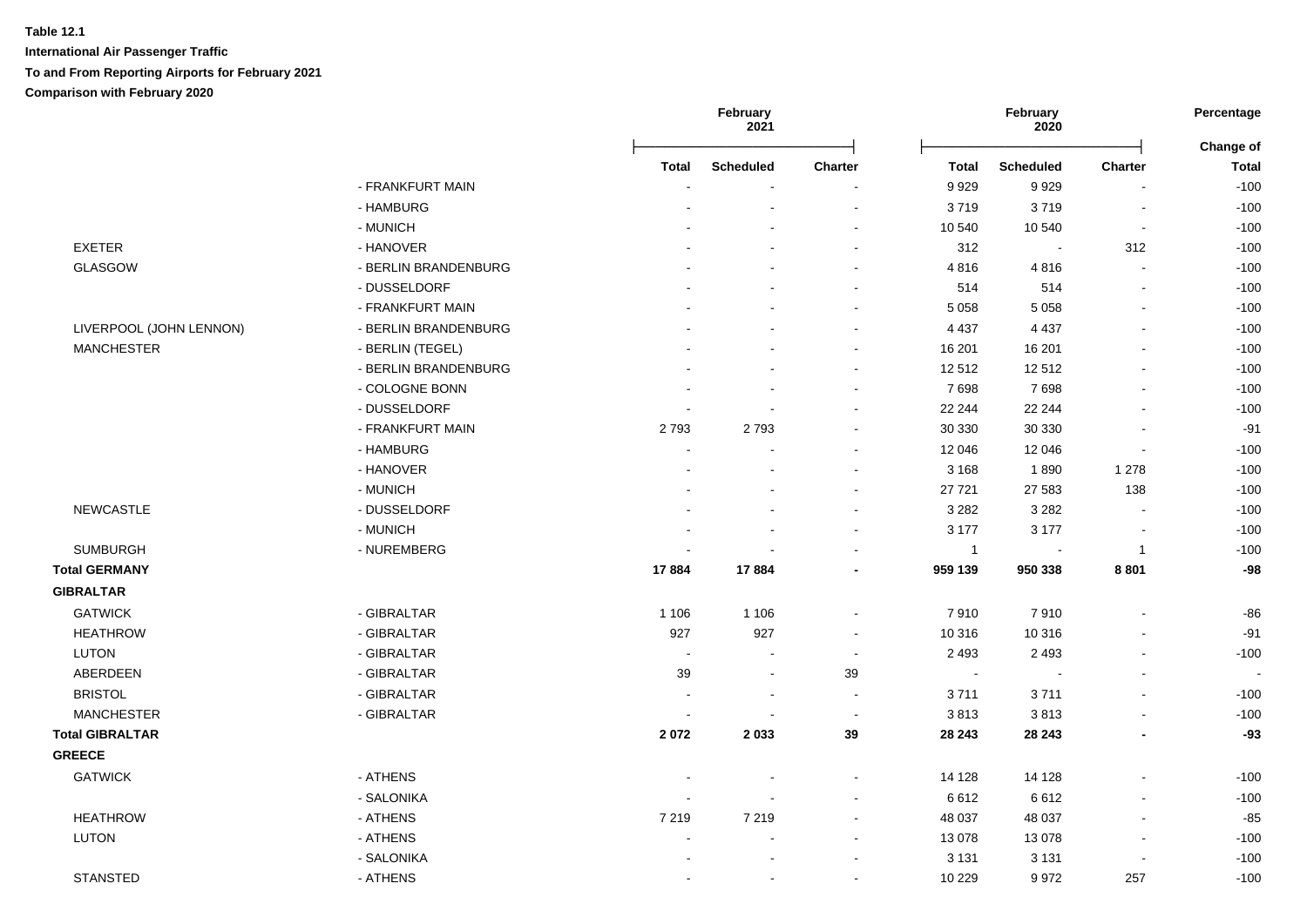|                       |                       |                | February<br>2021 |                          |                | February<br>2020         |                          | Percentage<br>Change of |
|-----------------------|-----------------------|----------------|------------------|--------------------------|----------------|--------------------------|--------------------------|-------------------------|
|                       |                       | Total          | <b>Scheduled</b> | <b>Charter</b>           | Total          | <b>Scheduled</b>         | <b>Charter</b>           | <b>Total</b>            |
|                       | - SALONIKA            |                |                  |                          | 8 6 3 1        | 8631                     | $\overline{a}$           | $-100$                  |
| <b>BIGGIN HILL</b>    | - ATHENS              |                |                  | $\overline{\phantom{a}}$ | $\overline{4}$ | $\sim$                   | 4                        | $-100$                  |
| <b>BRISTOL</b>        | - ATHENS              |                |                  |                          | 3696           | 3696                     | $\overline{a}$           | $-100$                  |
| <b>EDINBURGH</b>      | - ATHENS              |                |                  | $\overline{\phantom{a}}$ | 3 1 4 5        | 3 1 4 5                  | $\overline{a}$           | $-100$                  |
| <b>MANCHESTER</b>     | - ATHENS              |                |                  | $\sim$                   | 4895           | 4895                     | $\overline{\phantom{a}}$ | $-100$                  |
|                       | - SALONIKA            |                |                  | $\sim$                   | 5 2 3 1        | 5 2 3 1                  | $\blacksquare$           | $-100$                  |
| <b>Total GREECE</b>   |                       | 7 2 1 9        | 7 2 1 9          |                          | 120 817        | 120 556                  | 261                      | $-94$                   |
| <b>IRISH REPUBLIC</b> |                       |                |                  |                          |                |                          |                          |                         |
| <b>GATWICK</b>        | - CORK                |                |                  |                          | 9 3 1 3        | 9313                     | $\blacksquare$           | $-100$                  |
|                       | - DUBLIN              |                |                  |                          | 110 496        | 110 496                  | $\blacksquare$           | $-100$                  |
|                       | - IRELAND WEST(KNOCK) |                |                  | $\overline{\phantom{a}}$ | 5747           | 5747                     | $\blacksquare$           | $-100$                  |
|                       | - SHANNON             |                |                  | $\sim$                   | 8 3 1 2        | 8312                     | $\mathbf{r}$             | $-100$                  |
| <b>HEATHROW</b>       | - CORK                | 1 4 7 8        | 1 4 7 8          |                          | 27 149         | 27 149                   | $\blacksquare$           | $-95$                   |
|                       | - DUBLIN              | 9089           | 9089             |                          | 126 557        | 126 557                  |                          | $-93$                   |
|                       | - SHANNON             |                |                  |                          | 18 133         | 18 133                   |                          | $-100$                  |
| <b>LONDON CITY</b>    | - DUBLIN              | $\overline{a}$ |                  |                          | 35 787         | 35 787                   | $\mathbf{r}$             | $-100$                  |
| <b>LUTON</b>          | - CORK                |                |                  |                          | 5949           | 5949                     | $\sim$                   | $-100$                  |
|                       | - DUBLIN              |                |                  |                          | 27 060         | 27 060                   | L,                       | $-100$                  |
|                       | - IRELAND WEST(KNOCK) |                |                  |                          | 8 1 1 6        | 8 1 1 6                  | $\blacksquare$           | $-100$                  |
|                       | - KERRY COUNTY        |                |                  | $\sim$                   | 7620           | 7620                     | $\sim$                   | $-100$                  |
| SOUTHEND              | - DUBLIN              | $\overline{a}$ |                  | $\sim$                   | 7618           | 7618                     | $\mathbf{r}$             | $-100$                  |
| <b>STANSTED</b>       | - CORK                |                |                  | $\sim$                   | 25 213         | 25 213                   | $\blacksquare$           | $-100$                  |
|                       | - DUBLIN              | 4 4 2 1        | 4 4 2 1          | $\sim$                   | 68 103         | 68 103                   | L,                       | $-94$                   |
|                       | - IRELAND WEST(KNOCK) | $\overline{a}$ |                  |                          | 11 898         | 11898                    | $\overline{a}$           | $-100$                  |
|                       | - KERRY COUNTY        |                |                  |                          | 5 9 4 1        | 5941                     | $\blacksquare$           | $-100$                  |
|                       | - SHANNON             |                |                  | $\sim$                   | 15 576         | 15 576                   | $\overline{\phantom{a}}$ | $-100$                  |
| ABERDEEN              | - DUBLIN              |                |                  |                          | 2 5 6 6        | 2 5 6 6                  | $\sim$                   | $-100$                  |
| BELFAST INTERNATIONAL | - DUBLIN              |                |                  |                          | 146            | $\overline{\phantom{a}}$ | 146                      | $-100$                  |
|                       | - KERRY COUNTY        |                |                  |                          | 18             | $\sim$                   | 18                       | $-100$                  |
| <b>BIRMINGHAM</b>     | - CORK                |                |                  |                          | 6 2 6 6        | 6 2 6 6                  | $\overline{a}$           | $-100$                  |
|                       | - DUBLIN              | 1 3 1 6        | 1 3 1 6          |                          | 77 756         | 77 756                   | $\overline{a}$           | $-98$                   |
|                       | - IRELAND WEST(KNOCK) | $\overline{a}$ |                  |                          | 1 2 3 9        | 1 2 3 9                  | $\sim$                   | $-100$                  |
|                       | - SHANNON             | $\overline{a}$ |                  | $\sim$                   | 3 0 2 2        | 3 0 2 2                  | $\mathbf{r}$             | $-100$                  |
| <b>BOURNEMOUTH</b>    | - DUBLIN              |                |                  |                          | 5 0 4 8        | 5 0 4 8                  | $\blacksquare$           | $-100$                  |
| <b>BRISTOL</b>        | - CORK                | $\overline{a}$ | $\overline{a}$   | $\sim$                   | 3 0 2 5        | 3 0 2 5                  | L,                       | $-100$                  |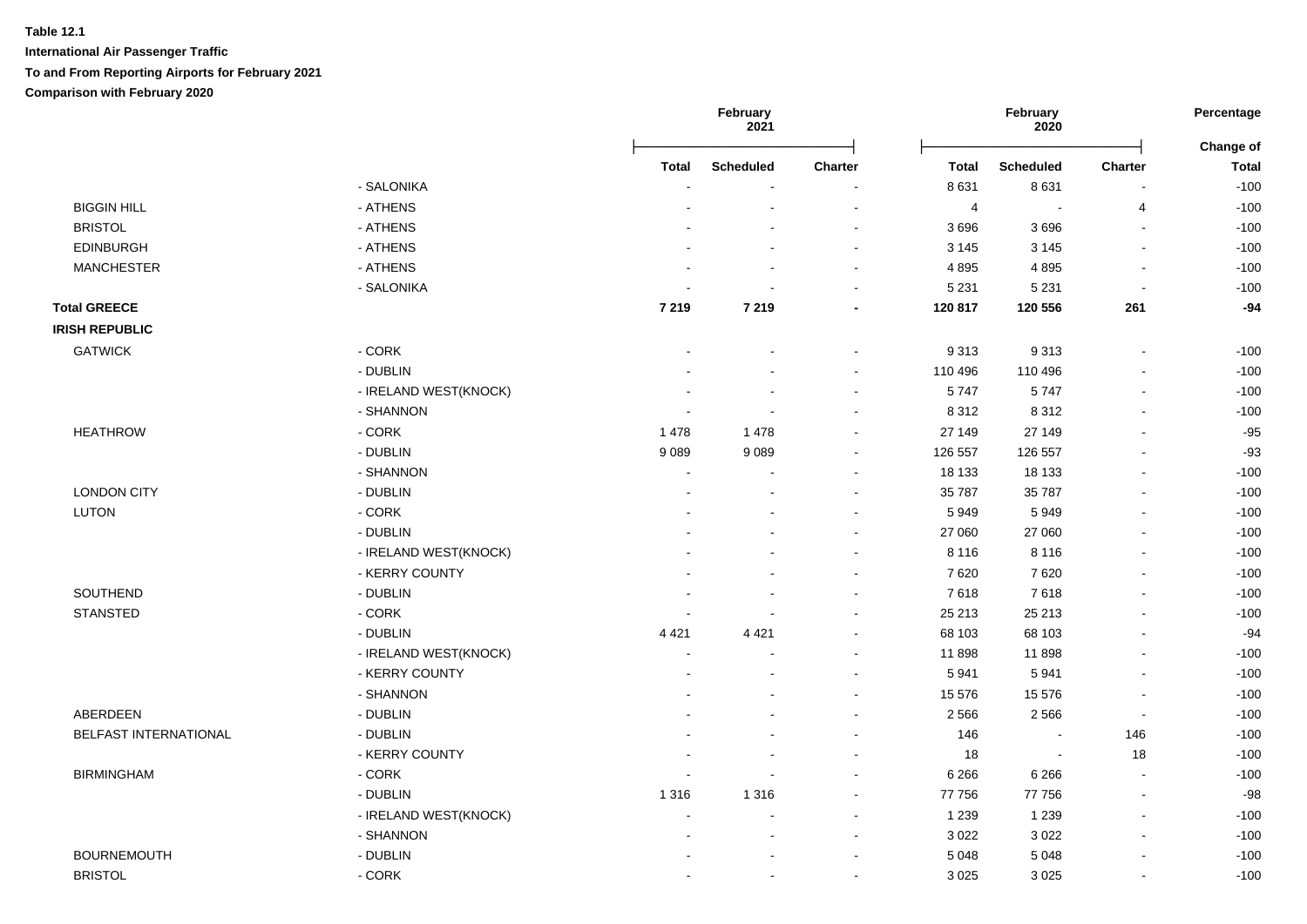|                             |                       |                          | February<br>2021         |                          |                | February<br>2020 |                          | Percentage                |
|-----------------------------|-----------------------|--------------------------|--------------------------|--------------------------|----------------|------------------|--------------------------|---------------------------|
|                             |                       | <b>Total</b>             | <b>Scheduled</b>         | Charter                  | <b>Total</b>   | <b>Scheduled</b> | <b>Charter</b>           | Change of<br><b>Total</b> |
|                             | - DUBLIN              |                          |                          |                          | 34 054         | 34 054           | $\overline{a}$           | $-100$                    |
|                             | - IRELAND WEST(KNOCK) |                          | $\overline{a}$           | $\overline{\phantom{a}}$ | 3 4 1 3        | 3413             | $\blacksquare$           | $-100$                    |
| <b>CARDIFF WALES</b>        | - CORK                | $\overline{a}$           | $\overline{a}$           | $\sim$                   | 415            | 415              | $\overline{a}$           | $-100$                    |
|                             | - DUBLIN              | 196                      | $\overline{\phantom{a}}$ | 196                      | 9 1 0 3        | 7951             | 1 1 5 2                  | $-98$                     |
|                             | - SHANNON             | 258                      | 258                      | $\blacksquare$           | $\blacksquare$ | $\sim$           | L,                       |                           |
| EAST MIDLANDS INTERNATIONAL | - DUBLIN              | 68                       | 68                       | $\overline{\phantom{a}}$ | 14 8 36        | 14 8 36          | $\blacksquare$           | $-100$                    |
|                             | - IRELAND WEST(KNOCK) | ÷,                       | ÷,                       |                          | 4767           | 4767             | $\blacksquare$           | $-100$                    |
| <b>EDINBURGH</b>            | $-CORK$               | $\overline{a}$           | $\overline{a}$           | $\sim$                   | 3 9 7 8        | 3978             | $\sim$                   | $-100$                    |
|                             | - DUBLIN              | 1 2 8 8                  | 1 2 8 8                  | $\sim$                   | 47 293         | 47 218           | 75                       | $-97$                     |
|                             | - IRELAND WEST(KNOCK) | $\overline{\phantom{a}}$ |                          | $\sim$                   | 989            | 989              | $\mathbf{r}$             | $-100$                    |
|                             | - SHANNON             | 92                       |                          | 92                       | 1 4 6 1        | 1 4 6 1          | $\overline{a}$           | $-94$                     |
| <b>EXETER</b>               | - DUBLIN              | ÷.                       | ÷.                       | $\sim$                   | 1 540          | 1540             | $\overline{a}$           | $-100$                    |
| <b>GLASGOW</b>              | - CORK                | $\blacksquare$           | $\overline{a}$           | $\sim$                   | 1611           | 1611             | $\overline{\phantom{a}}$ | $-100$                    |
|                             | - DONEGAL             | $\overline{a}$           | $\sim$                   | $\sim$                   | 444            | 444              | L.                       | $-100$                    |
|                             | - DUBLIN              | 503                      | 417                      | 86                       | 38 536         | 38 536           | L,                       | $-99$                     |
| <b>GUERNSEY</b>             | - DUBLIN              | 22                       | $\overline{\phantom{a}}$ | 22                       | $\sim$         |                  | $\blacksquare$           |                           |
| <b>INVERNESS</b>            | - DUBLIN              | $\overline{a}$           | $\overline{a}$           | $\blacksquare$           | 433            | 433              | $\blacksquare$           | $-100$                    |
| <b>ISLE OF MAN</b>          | - DUBLIN              |                          |                          | $\sim$                   | 3 1 5 3        | 3 1 5 3          | $\blacksquare$           | $-100$                    |
| <b>LEEDS BRADFORD</b>       | - DUBLIN              |                          |                          | $\sim$                   | 23 057         | 23 057           | $\sim$                   | $-100$                    |
| LIVERPOOL (JOHN LENNON)     | $-CORK$               |                          |                          |                          | 6 6 3 4        | 6 6 3 4          | $\overline{a}$           | $-100$                    |
|                             | - DUBLIN              |                          |                          | $\blacksquare$           | 29 230         | 29 230           | $\overline{a}$           | $-100$                    |
|                             | - IRELAND WEST(KNOCK) |                          |                          |                          | 7670           | 7670             | $\blacksquare$           | $-100$                    |
| <b>MANCHESTER</b>           | $-CORK$               | $\blacksquare$           |                          | $\sim$                   | 8 3 6 8        | 8 3 6 8          | $\sim$                   | $-100$                    |
|                             | - DUBLIN              | 2785                     | 2785                     |                          | 83 203         | 83 203           | $\blacksquare$           | $-97$                     |
|                             | - IRELAND WEST(KNOCK) | $\ddot{\phantom{a}}$     |                          |                          | 2 0 2 8        | 2 0 2 8          | $\blacksquare$           | $-100$                    |
|                             | - SHANNON             |                          |                          | $\sim$                   | 6979           | 6979             | $\mathbf{r}$             | $-100$                    |
| <b>NEWCASTLE</b>            | - DUBLIN              |                          |                          | $\sim$                   | 16 160         | 16 160           | $\overline{a}$           | $-100$                    |
| NEWQUAY                     | - DUBLIN              |                          |                          | $\blacksquare$           | 1529           | 1529             |                          | $-100$                    |
| SOUTHAMPTON                 | - DUBLIN              |                          |                          | $\overline{\phantom{a}}$ | 8764           | 8764             |                          | $-100$                    |
| <b>Total IRISH REPUBLIC</b> |                       | 21 516                   | 21 1 20                  | 396                      | 983 322        | 981 931          | 1 3 9 1                  | $-98$                     |
| <b>ITALY</b>                |                       |                          |                          |                          |                |                  |                          |                           |
| <b>GATWICK</b>              | - ANCONA              |                          |                          |                          | 1753           | 1753             | $\blacksquare$           | $-100$                    |
|                             | - BARI (PALESE)       |                          |                          |                          | 1 1 2 8        | 1 1 2 8          | L,                       | $-100$                    |
|                             | - BERGAMO             |                          |                          |                          | 5 2 5 9        | 5 2 5 9          |                          | $-100$                    |
|                             | - BOLOGNA             |                          |                          |                          | 5922           | 5922             | $\blacksquare$           | $-100$                    |
|                             |                       |                          |                          |                          |                |                  |                          |                           |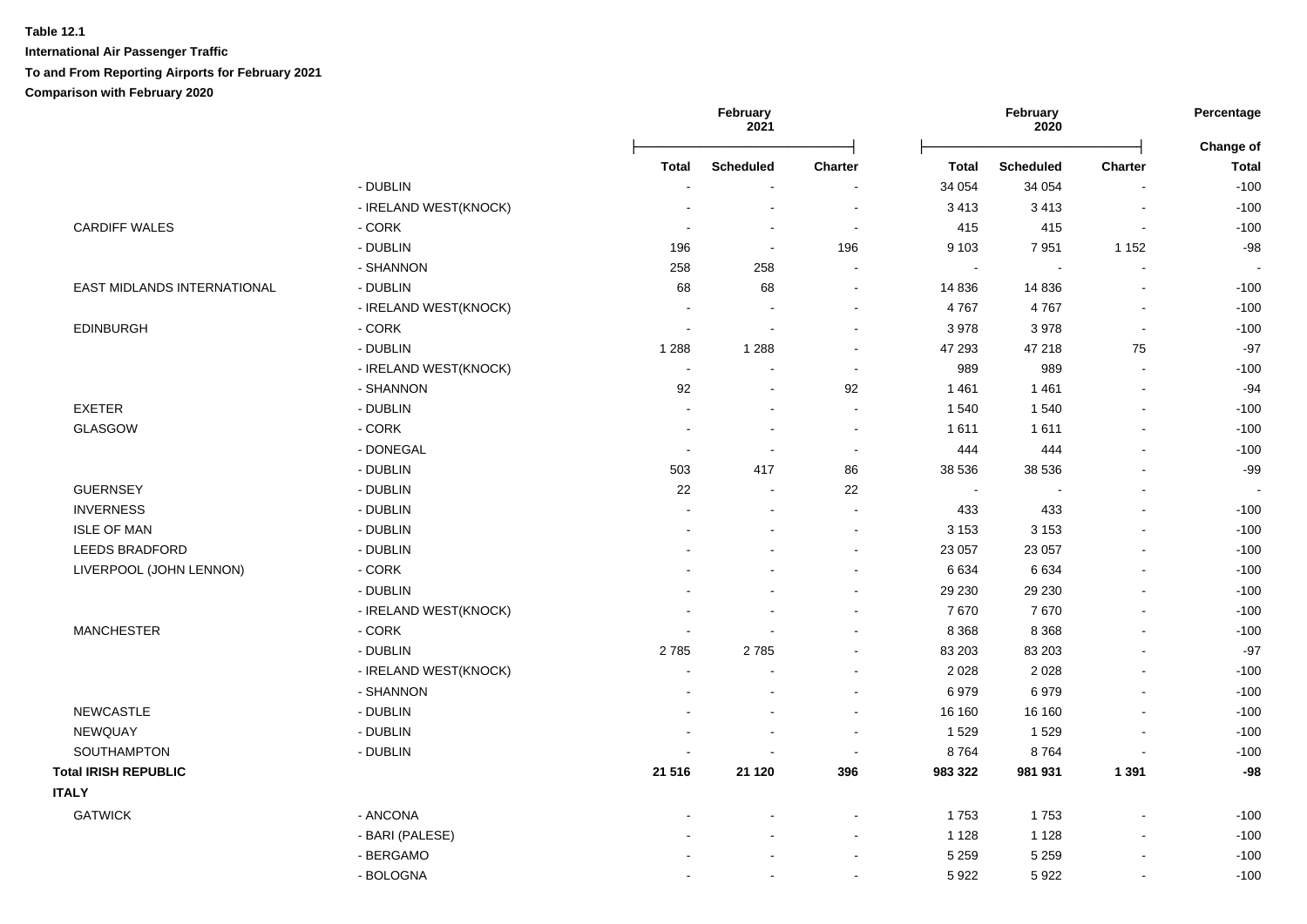|                    |                          |                          | February<br>February<br>2021<br>2020 |         | Percentage<br>Change of |                  |                          |              |
|--------------------|--------------------------|--------------------------|--------------------------------------|---------|-------------------------|------------------|--------------------------|--------------|
|                    |                          | <b>Total</b>             | <b>Scheduled</b>                     | Charter | <b>Total</b>            | <b>Scheduled</b> | Charter                  | <b>Total</b> |
|                    | - CATANIA (FONTANAROSSA) |                          |                                      |         | 4 8 4 3                 | 4843             | $\sim$                   | $-100$       |
|                    | - FLORENCE               |                          | $\sim$                               |         | 8 3 7 1                 | 8 3 7 1          | $\sim$                   | $-100$       |
|                    | - GENOA                  |                          | $\sim$                               |         | 2 9 9 4                 | 2 9 9 4          | $\overline{\phantom{a}}$ | $-100$       |
|                    | - MILAN (LINATE)         | $\overline{\phantom{a}}$ | $\blacksquare$                       | $\sim$  | 19 304                  | 19 304           | $\sim$                   | $-100$       |
|                    | - MILAN (MALPENSA)       | 450                      | 450                                  | $\sim$  | 31 508                  | 31 200           | 308                      | $-99$        |
|                    | - NAPLES                 |                          |                                      |         | 17 363                  | 17 363           | $\blacksquare$           | $-100$       |
|                    | - OLBIA                  |                          |                                      |         | 206                     | 206              | $\blacksquare$           | $-100$       |
|                    | - PALERMO                |                          |                                      |         | 1803                    | 1803             | $\blacksquare$           | $-100$       |
|                    | - PISA                   |                          |                                      |         | 8513                    | 8513             | $\overline{a}$           | $-100$       |
|                    | - ROME (CIAMPINO)        | 90                       | $\overline{\phantom{a}}$             | 90      | $\sim$                  |                  | $\blacksquare$           |              |
|                    | - ROME (FIUMICINO)       |                          |                                      | $\sim$  | 50 163                  | 50 163           | $\overline{\phantom{a}}$ | $-100$       |
|                    | - TURIN                  |                          |                                      |         | 31 21 2                 | 26 754           | 4 4 5 8                  | $-100$       |
|                    | - VENICE                 |                          |                                      |         | 42 536                  | 42 536           | $\blacksquare$           | $-100$       |
|                    | - VERONA VILLAFRANCA     |                          |                                      |         | 13 309                  | 11706            | 1 603                    | $-100$       |
| <b>HEATHROW</b>    | - BOLOGNA                |                          |                                      |         | 16 587                  | 16 587           |                          | $-100$       |
|                    | - MILAN (LINATE)         | 5 2 7 0                  | 5 2 7 0                              |         | 47 085                  | 47 085           |                          | $-89$        |
|                    | - MILAN (MALPENSA)       | $\sim$                   | $\overline{\phantom{a}}$             |         | 7 3 9 8                 | 7 3 9 8          | $\blacksquare$           | $-100$       |
|                    | - PISA                   | $\sim$                   | $\sim$                               |         | 6 0 7 2                 | 6 0 7 2          | $\blacksquare$           | $-100$       |
|                    | - ROME (FIUMICINO)       | 7716                     | 7716                                 |         | 56 187                  | 56 187           | $\blacksquare$           | $-86$        |
|                    | - VENICE                 | 1 2 3 3                  | 1 2 3 3                              |         | 7 4 6 4                 | 7464             | $\overline{a}$           | $-83$        |
| <b>LONDON CITY</b> | - FLORENCE               | $\sim$                   |                                      |         | 6 177                   | 6 177            | $\blacksquare$           | $-100$       |
|                    | - MILAN (LINATE)         |                          |                                      |         | 25 915                  | 25 915           |                          | $-100$       |
|                    | - ROME (FIUMICINO)       |                          |                                      |         | 2 6 8 0                 | 2680             |                          | $-100$       |
| <b>LUTON</b>       | - ALGHERO (FERTILIA)     |                          |                                      |         | 2 0 7 2                 | 2072             | $\blacksquare$           | $-100$       |
|                    | - BOLOGNA                |                          |                                      |         | 8 3 6 8                 | 8 3 6 8          | ä,                       | $-100$       |
|                    | - CATANIA (FONTANAROSSA) |                          |                                      |         | 4 60 6                  | 4 60 6           | $\blacksquare$           | $-100$       |
|                    | - FLORENCE               |                          |                                      |         | 1 2 1 7                 | 1 2 1 7          | $\blacksquare$           | $-100$       |
|                    | - MILAN (MALPENSA)       | 2 1 9 1                  | 2 1 9 1                              |         | 7 4 9 7                 | 7497             | ä,                       | $-71$        |
|                    | - NAPLES                 |                          |                                      |         | 7 0 4 3                 | 7 0 4 3          | $\blacksquare$           | $-100$       |
|                    | - PISA                   |                          |                                      |         | 1 4 7 8                 | 1 4 7 8          |                          | $-100$       |
|                    | - ROME (FIUMICINO)       |                          |                                      |         | 6 3 5 1                 | 6 3 5 1          | L.                       | $-100$       |
|                    | - TURIN                  |                          |                                      |         | 1 1 5 9                 | 1 1 5 9          | $\blacksquare$           | $-100$       |
|                    | - VENICE                 |                          |                                      |         | 6 5 3 4                 | 6534             | $\overline{a}$           | $-100$       |
| SOUTHEND           | - BERGAMO                |                          |                                      |         | 2 5 9 6                 | 2596             | $\overline{a}$           | $-100$       |
|                    | - TREVISO                |                          | $\sim$                               | $\sim$  | 3 1 1 5                 | 3 1 1 5          | $\blacksquare$           | $-100$       |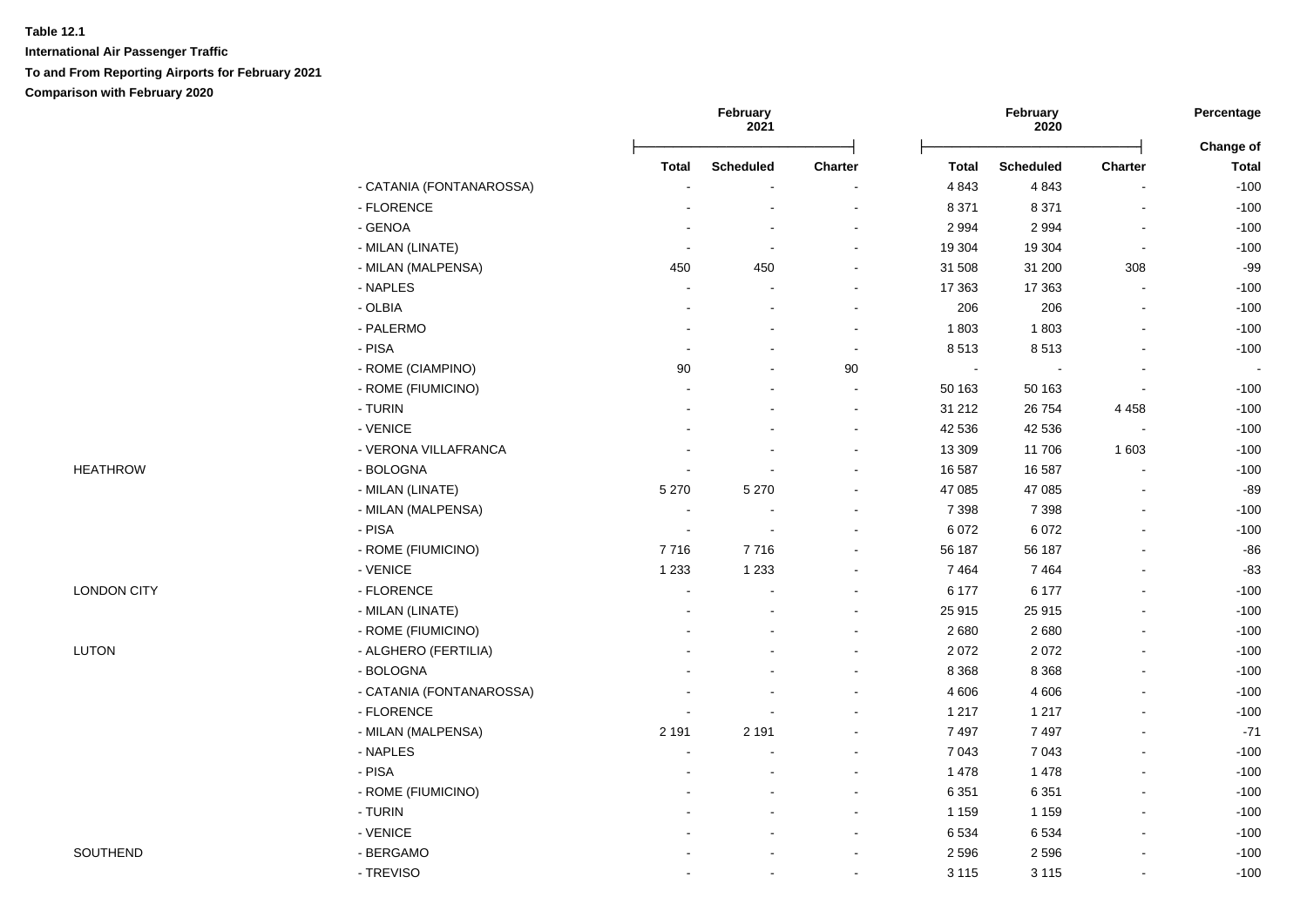|                       |                                  |                | February<br>2021 |                          |                    | February<br>2020 |                          | Percentage                       |  |
|-----------------------|----------------------------------|----------------|------------------|--------------------------|--------------------|------------------|--------------------------|----------------------------------|--|
|                       |                                  | <b>Total</b>   |                  | Charter                  | <b>Total</b>       | <b>Scheduled</b> | <b>Charter</b>           | <b>Change of</b><br><b>Total</b> |  |
|                       | - TURIN                          |                | <b>Scheduled</b> |                          | 301                | 301              |                          | $-100$                           |  |
|                       | - VERONA VILLAFRANCA             |                |                  |                          | 259                | 259              |                          | $-100$                           |  |
| <b>STANSTED</b>       | - ANCONA                         |                |                  |                          | 5 2 6 4            | 5 2 6 4          |                          | $-100$                           |  |
|                       | - BARI (PALESE)                  |                |                  | $\sim$                   | 9 3 5 4            | 9 3 5 4          |                          | $-100$                           |  |
|                       | - BERGAMO                        | 1685           | 1685             | $\sim$                   | 37 464             | 37 4 64          |                          | $-96$                            |  |
|                       | - BOLOGNA                        | $\blacksquare$ |                  | $\overline{\phantom{a}}$ | 16710              | 16710            |                          | $-100$                           |  |
|                       | - BRINDISI                       |                |                  |                          | 4 1 2 9            | 4 1 2 9          |                          | $-100$                           |  |
|                       | - CAGLIARI (ELMAS)               |                |                  |                          | 9073               | 9073             |                          | $-100$                           |  |
|                       | - GENOA                          |                |                  |                          | 4 0 3 3            | 4 0 3 3          |                          | $-100$                           |  |
|                       | - LAMETIA-TERME                  |                |                  |                          | 2 5 4 4            | 2 5 4 4          |                          | $-100$                           |  |
|                       | - MILAN (MALPENSA)               | 573            | 573              |                          | 20729              | 20729            |                          | $-97$                            |  |
|                       | - NAPLES                         | $\sim$         |                  | $\sim$                   | 19514              | 19514            |                          |                                  |  |
|                       | - PALERMO                        |                |                  |                          | 8 0 8 7            | 8 0 8 7          |                          | $-100$<br>$-100$                 |  |
|                       | - PERUGIA                        |                |                  | $\overline{\phantom{a}}$ | 4 9 3 9            | 4 9 3 9          |                          | $-100$                           |  |
|                       | - PESCARA                        |                |                  | $\overline{\phantom{a}}$ | 6776               | 6776             |                          | $-100$                           |  |
|                       | - PISA                           |                |                  |                          | 18 060             | 18 060           |                          | $-100$                           |  |
|                       | - ROME (CIAMPINO)                |                |                  |                          | 46 201             | 46 201           |                          | $-100$                           |  |
|                       | - TREVISO                        |                |                  |                          | 243                | 243              |                          | $-100$                           |  |
|                       | - TRIESTE (RONCHI DEI LEGIONARI) |                |                  |                          | 3637               | 3637             |                          | $-100$                           |  |
|                       | - TURIN                          |                |                  | ÷                        | 12 519             | 11 183           | 1 3 3 6                  | $-100$                           |  |
|                       | - VENICE                         |                |                  | $\sim$                   | 22 5 35            | 22 5 35          | $\overline{\phantom{a}}$ | $-100$                           |  |
|                       | - VERONA VILLAFRANCA             |                |                  | $\overline{\phantom{a}}$ | 4 1 5 4            | 3737             | 417                      | $-100$                           |  |
| BELFAST INTERNATIONAL | - BERGAMO                        |                |                  | $\overline{\phantom{a}}$ | 1 5 6 0            | 1560             | $\sim$                   | $-100$                           |  |
|                       | - VENICE                         |                |                  | $\overline{\phantom{a}}$ | 1 6 3 1            | 1631             | $\blacksquare$           | $-100$                           |  |
|                       | - VERONA VILLAFRANCA             |                |                  |                          | 1579               | $\blacksquare$   | 1579                     | $-100$                           |  |
| <b>BIGGIN HILL</b>    | - MILAN (LINATE)                 |                |                  |                          | 26                 |                  | 26                       | $-100$                           |  |
|                       | - ROME (FIUMICINO)               |                |                  |                          | 8                  | $\blacksquare$   | 8                        | $-100$                           |  |
| <b>BIRMINGHAM</b>     | - MILAN (MALPENSA)               |                |                  |                          | 1 3 0 4            | 1 3 0 4          |                          | $-100$                           |  |
|                       | - ROME (FIUMICINO)               |                |                  | $\overline{\phantom{a}}$ | 4818               | 4818             | $\blacksquare$           | $-100$                           |  |
|                       | - TURIN                          |                |                  |                          |                    | 2525             | 1709                     | $-100$                           |  |
|                       | - VENICE                         |                |                  |                          | 4 2 3 4<br>1 2 7 5 | 1 2 7 5          | $\sim$                   | $-100$                           |  |
|                       | - VERONA VILLAFRANCA             |                |                  | $\overline{\phantom{a}}$ | 3514               | 1537             | 1977                     | $-100$                           |  |
| <b>BRISTOL</b>        | - BERGAMO                        |                |                  |                          |                    | 3565             |                          | $-100$                           |  |
|                       |                                  |                |                  |                          | 3565               |                  |                          |                                  |  |
|                       | - CATANIA (FONTANAROSSA)         |                |                  |                          | 1 1 2 6            | 1 1 2 6          |                          | $-100$                           |  |
|                       | - MILAN (MALPENSA)               |                |                  |                          | 4 8 6 1            | 4861             |                          | $-100$                           |  |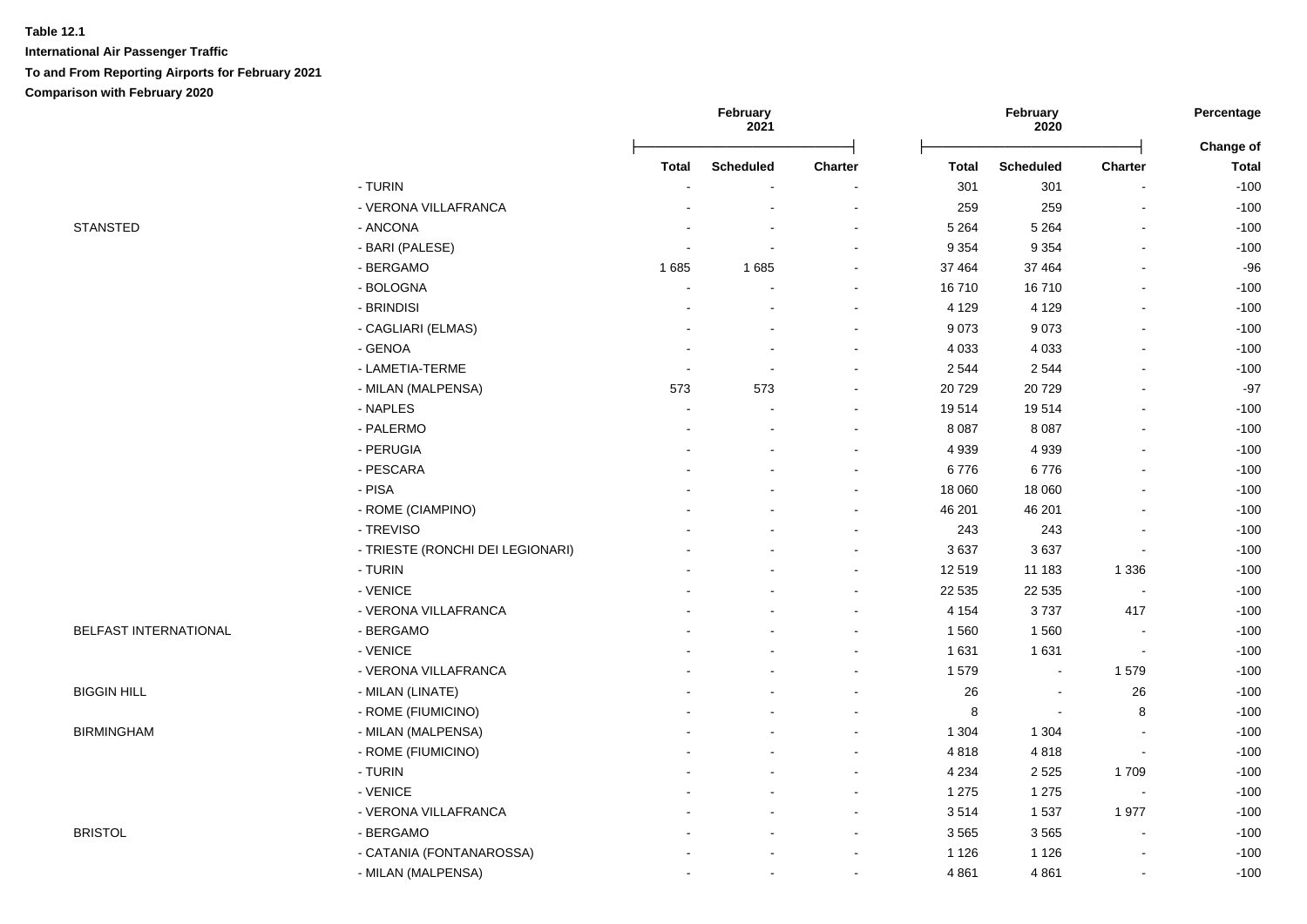|                             |                          |                          | February<br>2021         |                          |              | February<br>2020 |                          | Percentage                |  |
|-----------------------------|--------------------------|--------------------------|--------------------------|--------------------------|--------------|------------------|--------------------------|---------------------------|--|
|                             |                          | Total                    | <b>Scheduled</b>         | Charter                  | <b>Total</b> | <b>Scheduled</b> | <b>Charter</b>           | Change of<br><b>Total</b> |  |
|                             | - NAPLES                 |                          |                          |                          | 1 3 0 8      | 1 3 0 8          |                          | $-100$                    |  |
|                             | - PISA                   |                          |                          |                          | 1809         | 1809             |                          | $-100$                    |  |
|                             | - ROME (FIUMICINO)       |                          |                          |                          | 8 1 2 1      | 8 1 2 1          |                          | $-100$                    |  |
|                             | - TREVISO                |                          |                          | $\sim$                   | 115          | 115              |                          | $-100$                    |  |
|                             | - TURIN                  |                          |                          |                          | 3629         | 2 2 3 9          | 1 3 9 0                  | $-100$                    |  |
|                             | - VENICE                 |                          |                          | $\sim$                   | 11760        | 11760            |                          | $-100$                    |  |
|                             | - VERONA VILLAFRANCA     |                          | $\overline{\phantom{a}}$ | $\overline{\phantom{a}}$ | 1 6 5 8      |                  | 1658                     | $-100$                    |  |
| <b>CARDIFF WALES</b>        | - PARMA                  | 170                      | 84                       | 86                       |              |                  |                          | $\sim$                    |  |
|                             | - VENICE                 | 92                       | 92                       |                          |              |                  |                          | $\overline{\phantom{a}}$  |  |
| EAST MIDLANDS INTERNATIONAL | - BERGAMO                |                          |                          |                          | 3896         | 3896             |                          | $-100$                    |  |
|                             | - TREVISO                |                          |                          |                          | 2 4 2 4      | 2 4 2 4          |                          | $-100$                    |  |
| <b>EDINBURGH</b>            | - BERGAMO                |                          |                          |                          | 10 233       | 10 233           |                          | $-100$                    |  |
|                             | - BOLOGNA                |                          |                          |                          | 2 5 5 4      | 2 5 5 4          |                          | $-100$                    |  |
|                             | - MILAN (MALPENSA)       |                          |                          |                          | 11 346       | 11 346           |                          | $-100$                    |  |
|                             | - NAPLES                 |                          |                          | $\overline{\phantom{a}}$ | 897          | 897              |                          | $-100$                    |  |
|                             | - ROME (CIAMPINO)        |                          |                          | $\sim$                   | 6998         | 6998             |                          | $-100$                    |  |
|                             | - ROME (FIUMICINO)       |                          |                          | $\overline{\phantom{a}}$ | 1529         | 622              | 907                      | $-100$                    |  |
|                             | - TREVISO                |                          |                          |                          | 2 2 1 5      | 2 2 1 5          |                          | $-100$                    |  |
|                             | - TURIN                  |                          |                          |                          | 1 606        | 1 60 6           |                          | $-100$                    |  |
|                             | - VENICE                 |                          |                          |                          | 5 5 5 4      | 5 5 5 4          | $\overline{\phantom{a}}$ | $-100$                    |  |
|                             | - VERONA VILLAFRANCA     |                          |                          |                          | 2 2 4 8      | 1 3 6 6          | 882                      | $-100$                    |  |
| GLASGOW                     | - ROME (FIUMICINO)       |                          |                          |                          | 3 4 8 5      | 3 1 1 0          | 375                      | $-100$                    |  |
|                             | - TURIN                  |                          |                          |                          | 1 4 5 5      | $\sim$           | 1 4 5 5                  | $-100$                    |  |
|                             | - VENICE                 |                          |                          |                          | 2 4 2 5      | 2 4 2 5          |                          | $-100$                    |  |
| LEEDS BRADFORD              | - ROME (FIUMICINO)       |                          |                          | $\sim$                   | 1 2 6 0      | 1 2 6 0          |                          | $-100$                    |  |
| LIVERPOOL (JOHN LENNON)     | - NAPLES                 |                          |                          |                          | 1 2 2 1      | 1 2 2 1          |                          | $-100$                    |  |
|                             | - VENICE                 |                          |                          |                          | 1652         | 1652             |                          | $-100$                    |  |
| <b>MANCHESTER</b>           | - BERGAMO                | 329                      | 329                      |                          | 12 556       | 12 556           |                          | $-97$                     |  |
|                             | - BOLOGNA                |                          |                          |                          | 2 5 6 4      | 2 5 6 4          |                          | $-100$                    |  |
|                             | - CATANIA (FONTANAROSSA) | $\overline{\phantom{a}}$ |                          |                          | 1 4 7 0      | 1 4 7 0          |                          | $-100$                    |  |
|                             | - MILAN (MALPENSA)       | 465                      | 465                      |                          | 13 614       | 13614            |                          | $-97$                     |  |
|                             | - NAPLES                 |                          | $\sim$                   | $\sim$                   | 2 9 9 6      | 2 9 9 6          |                          | $-100$                    |  |
|                             | - PISA                   |                          | $\sim$                   | $\sim$                   | 1660         | 1 6 6 0          |                          | $-100$                    |  |
|                             | - ROME (CIAMPINO)        |                          |                          | $\sim$                   | 10 0 25      | 10 0 25          |                          | $-100$                    |  |
|                             | - ROME (FIUMICINO)       |                          |                          | $\overline{\phantom{a}}$ | 6 3 0 3      | 6 3 0 3          |                          | $-100$                    |  |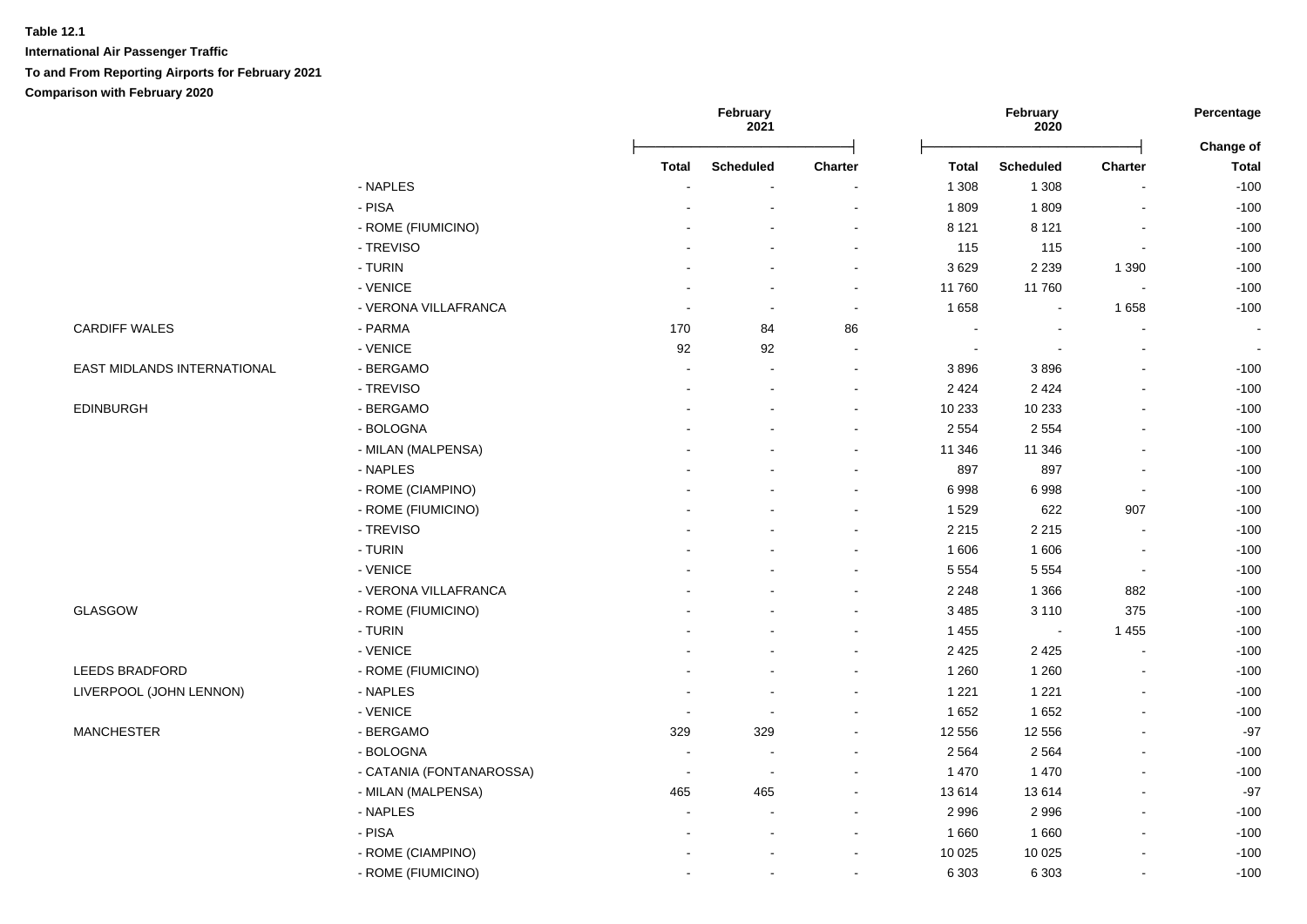|                             |                      | February<br>2021 |                  |                | February<br>2020 |                  |                          |                           |
|-----------------------------|----------------------|------------------|------------------|----------------|------------------|------------------|--------------------------|---------------------------|
|                             |                      | Total            | <b>Scheduled</b> | Charter        | Total            | <b>Scheduled</b> | <b>Charter</b>           | Change of<br><b>Total</b> |
|                             | - TREVISO            |                  |                  |                | 3723             | 3723             |                          | $-100$                    |
|                             | - TURIN              | 106              | $\overline{a}$   | 106            | 7 1 6 8          | 4727             | 2 4 4 1                  | $-99$                     |
|                             | - VENICE             |                  |                  | $\blacksquare$ | 8 1 8 1          | 8 1 8 1          | $\overline{\phantom{a}}$ | $-100$                    |
|                             | - VERONA VILLAFRANCA |                  |                  | $\blacksquare$ | 4 2 5 9          | 2 3 5 1          | 1 9 0 8                  | $-100$                    |
| <b>NEWCASTLE</b>            | - ROME (FIUMICINO)   |                  |                  | $\blacksquare$ | 1577             | 1577             | $\blacksquare$           | $-100$                    |
|                             | - TURIN              |                  |                  | $\sim$         | 1 4 1 8          | 1418             | $\blacksquare$           | $-100$                    |
| <b>Total ITALY</b>          |                      | 20 370           | 20 088           | 282            | 928 726          | 904 289          | 24 437                   | $-98$                     |
| <b>LUXEMBOURG</b>           |                      |                  |                  |                |                  |                  |                          |                           |
| <b>GATWICK</b>              | - LUXEMBOURG         |                  |                  |                | 5 5 0 1          | 5 5 0 1          |                          | $-100$                    |
| <b>HEATHROW</b>             | - LUXEMBOURG         |                  |                  |                | 15 248           | 15 248           |                          | $-100$                    |
| <b>LONDON CITY</b>          | - LUXEMBOURG         | 714              | 714              |                | 12 603           | 12 603           | $\overline{a}$           | $-94$                     |
| <b>STANSTED</b>             | - LUXEMBOURG         | $\overline{a}$   |                  |                | 8955             | 8 8 3 2          | 123                      | $-100$                    |
| <b>EDINBURGH</b>            | - LUXEMBOURG         | $\blacksquare$   |                  |                | 3 3 5 5          | 3 3 5 5          | $\overline{\phantom{a}}$ | $-100$                    |
| <b>MANCHESTER</b>           | - LUXEMBOURG         | $\sim$           |                  |                | 1 643            | 1 6 4 3          | $\sim$                   | $-100$                    |
| <b>Total LUXEMBOURG</b>     |                      | 714              | 714              |                | 47 305           | 47 182           | 123                      | $-98$                     |
| <b>MALTA</b>                |                      |                  |                  |                |                  |                  |                          |                           |
| <b>GATWICK</b>              | - MALTA              | $\sim$           |                  |                | 25 0 35          | 25 0 35          |                          | $-100$                    |
| <b>HEATHROW</b>             | - MALTA              | 853              | 853              |                | 14 214           | 14 214           |                          | $-94$                     |
| <b>LUTON</b>                | - MALTA              |                  |                  |                | 5 3 7 8          | 5 3 7 8          | $\blacksquare$           | $-100$                    |
| SOUTHEND                    | - MALTA              |                  |                  | $\sim$         | 2 1 9 1          | 2 1 9 1          | $\overline{a}$           | $-100$                    |
| <b>STANSTED</b>             | - MALTA              |                  |                  |                | 6 2 6 0          | 6 2 6 0          | L,                       | $-100$                    |
| <b>BIGGIN HILL</b>          | - MALTA              | 35               |                  | 35             | $\overline{1}$   |                  | $\mathbf{1}$             | 3400                      |
| <b>BIRMINGHAM</b>           | - MALTA              |                  |                  |                | 4 7 2 4          | 4724             | ÷.                       | $-100$                    |
| <b>BOURNEMOUTH</b>          | - MALTA              |                  |                  |                | 2616             | 2616             | $\blacksquare$           | $-100$                    |
| <b>BRISTOL</b>              | - MALTA              |                  |                  |                | 3842             | 3842             | $\mathbf{r}$             | $-100$                    |
| <b>CARDIFF WALES</b>        | - MALTA              |                  |                  |                | 2 5 3 9          | 2 5 3 9          | $\blacksquare$           | $-100$                    |
| EAST MIDLANDS INTERNATIONAL | - MALTA              |                  |                  |                | 3 9 2 2          | 3922             | $\blacksquare$           | $-100$                    |
| <b>EDINBURGH</b>            | - MALTA              |                  |                  |                | 3 0 9 1          | 3 0 9 1          | $\blacksquare$           | $-100$                    |
| <b>EXETER</b>               | - MALTA              |                  |                  |                | 2 3 1 7          | 2 3 1 7          | $\blacksquare$           | $-100$                    |
| <b>LEEDS BRADFORD</b>       | - MALTA              |                  |                  |                | 3640             | 3640             | $\blacksquare$           | $-100$                    |
| LIVERPOOL (JOHN LENNON)     | - MALTA              |                  |                  |                | 2672             | 2672             | $\blacksquare$           | $-100$                    |
| <b>MANCHESTER</b>           | - MALTA              |                  | $\overline{a}$   | $\sim$         | 11 842           | 11 842           | $\blacksquare$           | $-100$                    |
| <b>NEWCASTLE</b>            | - MALTA              |                  |                  |                | 1 3 6 7          | 1 3 6 7          |                          | $-100$                    |
| <b>Total MALTA</b>          |                      | 888              | 853              | 35             | 95 651           | 95 650           | $\mathbf{1}$             | $-99$                     |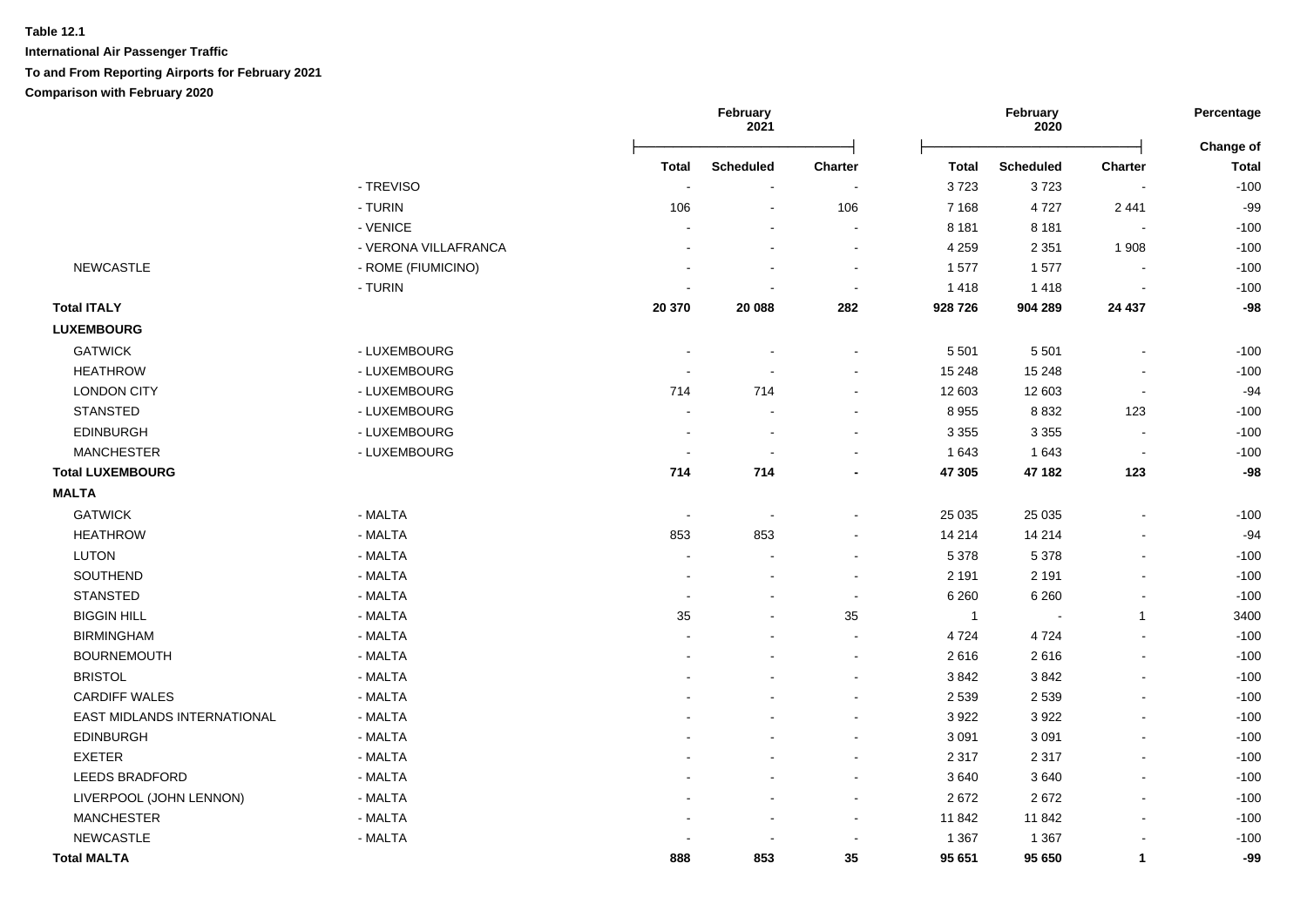|                                   |             |       | February<br>2021 |                          |                | February<br>2020 |                          | Percentage                |  |
|-----------------------------------|-------------|-------|------------------|--------------------------|----------------|------------------|--------------------------|---------------------------|--|
|                                   |             | Total | <b>Scheduled</b> | Charter                  | Total          | <b>Scheduled</b> | Charter                  | Change of<br><b>Total</b> |  |
| <b>NETHERLANDS</b>                |             |       |                  |                          |                |                  |                          |                           |  |
| <b>GATWICK</b>                    | - AMSTERDAM |       |                  |                          | 85 300         | 85 300           |                          | $-100$                    |  |
| <b>HEATHROW</b>                   | - AMSTERDAM |       |                  | $\blacksquare$           | 127 895        | 127 895          |                          | $-100$                    |  |
| <b>LONDON CITY</b>                | - AMSTERDAM |       |                  | $\sim$                   | 50 164         | 50 164           | $\overline{\phantom{a}}$ | $-100$                    |  |
|                                   | - ROTTERDAM |       |                  | $\blacksquare$           | 11 651         | 11 651           | $\blacksquare$           | $-100$                    |  |
| LUTON                             | - AMSTERDAM |       |                  | $\blacksquare$           | 64 521         | 64 521           | $\overline{\phantom{a}}$ | $-100$                    |  |
| SOUTHEND                          | - AMSTERDAM |       |                  | ۰                        | 14 148         | 14 148           | $\blacksquare$           | $-100$                    |  |
|                                   | - GRONINGEN |       |                  |                          | 1729           | 1729             |                          | $-100$                    |  |
| <b>STANSTED</b>                   | - AMSTERDAM |       |                  | $\blacksquare$           | 28 4 34        | 28 4 34          |                          | $-100$                    |  |
|                                   | - EINDHOVEN |       |                  | $\sim$                   | 20 823         | 20 823           |                          | $-100$                    |  |
| ABERDEEN                          | - AMSTERDAM | 59    |                  | 59                       | 21 542         | 21 542           |                          | $-100$                    |  |
| <b>BELFAST CITY (GEORGE BEST)</b> | - AMSTERDAM |       |                  |                          | 3 3 1 3        | 3313             | ÷,                       | $-100$                    |  |
| BELFAST INTERNATIONAL             | - AMSTERDAM |       |                  |                          | 8728           | 8544             | 184                      | $-100$                    |  |
| <b>BIRMINGHAM</b>                 | - AMSTERDAM |       |                  |                          | 52 714         | 52714            | $\overline{\phantom{a}}$ | $-100$                    |  |
| <b>BRISTOL</b>                    | - AMSTERDAM |       |                  |                          | 33 0 22        | 33 0 22          | $\overline{\phantom{a}}$ | $-100$                    |  |
| <b>CARDIFF WALES</b>              | - AMSTERDAM |       |                  |                          | 11 449         | 11 449           | $\sim$                   | $-100$                    |  |
| <b>DUNDEE</b>                     | - AMSTERDAM |       |                  | $\blacksquare$           | $\overline{2}$ | $\blacksquare$   | $\overline{2}$           | $-100$                    |  |
| EAST MIDLANDS INTERNATIONAL       | - AMSTERDAM |       |                  |                          | 3 2 7 7        | 3 2 7 7          | $\blacksquare$           | $-100$                    |  |
| <b>EDINBURGH</b>                  | - AMSTERDAM |       |                  | ۰                        | 41 268         | 41 268           | $\overline{\phantom{a}}$ | $-100$                    |  |
|                                   | - EINDHOVEN |       |                  | $\sim$                   | 2687           | 2687             | $\sim$                   | $-100$                    |  |
|                                   | - ROTTERDAM |       |                  | ÷.                       | 48             | 48               |                          | $-100$                    |  |
| <b>EXETER</b>                     | - AMSTERDAM |       |                  | $\overline{\phantom{a}}$ | 5 0 1 6        | 5016             |                          | $-100$                    |  |
| <b>GLASGOW</b>                    | - AMSTERDAM |       |                  | $\blacksquare$           | 28 047         | 28 047           |                          | $-100$                    |  |
| <b>HUMBERSIDE</b>                 | - AMSTERDAM | 26    |                  | 26                       | 10 332         | 10 332           |                          | $-100$                    |  |
| <b>INVERNESS</b>                  | - AMSTERDAM |       |                  | $\overline{a}$           | 3700           | 3700             | $\overline{\phantom{a}}$ | $-100$                    |  |
| <b>LEEDS BRADFORD</b>             | - AMSTERDAM |       |                  | $\blacksquare$           | 19 449         | 19 449           | $\overline{\phantom{a}}$ | $-100$                    |  |
| LIVERPOOL (JOHN LENNON)           | - AMSTERDAM |       |                  | $\sim$                   | 20 830         | 20 830           | $\sim$                   | $-100$                    |  |
| <b>MANCHESTER</b>                 | - AMSTERDAM |       |                  |                          | 84 879         | 84 879           |                          | $-100$                    |  |
|                                   | - EINDHOVEN |       |                  | $\blacksquare$           | 5 2 2 7        | 5 2 2 7          | $\overline{\phantom{a}}$ | $-100$                    |  |
|                                   | - ROTTERDAM |       |                  |                          | 343            |                  | 343                      | $-100$                    |  |
| <b>NEWCASTLE</b>                  | - AMSTERDAM |       |                  |                          | 27 0 22        | 27 0 22          |                          | $-100$                    |  |
| <b>NORWICH</b>                    | - AMSTERDAM |       |                  |                          | 10 923         | 10 923           |                          | $-100$                    |  |
| SOUTHAMPTON                       | - AMSTERDAM |       |                  | ä,                       | 12 9 54        | 12 9 54          |                          | $-100$                    |  |
| TEESSIDE INTERNATIONAL AIRPORT    | - AMSTERDAM |       |                  |                          | 8938           | 8938             |                          | $-100$                    |  |
| <b>Total NETHERLANDS</b>          |             | 85    |                  | 85                       | 820 375        | 819 846          | 529                      | $-100$                    |  |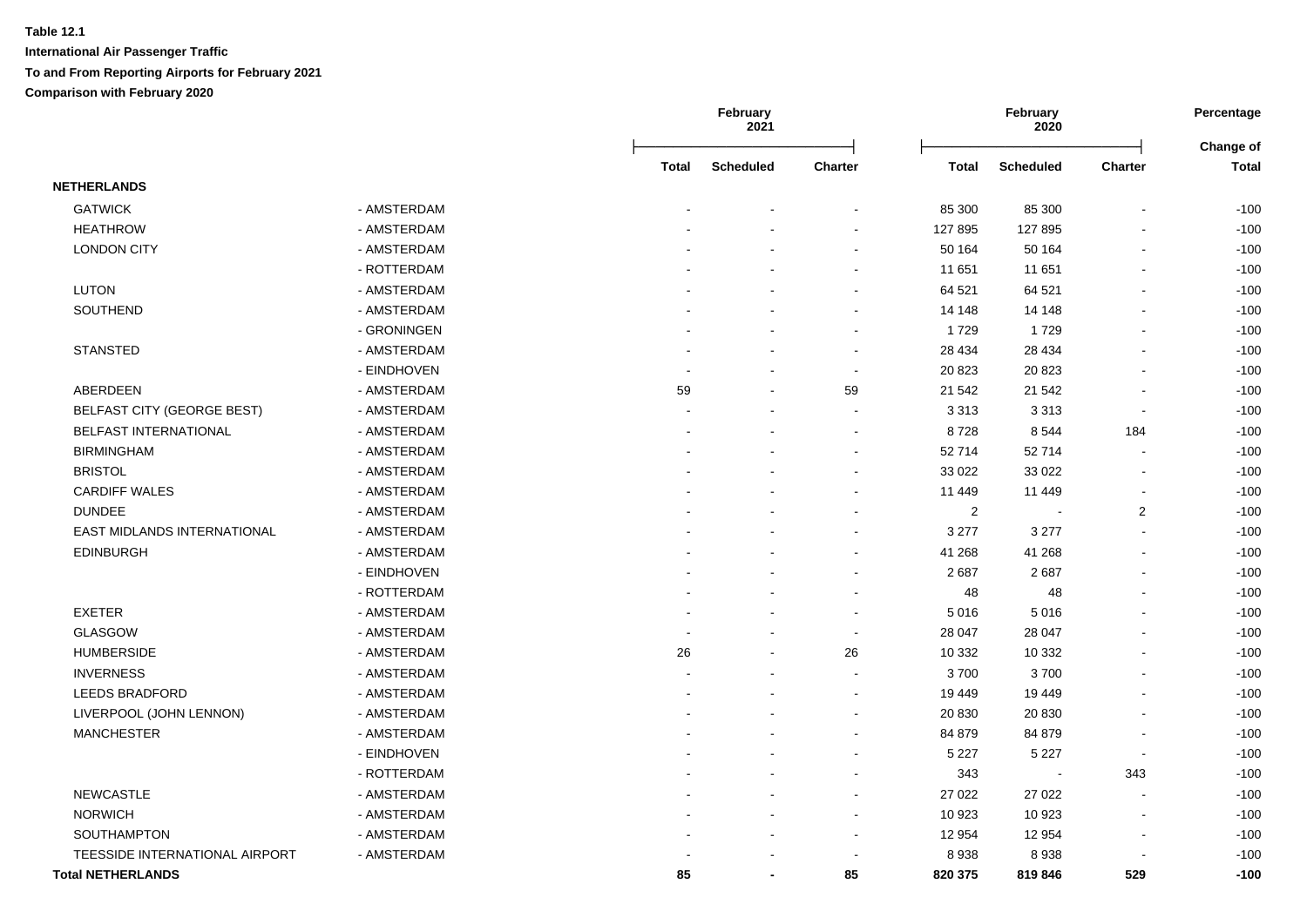|                                          |                        |       | February<br>2021 |                          |         | February<br>2020 |                | Percentage<br>Change of |  |
|------------------------------------------|------------------------|-------|------------------|--------------------------|---------|------------------|----------------|-------------------------|--|
|                                          |                        | Total | <b>Scheduled</b> | Charter                  | Total   | <b>Scheduled</b> | Charter        | <b>Total</b>            |  |
| PORTUGAL(EXCLUDING MADEIRA)              |                        |       |                  |                          |         |                  |                |                         |  |
| <b>GATWICK</b>                           | - FARO                 |       |                  |                          | 31 190  | 31 190           | $\overline{a}$ | $-100$                  |  |
|                                          | - LISBON               |       |                  |                          | 27 172  | 27 172           | L.             | $-100$                  |  |
|                                          | - OPORTO (PORTUGAL)    |       |                  | $\blacksquare$           | 27 038  | 27 038           | ä,             | $-100$                  |  |
| <b>HEATHROW</b>                          | - LISBON               |       |                  | $\sim$                   | 65 779  | 65 779           | $\blacksquare$ | $-100$                  |  |
| <b>LUTON</b>                             | - FARO                 |       |                  | $\sim$                   | 9838    | 9838             | $\sim$         | $-100$                  |  |
|                                          | - LISBON               |       |                  | $\sim$                   | 24 211  | 24 211           | $\sim$         | $-100$                  |  |
|                                          | - OPORTO (PORTUGAL)    |       |                  | $\overline{\phantom{a}}$ | 6 0 27  | 6 0 27           | $\blacksquare$ | $-100$                  |  |
| SOUTHEND                                 | - FARO                 |       |                  | $\sim$                   | 3 2 9 9 | 3 2 9 9          | $\blacksquare$ | $-100$                  |  |
| <b>STANSTED</b>                          | - AZORES PONTA DELGADA |       |                  | $\sim$                   | 1617    | 1617             | $\sim$         | $-100$                  |  |
|                                          | - FARO                 |       |                  | $\sim$                   | 14 992  | 14 992           | $\sim$         | $-100$                  |  |
|                                          | - LISBON               |       |                  | $\blacksquare$           | 39 370  | 39 083           | 287            | $-100$                  |  |
|                                          | - OPORTO (PORTUGAL)    |       |                  |                          | 29 267  | 29 267           | $\blacksquare$ | $-100$                  |  |
| BELFAST INTERNATIONAL                    | - FARO                 |       |                  | $\sim$                   | 3 2 4 6 | 3 2 4 6          | $\sim$         | $-100$                  |  |
| <b>BIRMINGHAM</b>                        | - FARO                 |       |                  |                          | 8589    | 8589             | $\sim$         | $-100$                  |  |
|                                          | - OPORTO (PORTUGAL)    |       |                  |                          | 2719    | 2719             |                | $-100$                  |  |
| <b>BOURNEMOUTH</b>                       | - FARO                 |       |                  | $\sim$                   | 3 1 0 6 | 3 1 0 6          | $\blacksquare$ | $-100$                  |  |
| <b>BRISTOL</b>                           | - FARO                 |       |                  | $\sim$                   | 12 662  | 12 662           | $\blacksquare$ | $-100$                  |  |
|                                          | - LISBON               |       |                  | $\sim$                   | 6944    | 6944             | $\blacksquare$ | $-100$                  |  |
|                                          | - OPORTO (PORTUGAL)    |       |                  | $\sim$                   | 3 4 5 4 | 3 4 5 4          | $\blacksquare$ | $-100$                  |  |
| <b>EAST MIDLANDS INTERNATIONAL</b>       | - FARO                 |       |                  | $\sim$                   | 4 6 8 7 | 4687             | $\overline{a}$ | $-100$                  |  |
|                                          | - OPORTO (PORTUGAL)    |       |                  | $\sim$                   | 177     | 177              | $\overline{a}$ | $-100$                  |  |
| <b>EDINBURGH</b>                         | - FARO                 |       |                  | $\sim$                   | 3 5 9 8 | 3598             | $\blacksquare$ | $-100$                  |  |
|                                          | - LISBON               |       |                  | $\sim$                   | 6522    | 6522             |                | $-100$                  |  |
| GLASGOW                                  | - FARO                 |       |                  | $\sim$                   | 3 4 2 2 | 3 4 2 2          |                | $-100$                  |  |
|                                          | - OPORTO (PORTUGAL)    |       |                  | $\sim$                   | 2 9 9 6 |                  | 2 9 9 6        | $-100$                  |  |
| <b>LEEDS BRADFORD</b>                    | - FARO                 |       |                  | $\sim$                   | 2 4 1 7 | 2417             | $\sim$         | $-100$                  |  |
| LIVERPOOL (JOHN LENNON)                  | - FARO                 |       |                  | $\sim$                   | 2 5 2 6 | 2 5 2 6          | $\sim$         | $-100$                  |  |
|                                          | - OPORTO (PORTUGAL)    |       |                  | $\sim$                   | 2673    | 2673             | $\blacksquare$ | $-100$                  |  |
| <b>MANCHESTER</b>                        | - FARO                 |       |                  | $\sim$                   | 13 071  | 12767            | 304            | $-100$                  |  |
|                                          | - LISBON               |       |                  | $\sim$                   | 20 476  | 20 476           |                | $-100$                  |  |
|                                          | - OPORTO (PORTUGAL)    |       |                  |                          | 7702    | 7702             |                | $-100$                  |  |
| <b>NEWCASTLE</b>                         | - FARO                 |       |                  |                          | 4 6 0 2 | 4 6 0 2          |                | $-100$                  |  |
| <b>PRESTWICK</b>                         | - FARO                 |       |                  |                          | 2686    | 2686             |                | $-100$                  |  |
| <b>Total PORTUGAL(EXCLUDING MADEIRA)</b> |                        |       | $\blacksquare$   | $\blacksquare$           | 398 075 | 394 488          | 3587           | $-100$                  |  |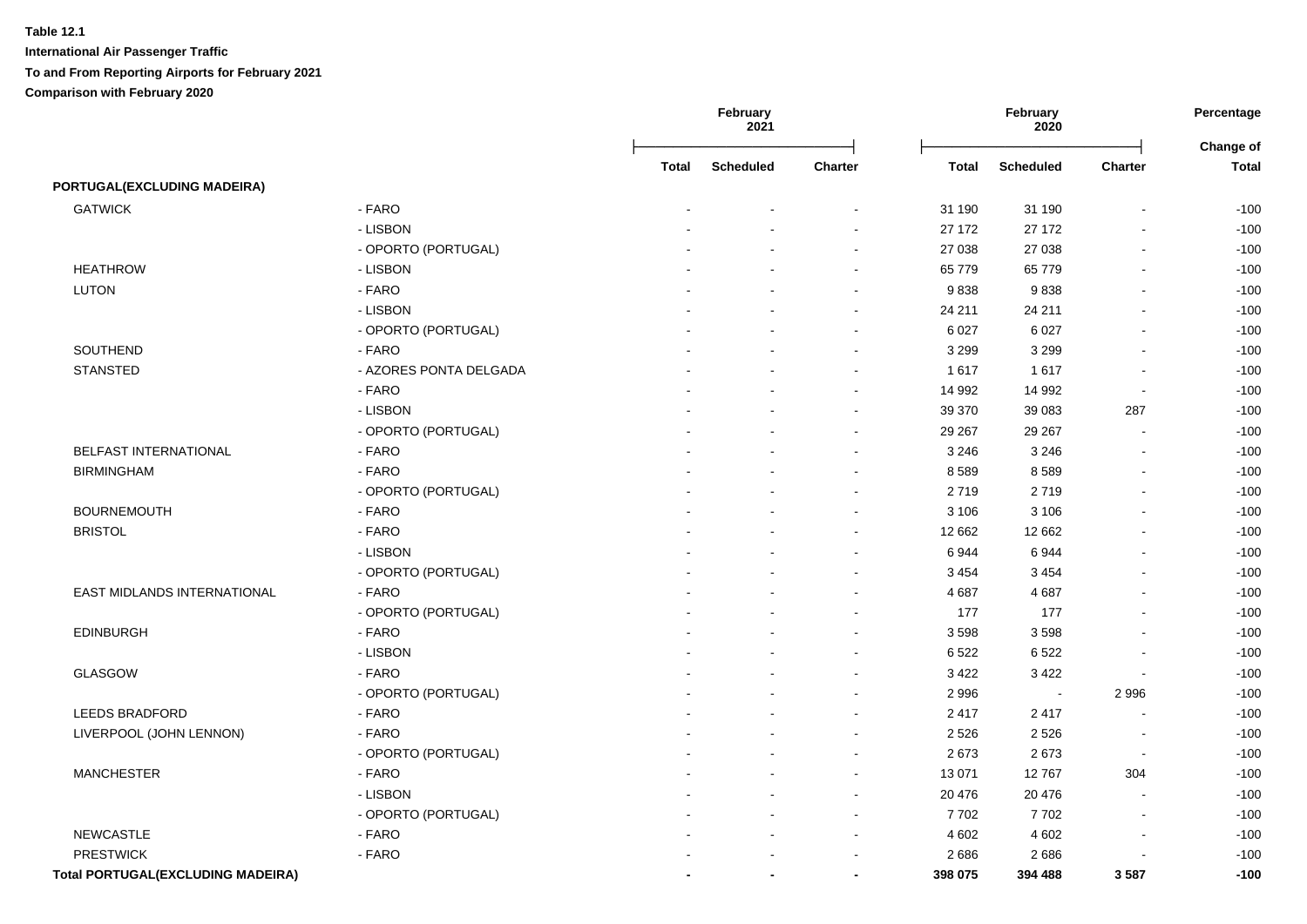|                                |                        | February<br>2021<br>February<br>2020 |                  | Percentage<br>Change of  |              |                  |                          |              |
|--------------------------------|------------------------|--------------------------------------|------------------|--------------------------|--------------|------------------|--------------------------|--------------|
|                                |                        | <b>Total</b>                         | <b>Scheduled</b> | <b>Charter</b>           | <b>Total</b> | <b>Scheduled</b> | <b>Charter</b>           | <b>Total</b> |
| <b>PORTUGAL(MADEIRA)</b>       |                        |                                      |                  |                          |              |                  |                          |              |
| <b>GATWICK</b>                 | - FUNCHAL              |                                      |                  | $\blacksquare$           | 20710        | 18 967           | 1743                     | $-100$       |
| <b>STANSTED</b>                | - FUNCHAL              |                                      |                  | $\overline{\phantom{0}}$ | 2874         | 2874             |                          | $-100$       |
| <b>BIRMINGHAM</b>              | - FUNCHAL              |                                      | ÷                | $\overline{a}$           | 2 8 0 9      | 2809             | $\overline{\phantom{a}}$ | $-100$       |
| <b>BRISTOL</b>                 | - FUNCHAL              |                                      |                  | $\sim$                   | 4 6 6 9      | 4 6 6 9          | $\sim$                   | $-100$       |
| EAST MIDLANDS INTERNATIONAL    | - FUNCHAL              |                                      |                  | ä,                       | 2893         | 1452             | 1441                     | $-100$       |
| <b>EDINBURGH</b>               | - FUNCHAL              |                                      | ÷                | $\blacksquare$           | 1469         | 1469             |                          | $-100$       |
| GLASGOW                        | - FUNCHAL              |                                      |                  | $\blacksquare$           | 1 4 6 0      | 1460             | $\sim$                   | $-100$       |
| <b>JERSEY</b>                  | - FUNCHAL              |                                      |                  | ÷,                       | 372          | $\sim$           | 372                      | $-100$       |
| <b>LEEDS BRADFORD</b>          | - FUNCHAL              |                                      |                  | $\sim$                   | 1 4 2 3      | 1 4 2 3          | $\overline{\phantom{a}}$ | $-100$       |
| <b>MANCHESTER</b>              | - FUNCHAL              |                                      |                  | $\overline{a}$           | 7 3 5 0      | 5867             | 1 4 8 3                  | $-100$       |
| <b>NEWCASTLE</b>               | - FUNCHAL              |                                      |                  | $\mathbf{r}$             | 1775         | 1775             | $\sim$                   | $-100$       |
| <b>Total PORTUGAL(MADEIRA)</b> |                        |                                      | $\blacksquare$   | $\overline{a}$           | 47 804       | 42765            | 5 0 3 9                  | $-100$       |
| <b>SLOVENIA</b>                |                        |                                      |                  |                          |              |                  |                          |              |
| <b>GATWICK</b>                 | - LJUBLJANA            | $\blacksquare$                       | $\blacksquare$   | $\blacksquare$           | 4 0 38       | 4 0 38           | $\sim$                   | $-100$       |
| <b>STANSTED</b>                | - LJUBLJANA            |                                      | $\blacksquare$   | $\mathbf{r}$             | 7 3 4 0      | 7 3 4 0          | $\sim$                   | $-100$       |
| <b>BIGGIN HILL</b>             | - LJUBLJANA            | 10                                   | $\blacksquare$   | 10                       | $\sim$       |                  | $\sim$                   | $\sim$       |
| <b>Total SLOVENIA</b>          |                        | 10                                   | $\blacksquare$   | 10                       | 11 378       | 11 378           | $\blacksquare$           | $-100$       |
| <b>SPAIN</b>                   |                        |                                      |                  |                          |              |                  |                          |              |
| <b>GATWICK</b>                 | - ALICANTE             | 966                                  | 966              | $\blacksquare$           | 44 099       | 44 099           |                          | -98          |
|                                | - ALMERIA              | $\sim$                               | $\blacksquare$   | $\sim$                   | 5513         | 5513             | $\sim$                   | $-100$       |
|                                | - ASTURIAS             | 170                                  | 170              | ä,                       | 3 3 6 3      | 3 3 6 3          |                          | $-95$        |
|                                | - BARCELONA            | 1984                                 | 1984             | ÷,                       | 96 911       | 96 911           |                          | $-98$        |
|                                | - BILBAO               | $\blacksquare$                       | $\blacksquare$   | $\blacksquare$           | 15 145       | 15 145           | $\blacksquare$           | $-100$       |
|                                | - GRANADA              | $\blacksquare$                       | $\blacksquare$   | $\blacksquare$           | 2 4 9 8      | 2 4 9 8          | $\sim$                   | $-100$       |
|                                | - MADRID               | 5 3 0 8                              | 5 3 0 8          | ÷,                       | 67 226       | 67 226           |                          | $-92$        |
|                                | - MAHON                | $\blacksquare$                       | $\blacksquare$   | $\blacksquare$           | 2 4 5 5      | 2 4 5 5          |                          | $-100$       |
|                                | - MALAGA               | 694                                  | 694              | ä,                       | 54 472       | 53 220           | 1 2 5 2                  | $-99$        |
|                                | - MURCIA INTERNATIONAL | $\overline{a}$                       |                  | ä,                       | 8988         | 8988             |                          | $-100$       |
|                                | - PALMA DE MALLORCA    | ä,                                   | $\sim$           | ä,                       | 17 032       | 17 032           | $\sim$                   | $-100$       |
|                                | - SEVILLE              |                                      | $\sim$           | $\sim$                   | 19 590       | 19 590           | $\sim$                   | $-100$       |
|                                | - VALENCIA             | ä,                                   | $\blacksquare$   | $\blacksquare$           | 18 680       | 18 680           | $\sim$                   | $-100$       |
| <b>HEATHROW</b>                | - A CORUNA             |                                      | ÷,               | ä,                       | 8 5 3 2      | 8 5 3 2          | $\sim$                   | $-100$       |
|                                | - BARCELONA            | 2 2 2 0                              | 2 2 2 0          | $\blacksquare$           | 55 4 95      | 55 4 95          |                          | $-96$        |
|                                | - MADRID               | 18 147                               | 18 147           | $\blacksquare$           | 117 214      | 117 214          | $\blacksquare$           | -85          |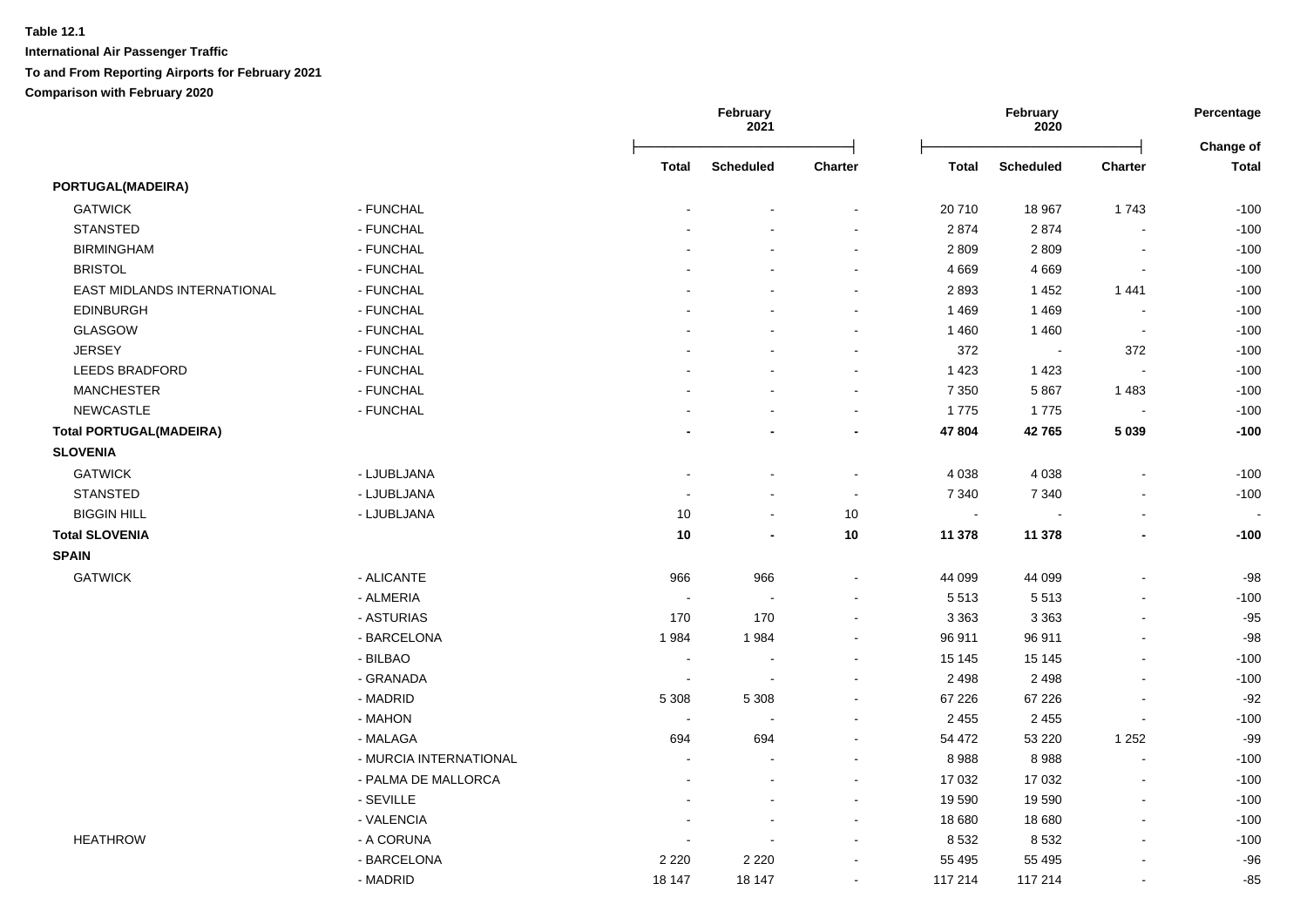|                       |                                  | February<br>2021<br>2020 |                  | February                 |              | Percentage       |                          |                           |
|-----------------------|----------------------------------|--------------------------|------------------|--------------------------|--------------|------------------|--------------------------|---------------------------|
|                       |                                  | <b>Total</b>             | <b>Scheduled</b> | <b>Charter</b>           | <b>Total</b> | <b>Scheduled</b> | <b>Charter</b>           | Change of<br><b>Total</b> |
|                       | - MALAGA                         | 1 0 6 4                  | 1 0 6 4          | $\blacksquare$           | 4 9 21       | 4921             |                          | $-78$                     |
|                       | - VALENCIA                       |                          | $\blacksquare$   | $\sim$                   | 7 5 6 9      | 7569             | $\overline{\phantom{a}}$ | $-100$                    |
| <b>LONDON CITY</b>    | - IBIZA                          |                          |                  | $\blacksquare$           | 3913         | 3913             |                          | $-100$                    |
|                       | - MALAGA                         |                          |                  | $\blacksquare$           | 1 2 5 4      | 1 2 5 4          |                          | $-100$                    |
|                       | - PALMA DE MALLORCA              |                          |                  | $\blacksquare$           | 1 3 0 8      | 1 3 0 8          |                          | $-100$                    |
| <b>LUTON</b>          | - ALICANTE                       |                          |                  | $\sim$                   | 17 229       | 17 229           |                          | $-100$                    |
|                       | - BARCELONA                      |                          |                  | $\blacksquare$           | 34 800       | 34 800           |                          | $-100$                    |
|                       | - CASTELLON COSTA AZAHAR         |                          |                  | $\blacksquare$           | 2 3 0 8      | 2 3 0 8          |                          | $-100$                    |
|                       | - MADRID                         |                          |                  | $\blacksquare$           | 8 4 7 5      | 8 4 7 5          |                          | $-100$                    |
|                       | - MALAGA                         |                          |                  | $\blacksquare$           | 19797        | 19797            |                          | $-100$                    |
|                       | - PALMA DE MALLORCA              |                          |                  | $\blacksquare$           | 3 1 8 0      | 3 1 8 0          |                          | $-100$                    |
|                       | - SEVILLE                        |                          |                  | $\overline{a}$           | 7736         | 7736             |                          | $-100$                    |
|                       | - VALENCIA                       |                          |                  |                          | 2 4 2 3      | 2 4 2 3          |                          | $-100$                    |
| SOUTHEND              | - ALICANTE                       |                          |                  | ÷                        | 12732        | 12732            |                          | $-100$                    |
|                       | - BARCELONA                      |                          |                  | ÷                        | 2 8 0 2      | 2 8 0 2          |                          | $-100$                    |
|                       | - BILBAO                         |                          |                  | $\overline{a}$           | 3 0 8 3      | 3 0 8 3          |                          | $-100$                    |
|                       | - MALAGA                         |                          |                  | $\overline{a}$           | 11 127       | 11 127           |                          | $-100$                    |
|                       | - MURCIA INTERNATIONAL           |                          | $\blacksquare$   | $\blacksquare$           | 2 9 9 8      | 2998             |                          | $-100$                    |
| <b>STANSTED</b>       | - ALICANTE                       | 944                      | 944              | $\overline{a}$           | 20 29 9      | 20 29 9          |                          | $-95$                     |
|                       | - BARCELONA                      |                          | $\blacksquare$   | $\blacksquare$           | 42724        | 42724            | $\blacksquare$           | $-100$                    |
|                       | - BILBAO                         |                          |                  | $\sim$                   | 2 3 0 9      | 2 2 4 4          | 65                       | $-100$                    |
|                       | - CASTELLON COSTA AZAHAR         |                          |                  | $\blacksquare$           | 2 4 6 8      | 2 4 6 8          | $\blacksquare$           | $-100$                    |
|                       | - JEREZ                          |                          | $\overline{a}$   | ÷                        | 2 8 3 0      | 2830             |                          | $-100$                    |
|                       | - MADRID                         | 1760                     | 1760             | $\blacksquare$           | 39 639       | 39 639           |                          | $-96$                     |
|                       | - MALAGA                         | 327                      | 327              | $\blacksquare$           | 27 507       | 27 507           |                          | $-99$                     |
|                       | - MURCIA INTERNATIONAL           |                          | $\blacksquare$   | $\blacksquare$           | 5 3 3 4      | 5 3 3 4          | $\blacksquare$           | $-100$                    |
|                       | - PALMA DE MALLORCA              |                          |                  |                          | 10 253       | 10 253           |                          | $-100$                    |
|                       | - REUS                           |                          |                  | $\blacksquare$           | 2 4 2 0      | 2 4 2 0          |                          | $-100$                    |
|                       | - SANTANDER                      |                          |                  | $\blacksquare$           | 6 2 8 4      | 6 2 8 4          |                          | $-100$                    |
|                       | - SANTIAGO DE COMPOSTELA (SPAIN) |                          |                  | $\blacksquare$           | 4 4 3 6      | 4 4 3 6          |                          | $-100$                    |
|                       | - SEVILLE                        |                          |                  |                          | 11 532       | 11 532           |                          | $-100$                    |
|                       | - VALENCIA                       |                          |                  | $\overline{a}$           | 12 665       | 12 665           |                          | $-100$                    |
|                       | - ZARAGOZA                       |                          |                  | ÷                        | 7 3 0 1      | 7 3 0 1          | $\sim$                   | $-100$                    |
| ABERDEEN              | - ALICANTE                       |                          |                  | $\overline{\phantom{a}}$ | 2710         | 2710             |                          | $-100$                    |
| BELFAST INTERNATIONAL | - ALICANTE                       |                          | ÷                | ÷                        | 7 1 2 3      | 7 1 2 3          | $\sim$                   | $-100$                    |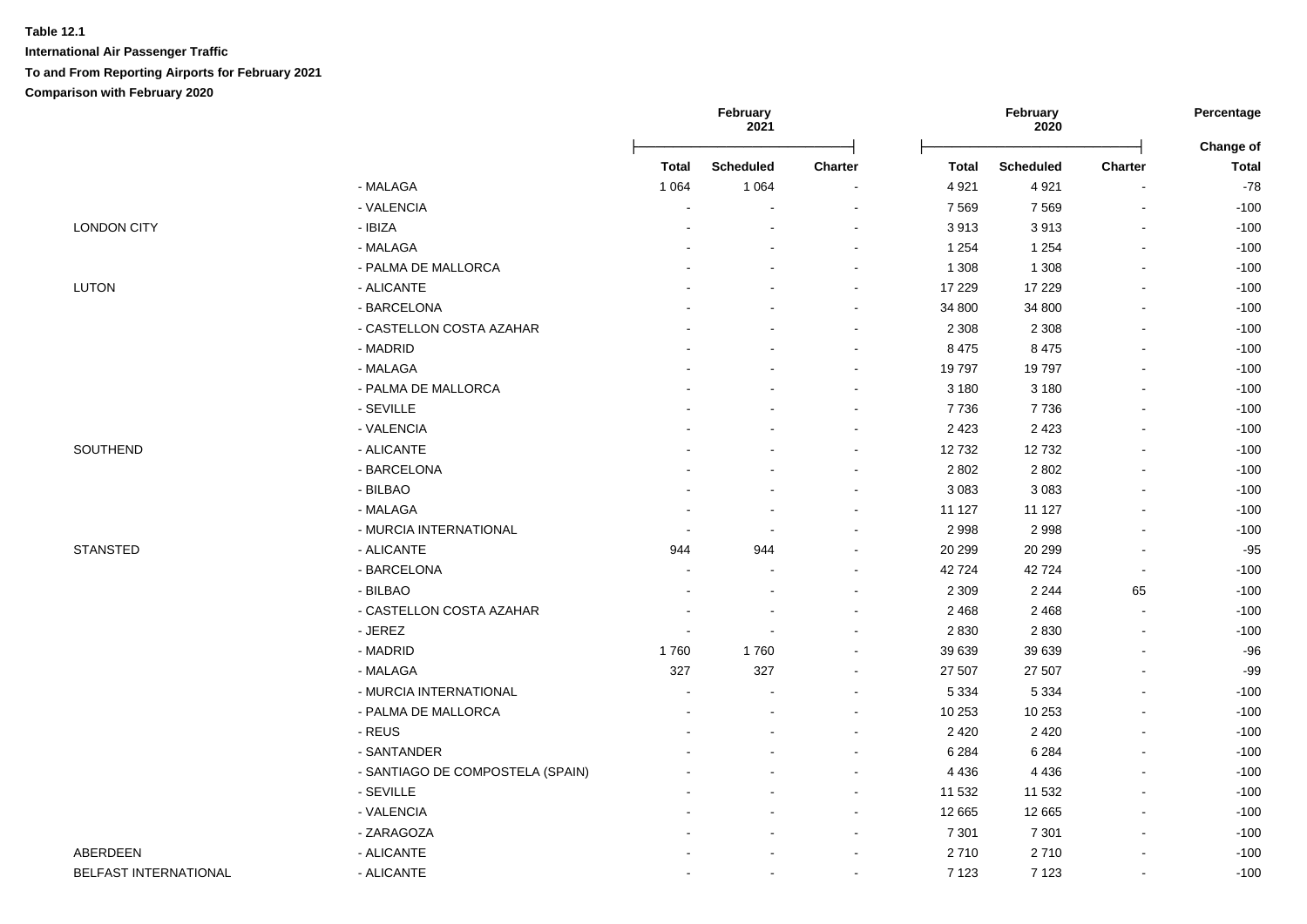|                             |                        |              | February<br>2021 |                |                          | February<br>2020         |                | Percentage<br>Change of |  |
|-----------------------------|------------------------|--------------|------------------|----------------|--------------------------|--------------------------|----------------|-------------------------|--|
|                             |                        | <b>Total</b> | <b>Scheduled</b> | <b>Charter</b> | <b>Total</b>             | <b>Scheduled</b>         | <b>Charter</b> | <b>Total</b>            |  |
|                             | - MALAGA               | ÷,           |                  |                | 8 6 4 9                  | 8649                     | $\blacksquare$ | $-100$                  |  |
| <b>BIGGIN HILL</b>          | - MALAGA               | 9            | $\sim$           | 9              | $\overline{\phantom{a}}$ | $\overline{\phantom{a}}$ | $\blacksquare$ | $\sim$                  |  |
| <b>BIRMINGHAM</b>           | - ALICANTE             |              |                  | $\sim$         | 20 507                   | 18 971                   | 1536           | $-100$                  |  |
|                             | - BARCELONA            |              |                  | $\sim$         | 17883                    | 17 128                   | 755            | $-100$                  |  |
|                             | - BILBAO               |              |                  |                | 293                      |                          | 293            | $-100$                  |  |
|                             | - MADRID               |              |                  |                | 7768                     | 7768                     |                | $-100$                  |  |
|                             | - MALAGA               |              |                  |                | 18 279                   | 16729                    | 1 5 5 0        | $-100$                  |  |
|                             | - MURCIA INTERNATIONAL |              |                  |                | 3 1 5 2                  | 3 1 5 2                  | $\blacksquare$ | $-100$                  |  |
|                             | - PALMA DE MALLORCA    |              |                  |                | 1 6 1 6                  | 1616                     | $\sim$         | $-100$                  |  |
| <b>BOURNEMOUTH</b>          | - ALICANTE             |              |                  |                | 4 5 3 2                  | 4 5 3 2                  | $\sim$         | $-100$                  |  |
|                             | - MALAGA               |              |                  |                | 2 9 0 5                  | 2 9 0 5                  | $\blacksquare$ | $-100$                  |  |
| <b>BRISTOL</b>              | - ALICANTE             |              |                  |                | 20 4 22                  | 20 4 22                  | $\blacksquare$ | $-100$                  |  |
|                             | - BARCELONA            |              |                  |                | 12 590                   | 12 590                   | $\sim$         | $-100$                  |  |
|                             | - BILBAO               |              |                  |                | 2 2 9 6                  | 2 2 9 6                  | $\blacksquare$ | $-100$                  |  |
|                             | - MADRID               |              |                  |                | 8 1 7 3                  | 8 1 7 3                  | $\blacksquare$ | $-100$                  |  |
|                             | - MALAGA               |              |                  |                | 20 850                   | 20 298                   | 552            | $-100$                  |  |
|                             | - MURCIA INTERNATIONAL |              |                  |                | 4745                     | 4745                     | $\blacksquare$ | $-100$                  |  |
|                             | - PALMA DE MALLORCA    |              |                  |                | 4 2 5 6                  | 4 2 5 6                  | $\blacksquare$ | $-100$                  |  |
|                             | - SEVILLE              |              |                  |                | 5840                     | 5840                     | $\blacksquare$ | $-100$                  |  |
|                             | - VALENCIA             |              |                  |                | 2746                     | 2746                     | $\blacksquare$ | $-100$                  |  |
| <b>CARDIFF WALES</b>        | - ALICANTE             |              |                  |                | 7577                     | 4 3 0 1                  | 3 2 7 6        | $-100$                  |  |
|                             | - MALAGA               |              |                  |                | 1 4 6 9                  |                          | 1469           | $-100$                  |  |
| DONCASTER SHEFFIELD         | - ALICANTE             |              |                  |                | 3 0 9 7                  | $\blacksquare$           | 3 0 9 7        | $-100$                  |  |
|                             | - MALAGA               |              |                  |                | 1513                     | $\blacksquare$           | 1513           | $-100$                  |  |
| EAST MIDLANDS INTERNATIONAL | - ALICANTE             |              |                  |                | 19 698                   | 18 210                   | 1 4 8 8        | $-100$                  |  |
|                             | - MALAGA               |              |                  |                | 14 276                   | 12 846                   | 1 4 3 0        | $-100$                  |  |
|                             | - PALMA DE MALLORCA    |              |                  |                | 1 5 5 5                  | 1555                     | $\blacksquare$ | $-100$                  |  |
|                             | - SEVILLE              |              |                  |                | 168                      | 168                      | $\blacksquare$ | $-100$                  |  |
| <b>EDINBURGH</b>            | - ALICANTE             |              |                  |                | 13 173                   | 13 173                   | $\blacksquare$ | $-100$                  |  |
|                             | - BARCELONA            |              |                  | $\sim$         | 9911                     | 9911                     | $\blacksquare$ | $-100$                  |  |
|                             | - MADRID               |              |                  |                | 10 448                   | 10 448                   | $\sim$         | $-100$                  |  |
|                             | - MALAGA               |              |                  |                | 9 9 0 5                  | 9 9 0 5                  | $\blacksquare$ | $-100$                  |  |
|                             | - PALMA DE MALLORCA    |              |                  |                | 220                      | 220                      | $\blacksquare$ | $-100$                  |  |
|                             | - SANTANDER            |              |                  |                | 2 5 5 8                  | 2 5 5 8                  | $\sim$         | $-100$                  |  |
|                             | - SEVILLE              |              |                  |                | 5849                     |                          |                | $-100$                  |  |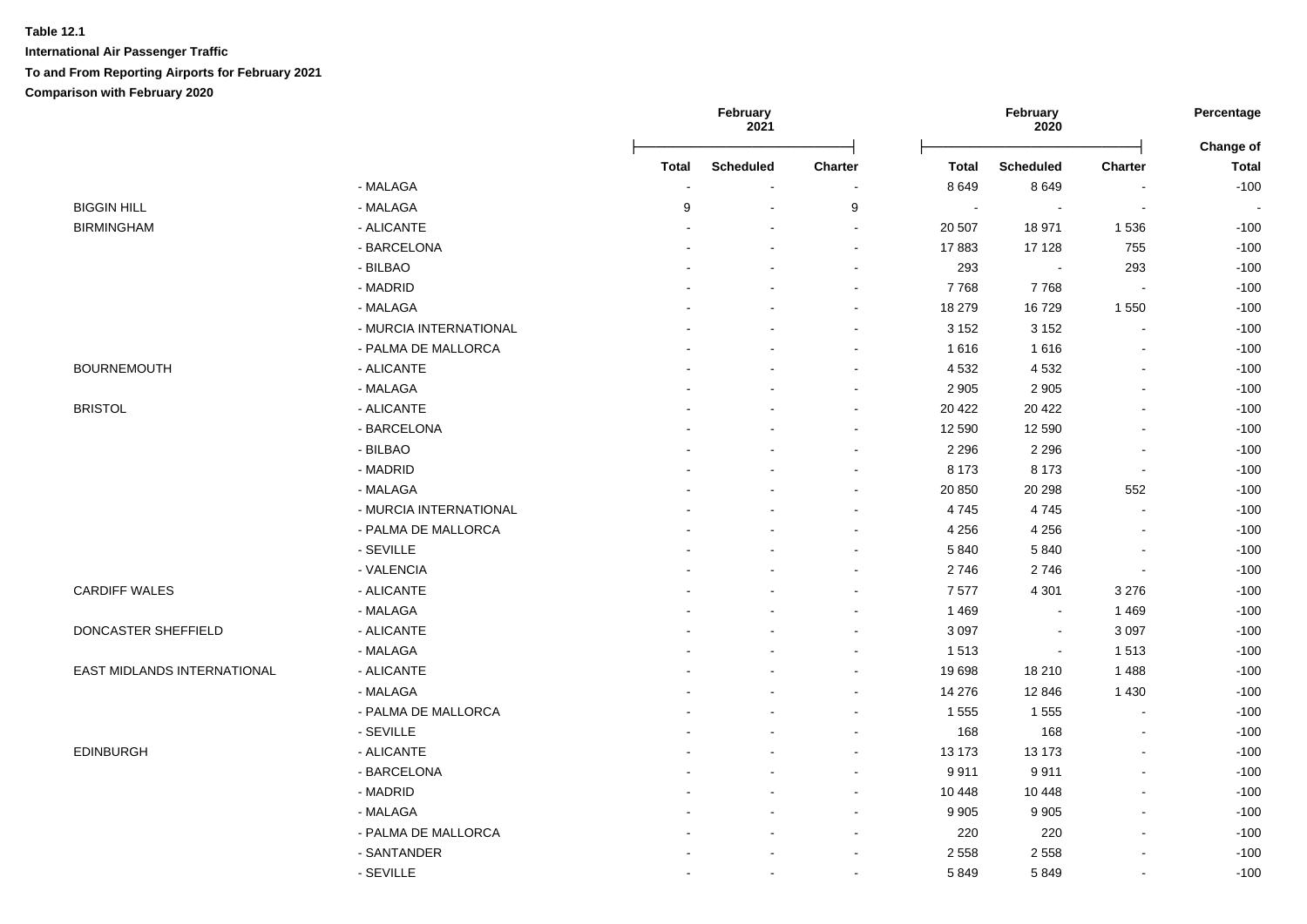|                              |                        |                | February<br>2021 |                |              | February<br>2020 |                          | Percentage<br>Change of |  |
|------------------------------|------------------------|----------------|------------------|----------------|--------------|------------------|--------------------------|-------------------------|--|
|                              |                        | <b>Total</b>   | <b>Scheduled</b> | <b>Charter</b> | <b>Total</b> | <b>Scheduled</b> | <b>Charter</b>           | <b>Total</b>            |  |
| <b>EXETER</b>                | - ALICANTE             |                | $\sim$           |                | 2 9 3 4      | 2934             | $\blacksquare$           | $-100$                  |  |
|                              | - MALAGA               |                |                  |                | 2 6 6 0      | 2660             | $\blacksquare$           | $-100$                  |  |
| GLASGOW                      | - ALICANTE             |                |                  |                | 15 3 33      | 13833            | 1 500                    | $-100$                  |  |
|                              | - BARCELONA            |                |                  | $\sim$         | 2677         | 2677             | $\overline{\phantom{a}}$ | $-100$                  |  |
|                              | - MALAGA               |                |                  | $\sim$         | 11 937       | 11 008           | 929                      | $-100$                  |  |
|                              | - PALMA DE MALLORCA    |                |                  | $\sim$         | 248          | 248              | $\overline{a}$           | $-100$                  |  |
| LEEDS BRADFORD               | - ALICANTE             |                |                  |                | 17814        | 17814            | $\overline{a}$           | $-100$                  |  |
|                              | - BARCELONA            |                |                  |                | 2 4 6 9      | 2 4 6 9          |                          | $-100$                  |  |
|                              | - MALAGA               |                |                  |                | 11 222       | 11 222           | $\overline{a}$           | $-100$                  |  |
| LIVERPOOL (JOHN LENNON)      | - ALICANTE             |                |                  |                | 17 535       | 17 535           |                          | $-100$                  |  |
|                              | - BARCELONA            |                |                  |                | 10 044       | 10 044           |                          | $-100$                  |  |
|                              | - MADRID               |                |                  |                | 6 10 2       | 4 9 3 4          | 1 1 6 8                  | $-100$                  |  |
|                              | - MALAGA               |                |                  | $\sim$         | 12 992       | 12 992           | $\overline{a}$           | $-100$                  |  |
|                              | - PALMA DE MALLORCA    |                |                  |                | 1967         | 1967             | ÷,                       | $-100$                  |  |
| <b>MANCHESTER</b>            | - ALICANTE             | 1 2 5 6        | 1 2 5 6          |                | 43773        | 40 358           | 3 4 1 5                  | $-97$                   |  |
|                              | - BARCELONA            | $\sim$         |                  |                | 32 125       | 32 1 25          |                          | $-100$                  |  |
|                              | - BILBAO               | $\blacksquare$ |                  |                | 3 0 1 5      | 3015             | $\blacksquare$           | $-100$                  |  |
|                              | - GRANADA              |                |                  |                | 1892         | 1892             | $\sim$                   | $-100$                  |  |
|                              | - MADRID               |                |                  | $\sim$         | 16 327       | 15 241           | 1 0 8 6                  | $-100$                  |  |
|                              | - MALAGA               |                |                  |                | 30 076       | 26 508           | 3568                     | $-100$                  |  |
|                              | - MURCIA INTERNATIONAL |                |                  |                | 4 5 23       | 4523             | $\overline{a}$           | $-100$                  |  |
|                              | - PALMA DE MALLORCA    |                |                  | $\sim$         | 10 128       | 10 128           |                          | $-100$                  |  |
|                              | - SEVILLE              |                |                  | $\sim$         | 5 6 3 4      | 5 6 3 4          | L.                       | $-100$                  |  |
|                              | - VALENCIA             |                |                  | $\sim$         | 2757         | 2757             | L.                       | $-100$                  |  |
| <b>NEWCASTLE</b>             | - ALICANTE             |                |                  |                | 20 898       | 20 898           |                          | $-100$                  |  |
|                              | - BARCELONA            |                |                  |                | 4 6 7 0      | 4670             | $\overline{a}$           | $-100$                  |  |
|                              | - MALAGA               |                |                  |                | 12 044       | 12 044           | $\blacksquare$           | $-100$                  |  |
| NEWQUAY                      | - ALICANTE             |                |                  | $\sim$         | 2515         | 2515             |                          | $-100$                  |  |
| <b>PRESTWICK</b>             | - ALICANTE             |                |                  | $\sim$         | 5789         | 5789             | L,                       | $-100$                  |  |
|                              | - MALAGA               |                |                  |                | 2 6 6 4      | 2664             |                          | $-100$                  |  |
| <b>Total SPAIN</b>           |                        | 34 849         | 34 840           | 9              | 1 476 385    | 1 446 443        | 29 942                   | $-98$                   |  |
| <b>SPAIN(CANARY ISLANDS)</b> |                        |                |                  |                |              |                  |                          |                         |  |
| <b>GATWICK</b>               | - ARRECIFE             | 280            | 280              | $\sim$         | 26 738       | 22 848           | 3890                     | $-99$                   |  |
|                              | - FUERTEVENTURA        |                |                  |                | 14 694       | 11 236           | 3 4 5 8                  | $-100$                  |  |
|                              | - LAS PALMAS           | ÷              | $\sim$           |                | 21 245       | 16 127           | 5 1 1 8                  | $-100$                  |  |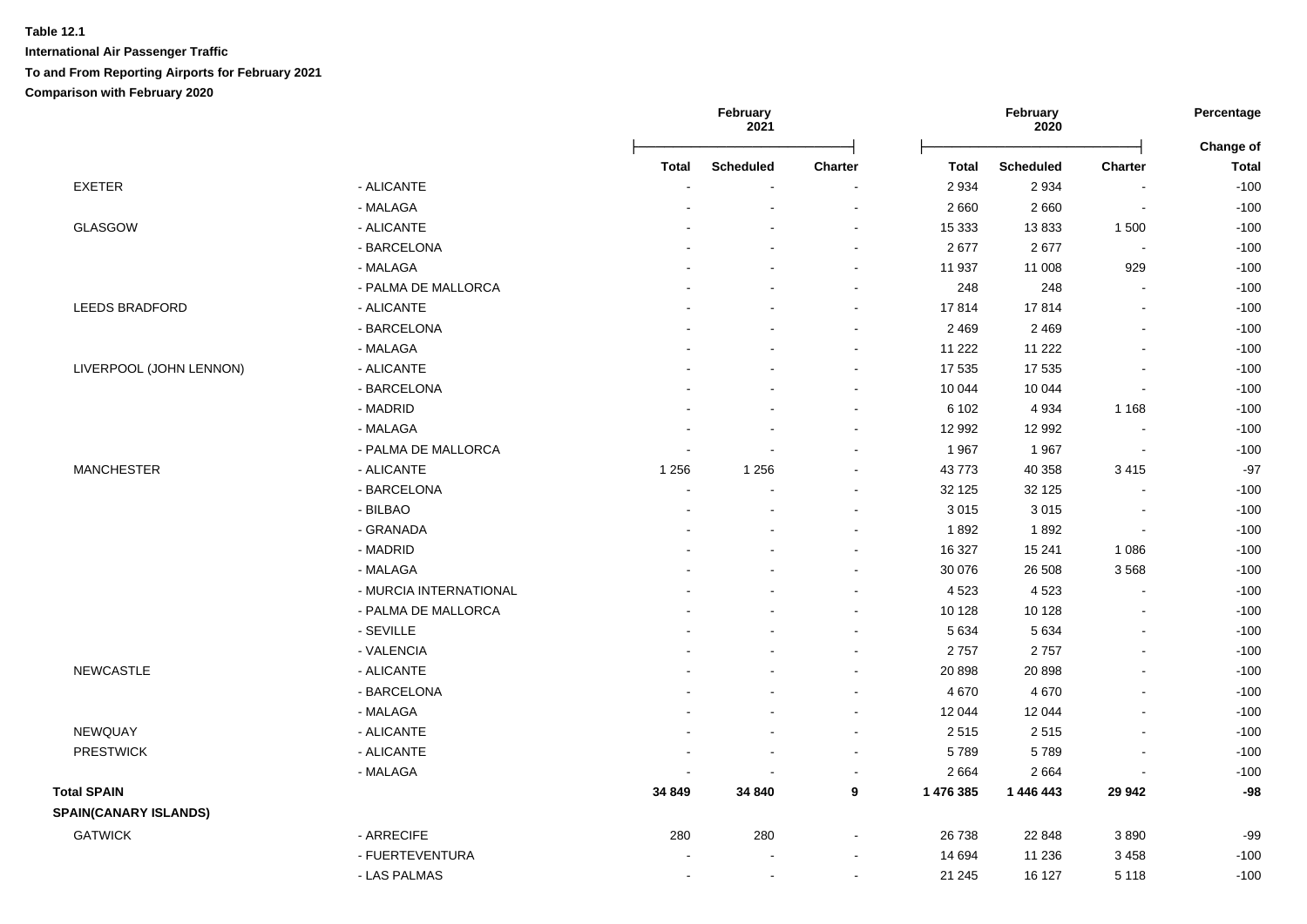|                                    |                             | February<br>2021 |                          |                | February<br>2020 |                  |                |                           |
|------------------------------------|-----------------------------|------------------|--------------------------|----------------|------------------|------------------|----------------|---------------------------|
|                                    |                             | <b>Total</b>     | <b>Scheduled</b>         | <b>Charter</b> | <b>Total</b>     | <b>Scheduled</b> | <b>Charter</b> | Change of<br><b>Total</b> |
|                                    | - SANTA CRUZ DE LA PALMA    |                  | $\sim$                   |                | 4 5 5 3          | 3 1 1 6          | 1 4 3 7        | $-100$                    |
|                                    | - TENERIFE (SURREINA SOFIA) | 556              | 556                      | $\blacksquare$ | 56 802           | 48 694           | 8 1 0 8        | $-99$                     |
| <b>HEATHROW</b>                    | - LAS PALMAS                | 96               | $\overline{\phantom{a}}$ | 96             | $\sim$           |                  |                |                           |
|                                    | - TENERIFE (SURREINA SOFIA) |                  | $\sim$                   |                | 1 3 5 0          | 1 3 5 0          |                | $-100$                    |
| <b>LUTON</b>                       | - ARRECIFE                  |                  | $\blacksquare$           |                | 6 2 8 5          | 5712             | 573            | $-100$                    |
|                                    | - TENERIFE (SURREINA SOFIA) | 773              | 773                      |                | 13 604           | 12 098           | 1506           | $-94$                     |
| SOUTHEND                           | - ARRECIFE                  |                  |                          |                | 2740             | 2740             |                | $-100$                    |
|                                    | - TENERIFE (SURREINA SOFIA) |                  |                          |                | 3 0 6 4          | 3 0 6 4          |                | $-100$                    |
| <b>STANSTED</b>                    | - ARRECIFE                  |                  |                          |                | 17846            | 17 277           | 569            | $-100$                    |
|                                    | - FUERTEVENTURA             | 219              | 219                      |                | 14 177           | 14 177           |                | $-98$                     |
|                                    | - LAS PALMAS                | 283              | 283                      |                | 15 086           | 13 601           | 1 4 8 5        | $-98$                     |
|                                    | - TENERIFE (SURREINA SOFIA) | 221              | 221                      |                | 29 801           | 27 615           | 2 186          | $-99$                     |
| ABERDEEN                           | - TENERIFE (SURREINA SOFIA) | $\sim$           |                          |                | 2785             | $\sim$           | 2785           | $-100$                    |
| <b>BELFAST INTERNATIONAL</b>       | - ARRECIFE                  |                  |                          |                | 7 0 8 3          | 6728             | 355            | $-100$                    |
|                                    | - FUERTEVENTURA             |                  |                          |                | 4 6 5 2          | 4 6 5 2          |                | $-100$                    |
|                                    | - LAS PALMAS                |                  |                          |                | 1972             | 1972             | $\sim$         | $-100$                    |
|                                    | - TENERIFE (SURREINA SOFIA) |                  |                          |                | 7 1 8 3          | 7 0 0 1          | 182            | $-100$                    |
| <b>BIRMINGHAM</b>                  | - ARRECIFE                  |                  |                          |                | 17 302           | 13 933           | 3 3 6 9        | $-100$                    |
|                                    | - FUERTEVENTURA             |                  |                          |                | 12 247           | 9 9 0 5          | 2 3 4 2        | $-100$                    |
|                                    | - LAS PALMAS                |                  |                          |                | 10 882           | 8 3 6 0          | 2522           | $-100$                    |
|                                    | - TENERIFE (SURREINA SOFIA) |                  |                          |                | 29 540           | 22 891           | 6649           | $-100$                    |
| <b>BOURNEMOUTH</b>                 | - ARRECIFE                  |                  |                          |                | 2998             |                  | 2 9 9 8        | $-100$                    |
|                                    | - LAS PALMAS                |                  |                          |                | 3 2 6 9          | 1807             | 1 4 6 2        | $-100$                    |
|                                    | - TENERIFE (SURREINA SOFIA) |                  |                          |                | 4 2 4 6          | 1 3 2 1          | 2925           | $-100$                    |
| <b>BRISTOL</b>                     | - ARRECIFE                  |                  |                          |                | 11 921           | 9 0 0 6          | 2915           | $-100$                    |
|                                    | - FUERTEVENTURA             |                  |                          |                | 4 6 28           | 2752             | 1876           | $-100$                    |
|                                    | - LAS PALMAS                |                  |                          |                | 6 3 4 8          | 4851             | 1 4 9 7        | $-100$                    |
|                                    | - TENERIFE (SURREINA SOFIA) |                  |                          |                | 17 006           | 12 5 5 9         | 4 4 4 7        | $-100$                    |
| <b>CARDIFF WALES</b>               | - ARRECIFE                  |                  |                          |                | 2 9 9 7          | $\blacksquare$   | 2997           | $-100$                    |
|                                    | - LAS PALMAS                |                  |                          |                | 1 908            | $\blacksquare$   | 1 9 0 8        | $-100$                    |
|                                    | - TENERIFE (SURREINA SOFIA) |                  |                          | $\sim$         | 4 4 2 7          | $\sim$           | 4 4 2 7        | $-100$                    |
| DONCASTER SHEFFIELD                | - ARRECIFE                  |                  |                          |                | 3 0 8 3          | $\sim$           | 3 0 8 3        | $-100$                    |
|                                    | - LAS PALMAS                |                  |                          | $\sim$         | 1707             | $\blacksquare$   | 1707           | $-100$                    |
|                                    | - TENERIFE (SURREINA SOFIA) |                  |                          |                | 4 6 0 5          | $\blacksquare$   | 4 6 0 5        | $-100$                    |
| <b>EAST MIDLANDS INTERNATIONAL</b> | - ARRECIFE                  |                  | $\blacksquare$           | $\blacksquare$ | 14 4 53          | 12 961           | 1492           | $-100$                    |
|                                    |                             |                  |                          |                |                  |                  |                |                           |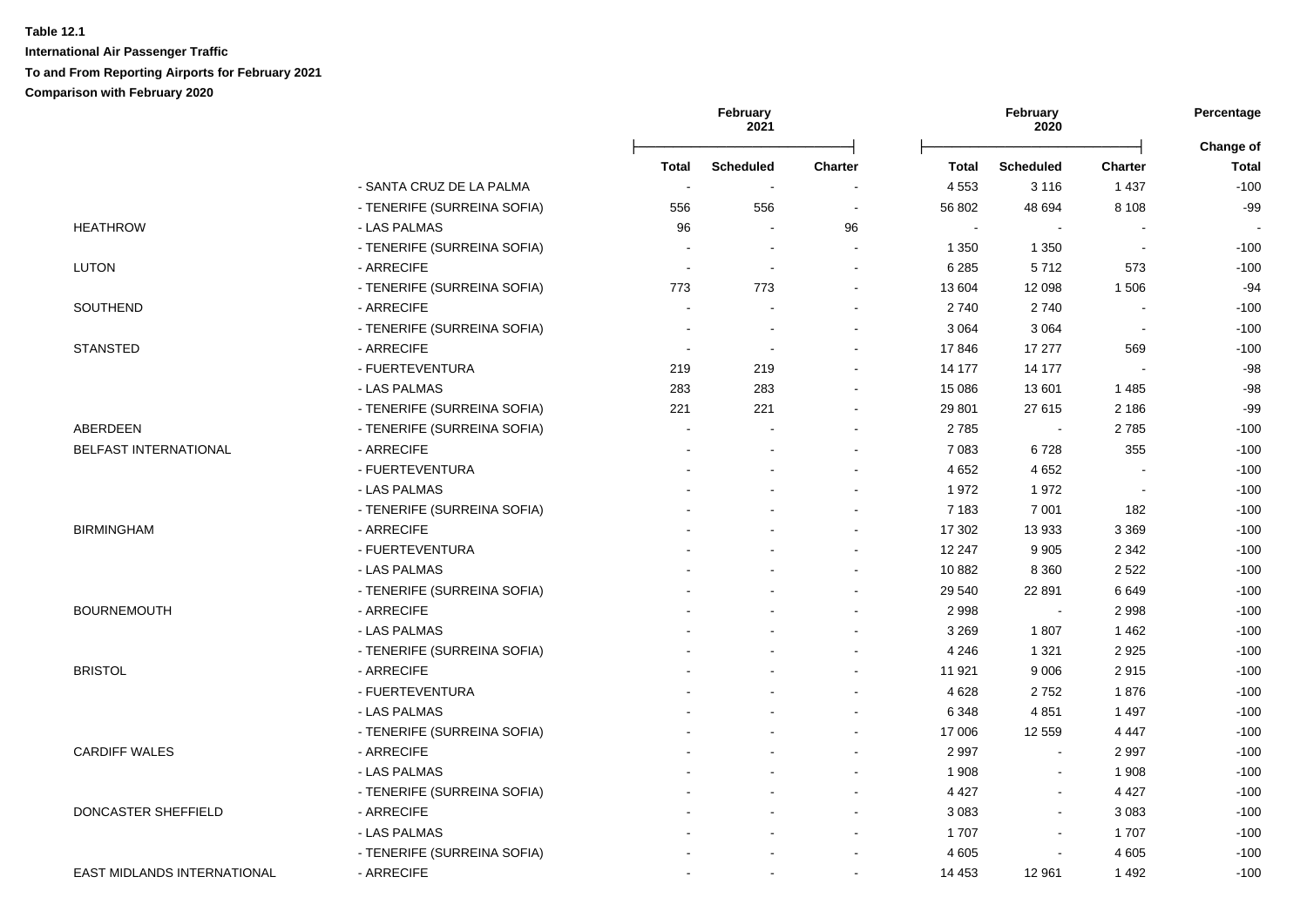|                                    |                             |                          | February<br>2021 |                |         | February<br>2020      |                | Percentage                |  |
|------------------------------------|-----------------------------|--------------------------|------------------|----------------|---------|-----------------------|----------------|---------------------------|--|
|                                    |                             | Total                    | <b>Scheduled</b> | <b>Charter</b> | Total   | <b>Scheduled</b>      | <b>Charter</b> | Change of<br><b>Total</b> |  |
|                                    | - FUERTEVENTURA             |                          |                  |                | 8769    | 7 2 7 8               | 1 4 9 1        | $-100$                    |  |
|                                    | - LAS PALMAS                |                          |                  |                | 6 140   | 6 1 4 0               |                | $-100$                    |  |
|                                    | - TENERIFE (SURREINA SOFIA) |                          |                  |                | 24 054  | 19670                 | 4 3 8 4        | $-100$                    |  |
| <b>EDINBURGH</b>                   | - ARRECIFE                  |                          |                  |                | 9016    | 7703                  | 1 3 1 3        | $-100$                    |  |
|                                    | - FUERTEVENTURA             |                          |                  |                | 7854    | 7854                  |                | $-100$                    |  |
|                                    | - LAS PALMAS                |                          |                  |                | 4712    | 4712                  |                | $-100$                    |  |
|                                    | - TENERIFE (SURREINA SOFIA) |                          |                  |                | 21 857  | 18878                 | 2979           | $-100$                    |  |
| <b>EXETER</b>                      | - ARRECIFE                  |                          |                  |                | 2 9 6 1 | $\sim$                | 2 9 6 1        | $-100$                    |  |
|                                    | - LAS PALMAS                |                          |                  |                | 1 502   | $\tilde{\phantom{a}}$ | 1 502          | $-100$                    |  |
|                                    | - TENERIFE (SURREINA SOFIA) |                          |                  |                | 4 3 7 5 | $\sim$                | 4 3 7 5        | $-100$                    |  |
| <b>GLASGOW</b>                     | - ARRECIFE                  |                          |                  |                | 9463    | 7942                  | 1 5 2 1        | $-100$                    |  |
|                                    | - FUERTEVENTURA             |                          |                  |                | 4 8 5 8 | 4858                  | ÷,             | $-100$                    |  |
|                                    | - LAS PALMAS                |                          |                  |                | 7 800   | 6 3 0 0               | 1 500          | $-100$                    |  |
|                                    | - TENERIFE (SURREINA SOFIA) |                          |                  |                | 16 665  | 15 370                | 1 2 9 5        | $-100$                    |  |
| <b>JERSEY</b>                      | - TENERIFE (SURREINA SOFIA) |                          |                  |                | 712     | $\blacksquare$        | 712            | $-100$                    |  |
| <b>LEEDS BRADFORD</b>              | - ARRECIFE                  |                          |                  |                | 9 0 7 0 | 9070                  | $\sim$         | $-100$                    |  |
|                                    | - FUERTEVENTURA             |                          |                  |                | 4816    | 4816                  |                | $-100$                    |  |
|                                    | - LAS PALMAS                |                          |                  |                | 4 9 9 9 | 4 9 9 9               |                | $-100$                    |  |
|                                    | - TENERIFE (SURREINA SOFIA) |                          |                  |                | 18 2 24 | 18 2 24               |                | $-100$                    |  |
| LIVERPOOL (JOHN LENNON)            | - ARRECIFE                  |                          |                  |                | 7 0 8 3 | 7 0 8 3               |                | $-100$                    |  |
|                                    | - FUERTEVENTURA             |                          |                  |                | 4 5 5 6 | 4556                  |                | $-100$                    |  |
|                                    | - TENERIFE (SURREINA SOFIA) |                          |                  |                | 3 1 7 6 | 3 1 7 6               | $\overline{a}$ | $-100$                    |  |
| <b>MANCHESTER</b>                  | - ARRECIFE                  |                          |                  |                | 36 153  | 30 318                | 5835           | $-100$                    |  |
|                                    | - FUERTEVENTURA             | 320                      | 320              |                | 17 4 29 | 12702                 | 4727           | $-98$                     |  |
|                                    | - LAS PALMAS                | $\overline{\phantom{a}}$ |                  |                | 20 139  | 13515                 | 6624           | $-100$                    |  |
|                                    | - SANTA CRUZ DE LA PALMA    |                          |                  |                | 1 4 0 2 |                       | 1 4 0 2        | $-100$                    |  |
|                                    | - TENERIFE (SURREINA SOFIA) | 944                      | 944              |                | 63 049  | 51 003                | 12 046         | $-99$                     |  |
| <b>NEWCASTLE</b>                   | - ARRECIFE                  |                          |                  |                | 9416    | 9416                  |                | $-100$                    |  |
|                                    | - FUERTEVENTURA             |                          |                  |                | 4 3 0 9 | 4 3 0 9               |                | $-100$                    |  |
|                                    | - LAS PALMAS                |                          |                  |                | 4 2 9 7 | 4 2 9 7               | $\blacksquare$ | $-100$                    |  |
|                                    | - TENERIFE (SURREINA SOFIA) |                          |                  |                | 17 178  | 17 032                | 146            | $-100$                    |  |
| <b>NORWICH</b>                     | - TENERIFE (SURREINA SOFIA) |                          |                  | $\sim$         | 1 3 4 4 | $\blacksquare$        | 1 3 4 4        | $-100$                    |  |
| <b>PRESTWICK</b>                   | - ARRECIFE                  |                          | $\sim$           | $\sim$         | 3015    | 3015                  | $\blacksquare$ | $-100$                    |  |
|                                    | - TENERIFE (SURREINA SOFIA) |                          |                  |                | 2825    | 2825                  |                | $-100$                    |  |
| <b>Total SPAIN(CANARY ISLANDS)</b> |                             | 3692                     | 3596             | 96             | 768 445 | 627 415               | 141 030        | $-100$                    |  |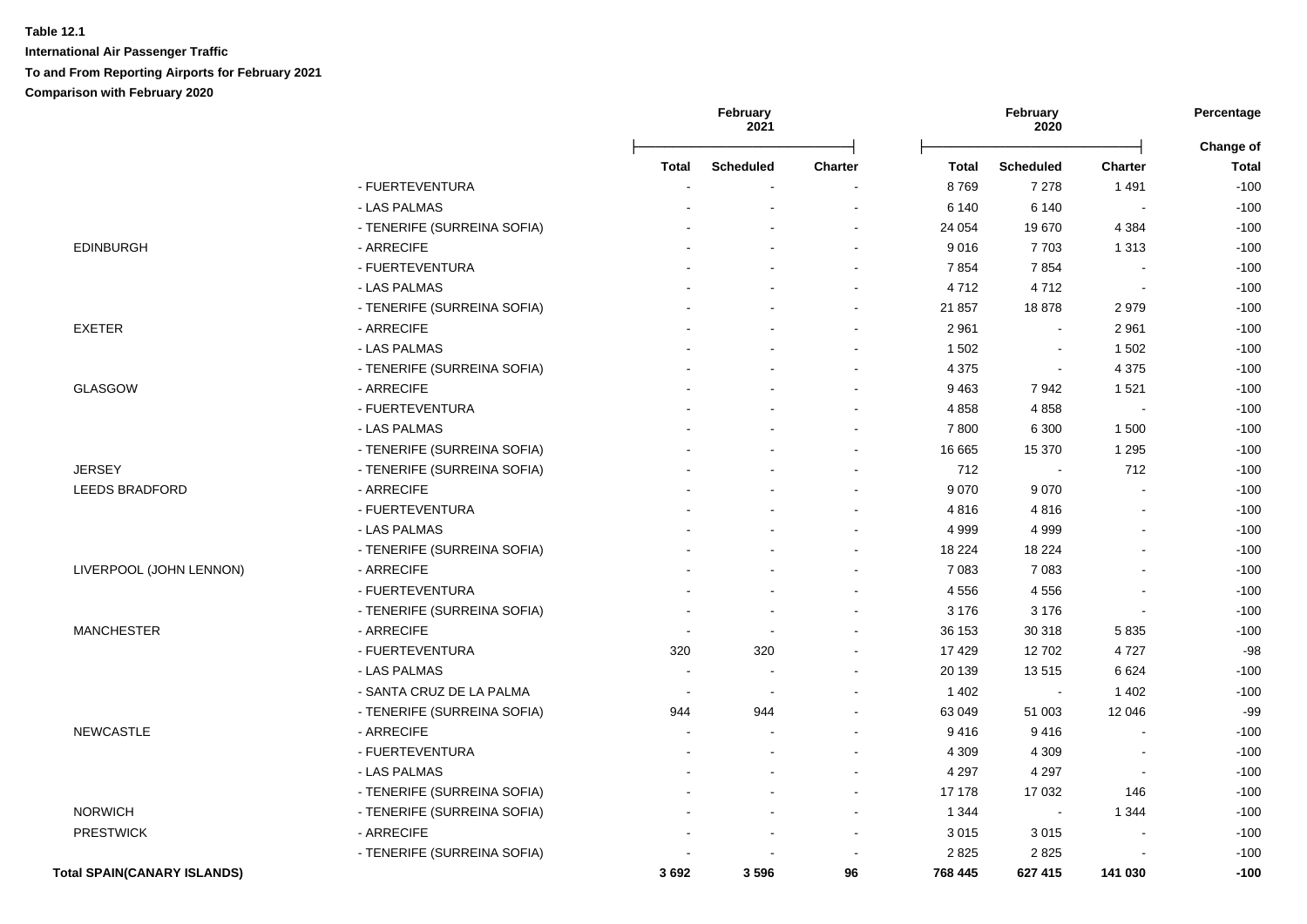|                                 |                                  | February<br>2021         |                      | February<br>2020 |               |                  | Percentage<br>Change of  |              |
|---------------------------------|----------------------------------|--------------------------|----------------------|------------------|---------------|------------------|--------------------------|--------------|
|                                 |                                  | <b>Total</b>             | <b>Scheduled</b>     | <b>Charter</b>   | <b>Total</b>  | <b>Scheduled</b> | Charter                  | <b>Total</b> |
| <b>SWEDEN</b>                   |                                  |                          |                      |                  |               |                  |                          |              |
| <b>GATWICK</b>                  | - GOTEBORG (LANDVETTER)          |                          |                      |                  | 9824          | 9824             |                          | $-100$       |
|                                 | - OSTERSUND / FROSON             |                          |                      |                  | 2 3 0 1       | 2 3 0 1          |                          | $-100$       |
|                                 | - STOCKHOLM (ARLANDA)            |                          |                      | $\sim$           | 27 239        | 27 239           |                          | $-100$       |
| <b>HEATHROW</b>                 | - GOTEBORG (LANDVETTER)          |                          |                      |                  | 18 4 24       | 18 4 24          |                          | $-100$       |
|                                 | - KIRUNA                         |                          |                      |                  | 554           |                  | 554                      | $-100$       |
|                                 | - SCANDINAVIAN MOUNTAINS AIRPORT |                          |                      |                  | 448           | 448              |                          | $-100$       |
|                                 | - STOCKHOLM (ARLANDA)            | 3411                     | 3411                 |                  | 65 600        | 65 600           |                          | $-95$        |
| <b>STANSTED</b>                 | - GOTEBORG (LANDVETTER)          | $\sim$                   |                      |                  | 12 2 2 2      | 12 2 2 2         | $\sim$                   | $-100$       |
|                                 | - HALMSTAD                       |                          |                      |                  | 346           |                  | 346                      | $-100$       |
|                                 | - STOCKHOLM (SKAVSTA)            |                          |                      | $\sim$           | 15 999        | 15 999           |                          | $-100$       |
|                                 | - VASTERAS                       |                          |                      |                  | 4 9 4 1       | 4 9 4 1          |                          | $-100$       |
| <b>BIRMINGHAM</b>               | - GOTEBORG (LANDVETTER)          |                          |                      | $\sim$           | 299           | $\blacksquare$   | 299                      | $-100$       |
|                                 | - VASTERAS                       |                          |                      |                  | 173           | 173              |                          | $-100$       |
| <b>EDINBURGH</b>                | - GOTEBORG (LANDVETTER)          |                          |                      |                  | 2 4 6 3       | 2 4 6 3          |                          | $-100$       |
|                                 | - STOCKHOLM (ARLANDA)            |                          |                      |                  | 3 3 8 6       | 3 3 8 6          |                          | $-100$       |
| <b>MANCHESTER</b>               | - GOTEBORG (LANDVETTER)          |                          |                      |                  | 2 5 4 6       | 2546             |                          | $-100$       |
|                                 | - STOCKHOLM (ARLANDA)            |                          |                      | ÷                | 12 177        | 12 177           |                          | $-100$       |
| <b>Total SWEDEN</b>             |                                  | 3 4 1 1                  | 3411                 |                  | 178 942       | 177 743          | 1 1 9 9                  | $-98$        |
| Total WESTERN EUROPE-EU         |                                  | 158 398                  | 156 643              | 1755             | 8 5 8 3 9 7 1 | 8 225 709        | 358 262                  | -98          |
| <b>WESTERN EUROPE-OTHER</b>     |                                  |                          |                      |                  |               |                  |                          |              |
| <b>BOSNIA-HERZEGOVINA</b>       |                                  |                          |                      |                  |               |                  |                          |              |
| <b>LUTON</b>                    | - SARAJEVO                       |                          |                      |                  | 559           | 559              |                          | $-100$       |
| <b>Total BOSNIA-HERZEGOVINA</b> |                                  |                          |                      |                  | 559           | 559              |                          | $-100$       |
| <b>FAROE ISLANDS</b>            |                                  |                          |                      |                  |               |                  |                          |              |
| <b>EDINBURGH</b>                | - VAGAR                          |                          |                      | $\blacksquare$   | 598           | 598              |                          | $-100$       |
| <b>Total FAROE ISLANDS</b>      |                                  |                          |                      |                  | 598           | 598              |                          | $-100$       |
| <b>ICELAND</b>                  |                                  |                          |                      |                  |               |                  |                          |              |
| <b>GATWICK</b>                  | - KEFLAVIK                       | $\overline{\phantom{a}}$ | $\sim$               |                  | 22 980        | 20 280           | 2700                     | $-100$       |
| <b>HEATHROW</b>                 | - KEFLAVIK                       | 544                      | 544                  |                  | 28 448        | 28 4 48          |                          | $-98$        |
| <b>LUTON</b>                    | - KEFLAVIK                       | $\blacksquare$           | $\ddot{\phantom{a}}$ |                  | 24 366        | 24 3 66          | $\overline{\phantom{a}}$ | $-100$       |
| <b>STANSTED</b>                 | - KEFLAVIK                       |                          |                      |                  | 189           |                  | 189                      | $-100$       |
| <b>BELFAST INTERNATIONAL</b>    | - KEFLAVIK                       |                          |                      |                  | 2 1 8 6       | 2 186            |                          | $-100$       |
| <b>BRISTOL</b>                  | - KEFLAVIK                       |                          |                      |                  | 6 189         | 3646             | 2543                     | $-100$       |
| <b>EDINBURGH</b>                | - KEFLAVIK                       |                          |                      | $\overline{a}$   | 5852          | 5852             |                          | $-100$       |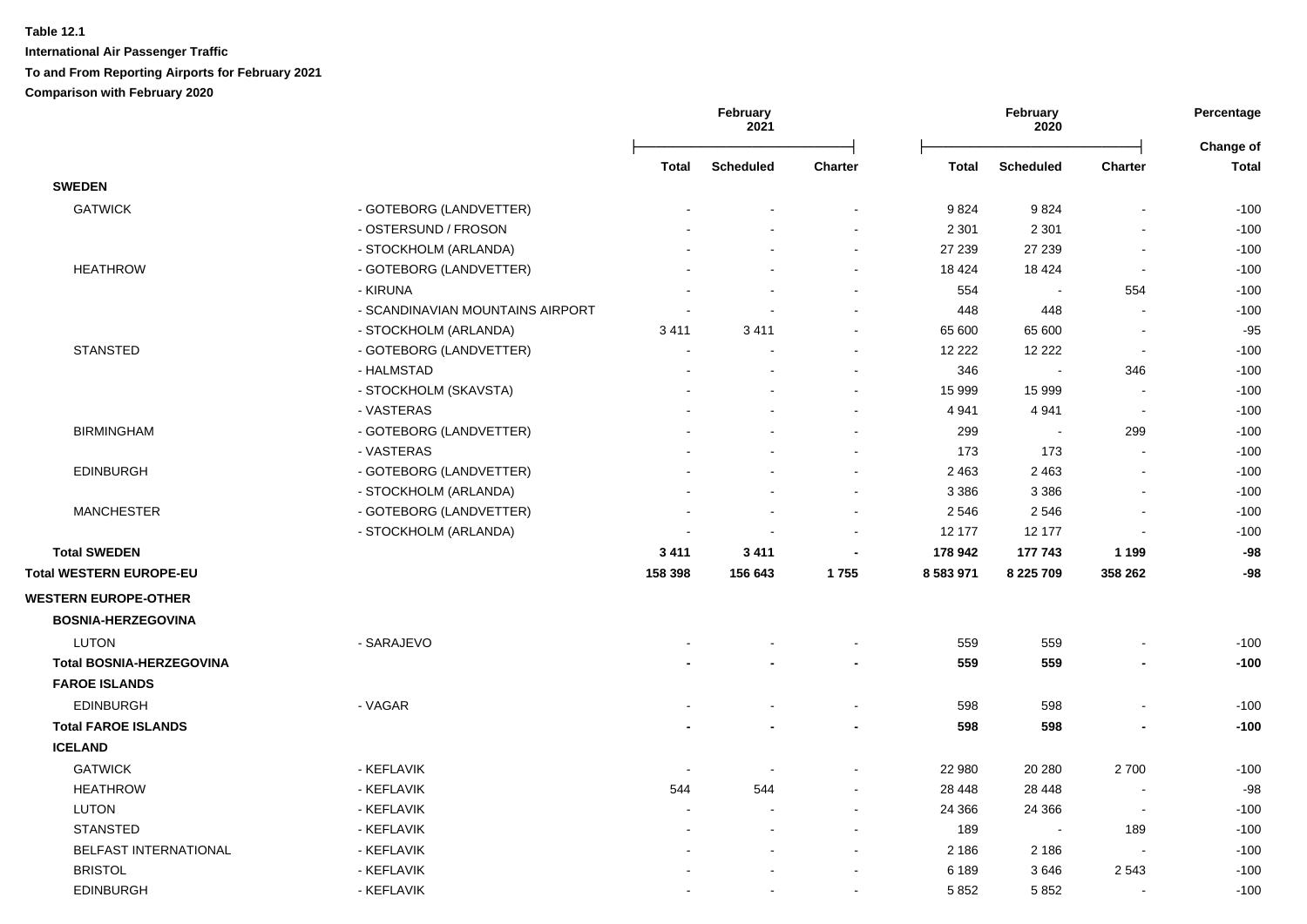|                        |                         | February<br>2021         |                          | February<br>2020         |              |                  | Percentage               |                           |
|------------------------|-------------------------|--------------------------|--------------------------|--------------------------|--------------|------------------|--------------------------|---------------------------|
|                        |                         | <b>Total</b>             | <b>Scheduled</b>         | Charter                  | <b>Total</b> | <b>Scheduled</b> | <b>Charter</b>           | Change of<br><b>Total</b> |
| GLASGOW                | - KEFLAVIK              |                          |                          |                          | 7 2 4 4      | 7 2 4 4          |                          | $-100$                    |
| <b>LEEDS BRADFORD</b>  | - KEFLAVIK              |                          | $\overline{a}$           | $\overline{\phantom{a}}$ | 720          | 720              | $\sim$                   | $-100$                    |
| <b>MANCHESTER</b>      | - KEFLAVIK              |                          |                          | $\blacksquare$           | 24 650       | 21 575           | 3075                     | $-100$                    |
| <b>NEWCASTLE</b>       | - KEFLAVIK              | <b>.</b>                 | $\sim$                   | $\blacksquare$           | 738          | 738              | $\sim$                   | $-100$                    |
| <b>Total ICELAND</b>   |                         | 544                      | 544                      |                          | 123 562      | 115 055          | 8507                     | $-100$                    |
| <b>KOSOVO</b>          |                         |                          |                          |                          |              |                  |                          |                           |
| <b>LUTON</b>           | - PRISTINA              |                          |                          |                          | 4 2 9 5      | 4 2 9 5          | $\overline{a}$           | $-100$                    |
| <b>Total KOSOVO</b>    |                         |                          |                          |                          | 4 2 9 5      | 4 2 9 5          | $\overline{\phantom{0}}$ | $-100$                    |
| <b>MACEDONIA</b>       |                         |                          |                          |                          |              |                  |                          |                           |
|                        | - OHRID                 | $\blacksquare$           |                          |                          | 1894         | 1894             | $\blacksquare$           | $-100$                    |
|                        | - SKOPJE                | 4 5 0 8                  | 4508                     |                          | 3 0 3 3      | 3 0 3 3          |                          | 49                        |
| <b>Total MACEDONIA</b> |                         | 4 5 0 8                  | 4508                     |                          | 4 9 2 7      | 4 9 27           | $\overline{\phantom{a}}$ | -9                        |
| <b>NORWAY</b>          |                         |                          |                          |                          |              |                  |                          |                           |
| <b>GATWICK</b>         | - BERGEN                |                          |                          |                          | 14 266       | 13 4 74          | 792                      | $-100$                    |
|                        | - OSLO (GARDERMOEN)     |                          |                          | $\blacksquare$           | 32 385       | 32 385           | $\sim$                   | $-100$                    |
|                        | - STAVANGER             |                          |                          | $\blacksquare$           | 5 6 9 6      | 5696             | $\blacksquare$           | $-100$                    |
|                        | - TROMSOE               |                          |                          |                          | 5975         | 5975             | $\blacksquare$           | $-100$                    |
|                        | - TRONDHEIM (VAERNES)   |                          |                          |                          | 3 1 4 7      | 3 1 4 7          | L.                       | $-100$                    |
| <b>HEATHROW</b>        | - OSLO (GARDERMOEN)     | 2 0 5 1                  | 2 0 5 1                  |                          | 55 583       | 55 583           | $\overline{a}$           | $-96$                     |
|                        | - STAVANGER             | $\sim$                   |                          |                          | 4 4 2 3      | 4 4 2 3          | $\mathbf{r}$             | $-100$                    |
| <b>LUTON</b>           | - BERGEN                | $\overline{a}$           |                          |                          | 4 0 0 5      | 4 0 0 5          | $\blacksquare$           | $-100$                    |
|                        | - OSLO (GARDERMOEN)     |                          |                          |                          | 6531         | 6531             | $\blacksquare$           | $-100$                    |
|                        | - STAVANGER             |                          |                          | $\sim$                   | 2 5 4 1      | 2541             | $\blacksquare$           | $-100$                    |
|                        | - TROMSOE               |                          |                          | $\sim$                   | 3 1 1 4      | 3 1 1 4          | $\blacksquare$           | $-100$                    |
| <b>STANSTED</b>        | - KRISTIANSAND (KJEVIK) |                          |                          | $\blacksquare$           | 1 4 9 2      | 1 4 9 2          | $\blacksquare$           | $-100$                    |
|                        | - OSLO (GARDERMOEN)     |                          |                          | $\blacksquare$           | 25 050       | 25 050           | $\overline{a}$           | $-100$                    |
|                        | - SANDEFJORD(TORP)      |                          | $\blacksquare$           | $\sim$                   | 2 2 3 7      | 2 2 3 7          | $\blacksquare$           | $-100$                    |
| ABERDEEN               | - ALESUND               | 9                        | $\overline{\phantom{a}}$ | 9                        | $\sim$       |                  | $\blacksquare$           | $\sim$                    |
|                        | - BERGEN                | 929                      | 929                      | $\blacksquare$           | 2 9 3 4      | 2934             | $\overline{a}$           | $-68$                     |
|                        | - HAUGESUND             | $\overline{\phantom{a}}$ | $\overline{a}$           | $\sim$                   | 65           | 65               | $\sim$                   | $-100$                    |
|                        | - OSLO (GARDERMOEN)     | $\overline{\phantom{a}}$ | $\sim$                   | $\blacksquare$           | 1572         | 1572             | $\overline{a}$           | $-100$                    |
|                        | - STAVANGER             | 837                      | 837                      |                          | 7978         | 7978             | $\sim$                   | $-90$                     |
| <b>BIRMINGHAM</b>      | - BERGEN                |                          |                          |                          | 161          |                  | 161                      | $-100$                    |
| <b>BOURNEMOUTH</b>     | - BERGEN                |                          |                          |                          | 122          | $\sim$           | 122                      | $-100$                    |
| <b>BRISTOL</b>         | - BERGEN                | $\overline{a}$           | $\overline{a}$           | $\sim$                   | 466          | $\sim$           | 466                      | $-100$                    |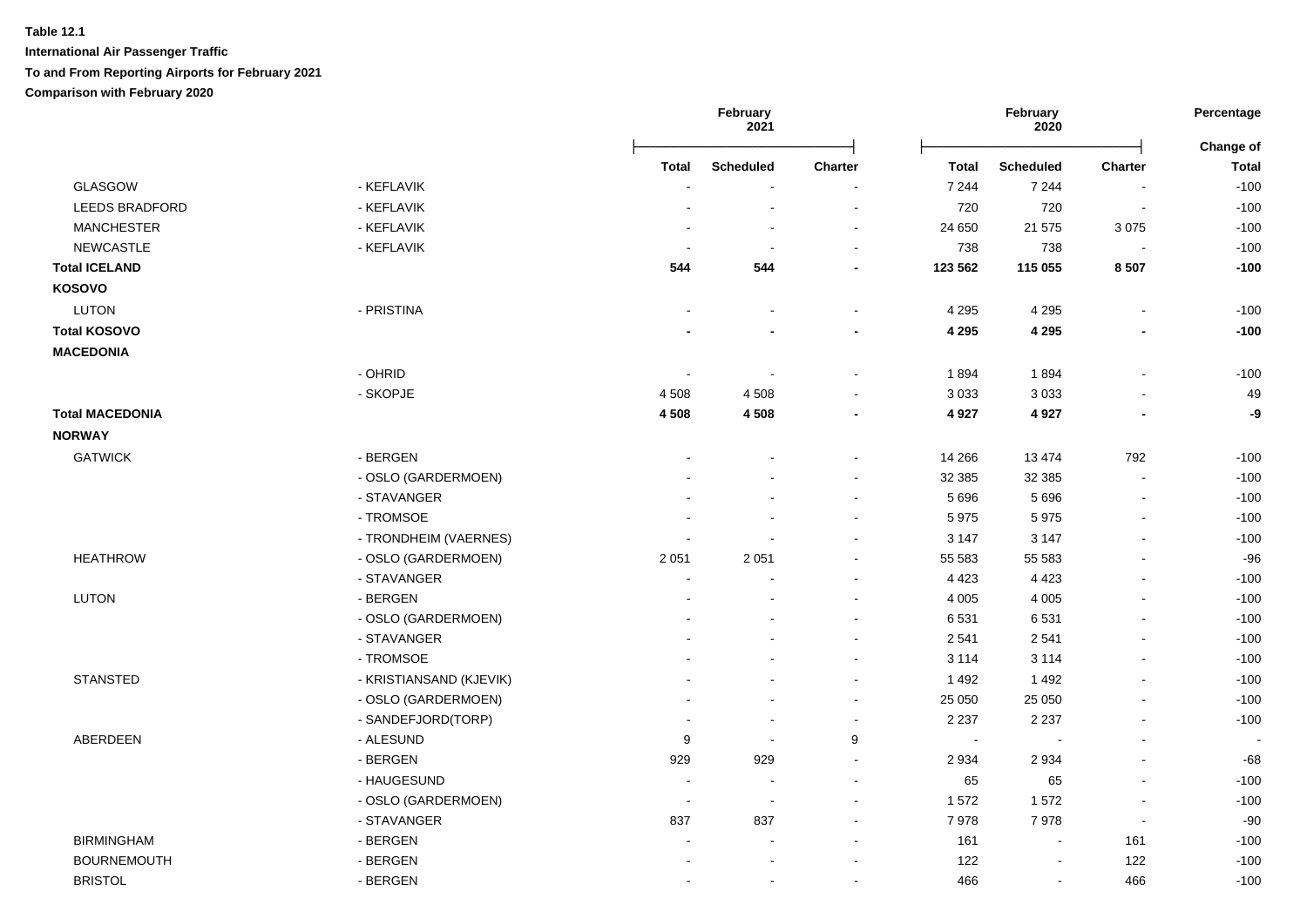|                                     |                       |                | February<br>2021         |                |              | February<br>2020         |                | Percentage                |
|-------------------------------------|-----------------------|----------------|--------------------------|----------------|--------------|--------------------------|----------------|---------------------------|
|                                     |                       | Total          | <b>Scheduled</b>         | <b>Charter</b> | <b>Total</b> | <b>Scheduled</b>         | <b>Charter</b> | Change of<br><b>Total</b> |
| EAST MIDLANDS INTERNATIONAL         | - OSLO (GARDERMOEN)   |                |                          |                | 187          | $\overline{\phantom{a}}$ | 187            | $-100$                    |
| <b>EDINBURGH</b>                    | - BERGEN              |                |                          |                | 264          | 264                      | $\blacksquare$ | $-100$                    |
|                                     | - OSLO (GARDERMOEN)   |                |                          | $\sim$         | 8 5 3 6      | 8536                     | $\blacksquare$ | $-100$                    |
|                                     | - STAVANGER           | $\sim$         |                          | $\sim$         | 688          | 688                      | $\blacksquare$ | $-100$                    |
| GLASGOW                             | - ALESUND             | 23             |                          | 23             | $\sim$       | $\blacksquare$           | $\blacksquare$ |                           |
|                                     | - BERGEN              |                |                          | $\sim$         | 296          | $\sim$                   | 296            | $-100$                    |
| LIVERPOOL (JOHN LENNON)             | - BERGEN              |                |                          |                | 666          | 666                      | ÷.             | $-100$                    |
|                                     | - OSLO (GARDERMOEN)   |                |                          |                | 188          | $\sim$                   | 188            | $-100$                    |
|                                     | - TRONDHEIM (VAERNES) |                |                          |                | 374          | $\sim$                   | 374            | $-100$                    |
| <b>MANCHESTER</b>                   | - BERGEN              |                |                          |                | 3 100        | 2692                     | 408            | $-100$                    |
|                                     | - OSLO (GARDERMOEN)   |                |                          |                | 11 156       | 11 156                   | $\blacksquare$ | $-100$                    |
|                                     | - SANDEFJORD(TORP)    |                |                          |                | 5 1 3 8      | 5 1 3 8                  | $\blacksquare$ | $-100$                    |
|                                     | - STAVANGER           |                |                          | $\sim$         | 1732         | 1732                     | $\sim$         | $-100$                    |
| <b>NEWCASTLE</b>                    | - BERGEN              |                |                          | $\sim$         | 130          | $\sim$                   | 130            | $-100$                    |
|                                     | - STAVANGER           |                | $\overline{\phantom{a}}$ | $\sim$         | 821          | 821                      | $\blacksquare$ | $-100$                    |
| <b>Total NORWAY</b>                 |                       | 3849           | 3817                     | 32             | 213 019      | 209 895                  | 3 1 2 4        | $-98$                     |
| <b>REPUBLIC OF MONTENEGRO</b>       |                       |                |                          |                |              |                          |                |                           |
| <b>STANSTED</b>                     | - PODGORICA           |                |                          | $\sim$         | 2981         | 2981                     | ä,             | $-100$                    |
| <b>Total REPUBLIC OF MONTENEGRO</b> |                       |                |                          |                | 2 9 8 1      | 2981                     |                | $-100$                    |
| <b>REPUBLIC OF SERBIA</b>           |                       |                |                          |                |              |                          |                |                           |
| <b>HEATHROW</b>                     | - BELGRADE            | 1 0 0 1        | 1 0 0 1                  |                | 5787         | 5787                     | ÷,             | $-83$                     |
| <b>LUTON</b>                        | - BELGRADE            | 978            | 978                      |                | 4779         | 4779                     |                | $-80$                     |
| <b>Total REPUBLIC OF SERBIA</b>     |                       | 1979           | 1979                     |                | 10 566       | 10 566                   |                | $-81$                     |
| <b>SWITZERLAND</b>                  |                       |                |                          |                |              |                          |                |                           |
| <b>GATWICK</b>                      | - BALE MULHOUSE       | $\blacksquare$ |                          |                | 22 083       | 22 083                   | $\blacksquare$ | $-100$                    |
|                                     | - GENEVA              | 1411           | 1411                     |                | 103 425      | 101 643                  | 1782           | $-99$                     |
|                                     | - ZURICH              | $\blacksquare$ |                          |                | 12 663       | 12 663                   | $\blacksquare$ | $-100$                    |
| <b>HEATHROW</b>                     | - BALE MULHOUSE       | $\overline{a}$ | ÷                        |                | 20 866       | 20 866                   | $\overline{a}$ | $-100$                    |
|                                     | - GENEVA              | 1 2 7 8        | 1 2 7 8                  |                | 99 637       | 99 637                   |                | $-99$                     |
|                                     | - SION                | $\blacksquare$ |                          |                | 551          | 551                      | $\blacksquare$ | $-100$                    |
|                                     | - ZURICH              | 5724           | 5724                     |                | 92 422       | 91 541                   | 881            | $-94$                     |
| <b>LONDON CITY</b>                  | - GENEVA              |                |                          |                | 13 907       | 13 907                   |                | $-100$                    |
|                                     | - SION                |                |                          |                | 93           | 93                       |                | $-100$                    |
|                                     | - ZURICH              |                |                          |                | 31 208       | 31 208                   |                | $-100$                    |
| <b>LUTON</b>                        | - BALE MULHOUSE       | ÷              | $\overline{a}$           |                | 4 5 7 2      | 4572                     | $\overline{a}$ | $-100$                    |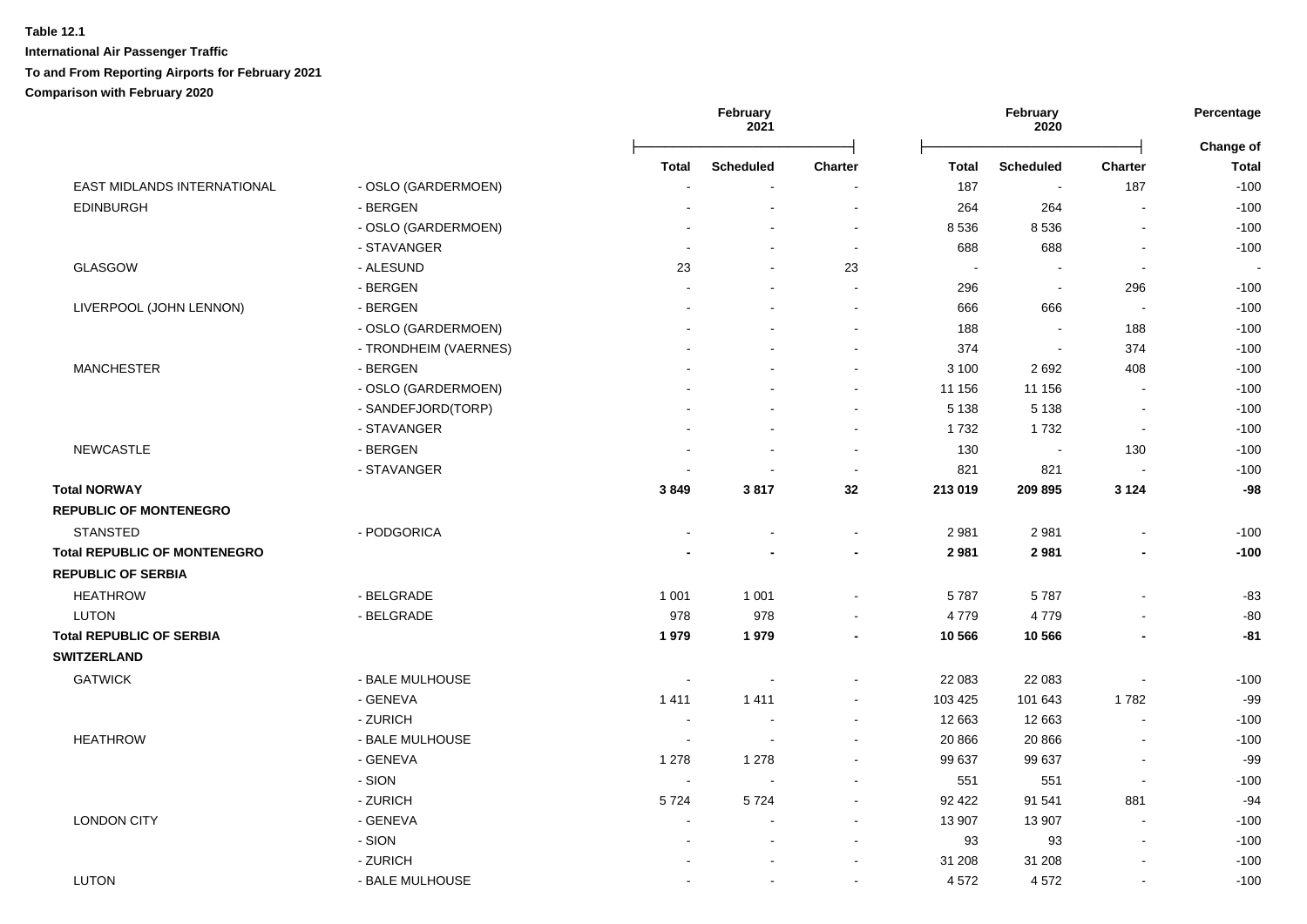|                              |                     |              | February<br>2021         |                          |              | February<br>2020         |                          | Percentage                |
|------------------------------|---------------------|--------------|--------------------------|--------------------------|--------------|--------------------------|--------------------------|---------------------------|
|                              |                     | <b>Total</b> | <b>Scheduled</b>         | Charter                  | <b>Total</b> | <b>Scheduled</b>         | <b>Charter</b>           | Change of<br><b>Total</b> |
|                              | - GENEVA            |              |                          |                          | 43 692       | 43 692                   | $\overline{a}$           | $-100$                    |
|                              | - ZURICH            |              |                          | $\sim$                   | 10 908       | 10 908                   | $\blacksquare$           | $-100$                    |
| SOUTHEND                     | - GENEVA            |              |                          | $\sim$                   | 6514         | 6514                     | $\blacksquare$           | $-100$                    |
| <b>STANSTED</b>              | - BALE MULHOUSE     |              |                          | $\overline{\phantom{a}}$ | 189          | $\sim$                   | 189                      | $-100$                    |
|                              | - GENEVA            |              |                          |                          | 23 392       | 23 392                   | $\sim$                   | $-100$                    |
|                              | - ZURICH            |              |                          |                          | 204          | 120                      | 84                       | $-100$                    |
| <b>ABERDEEN</b>              | - GENEVA            |              |                          |                          | 1 4 5 3      | 1453                     | $\overline{\phantom{a}}$ | $-100$                    |
| <b>BELFAST INTERNATIONAL</b> | - GENEVA            |              |                          |                          | 5 8 5 5      | 5855                     | $\overline{a}$           | $-100$                    |
| <b>BIGGIN HILL</b>           | - BERNE             |              |                          |                          | 3            | $\sim$                   | 3                        | $-100$                    |
|                              | - GENEVA            |              |                          |                          | 10           | $\sim$                   | 10                       | $-100$                    |
|                              | - SION              |              |                          |                          | 26           | $\sim$                   | 26                       | $-100$                    |
| <b>BIRMINGHAM</b>            | - GENEVA            |              |                          |                          | 22 481       | 22 481                   | $\blacksquare$           | $-100$                    |
|                              | - ZURICH            |              |                          |                          | 8729         | 8729                     | $\blacksquare$           | $-100$                    |
| <b>BOURNEMOUTH</b>           | - GENEVA            |              |                          | $\sim$                   | 6965         | 6965                     | $\blacksquare$           | $-100$                    |
| <b>BRISTOL</b>               | - BALE MULHOUSE     |              |                          |                          | 3 9 8 5      | 3 9 8 5                  | $\blacksquare$           | $-100$                    |
|                              | - GENEVA            |              |                          |                          | 29 29 7      | 27 752                   | 1545                     | $-100$                    |
| <b>CARDIFF WALES</b>         | - GENEVA            |              |                          |                          | 481          | 481                      | L,                       | $-100$                    |
| EAST MIDLANDS INTERNATIONAL  | - GENEVA            |              |                          |                          | 1 4 2 2      | 1 4 2 2                  |                          | $-100$                    |
| <b>EDINBURGH</b>             | - BALE MULHOUSE     |              |                          |                          | 4918         | 4918                     | $\blacksquare$           | $-100$                    |
|                              | - GENEVA            |              |                          |                          | 23 730       | 22 107                   | 1 6 2 3                  | $-100$                    |
| <b>EXETER</b>                | - GENEVA            |              |                          |                          | 492          | 492                      | L,                       | $-100$                    |
| <b>GLASGOW</b>               | - GENEVA            |              |                          |                          | 4 1 5 6      | 4 1 5 6                  | $\blacksquare$           | $-100$                    |
| <b>ISLE OF MAN</b>           | - GENEVA            |              |                          |                          | 589          | $\overline{\phantom{a}}$ | 589                      | $-100$                    |
| <b>JERSEY</b>                | - GENEVA            |              |                          |                          | 544          | 544                      | $\sim$                   | $-100$                    |
| <b>LEEDS BRADFORD</b>        | - GENEVA            |              |                          |                          | 9672         | 9672                     | $\blacksquare$           | $-100$                    |
| LIVERPOOL (JOHN LENNON)      | - GENEVA            |              |                          | $\sim$                   | 23 189       | 23 189                   | $\blacksquare$           | $-100$                    |
| <b>MANCHESTER</b>            | - BALE MULHOUSE     |              |                          | $\overline{\phantom{a}}$ | 6692         | 6692                     | $\overline{\phantom{a}}$ | $-100$                    |
|                              | - GENEVA            |              |                          | $\sim$                   | 32 650       | 31 698                   | 952                      | $-100$                    |
|                              | - ZURICH            |              |                          | $\overline{\phantom{a}}$ | 12 399       | 12 3 9 9                 | $\overline{a}$           | $-100$                    |
| <b>NEWCASTLE</b>             | - GENEVA            |              | $\overline{\phantom{a}}$ | $\sim$                   | 9 1 7 8      | 9 1 7 8                  | $\blacksquare$           | $-100$                    |
| SOUTHAMPTON                  | - GENEVA            |              |                          | $\sim$                   | 4 1 1 5      | 4 1 1 5                  | $\blacksquare$           | $-100$                    |
| <b>Total SWITZERLAND</b>     |                     | 8413         | 8413                     | $\blacksquare$           | 699 357      | 691 673                  | 7684                     | $-99$                     |
| <b>TURKEY</b>                |                     |              |                          |                          |              |                          |                          |                           |
| <b>GATWICK</b>               | - ANKARA (ESENBOGA) |              |                          |                          | 942          | 942                      | $\overline{\phantom{a}}$ | $-100$                    |
|                              | - ANTALYA           |              |                          |                          | 1779         | 1 609                    | 170                      | $-100$                    |
|                              |                     |              |                          |                          |              |                          |                          |                           |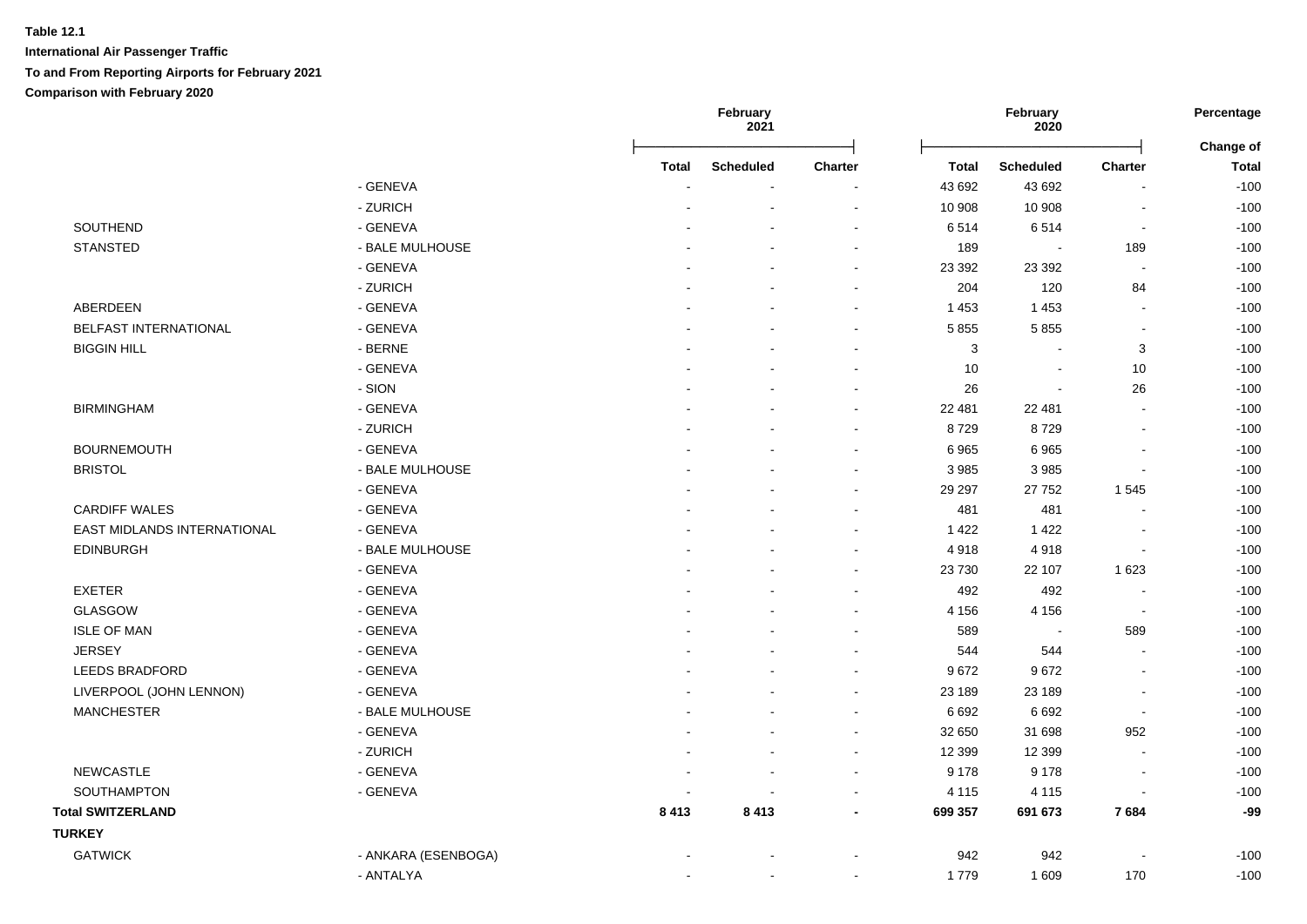|                                    |                            | February<br>2021         |                          | February<br>2020         |                |                  | Percentage<br>Change of  |              |
|------------------------------------|----------------------------|--------------------------|--------------------------|--------------------------|----------------|------------------|--------------------------|--------------|
|                                    |                            | <b>Total</b>             | <b>Scheduled</b>         | <b>Charter</b>           | <b>Total</b>   | <b>Scheduled</b> | <b>Charter</b>           | <b>Total</b> |
|                                    | - DALAMAN                  |                          | $\overline{\phantom{a}}$ |                          | 1929           | 1929             |                          | $-100$       |
|                                    | - ISTANBUL                 |                          | $\sim$                   | $\sim$                   | 14 519         | 14519            | $\blacksquare$           | $-100$       |
|                                    | - ISTANBUL (SABIHA GOKCEN) |                          |                          | $\sim$                   | 4 8 0 3        | 4 8 0 3          | $\overline{\phantom{a}}$ | $-100$       |
| <b>HEATHROW</b>                    | - ISTANBUL                 | 21 633                   | 21 633                   |                          | 74 565         | 74 565           | $\blacksquare$           | $-71$        |
| <b>STANSTED</b>                    | - ANTALYA                  |                          |                          |                          | 4 601          | 4 6 0 1          |                          | $-100$       |
|                                    | - ISTANBUL (SABIHA GOKCEN) | 6681                     | 6681                     | $\sim$                   | 37 540         | 37 540           | $\blacksquare$           | $-82$        |
|                                    | - IZMIR (ADNAN MENDERES)   | $\sim$                   |                          | $\blacksquare$           | 4 3 0 8        | 4 3 0 8          | $\sim$                   | $-100$       |
| BELFAST INTERNATIONAL              | - ISTANBUL ATATURK         | $\blacksquare$           |                          | $\sim$                   | 97             | $\sim$           | 97                       | $-100$       |
| <b>BIGGIN HILL</b>                 | - ISTANBUL ATATURK         |                          |                          | $\blacksquare$           | $\overline{7}$ | $\sim$           | $\overline{7}$           | $-100$       |
| <b>BIRMINGHAM</b>                  | - ANTALYA                  |                          | $\overline{a}$           | $\sim$                   | 3 9 0 4        | 3 9 0 4          | $\sim$                   | $-100$       |
|                                    | - ISTANBUL                 | 1 4 3 2                  | 1432                     | $\sim$                   | 10 547         | 10 547           | $\overline{\phantom{a}}$ | $-86$        |
| <b>EAST MIDLANDS INTERNATIONAL</b> | - ANTALYA                  | $\sim$                   | $\sim$                   | $\blacksquare$           | 1 0 5 2        | 1 0 5 2          |                          | $-100$       |
| <b>EDINBURGH</b>                   | - ANTALYA                  | $\overline{\phantom{a}}$ | $\sim$                   | $\blacksquare$           | 198            | 198              |                          | $-100$       |
|                                    | - ISTANBUL                 | 437                      | 437                      | $\blacksquare$           | 5778           | 5778             |                          | $-92$        |
| GLASGOW                            | - ANTALYA                  | $\sim$                   | $\sim$                   | $\blacksquare$           | 2644           | 2644             |                          | $-100$       |
| <b>LEEDS BRADFORD</b>              | - ANTALYA                  |                          |                          |                          | 1516           | 1516             |                          | $-100$       |
| <b>MANCHESTER</b>                  | - ANTALYA                  |                          |                          | $\blacksquare$           | 8 1 8 7        | 6981             | 1 2 0 6                  | $-100$       |
|                                    | - ISTANBUL                 | 4 4 3 5                  | 4 4 3 5                  | $\blacksquare$           | 18 232         | 18 232           |                          | $-76$        |
|                                    | - ISTANBUL (SABIHA GOKCEN) | 1 2 3 0                  | 1 2 3 0                  | $\blacksquare$           | 9694           | 9694             |                          | $-87$        |
| <b>NEWCASTLE</b>                   | - ANTALYA                  | $\sim$                   | $\sim$                   | $\sim$                   | 888            | 888              | $\sim$                   | $-100$       |
| <b>Total TURKEY</b>                |                            | 35 848                   | 35 848                   | $\blacksquare$           | 207 730        | 206 250          | 1480                     | $-83$        |
| <b>Total WESTERN EUROPE-OTHER</b>  |                            | 55 141                   | 55 109                   | 32                       | 1 267 594      | 1 246 799        | 20795                    | $-96$        |
| <b>EASTERN EUROPE-EU</b>           |                            |                          |                          |                          |                |                  |                          |              |
| <b>BULGARIA</b>                    |                            |                          |                          |                          |                |                  |                          |              |
| <b>GATWICK</b>                     | - SOFIA                    | 464                      | 464                      | $\blacksquare$           | 17773          | 14 222           | 3551                     | $-97$        |
| <b>HEATHROW</b>                    | - SOFIA                    | 2861                     | 2861                     | $\overline{\phantom{a}}$ | 13881          | 13881            | ÷,                       | $-79$        |
| LUTON                              | - BURGAS                   | 1 0 4 4                  | 1 0 4 4                  | $\blacksquare$           | 3652           | 3652             | $\blacksquare$           | $-71$        |
|                                    | - SOFIA                    | 12 4 94                  | 12 4 9 4                 | $\blacksquare$           | 25 178         | 25 178           |                          | $-50$        |
|                                    | - VARNA                    | 2982                     | 2982                     | $\blacksquare$           | 7012           | 7012             | $\ddot{\phantom{a}}$     | $-57$        |
| SOUTHEND                           | - SOFIA                    |                          |                          |                          | 1769           | 1769             |                          | $-100$       |
| <b>STANSTED</b>                    | - PLOVDIV                  |                          |                          | $\sim$                   | 6 0 78         | 6078             |                          | $-100$       |
|                                    | - SOFIA                    | 2 0 6 5                  | 2 0 6 5                  | $\sim$                   | 28 217         | 28 217           | $\sim$                   | $-93$        |
| BELFAST INTERNATIONAL              | - PLOVDIV                  |                          | $\blacksquare$           | $\sim$                   | 1 3 4 4        | $\sim$           | 1 3 4 4                  | $-100$       |
|                                    | - SOFIA                    |                          |                          | $\blacksquare$           | 2 4 3 7        | $\blacksquare$   | 2 4 3 7                  | $-100$       |
| <b>BIRMINGHAM</b>                  | - SOFIA                    |                          |                          | $\blacksquare$           | 6 4 3 7        | 4 6 4 6          | 1791                     | $-100$       |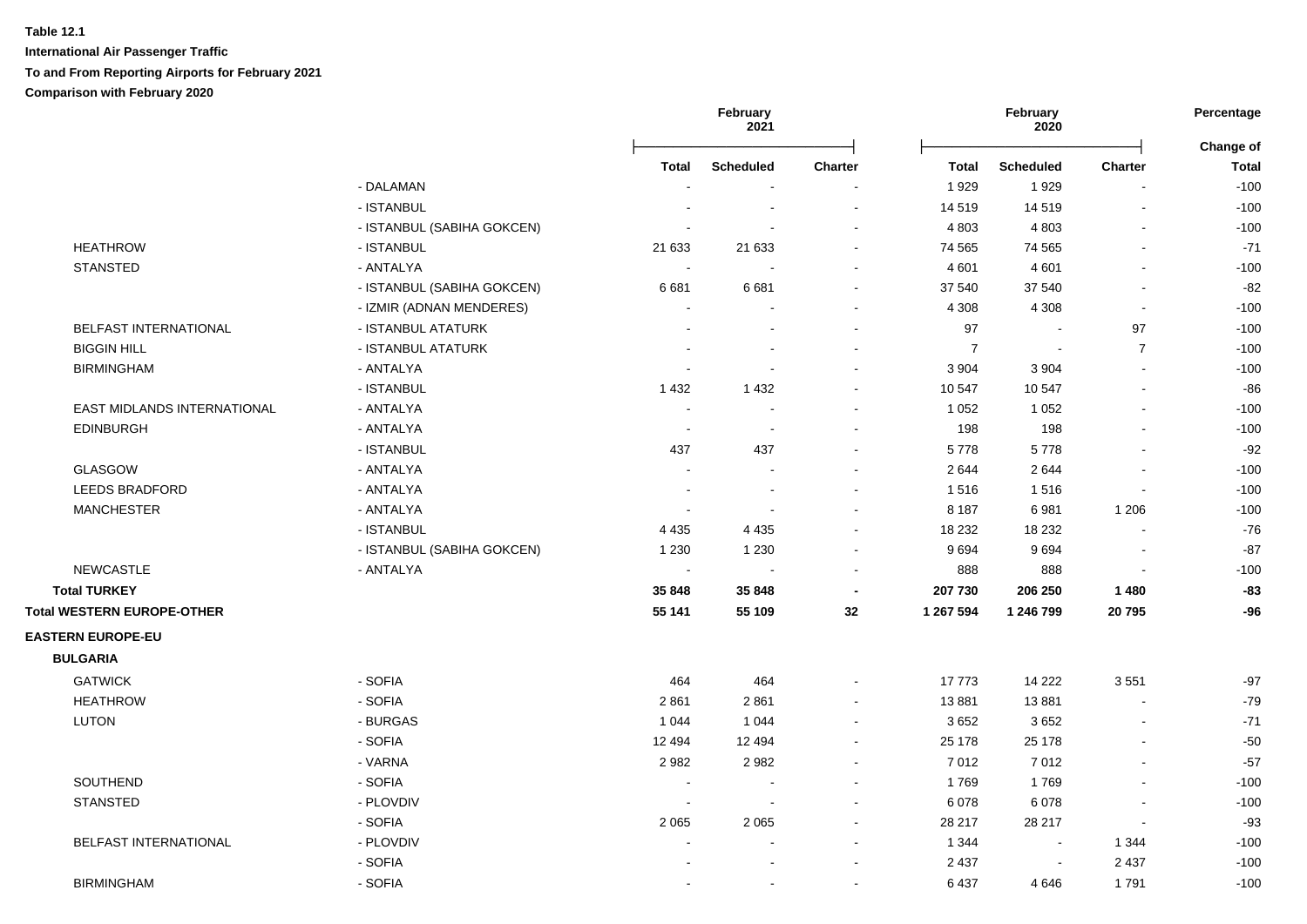|                             |                 |                          | February<br>2021 |                          | February<br>2020 |                  | Percentage     |                           |
|-----------------------------|-----------------|--------------------------|------------------|--------------------------|------------------|------------------|----------------|---------------------------|
|                             |                 | <b>Total</b>             | <b>Scheduled</b> | <b>Charter</b>           | <b>Total</b>     | <b>Scheduled</b> | <b>Charter</b> | Change of<br><b>Total</b> |
| <b>BRISTOL</b>              | - SOFIA         |                          |                  |                          | 6851             | 4656             | 2 1 9 5        | $-100$                    |
| EAST MIDLANDS INTERNATIONAL | - SOFIA         |                          | $\blacksquare$   | $\sim$                   | 3502             | 1804             | 1698           | $-100$                    |
| <b>EDINBURGH</b>            | - SOFIA         |                          | ÷                | $\sim$                   | 7 1 1 7          | 7 1 1 7          |                | $-100$                    |
| LIVERPOOL (JOHN LENNON)     | - SOFIA         |                          |                  |                          | 3 1 5 1          | 3 1 5 1          |                | $-100$                    |
|                             | - VARNA         | 604                      | 604              | $\blacksquare$           | 2 6 0 5          | 2 6 0 5          | $\blacksquare$ | $-77$                     |
| <b>MANCHESTER</b>           | - SOFIA         |                          |                  |                          | 10 502           | 8 0 4 9          | 2 4 5 3        | $-100$                    |
| <b>NEWCASTLE</b>            | - SOFIA         |                          |                  |                          | 1 5 0 5          | 1 5 0 5          |                | $-100$                    |
| <b>Total BULGARIA</b>       |                 | 22 5 14                  | 22 5 14          |                          | 149 011          | 133 542          | 15 4 69        | $-85$                     |
| <b>CZECH REPUBLIC</b>       |                 |                          |                  |                          |                  |                  |                |                           |
| <b>GATWICK</b>              | - PRAGUE        |                          |                  | $\sim$                   | 15 831           | 15831            |                | $-100$                    |
| <b>HEATHROW</b>             | - PRAGUE        |                          |                  |                          | 33 513           | 33 513           |                | $-100$                    |
| <b>LONDON CITY</b>          | - PRAGUE        |                          |                  |                          | 3 0 9 6          | 3 0 9 6          |                | $-100$                    |
| <b>LUTON</b>                | - PRAGUE        |                          |                  |                          | 13 208           | 13 208           |                | $-100$                    |
| SOUTHEND                    | - PRAGUE        |                          |                  |                          | 2 2 2 3          | 2 2 2 3          |                | $-100$                    |
| <b>STANSTED</b>             | - BRNO (TURANY) |                          |                  |                          | 6960             | 6960             |                | $-100$                    |
|                             | - OSTRAVA       |                          |                  |                          | 4 1 9 0          | 4 1 9 0          |                | $-100$                    |
|                             | - PRAGUE        | 2 0 3 1                  | 2 0 3 1          | $\blacksquare$           | 32 158           | 32 158           |                | $-94$                     |
| BELFAST INTERNATIONAL       | - PRAGUE        |                          |                  | $\sim$                   | 2 4 3 7          | 2 4 3 7          | $\sim$         | $-100$                    |
| <b>BIGGIN HILL</b>          | - KUNOVICE      |                          |                  |                          | 10               |                  | 10             | $-100$                    |
|                             | - PRAGUE        |                          |                  |                          | 13               | $\blacksquare$   | 13             | $-100$                    |
| <b>BIRMINGHAM</b>           | - PRAGUE        |                          |                  |                          | 2712             | 2712             | $\blacksquare$ | $-100$                    |
| <b>BOURNEMOUTH</b>          | - PRAGUE        |                          |                  | $\sim$                   | 2 4 5 3          | 2 4 5 3          | $\sim$         | $-100$                    |
| <b>BRISTOL</b>              | - PRAGUE        |                          |                  | $\sim$                   | 7668             | 7668             | $\mathbf{r}$   | $-100$                    |
| EAST MIDLANDS INTERNATIONAL | - PRAGUE        |                          |                  |                          | 2570             | 2570             |                | $-100$                    |
| <b>EDINBURGH</b>            | - PRAGUE        |                          |                  | $\sim$                   | 9 2 5 9          | 9 2 5 9          |                | $-100$                    |
| GLASGOW                     | - PRAGUE        |                          |                  | $\sim$                   | 2 6 2 4          | 2624             |                | $-100$                    |
| <b>LEEDS BRADFORD</b>       | - PRAGUE        |                          |                  |                          | 1 3 2 6          | 1 3 2 6          |                | $-100$                    |
| LIVERPOOL (JOHN LENNON)     | - PRAGUE        |                          |                  | $\sim$                   | 2 5 4 5          | 2545             |                | $-100$                    |
| <b>MANCHESTER</b>           | - PRAGUE        | 303                      | 303              | $\sim$                   | 29 557           | 29 557           | $\sim$         | $-99$                     |
| <b>NEWCASTLE</b>            | - PRAGUE        | $\overline{\phantom{a}}$ | $\blacksquare$   |                          | 2781             | 2781             | $\sim$         | $-100$                    |
| <b>Total CZECH REPUBLIC</b> |                 | 2 3 3 4                  | 2 3 3 4          |                          | 177 134          | 177 111          | 23             | $-99$                     |
| <b>ESTONIA</b>              |                 |                          |                  |                          |                  |                  |                |                           |
| <b>GATWICK</b>              | - TALLIN        | 519                      | 519              |                          | 5819             | 5819             |                | $-91$                     |
| <b>STANSTED</b>             | - TALLIN        |                          |                  |                          | 5 5 2 2          | 5 5 2 2          |                | $-100$                    |
| <b>EDINBURGH</b>            | - TALLIN        | $\sim$                   | $\sim$           | $\overline{\phantom{a}}$ | 2 5 8 0          | 2580             | $\mathbf{r}$   | $-100$                    |
|                             |                 |                          |                  |                          |                  |                  |                |                           |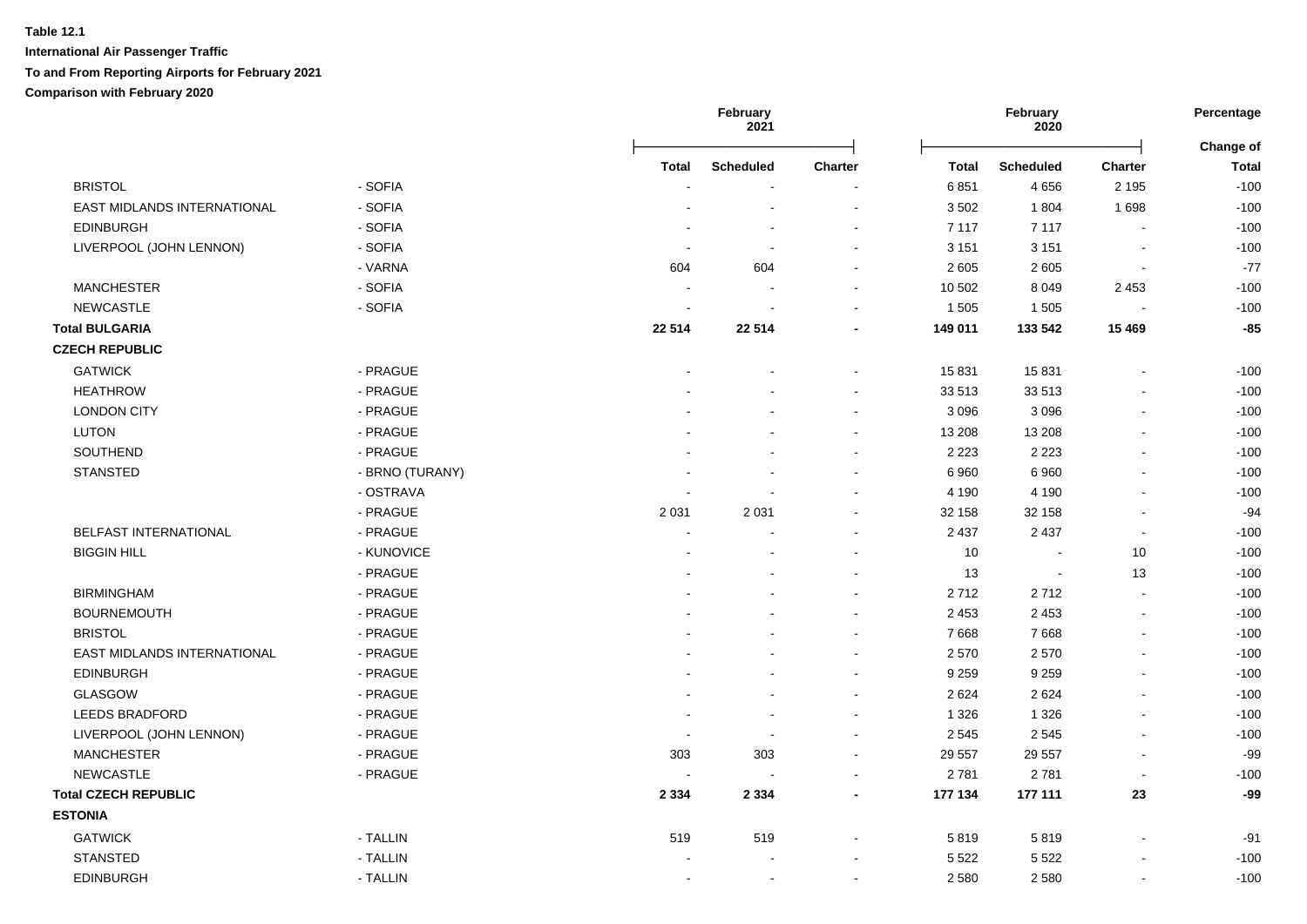|                             |            |              | February<br>2021 |                          |                             | February<br>2020 |                          |                           |
|-----------------------------|------------|--------------|------------------|--------------------------|-----------------------------|------------------|--------------------------|---------------------------|
|                             |            | <b>Total</b> | <b>Scheduled</b> | <b>Charter</b>           | Total                       | <b>Scheduled</b> | <b>Charter</b>           | Change of<br><b>Total</b> |
| <b>Total ESTONIA</b>        |            | 519          | 519              |                          | 13 9 21                     | 13 9 21          |                          | $-96$                     |
| <b>HUNGARY</b>              |            |              |                  |                          |                             |                  |                          |                           |
| <b>GATWICK</b>              | - BUDAPEST |              |                  | ۰                        | 28 222                      | 28 222           | $\overline{\phantom{a}}$ | $-100$                    |
| <b>HEATHROW</b>             | - BUDAPEST |              |                  | $\blacksquare$           | 20 399                      | 20 399           |                          | $-100$                    |
| <b>LONDON CITY</b>          | - BUDAPEST |              |                  | $\blacksquare$           | 3706                        | 3706             | $\blacksquare$           | $-100$                    |
| <b>LUTON</b>                | - BUDAPEST | 3836         | 3836             | ۰                        | 39 370                      | 39 370           | $\blacksquare$           | $-90$                     |
|                             | - DEBRECEN |              |                  |                          | 9889                        | 9889             |                          | $-100$                    |
| SOUTHEND                    | - BUDAPEST |              |                  | $\blacksquare$           | 2 3 4 9                     | 2 3 4 9          | $\sim$                   | $-100$                    |
| <b>STANSTED</b>             | - BUDAPEST | 2 0 8 2      | 2082             |                          | 35 332                      | 35 332           |                          | $-94$                     |
| <b>BIRMINGHAM</b>           | - BUDAPEST |              |                  |                          | 5 3 7 6                     | 5 3 7 6          |                          | $-100$                    |
| <b>BRISTOL</b>              | - BUDAPEST |              |                  | $\overline{a}$           | 6 10 6                      | 6 1 0 6          | ÷                        | $-100$                    |
| DONCASTER SHEFFIELD         | - BUDAPEST |              |                  |                          | 3 9 4 8                     | 3948             | $\overline{\phantom{a}}$ | $-100$                    |
|                             | - DEBRECEN |              |                  | $\blacksquare$           | 2659                        | 2659             | $\sim$                   | $-100$                    |
| EAST MIDLANDS INTERNATIONAL | - BUDAPEST |              |                  | ÷,                       | 4 2 5 6                     | 4 2 5 6          | $\blacksquare$           | $-100$                    |
| <b>EDINBURGH</b>            | - BUDAPEST |              |                  | $\blacksquare$           | 16810                       | 16810            |                          | $-100$                    |
| <b>GLASGOW</b>              | - BUDAPEST |              |                  | $\sim$                   | 2 4 8 4                     | 2 4 8 4          |                          | $-100$                    |
| LEEDS BRADFORD              | - BUDAPEST |              |                  | $\sim$                   | 1 671                       | 1671             | $\blacksquare$           | $-100$                    |
| LIVERPOOL (JOHN LENNON)     | - BUDAPEST | 132          |                  | 132                      | 2 8 8 4                     | 2884             | $\blacksquare$           | $-95$                     |
| <b>MANCHESTER</b>           | - BUDAPEST | 933          | 800              | 133                      | 16 676                      | 16 676           | $\overline{\phantom{a}}$ | $-94$                     |
| <b>Total HUNGARY</b>        |            | 6983         | 6718             | 265                      | 202 137                     | 202 137          | $\blacksquare$           | $-97$                     |
| <b>LATVIA</b>               |            |              |                  |                          |                             |                  |                          |                           |
| <b>GATWICK</b>              | - RIGA     | 654          | 654              | ÷,                       | 7681                        | 7681             | ÷,                       | $-91$                     |
| <b>LUTON</b>                | - RIGA     | 436          | 436              | $\blacksquare$           | 9602                        | 9602             |                          | $-95$                     |
| <b>STANSTED</b>             | - RIGA     | 1 0 1 0      | 1 0 1 0          | $\overline{\phantom{a}}$ | 23 709                      | 23709            | $\blacksquare$           | $-96$                     |
| ABERDEEN                    | - RIGA     | 134          | $\sim$           | 134                      | $\mathcal{L}_{\mathcal{A}}$ |                  | $\sim$                   |                           |
| DONCASTER SHEFFIELD         | - RIGA     |              |                  | $\blacksquare$           | 3 2 0 3                     | 3 2 0 3          |                          | $-100$                    |
| EAST MIDLANDS INTERNATIONAL | - RIGA     |              |                  | $\blacksquare$           | 4 2 4 7                     | 4 2 4 7          |                          | $-100$                    |
| <b>EDINBURGH</b>            | - RIGA     |              |                  | $\blacksquare$           | 2776                        | 2776             |                          | $-100$                    |
| <b>LEEDS BRADFORD</b>       | - RIGA     |              |                  |                          | 2 4 5 4                     | 2 4 5 4          |                          | $-100$                    |
| <b>MANCHESTER</b>           | - RIGA     |              |                  | $\overline{\phantom{a}}$ | 2797                        | 2797             | $\sim$                   | $-100$                    |
| <b>Total LATVIA</b>         |            | 2 2 3 4      | 2 100            | 134                      | 56 469                      | 56 469           | ٠                        | $-96$                     |
| <b>LITHUANIA</b>            |            |              |                  |                          |                             |                  |                          |                           |
| <b>HEATHROW</b>             | - VILNIUS  |              |                  |                          | 42                          | 42               |                          | $-100$                    |
| <b>LONDON CITY</b>          | - VILNIUS  | 1674         | 1674             |                          | 4 4 9 6                     | 4 4 9 6          |                          | $-63$                     |
| <b>LUTON</b>                | - KAUNAS   | 1 0 7 5      | 1 0 7 5          | ÷.                       | 19 252                      | 19 25 2          | $\sim$                   | $-94$                     |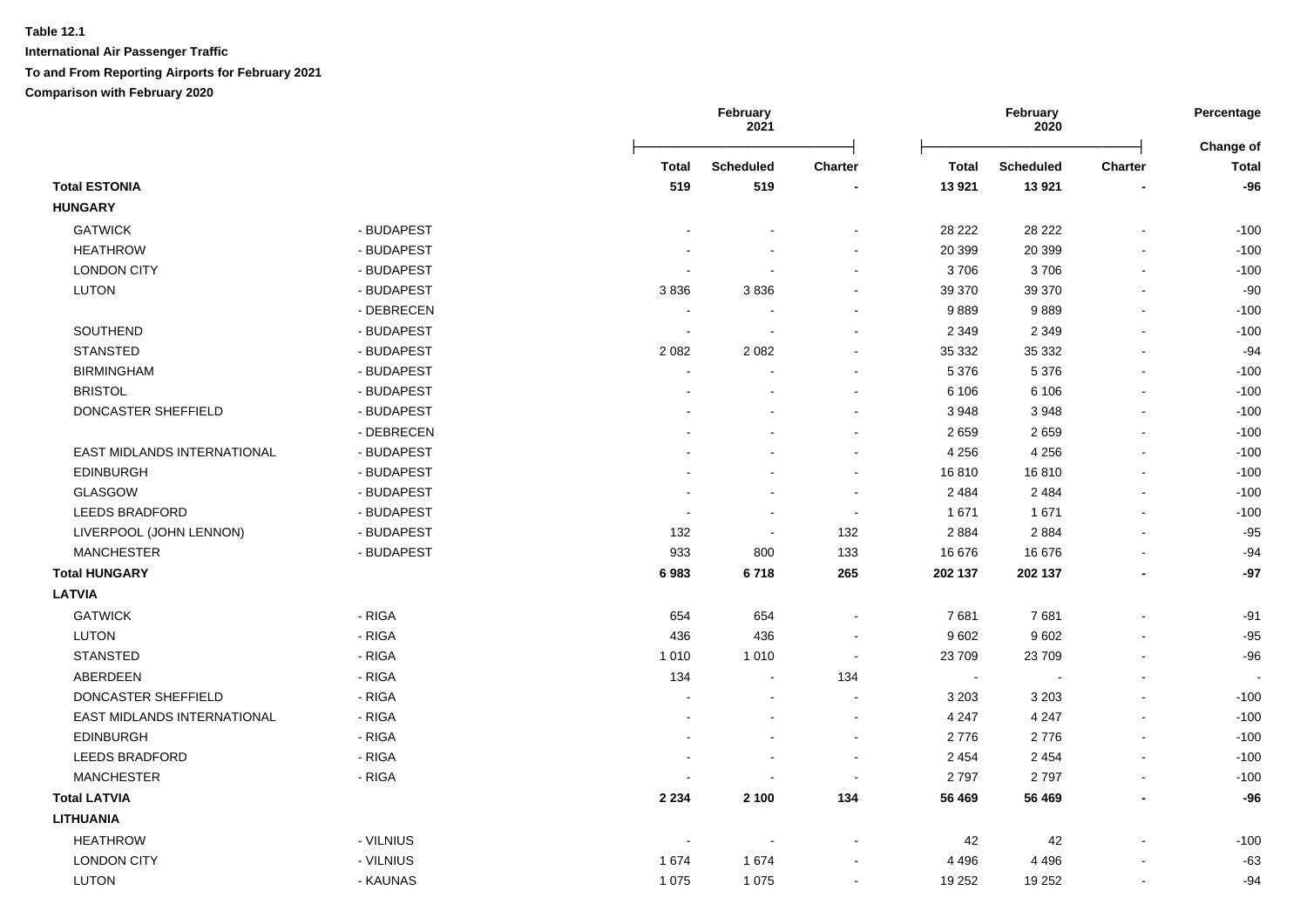|                              |                          | February<br>2021 |                  |                | February<br>2020 |                  |                          |                                  |
|------------------------------|--------------------------|------------------|------------------|----------------|------------------|------------------|--------------------------|----------------------------------|
|                              |                          | Total            | <b>Scheduled</b> | <b>Charter</b> | Total            | <b>Scheduled</b> | Charter                  | <b>Change of</b><br><b>Total</b> |
|                              | - PALANGA                | 625              | 625              |                | 3750             | 3750             |                          | $-83$                            |
|                              | - VILNIUS                | 1716             | 1716             | $\sim$         | 17 330           | 17 330           |                          | $-90$                            |
| SOUTHEND                     | - VILNIUS                |                  |                  |                | 8 0 21           | 8 0 21           |                          | $-100$                           |
| <b>STANSTED</b>              | - KAUNAS                 |                  |                  | $\sim$         | 7474             | 7474             |                          | $-100$                           |
|                              | - PALANGA                |                  |                  | $\sim$         | 3 1 8 5          | 3 1 8 5          |                          | $-100$                           |
|                              | - VILNIUS                |                  |                  | $\sim$         | 10 166           | 10 166           |                          | $-100$                           |
| <b>BELFAST INTERNATIONAL</b> | - VILNIUS                |                  |                  |                | 2 6 5 0          | 2650             |                          | $-100$                           |
| <b>BRISTOL</b>               | - KAUNAS                 |                  |                  |                | 2888             | 2888             |                          | $-100$                           |
| DONCASTER SHEFFIELD          | - VILNIUS                |                  |                  |                | 3792             | 3792             |                          | $-100$                           |
| <b>EDINBURGH</b>             | - KAUNAS                 |                  |                  |                | 3 107            | 3 1 0 7          |                          | $-100$                           |
| LIVERPOOL (JOHN LENNON)      | - VILNIUS                |                  |                  |                | 2873             | 2873             |                          | $-100$                           |
| <b>Total LITHUANIA</b>       |                          | 5 0 9 0          | 5 0 9 0          |                | 89 026           | 89 0 26          |                          | $-94$                            |
| <b>POLAND</b>                |                          |                  |                  |                |                  |                  |                          |                                  |
| <b>GATWICK</b>               | - GDANSK                 |                  |                  | $\sim$         | 10 20 2          | 10 20 2          | $\overline{\phantom{a}}$ | $-100$                           |
|                              | - KRAKOW                 |                  |                  |                | 19 086           | 18 662           | 424                      | $-100$                           |
|                              | - WARSAW (CHOPIN)        | 67               |                  | 67             | $\sim$           |                  |                          | $\overline{\phantom{a}}$         |
| <b>HEATHROW</b>              | - KRAKOW                 |                  |                  | $\sim$         | 8 1 3 3          | 8 1 3 3          |                          | $-100$                           |
|                              | - WARSAW (CHOPIN)        | 3 2 9 4          | 3 2 9 4          | $\sim$         | 32 256           | 32 256           |                          | $-90$                            |
| <b>LONDON CITY</b>           | - WARSAW (CHOPIN)        | $\sim$           |                  |                | 5736             | 5736             |                          | $-100$                           |
| <b>LUTON</b>                 | - BYDGOSZCZ              | $\blacksquare$   |                  | $\sim$         | 3578             | 3578             |                          | $-100$                           |
|                              | - GDANSK                 | 3489             | 3489             |                | 14 9 64          | 14 9 64          |                          | $-77$                            |
|                              | - KATOWICE               | 1885             | 1885             |                | 18 117           | 18 117           |                          | $-90$                            |
|                              | - KRAKOW                 | 3415             | 3 4 1 5          |                | 28 28 1          | 28 28 1          |                          | $-88$                            |
|                              | - LUBLIN (PORT LOTNICZY) | 882              | 882              |                | 8989             | 8989             |                          | $-90$                            |
|                              | - POZNAN                 | 1583             | 1583             | $\blacksquare$ | 10 005           | 10 005           |                          | $-84$                            |
|                              | - RZESZOW                | $\sim$           |                  | $\sim$         | 4537             | 4537             |                          | $-100$                           |
|                              | - SZYMANY (MAZURY)       | $\sim$           |                  |                | 3 1 8 4          | 3 1 8 4          |                          | $-100$                           |
|                              | - WARSAW (CHOPIN)        | 4 0 0 8          | 4 0 0 8          |                | 36 957           | 36 957           |                          | $-89$                            |
|                              | - WROCLAW                | 2 2 2 8          | 2 2 2 8          | $\sim$         | 9752             | 9752             |                          | $-77$                            |
| <b>STANSTED</b>              | - BYDGOSZCZ              |                  |                  |                | 8 4 6 7          | 8 4 6 7          |                          | $-100$                           |
|                              | - GDANSK                 |                  |                  |                | 15776            | 15776            |                          | $-100$                           |
|                              | - KATOWICE               |                  |                  |                | 12784            | 12784            |                          | $-100$                           |
|                              | - KRAKOW                 | 2 0 0 7          | 2 0 0 7          |                | 27 136           | 27 136           |                          | $-93$                            |
|                              | - LODZ LUBLINEK          |                  |                  |                | 8752             | 8752             |                          | $-100$                           |
|                              | - POZNAN                 |                  | $\sim$           | $\blacksquare$ | 12 682           | 12 682           |                          | $-100$                           |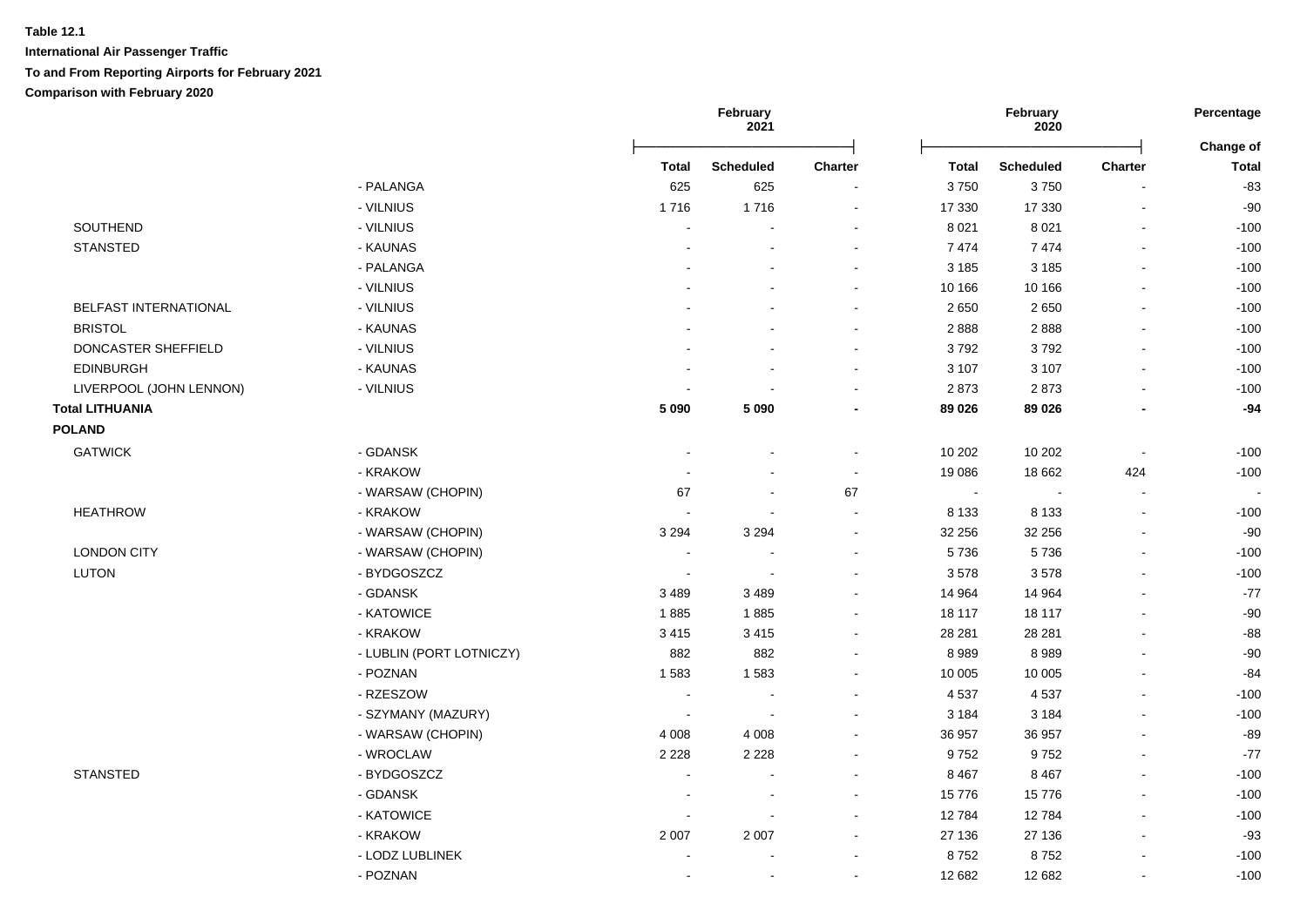|                             |                           |                          | February<br>2021         |                          |                | February<br>2020 |                          |                           |
|-----------------------------|---------------------------|--------------------------|--------------------------|--------------------------|----------------|------------------|--------------------------|---------------------------|
|                             |                           | <b>Total</b>             | <b>Scheduled</b>         | <b>Charter</b>           | <b>Total</b>   | <b>Scheduled</b> | <b>Charter</b>           | Change of<br><b>Total</b> |
|                             | - RZESZOW                 |                          |                          |                          | 7 5 4 2        | 7542             | $\blacksquare$           | $-100$                    |
|                             | - SZCZECIN (GOLENOW)      |                          | $\blacksquare$           | $\sim$                   | 6760           | 6760             | $\blacksquare$           | $-100$                    |
|                             | - SZYMANY (MAZURY)        |                          | $\blacksquare$           | $\sim$                   | 2 5 5 1        | 2 5 5 1          | $\blacksquare$           | $-100$                    |
|                             | - WARSAW (CHOPIN)         | 14                       | $\blacksquare$           | 14                       | $\overline{a}$ |                  | $\blacksquare$           |                           |
|                             | - WARSAW (MODLIN MASOVIA) | 1910                     | 1910                     |                          | 29 555         | 29 555           | $\sim$                   | $-94$                     |
|                             | - WROCLAW                 | $\overline{\phantom{a}}$ | $\overline{\phantom{a}}$ | $\overline{\phantom{a}}$ | 17714          | 17714            |                          | $-100$                    |
| ABERDEEN                    | - GDANSK                  | 98                       | $\blacksquare$           | 98                       | 2918           | 2918             |                          | $-97$                     |
| BELFAST INTERNATIONAL       | - KRAKOW                  | $\blacksquare$           |                          | $\overline{\phantom{a}}$ | 6 3 9 2        | 6 3 9 2          |                          | $-100$                    |
| <b>BIRMINGHAM</b>           | - BYDGOSZCZ               |                          |                          |                          | 4617           | 4617             |                          | $-100$                    |
|                             | - GDANSK                  |                          |                          |                          | 2 8 2 4        | 2824             |                          | $-100$                    |
|                             | - KATOWICE                |                          |                          |                          | 2754           | 2754             | $\sim$                   | $-100$                    |
|                             | - KRAKOW                  |                          |                          |                          | 12 574         | 12 212           | 362                      | $-100$                    |
|                             | - POZNAN                  |                          |                          |                          | 3 2 0 8        | 3 2 0 8          | $\overline{\phantom{a}}$ | $-100$                    |
|                             | - WARSAW (CHOPIN)         |                          |                          | $\overline{a}$           | 3 6 6 7        | 3667             |                          | $-100$                    |
|                             | - WARSAW (MODLIN MASOVIA) |                          |                          | ÷                        | 4 1 7 5        | 4 1 7 5          |                          | $-100$                    |
|                             | - WROCLAW                 |                          |                          |                          | 2756           | 2756             |                          | $-100$                    |
| <b>BOURNEMOUTH</b>          | - KRAKOW                  |                          |                          | $\overline{\phantom{a}}$ | 2896           | 2896             |                          | $-100$                    |
| <b>BRISTOL</b>              | - GDANSK                  |                          |                          | ÷                        | 2913           | 2913             |                          | $-100$                    |
|                             | - KATOWICE                |                          |                          |                          | 3738           | 3738             |                          | $-100$                    |
|                             | - KRAKOW                  |                          |                          |                          | 10 651         | 10 651           |                          | $-100$                    |
|                             | - POZNAN                  |                          |                          |                          | 4 3 8 9        | 4 3 8 9          |                          | $-100$                    |
|                             | - RZESZOW                 |                          |                          |                          | 2896           | 2896             |                          | $-100$                    |
|                             | - WARSAW (MODLIN MASOVIA) |                          |                          | $\blacksquare$           | 6 0 4 7        | 6 0 4 7          | $\overline{\phantom{a}}$ | $-100$                    |
|                             | - WROCLAW                 |                          |                          |                          | 2894           | 2894             | $\blacksquare$           | $-100$                    |
| <b>CARDIFF WALES</b>        | - KRAKOW                  |                          |                          |                          | 354            |                  | 354                      | $-100$                    |
| DONCASTER SHEFFIELD         | - GDANSK                  |                          |                          |                          | 5 4 4 9        | 5 4 4 9          | $\overline{\phantom{a}}$ | $-100$                    |
|                             | - KATOWICE                |                          |                          |                          | 5828           | 5828             | $\blacksquare$           | $-100$                    |
|                             | - KRAKOW                  |                          |                          |                          | 3 9 3 4        | 3934             |                          | $-100$                    |
|                             | - POZNAN                  |                          |                          |                          | 4 4 8 7        | 4 4 8 7          |                          | $-100$                    |
|                             | - WARSAW (CHOPIN)         | 766                      | 766                      | $\sim$                   | 3577           | 3577             |                          | $-79$                     |
|                             | - WROCLAW                 | ÷                        | $\sim$                   | ÷                        | 2742           | 2742             |                          | $-100$                    |
| EAST MIDLANDS INTERNATIONAL | - KRAKOW                  |                          | $\sim$                   | $\sim$                   | 4 4 6 6        | 4 4 6 6          | $\sim$                   | $-100$                    |
|                             | - LODZ LUBLINEK           |                          | $\blacksquare$           | $\blacksquare$           | 2811           | 2811             | $\blacksquare$           | $-100$                    |
|                             | - RZESZOW                 |                          |                          | $\overline{\phantom{a}}$ | 4 2 8 9        | 4 2 8 9          |                          | $-100$                    |
|                             | - WARSAW (MODLIN MASOVIA) |                          | $\blacksquare$           | $\blacksquare$           | 3 1 4 4        | 3 1 4 4          | $\blacksquare$           | $-100$                    |
|                             |                           |                          |                          |                          |                |                  |                          |                           |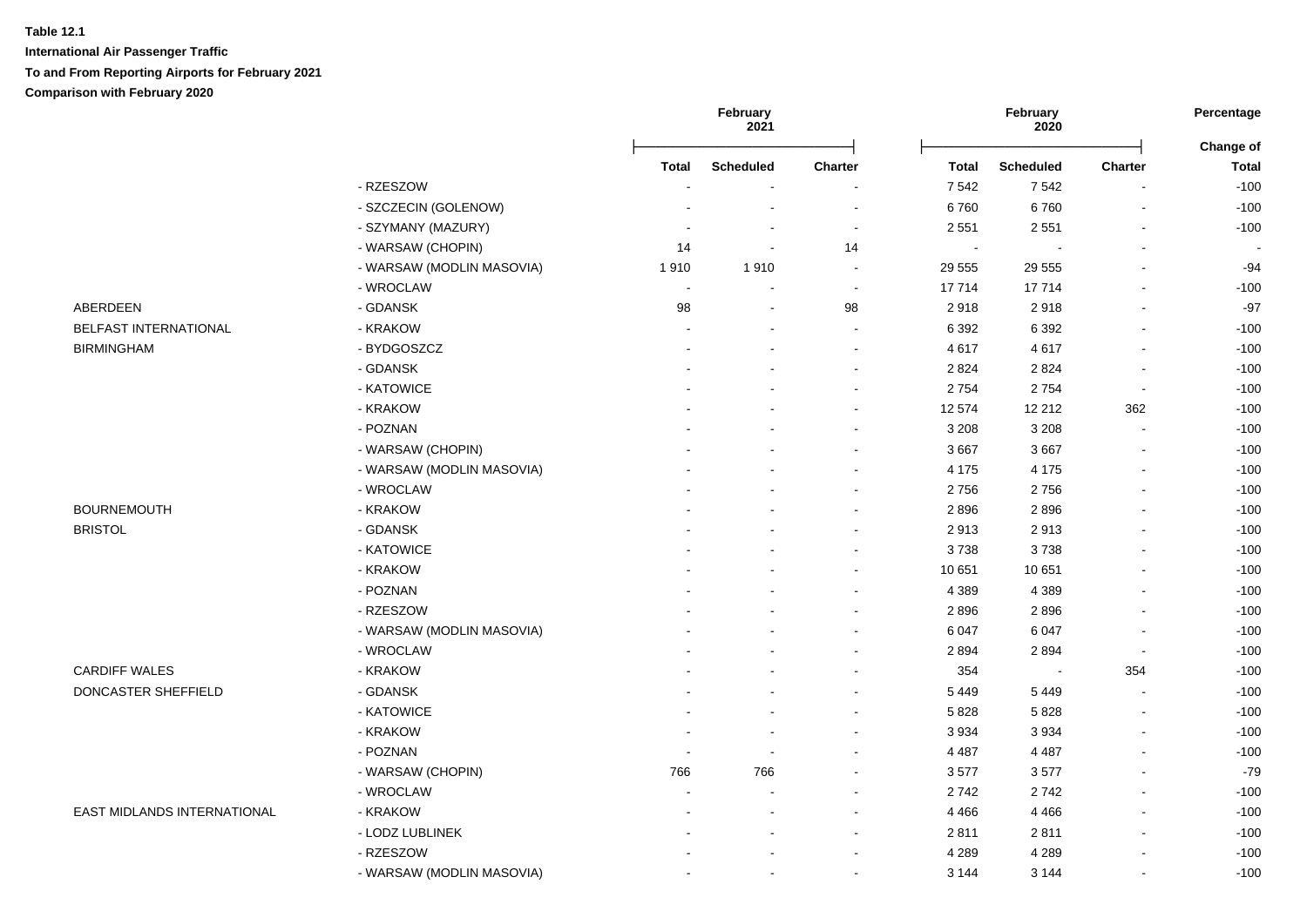|                         |                           |              | February<br>2021         |                |              | February<br>2020 |                          | Percentage<br>Change of |
|-------------------------|---------------------------|--------------|--------------------------|----------------|--------------|------------------|--------------------------|-------------------------|
|                         |                           | <b>Total</b> | <b>Scheduled</b>         | <b>Charter</b> | <b>Total</b> | <b>Scheduled</b> | Charter                  | <b>Total</b>            |
|                         | - WROCLAW                 |              |                          |                | 5 6 4 8      | 5648             | $\blacksquare$           | $-100$                  |
| <b>EDINBURGH</b>        | - GDANSK                  |              | $\blacksquare$           | $\blacksquare$ | 10 640       | 10 640           | $\blacksquare$           | $-100$                  |
|                         | - KATOWICE                |              | $\overline{\phantom{a}}$ | $\blacksquare$ | 2 8 5 0      | 2850             | $\overline{\phantom{a}}$ | $-100$                  |
|                         | - KRAKOW                  | 868          | 868                      | $\blacksquare$ | 11 759       | 11759            | $\blacksquare$           | $-93$                   |
|                         | - POZNAN                  |              |                          | $\blacksquare$ | 2779         | 2779             |                          | $-100$                  |
|                         | - WARSAW (CHOPIN)         |              |                          | $\blacksquare$ | 6 1 4 6      | 6 1 4 6          | $\blacksquare$           | $-100$                  |
|                         | - WARSAW (MODLIN MASOVIA) |              | $\overline{a}$           | $\sim$         | 9998         | 9998             | $\overline{\phantom{a}}$ | $-100$                  |
|                         | - WROCLAW                 |              |                          | $\blacksquare$ | 3 1 6 3      | 3 1 6 3          |                          | $-100$                  |
| <b>GLASGOW</b>          | - GDANSK                  |              |                          | $\blacksquare$ | 161          | 161              |                          | $-100$                  |
|                         | - KRAKOW                  |              |                          | $\blacksquare$ | 5 4 7 7      | 5 4 7 7          |                          | $-100$                  |
|                         | - WARSAW (MODLIN MASOVIA) |              |                          | $\blacksquare$ | 2669         | 2669             |                          | $-100$                  |
|                         | - WROCLAW                 |              |                          | $\blacksquare$ | 2761         | 2761             |                          | $-100$                  |
| <b>LEEDS BRADFORD</b>   | - GDANSK                  |              |                          | $\blacksquare$ | 4 1 4 4      | 4 1 4 4          |                          | $-100$                  |
|                         | - KRAKOW                  |              |                          | $\blacksquare$ | 7835         | 7835             |                          | $-100$                  |
|                         | - WARSAW (MODLIN MASOVIA) |              | $\overline{a}$           | $\blacksquare$ | 2 4 4 6      | 2 4 4 6          |                          | $-100$                  |
|                         | - WROCLAW                 |              |                          | $\sim$         | 2 4 0 3      | 2 4 0 3          |                          | $-100$                  |
| LIVERPOOL (JOHN LENNON) | - GDANSK                  |              |                          | $\blacksquare$ | 3 9 5 9      | 3959             |                          | $-100$                  |
|                         | - KATOWICE                |              |                          | $\blacksquare$ | 2747         | 2747             |                          | $-100$                  |
|                         | - KRAKOW                  |              |                          | $\sim$         | 9624         | 9624             |                          | $-100$                  |
|                         | - POZNAN                  |              |                          | $\sim$         | 2721         | 2721             | $\overline{a}$           | $-100$                  |
|                         | - SZCZECIN (GOLENOW)      |              |                          | $\sim$         | 2 5 9 2      | 2 5 9 2          |                          | $-100$                  |
|                         | - WARSAW (CHOPIN)         |              |                          | $\blacksquare$ | 3826         | 3826             |                          | $-100$                  |
|                         | - WARSAW (MODLIN MASOVIA) |              |                          | $\blacksquare$ | 4 0 9 4      | 4 0 9 4          |                          | $-100$                  |
|                         | - WROCLAW                 |              |                          | $\sim$         | 3 1 3 1      | 3 1 3 1          |                          | $-100$                  |
| <b>MANCHESTER</b>       | - GDANSK                  |              | $\overline{a}$           | $\sim$         | 3 1 3 1      | 3 1 3 1          | $\overline{a}$           | $-100$                  |
|                         | - KATOWICE                |              | $\blacksquare$           | $\sim$         | 4 4 4 4      | 4 4 4 4          |                          | $-100$                  |
|                         | - KRAKOW                  | 2 2 7 3      | 2 2 7 3                  | $\blacksquare$ | 18 658       | 18 658           |                          | $-88$                   |
|                         | - RZESZOW                 |              |                          | $\sim$         | 2816         | 2816             |                          | $-100$                  |
|                         | - WARSAW (MODLIN MASOVIA) |              |                          | $\blacksquare$ | 3 1 8 2      | 3 1 8 2          |                          | $-100$                  |
|                         | - WROCLAW                 |              |                          | $\sim$         | 3 0 9 3      | 3 0 9 3          | $\overline{\phantom{a}}$ | $-100$                  |
| <b>NEWCASTLE</b>        | - KRAKOW                  |              |                          | $\blacksquare$ | 2850         | 2850             | $\blacksquare$           | $-100$                  |
|                         | - POZNAN                  |              | $\blacksquare$           | $\blacksquare$ | 201          | $\blacksquare$   | 201                      | $-100$                  |
|                         | - WROCLAW                 |              |                          | $\blacksquare$ | 2735         | 2735             |                          | $-100$                  |
| <b>Total POLAND</b>     |                           | 28787        | 28 608                   | 179            | 641 569      | 640 228          | 1 3 4 1                  | $-96$                   |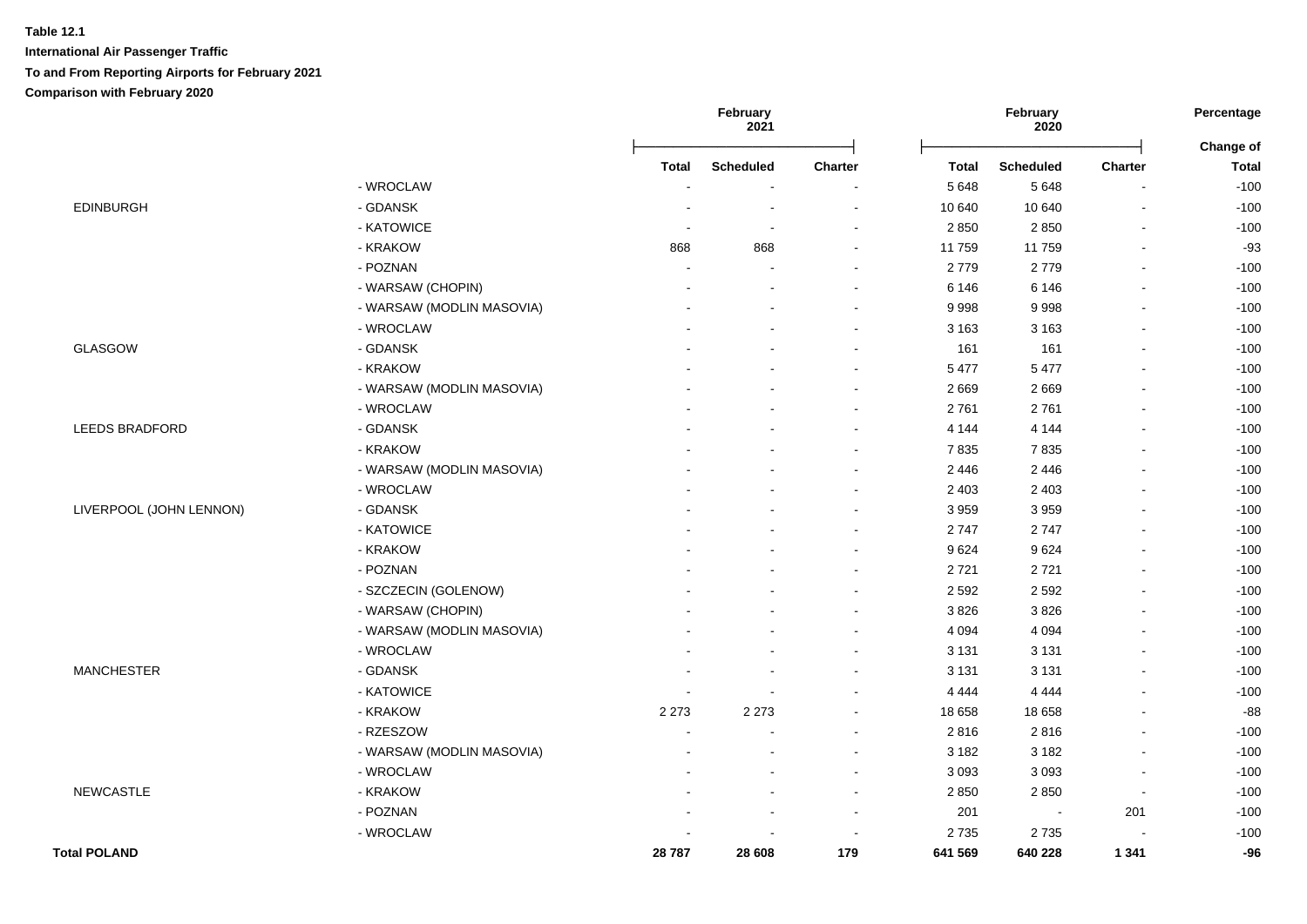| Total<br><b>Scheduled</b><br><b>Charter</b><br><b>Total</b><br><b>Scheduled</b><br><b>Charter</b><br><b>ROMANIA</b><br><b>GATWICK</b><br>- BUCHAREST (OTOPENI)<br>167<br>167<br>10 377<br>10 377<br>$\sim$<br>- CLUJ NAPOCA<br>6727<br>6727<br>$\sim$<br><b>HEATHROW</b><br>- BUCHAREST (OTOPENI)<br>4 6 0 3<br>19614<br>19614<br>4 603<br>$\blacksquare$<br>$\blacksquare$<br><b>LUTON</b><br>7 1 9 4<br>- BACAU<br>4 3 5 9<br>4 3 5 9<br>7 1 9 4<br>$\sim$<br>$\sim$<br>- BUCHAREST (OTOPENI)<br>42 273<br>9 9 0 4<br>9 9 0 4<br>42 273<br>$\blacksquare$<br>$\blacksquare$<br>- CLUJ NAPOCA<br>14 781<br>14781<br>4015<br>4015<br>$\blacksquare$<br>$\blacksquare$<br>3 9 2 5<br>- CONSTANTA<br>369<br>369<br>3 9 2 5<br>$\blacksquare$<br>$\sim$<br>- CRAIOVA<br>2 1 9 8<br>10 007<br>2 1 9 8<br>10 007<br>$\sim$<br>$\sim$<br>- IASI<br>14 044<br>2 5 5 4<br>2 5 5 4<br>14 044<br>- SATU MARE<br>669<br>669<br>2 8 5 2<br>2852<br>- SIBIU<br>1 3 6 2<br>1 3 6 2<br>$\sim$<br>$\sim$<br>$\overline{a}$<br>$\overline{a}$<br>- SUCEAVA<br>2 3 4 3<br>2 3 4 3<br>10 673<br>10 673<br>$\sim$<br>$\sim$<br>- TIMISOARA<br>1 3 5 9<br>8 4 9 0<br>1 3 5 9<br>8 4 9 0<br>$\sim$<br>$\sim$<br>- TIRGU MURES<br>373<br>373<br>4 3 1 6<br>4 3 1 6<br>$\blacksquare$<br>$\blacksquare$<br><b>SOUTHEND</b><br>- BUCHAREST (OTOPENI)<br>12 8 31<br>12 8 31<br>$\sim$<br>$\sim$<br>$\sim$<br>$\sim$<br>- SIBIU<br>7 1 7 1<br>7 1 7 1<br>$\sim$<br>$\sim$<br>$\blacksquare$<br>$\blacksquare$<br><b>STANSTED</b><br>- BUCHAREST (OTOPENI)<br>1790<br>24 5 42<br>24 5 42<br>1790<br>$\sim$<br>$\sim$<br><b>BIRMINGHAM</b><br>- BUCHAREST (OTOPENI)<br>2 4 1 7<br>9715<br>2417<br>9715<br>$\blacksquare$<br>404<br>2652<br>- CLUJ NAPOCA<br>404<br>2 6 5 2<br>$\sim$<br>$\sim$<br>- IASI<br>260<br>260<br>$\sim$<br>$\blacksquare$<br>$\blacksquare$<br><b>BRISTOL</b><br>- BUCHAREST (OTOPENI)<br>2873<br>2873<br>$\blacksquare$<br>$\sim$<br>$\blacksquare$<br>$\sim$<br>DONCASTER SHEFFIELD<br>- BUCHAREST (OTOPENI)<br>5 3 6 8<br>5 3 6 8<br>2 3 3 1<br>2 3 3 1<br>$\blacksquare$<br>- CLUJ NAPOCA<br>443<br>443<br>3 1 4 4<br>3 1 4 4<br>$\blacksquare$<br>7 2 8 2<br><b>EDINBURGH</b><br>- BUCHAREST (OTOPENI)<br>7 2 8 2<br><b>GLASGOW</b><br>- BUCHAREST (OTOPENI)<br>1681<br>1681<br>$\sim$<br>LIVERPOOL (JOHN LENNON)<br>- BACAU<br>297<br>297<br>2892<br>2892<br>÷<br>$\sim$<br>- BUCHAREST (OTOPENI)<br>2 3 0 7<br>2 3 0 7<br>8819<br>8819<br>$\sim$<br>$\sim$<br>- CLUJ NAPOCA<br>2899<br>2899<br>$\sim$<br>$\sim$<br>$\sim$<br>$\sim$<br>- IASI<br>438<br>438<br>2735<br>2735<br>$\blacksquare$<br>$\sim$ | Percentage                |
|------------------------------------------------------------------------------------------------------------------------------------------------------------------------------------------------------------------------------------------------------------------------------------------------------------------------------------------------------------------------------------------------------------------------------------------------------------------------------------------------------------------------------------------------------------------------------------------------------------------------------------------------------------------------------------------------------------------------------------------------------------------------------------------------------------------------------------------------------------------------------------------------------------------------------------------------------------------------------------------------------------------------------------------------------------------------------------------------------------------------------------------------------------------------------------------------------------------------------------------------------------------------------------------------------------------------------------------------------------------------------------------------------------------------------------------------------------------------------------------------------------------------------------------------------------------------------------------------------------------------------------------------------------------------------------------------------------------------------------------------------------------------------------------------------------------------------------------------------------------------------------------------------------------------------------------------------------------------------------------------------------------------------------------------------------------------------------------------------------------------------------------------------------------------------------------------------------------------------------------------------------------------------------------------------------------------------------------------------------------------------------------------------------------------------------------------------------------------------------------------------------------------------------------------------------------------------------------------------------|---------------------------|
|                                                                                                                                                                                                                                                                                                                                                                                                                                                                                                                                                                                                                                                                                                                                                                                                                                                                                                                                                                                                                                                                                                                                                                                                                                                                                                                                                                                                                                                                                                                                                                                                                                                                                                                                                                                                                                                                                                                                                                                                                                                                                                                                                                                                                                                                                                                                                                                                                                                                                                                                                                                                            | Change of<br><b>Total</b> |
|                                                                                                                                                                                                                                                                                                                                                                                                                                                                                                                                                                                                                                                                                                                                                                                                                                                                                                                                                                                                                                                                                                                                                                                                                                                                                                                                                                                                                                                                                                                                                                                                                                                                                                                                                                                                                                                                                                                                                                                                                                                                                                                                                                                                                                                                                                                                                                                                                                                                                                                                                                                                            |                           |
|                                                                                                                                                                                                                                                                                                                                                                                                                                                                                                                                                                                                                                                                                                                                                                                                                                                                                                                                                                                                                                                                                                                                                                                                                                                                                                                                                                                                                                                                                                                                                                                                                                                                                                                                                                                                                                                                                                                                                                                                                                                                                                                                                                                                                                                                                                                                                                                                                                                                                                                                                                                                            | $-98$                     |
|                                                                                                                                                                                                                                                                                                                                                                                                                                                                                                                                                                                                                                                                                                                                                                                                                                                                                                                                                                                                                                                                                                                                                                                                                                                                                                                                                                                                                                                                                                                                                                                                                                                                                                                                                                                                                                                                                                                                                                                                                                                                                                                                                                                                                                                                                                                                                                                                                                                                                                                                                                                                            | $-100$                    |
|                                                                                                                                                                                                                                                                                                                                                                                                                                                                                                                                                                                                                                                                                                                                                                                                                                                                                                                                                                                                                                                                                                                                                                                                                                                                                                                                                                                                                                                                                                                                                                                                                                                                                                                                                                                                                                                                                                                                                                                                                                                                                                                                                                                                                                                                                                                                                                                                                                                                                                                                                                                                            | $-77$                     |
|                                                                                                                                                                                                                                                                                                                                                                                                                                                                                                                                                                                                                                                                                                                                                                                                                                                                                                                                                                                                                                                                                                                                                                                                                                                                                                                                                                                                                                                                                                                                                                                                                                                                                                                                                                                                                                                                                                                                                                                                                                                                                                                                                                                                                                                                                                                                                                                                                                                                                                                                                                                                            | $-39$                     |
|                                                                                                                                                                                                                                                                                                                                                                                                                                                                                                                                                                                                                                                                                                                                                                                                                                                                                                                                                                                                                                                                                                                                                                                                                                                                                                                                                                                                                                                                                                                                                                                                                                                                                                                                                                                                                                                                                                                                                                                                                                                                                                                                                                                                                                                                                                                                                                                                                                                                                                                                                                                                            | $-77$                     |
|                                                                                                                                                                                                                                                                                                                                                                                                                                                                                                                                                                                                                                                                                                                                                                                                                                                                                                                                                                                                                                                                                                                                                                                                                                                                                                                                                                                                                                                                                                                                                                                                                                                                                                                                                                                                                                                                                                                                                                                                                                                                                                                                                                                                                                                                                                                                                                                                                                                                                                                                                                                                            | $-73$                     |
|                                                                                                                                                                                                                                                                                                                                                                                                                                                                                                                                                                                                                                                                                                                                                                                                                                                                                                                                                                                                                                                                                                                                                                                                                                                                                                                                                                                                                                                                                                                                                                                                                                                                                                                                                                                                                                                                                                                                                                                                                                                                                                                                                                                                                                                                                                                                                                                                                                                                                                                                                                                                            | $-91$                     |
|                                                                                                                                                                                                                                                                                                                                                                                                                                                                                                                                                                                                                                                                                                                                                                                                                                                                                                                                                                                                                                                                                                                                                                                                                                                                                                                                                                                                                                                                                                                                                                                                                                                                                                                                                                                                                                                                                                                                                                                                                                                                                                                                                                                                                                                                                                                                                                                                                                                                                                                                                                                                            | $-78$                     |
|                                                                                                                                                                                                                                                                                                                                                                                                                                                                                                                                                                                                                                                                                                                                                                                                                                                                                                                                                                                                                                                                                                                                                                                                                                                                                                                                                                                                                                                                                                                                                                                                                                                                                                                                                                                                                                                                                                                                                                                                                                                                                                                                                                                                                                                                                                                                                                                                                                                                                                                                                                                                            | $-82$                     |
|                                                                                                                                                                                                                                                                                                                                                                                                                                                                                                                                                                                                                                                                                                                                                                                                                                                                                                                                                                                                                                                                                                                                                                                                                                                                                                                                                                                                                                                                                                                                                                                                                                                                                                                                                                                                                                                                                                                                                                                                                                                                                                                                                                                                                                                                                                                                                                                                                                                                                                                                                                                                            | $-77$                     |
|                                                                                                                                                                                                                                                                                                                                                                                                                                                                                                                                                                                                                                                                                                                                                                                                                                                                                                                                                                                                                                                                                                                                                                                                                                                                                                                                                                                                                                                                                                                                                                                                                                                                                                                                                                                                                                                                                                                                                                                                                                                                                                                                                                                                                                                                                                                                                                                                                                                                                                                                                                                                            | $\overline{\phantom{a}}$  |
|                                                                                                                                                                                                                                                                                                                                                                                                                                                                                                                                                                                                                                                                                                                                                                                                                                                                                                                                                                                                                                                                                                                                                                                                                                                                                                                                                                                                                                                                                                                                                                                                                                                                                                                                                                                                                                                                                                                                                                                                                                                                                                                                                                                                                                                                                                                                                                                                                                                                                                                                                                                                            | $-78$                     |
|                                                                                                                                                                                                                                                                                                                                                                                                                                                                                                                                                                                                                                                                                                                                                                                                                                                                                                                                                                                                                                                                                                                                                                                                                                                                                                                                                                                                                                                                                                                                                                                                                                                                                                                                                                                                                                                                                                                                                                                                                                                                                                                                                                                                                                                                                                                                                                                                                                                                                                                                                                                                            | $-84$                     |
|                                                                                                                                                                                                                                                                                                                                                                                                                                                                                                                                                                                                                                                                                                                                                                                                                                                                                                                                                                                                                                                                                                                                                                                                                                                                                                                                                                                                                                                                                                                                                                                                                                                                                                                                                                                                                                                                                                                                                                                                                                                                                                                                                                                                                                                                                                                                                                                                                                                                                                                                                                                                            | $-91$                     |
|                                                                                                                                                                                                                                                                                                                                                                                                                                                                                                                                                                                                                                                                                                                                                                                                                                                                                                                                                                                                                                                                                                                                                                                                                                                                                                                                                                                                                                                                                                                                                                                                                                                                                                                                                                                                                                                                                                                                                                                                                                                                                                                                                                                                                                                                                                                                                                                                                                                                                                                                                                                                            | $-100$                    |
|                                                                                                                                                                                                                                                                                                                                                                                                                                                                                                                                                                                                                                                                                                                                                                                                                                                                                                                                                                                                                                                                                                                                                                                                                                                                                                                                                                                                                                                                                                                                                                                                                                                                                                                                                                                                                                                                                                                                                                                                                                                                                                                                                                                                                                                                                                                                                                                                                                                                                                                                                                                                            | $-100$                    |
|                                                                                                                                                                                                                                                                                                                                                                                                                                                                                                                                                                                                                                                                                                                                                                                                                                                                                                                                                                                                                                                                                                                                                                                                                                                                                                                                                                                                                                                                                                                                                                                                                                                                                                                                                                                                                                                                                                                                                                                                                                                                                                                                                                                                                                                                                                                                                                                                                                                                                                                                                                                                            | $-93$                     |
|                                                                                                                                                                                                                                                                                                                                                                                                                                                                                                                                                                                                                                                                                                                                                                                                                                                                                                                                                                                                                                                                                                                                                                                                                                                                                                                                                                                                                                                                                                                                                                                                                                                                                                                                                                                                                                                                                                                                                                                                                                                                                                                                                                                                                                                                                                                                                                                                                                                                                                                                                                                                            | $-75$                     |
|                                                                                                                                                                                                                                                                                                                                                                                                                                                                                                                                                                                                                                                                                                                                                                                                                                                                                                                                                                                                                                                                                                                                                                                                                                                                                                                                                                                                                                                                                                                                                                                                                                                                                                                                                                                                                                                                                                                                                                                                                                                                                                                                                                                                                                                                                                                                                                                                                                                                                                                                                                                                            | $-85$                     |
|                                                                                                                                                                                                                                                                                                                                                                                                                                                                                                                                                                                                                                                                                                                                                                                                                                                                                                                                                                                                                                                                                                                                                                                                                                                                                                                                                                                                                                                                                                                                                                                                                                                                                                                                                                                                                                                                                                                                                                                                                                                                                                                                                                                                                                                                                                                                                                                                                                                                                                                                                                                                            | $\sim$                    |
|                                                                                                                                                                                                                                                                                                                                                                                                                                                                                                                                                                                                                                                                                                                                                                                                                                                                                                                                                                                                                                                                                                                                                                                                                                                                                                                                                                                                                                                                                                                                                                                                                                                                                                                                                                                                                                                                                                                                                                                                                                                                                                                                                                                                                                                                                                                                                                                                                                                                                                                                                                                                            | $-100$                    |
|                                                                                                                                                                                                                                                                                                                                                                                                                                                                                                                                                                                                                                                                                                                                                                                                                                                                                                                                                                                                                                                                                                                                                                                                                                                                                                                                                                                                                                                                                                                                                                                                                                                                                                                                                                                                                                                                                                                                                                                                                                                                                                                                                                                                                                                                                                                                                                                                                                                                                                                                                                                                            | $-57$                     |
|                                                                                                                                                                                                                                                                                                                                                                                                                                                                                                                                                                                                                                                                                                                                                                                                                                                                                                                                                                                                                                                                                                                                                                                                                                                                                                                                                                                                                                                                                                                                                                                                                                                                                                                                                                                                                                                                                                                                                                                                                                                                                                                                                                                                                                                                                                                                                                                                                                                                                                                                                                                                            | $-86$                     |
|                                                                                                                                                                                                                                                                                                                                                                                                                                                                                                                                                                                                                                                                                                                                                                                                                                                                                                                                                                                                                                                                                                                                                                                                                                                                                                                                                                                                                                                                                                                                                                                                                                                                                                                                                                                                                                                                                                                                                                                                                                                                                                                                                                                                                                                                                                                                                                                                                                                                                                                                                                                                            | $-100$                    |
|                                                                                                                                                                                                                                                                                                                                                                                                                                                                                                                                                                                                                                                                                                                                                                                                                                                                                                                                                                                                                                                                                                                                                                                                                                                                                                                                                                                                                                                                                                                                                                                                                                                                                                                                                                                                                                                                                                                                                                                                                                                                                                                                                                                                                                                                                                                                                                                                                                                                                                                                                                                                            | $-100$                    |
|                                                                                                                                                                                                                                                                                                                                                                                                                                                                                                                                                                                                                                                                                                                                                                                                                                                                                                                                                                                                                                                                                                                                                                                                                                                                                                                                                                                                                                                                                                                                                                                                                                                                                                                                                                                                                                                                                                                                                                                                                                                                                                                                                                                                                                                                                                                                                                                                                                                                                                                                                                                                            | $-90$                     |
|                                                                                                                                                                                                                                                                                                                                                                                                                                                                                                                                                                                                                                                                                                                                                                                                                                                                                                                                                                                                                                                                                                                                                                                                                                                                                                                                                                                                                                                                                                                                                                                                                                                                                                                                                                                                                                                                                                                                                                                                                                                                                                                                                                                                                                                                                                                                                                                                                                                                                                                                                                                                            | $-74$                     |
|                                                                                                                                                                                                                                                                                                                                                                                                                                                                                                                                                                                                                                                                                                                                                                                                                                                                                                                                                                                                                                                                                                                                                                                                                                                                                                                                                                                                                                                                                                                                                                                                                                                                                                                                                                                                                                                                                                                                                                                                                                                                                                                                                                                                                                                                                                                                                                                                                                                                                                                                                                                                            | $-100$                    |
|                                                                                                                                                                                                                                                                                                                                                                                                                                                                                                                                                                                                                                                                                                                                                                                                                                                                                                                                                                                                                                                                                                                                                                                                                                                                                                                                                                                                                                                                                                                                                                                                                                                                                                                                                                                                                                                                                                                                                                                                                                                                                                                                                                                                                                                                                                                                                                                                                                                                                                                                                                                                            | $-84$                     |
| <b>Total ROMANIA</b><br>44 962<br>44 795<br>167<br>249 877<br>249 877<br>$\blacksquare$                                                                                                                                                                                                                                                                                                                                                                                                                                                                                                                                                                                                                                                                                                                                                                                                                                                                                                                                                                                                                                                                                                                                                                                                                                                                                                                                                                                                                                                                                                                                                                                                                                                                                                                                                                                                                                                                                                                                                                                                                                                                                                                                                                                                                                                                                                                                                                                                                                                                                                                    | $-82$                     |
| <b>SLOVAK REPUBLIC</b>                                                                                                                                                                                                                                                                                                                                                                                                                                                                                                                                                                                                                                                                                                                                                                                                                                                                                                                                                                                                                                                                                                                                                                                                                                                                                                                                                                                                                                                                                                                                                                                                                                                                                                                                                                                                                                                                                                                                                                                                                                                                                                                                                                                                                                                                                                                                                                                                                                                                                                                                                                                     |                           |
| - BRATISLAVA<br><b>LUTON</b><br>700<br>700<br>5 6 4 0<br>5 6 4 0                                                                                                                                                                                                                                                                                                                                                                                                                                                                                                                                                                                                                                                                                                                                                                                                                                                                                                                                                                                                                                                                                                                                                                                                                                                                                                                                                                                                                                                                                                                                                                                                                                                                                                                                                                                                                                                                                                                                                                                                                                                                                                                                                                                                                                                                                                                                                                                                                                                                                                                                           | $-88$                     |
| - KOSICE<br>1877<br>1877<br>9073<br>9073<br>$\blacksquare$<br>$\blacksquare$                                                                                                                                                                                                                                                                                                                                                                                                                                                                                                                                                                                                                                                                                                                                                                                                                                                                                                                                                                                                                                                                                                                                                                                                                                                                                                                                                                                                                                                                                                                                                                                                                                                                                                                                                                                                                                                                                                                                                                                                                                                                                                                                                                                                                                                                                                                                                                                                                                                                                                                               | $-79$                     |
| - TATRY-POPRAD<br>3 4 0 8<br>3 4 0 8<br>$\sim$<br>$\sim$<br>$\sim$<br>$\blacksquare$                                                                                                                                                                                                                                                                                                                                                                                                                                                                                                                                                                                                                                                                                                                                                                                                                                                                                                                                                                                                                                                                                                                                                                                                                                                                                                                                                                                                                                                                                                                                                                                                                                                                                                                                                                                                                                                                                                                                                                                                                                                                                                                                                                                                                                                                                                                                                                                                                                                                                                                       | $-100$                    |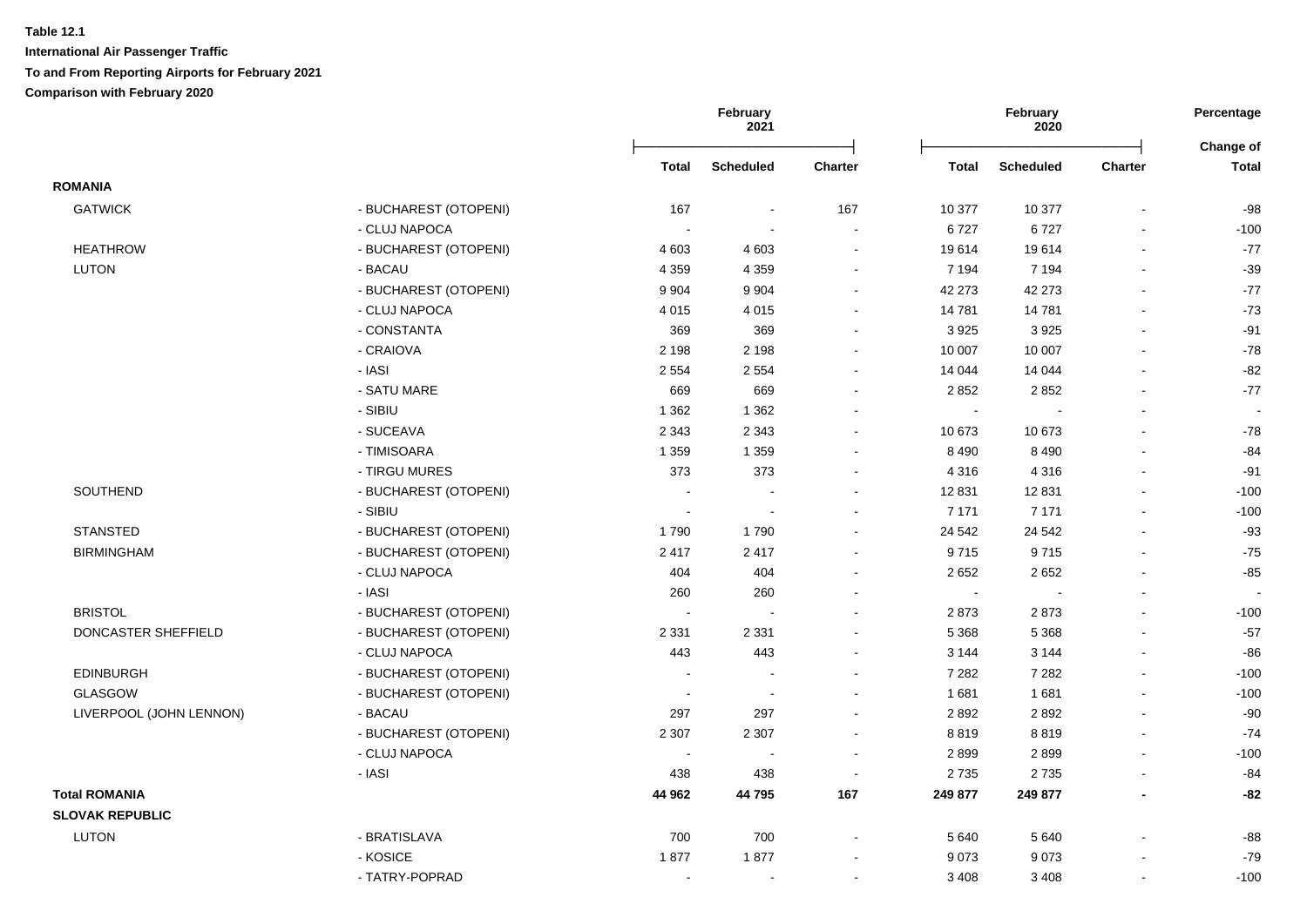|                                  |                                   | February<br>2021 |                  | February<br>2020 |              | Percentage<br>Change of |                          |              |
|----------------------------------|-----------------------------------|------------------|------------------|------------------|--------------|-------------------------|--------------------------|--------------|
|                                  |                                   | Total            | <b>Scheduled</b> | <b>Charter</b>   | <b>Total</b> | <b>Scheduled</b>        | <b>Charter</b>           | <b>Total</b> |
| <b>STANSTED</b>                  | - BRATISLAVA                      |                  |                  |                  | 16 447       | 16 447                  | $\overline{\phantom{a}}$ | $-100$       |
| <b>BIRMINGHAM</b>                | - BRATISLAVA                      |                  |                  | $\sim$           | 4878         | 4 4 3 2                 | 446                      | $-100$       |
| DONCASTER SHEFFIELD              | - BRATISLAVA                      |                  |                  | $\sim$           | 160          | 160                     | $\sim$                   | $-100$       |
| <b>EDINBURGH</b>                 | - BRATISLAVA                      |                  |                  | $\blacksquare$   | 2709         | 2709                    | $\blacksquare$           | $-100$       |
| <b>LEEDS BRADFORD</b>            | - BRATISLAVA                      |                  |                  | $\sim$           | 2 5 8 4      | 2 5 8 4                 | $\sim$                   | $-100$       |
| <b>MANCHESTER</b>                | - BRATISLAVA                      |                  |                  | $\blacksquare$   | 4 1 2 6      | 4 1 2 6                 | $\blacksquare$           | $-100$       |
| <b>Total SLOVAK REPUBLIC</b>     |                                   | 2577             | 2577             |                  | 49 0 25      | 48 579                  | 446                      | $-95$        |
| <b>Total EASTERN EUROPE-EU</b>   |                                   | 116 000          | 115 255          | 745              | 1628 169     | 1 610 890               | 17 279                   | $-93$        |
| <b>EASTERN EUROPE - OTHER</b>    |                                   |                  |                  |                  |              |                         |                          |              |
| <b>ALBANIA</b>                   |                                   |                  |                  |                  |              |                         |                          |              |
| <b>GATWICK</b>                   | - TIRANA                          |                  |                  |                  | 10 20 2      | 10 20 2                 |                          | $-100$       |
| <b>LUTON</b>                     | - TIRANA                          |                  |                  | $\blacksquare$   | 8428         | 8428                    | ä,                       | $-100$       |
| <b>Total ALBANIA</b>             |                                   |                  |                  | $\blacksquare$   | 18 630       | 18 630                  | ۰                        | $-100$       |
| <b>AZERBAIJAN</b>                |                                   |                  |                  |                  |              |                         |                          |              |
| <b>HEATHROW</b>                  | - BAKU (HEYDER ALIYEV INT'L)      |                  |                  | $\sim$           | 2 3 4 2      | 2 3 4 2                 | $\overline{a}$           | $-100$       |
| <b>Total AZERBAIJAN</b>          |                                   |                  |                  | $\blacksquare$   | 2 3 4 2      | 2 3 4 2                 | $\blacksquare$           | $-100$       |
| <b>BELARUS</b>                   |                                   |                  |                  |                  |              |                         |                          |              |
| <b>GATWICK</b>                   | - MINSK INT'L                     | 996              | 996              |                  | 2513         | 2513                    | $\blacksquare$           | -60          |
| <b>Total BELARUS</b>             |                                   | 996              | 996              |                  | 2 5 1 3      | 2513                    | $\blacksquare$           | -60          |
| <b>GEORGIA</b>                   |                                   |                  |                  |                  |              |                         |                          |              |
| <b>LUTON</b>                     | - KUTAISI                         |                  |                  |                  | 2 1 7 4      | 2 1 7 4                 |                          | $-100$       |
| <b>Total GEORGIA</b>             |                                   |                  |                  |                  | 2 1 7 4      | 2 1 7 4                 | $\blacksquare$           | $-100$       |
| <b>KAZAKHSTAN</b>                |                                   |                  |                  |                  |              |                         |                          |              |
| <b>HEATHROW</b>                  | - NURSULTAN NAZERBAYEV INTERNATIO |                  |                  |                  | 1702         | 1702                    | $\overline{a}$           | $-100$       |
| <b>Total KAZAKHSTAN</b>          |                                   |                  |                  |                  | 1702         | 1702                    |                          | $-100$       |
| <b>REPUBLIC OF MOLDOVA</b>       |                                   |                  |                  |                  |              |                         |                          |              |
| LUTON                            | - CHISINAU (KISHINEV)             | 8910             | 8910             | $\sim$           | 10 4 63      | 10 4 63                 | $\blacksquare$           | $-15$        |
| <b>STANSTED</b>                  | - CHISINAU (KISHINEV)             | 1618             | 1618             |                  | 5708         | 5708                    |                          | $-72$        |
| LIVERPOOL (JOHN LENNON)          | - CHISINAU (KISHINEV)             | 465              | 465              |                  | $\sim$       |                         |                          |              |
| <b>Total REPUBLIC OF MOLDOVA</b> |                                   | 10 993           | 10 993           |                  | 16 171       | 16 171                  |                          | $-32$        |
| <b>RUSSIA</b>                    |                                   |                  |                  |                  |              |                         |                          |              |
| <b>GATWICK</b>                   | - ST PETERSBURG                   |                  |                  |                  | 4 9 5 7      | 4 9 5 7                 | $\blacksquare$           | $-100$       |
| <b>HEATHROW</b>                  | - MOSCOW (DOMODEDOVO)             |                  |                  |                  | 8 0 3 2      | 8 0 3 2                 |                          | $-100$       |
|                                  | - MOSCOW (SHEREMETYEVO)           | 2 0 8 3          | 1986             | 97               | 31 4 28      | 31 4 28                 | $\overline{a}$           | -93          |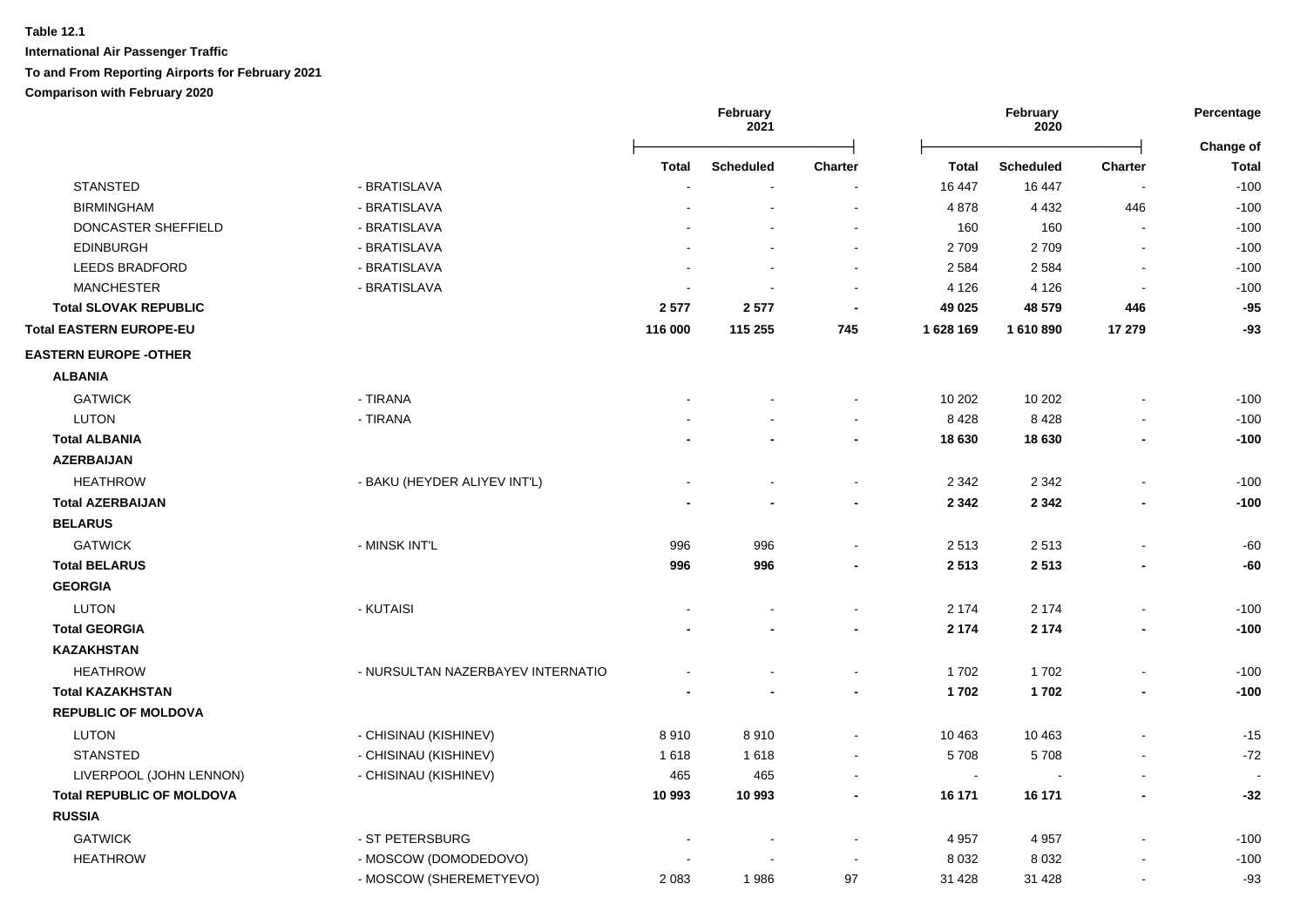|                                    |                       |                | February<br>2021         |                          |         | February<br>2020 | Percentage<br>Change of  |                          |
|------------------------------------|-----------------------|----------------|--------------------------|--------------------------|---------|------------------|--------------------------|--------------------------|
|                                    |                       | Total          | <b>Scheduled</b>         | <b>Charter</b>           | Total   | <b>Scheduled</b> | <b>Charter</b>           | <b>Total</b>             |
| <b>LUTON</b>                       | - MOSCOW (VNUKOVO)    |                |                          |                          | 11 174  | 11 174           | $\blacksquare$           | $-100$                   |
|                                    | - ST PETERSBURG       |                |                          | $\blacksquare$           | 10 347  | 10 347           | $\sim$                   | $-100$                   |
| <b>STANSTED</b>                    | - MOSCOW (DOMODEDOVO) |                |                          | $\sim$                   | 2 4 2 2 | 2 4 2 2          | $\blacksquare$           | $-100$                   |
| <b>BIGGIN HILL</b>                 | - MOSCOW (VNUKOVO)    | 4              | $\blacksquare$           | 4                        | $\sim$  |                  | $\blacksquare$           | $\overline{\phantom{a}}$ |
|                                    | - ST PETERSBURG       | 2              | $\sim$                   | $\overline{2}$           | $\sim$  | $\blacksquare$   | $\blacksquare$           | $\sim$                   |
| <b>Total RUSSIA</b>                |                       | 2 0 8 9        | 1986                     | 103                      | 68 360  | 68 360           | $\blacksquare$           | $-97$                    |
| <b>TURKMENISTAN</b>                |                       |                |                          |                          |         |                  |                          |                          |
| <b>BIRMINGHAM</b>                  | - ASHKHABAD           |                |                          | $\blacksquare$           | 495     | 495              | $\blacksquare$           | $-100$                   |
| <b>Total TURKMENISTAN</b>          |                       |                |                          | $\overline{\phantom{a}}$ | 495     | 495              | $\blacksquare$           | $-100$                   |
| <b>UKRAINE</b>                     |                       |                |                          |                          |         |                  |                          |                          |
| <b>GATWICK</b>                     | - KIEV (BORISPOL)     | 1837           | 1837                     | $\blacksquare$           | 10 857  | 10857            | $\blacksquare$           | $-83$                    |
| <b>HEATHROW</b>                    | - KIEV (BORISPOL)     | 1 4 0 1        | 1 4 0 1                  | $\blacksquare$           | $\sim$  |                  |                          |                          |
| <b>LUTON</b>                       | - KIEV (ZHULYANY)     | 2 0 3 9        | 2 0 3 9                  | $\blacksquare$           | 3 9 9 8 | 3998             |                          | $-49$                    |
|                                    | - LVOV                | 981            | 981                      | $\sim$                   | 3 0 0 7 | 3 0 0 7          | $\blacksquare$           | $-67$                    |
| <b>STANSTED</b>                    | - KIEV (BORISPOL)     | $\sim$         | $\sim$                   | $\sim$                   | 6713    | 6713             | $\blacksquare$           | $-100$                   |
|                                    | - LVOV                | 1919           | 1919                     | $\sim$                   | 3871    | 3871             | $\blacksquare$           | $-50$                    |
| <b>MANCHESTER</b>                  | - KIEV (BORISPOL)     | $\sim$         | $\sim$                   | $\blacksquare$           | 2 5 9 8 | 2598             | $\blacksquare$           | $-100$                   |
| <b>Total UKRAINE</b>               |                       | 8 1 7 7        | 8 1 7 7                  | $\blacksquare$           | 31 044  | 31 044           | $\overline{\phantom{a}}$ | $-74$                    |
| <b>UZBEKISTAN</b>                  |                       |                |                          |                          |         |                  |                          |                          |
| <b>HEATHROW</b>                    | - TASHKENT            | $\blacksquare$ | $\overline{\phantom{a}}$ | $\blacksquare$           | 1965    | 1965             | $\blacksquare$           | $-100$                   |
| <b>Total UZBEKISTAN</b>            |                       |                |                          | $\overline{\phantom{a}}$ | 1965    | 1965             |                          | $-100$                   |
| <b>Total EASTERN EUROPE -OTHER</b> |                       | 22 255         | 22 152                   | 103                      | 145 396 | 145 396          | $\blacksquare$           | $-85$                    |
| <b>NEAR EAST</b>                   |                       |                |                          |                          |         |                  |                          |                          |
| <b>ISRAEL</b>                      |                       |                |                          |                          |         |                  |                          |                          |
| <b>GATWICK</b>                     | - TEL AVIV            |                | $\overline{\phantom{a}}$ | $\overline{\phantom{a}}$ | 3 9 8 3 | 3983             |                          | $-100$                   |
| <b>HEATHROW</b>                    | - TEL AVIV            | 375            | 282                      | 93                       | 52 516  | 52 516           | $\overline{a}$           | $-99$                    |
| <b>LUTON</b>                       | - TEL AVIV            | $\sim$         | $\sim$                   | $\sim$                   | 28 661  | 28 661           | $\sim$                   | $-100$                   |
| <b>STANSTED</b>                    | - TEL AVIV            | $\sim$         | $\sim$                   | $\blacksquare$           | 2 603   | 2 6 0 3          | $\overline{\phantom{a}}$ | $-100$                   |
| <b>MANCHESTER</b>                  | - TEL AVIV            | 36             | $\sim$                   | 36                       | 5 3 0 6 | 5 3 0 6          | $\blacksquare$           | $-99$                    |
| <b>Total ISRAEL</b>                |                       | 411            | 282                      | 129                      | 93 069  | 93 069           | $\blacksquare$           | $-100$                   |
| <b>JORDAN</b>                      |                       |                |                          |                          |         |                  |                          |                          |
| <b>GATWICK</b>                     | - AQABA               |                |                          | $\sim$                   | 2 9 0 4 | 2 9 0 4          | $\overline{a}$           | $-100$                   |
| <b>HEATHROW</b>                    | - AMMAN               |                |                          | $\blacksquare$           | 15 4 98 | 15 4 98          |                          | $-100$                   |
| <b>Total JORDAN</b>                |                       |                | $\blacksquare$           | $\blacksquare$           | 18 402  | 18 402           | $\blacksquare$           | $-100$                   |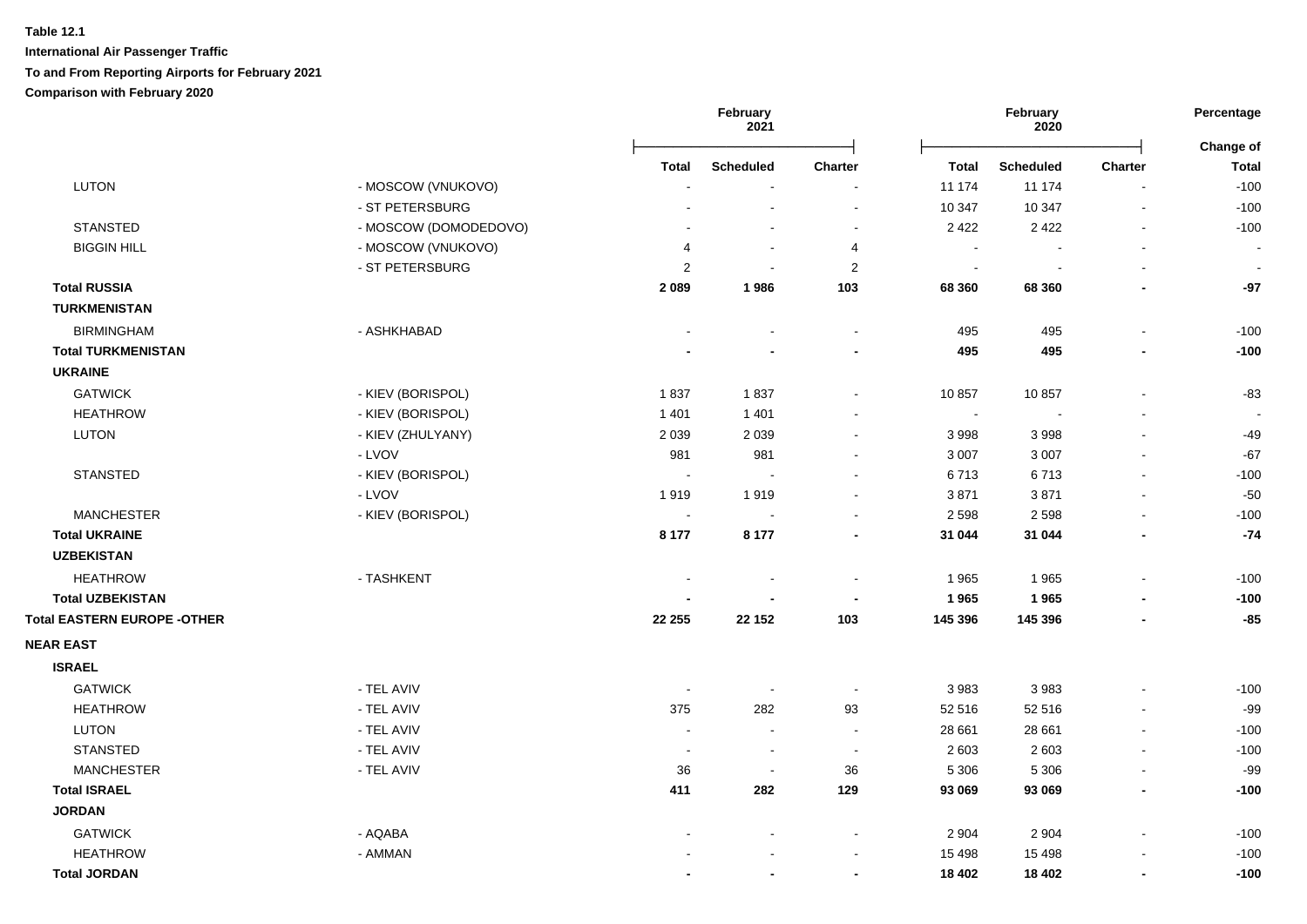**International Air Passenger Traffic**

**To and From Reporting Airports for February 2021**

**Comparison with February 2020**

|                        |                             | February<br>2021 |                  |                             | February<br>2020 |                          |                          |                           |
|------------------------|-----------------------------|------------------|------------------|-----------------------------|------------------|--------------------------|--------------------------|---------------------------|
|                        |                             | <b>Total</b>     | <b>Scheduled</b> | <b>Charter</b>              | <b>Total</b>     | <b>Scheduled</b>         | <b>Charter</b>           | Change of<br><b>Total</b> |
| <b>LEBANON</b>         |                             |                  |                  |                             |                  |                          |                          |                           |
|                        | - BEIRUT                    | 2 5 9 9          | 2599             | $\sim$                      | 18 0 39          | 18 0 39                  |                          | $-86$                     |
| <b>Total LEBANON</b>   |                             | 2 5 9 9          | 2599             | $\overline{\phantom{a}}$    | 18 039           | 18 039                   | $\blacksquare$           | $-86$                     |
| <b>Total NEAR EAST</b> |                             | 3 0 1 0          | 2881             | 129                         | 129 510          | 129 510                  | $\blacksquare$           | -98                       |
| <b>NORTH AFRICA</b>    |                             |                  |                  |                             |                  |                          |                          |                           |
| <b>ALGERIA</b>         |                             |                  |                  |                             |                  |                          |                          |                           |
| <b>GATWICK</b>         | - ALGIERS                   |                  |                  | $\sim$                      | 5717             | 5717                     | $\blacksquare$           | $-100$                    |
| <b>HEATHROW</b>        | - ALGIERS                   |                  |                  | $\sim$                      | 4774             | 4774                     | $\blacksquare$           | $-100$                    |
| <b>Total ALGERIA</b>   |                             |                  |                  | $\blacksquare$              | 10 491           | 10 491                   | $\overline{\phantom{a}}$ | $-100$                    |
| <b>EGYPT</b>           |                             |                  |                  |                             |                  |                          |                          |                           |
| <b>GATWICK</b>         | - ALEXANDRIA (BORG EL ARAB) | 61               | $\blacksquare$   | 61                          |                  | $\overline{\phantom{a}}$ | $\blacksquare$           | $\blacksquare$            |
|                        | - CAIRO                     | 96               | $\sim$           | 96                          |                  |                          | $\blacksquare$           | $\sim$                    |
|                        | - HURGHADA                  |                  | $\sim$           | $\sim$                      | 14 237           | 14 237                   | $\blacksquare$           | $-100$                    |
|                        | - MARSA ALAM                |                  |                  | $\blacksquare$              | 1 4 4 7          | 1 4 4 7                  | $\blacksquare$           | $-100$                    |
|                        | - SHARM EL SHEIKH (OPHIRA)  |                  |                  | $\sim$                      | 2 0 3 7          | 2 0 3 7                  | $\blacksquare$           | $-100$                    |
| <b>HEATHROW</b>        | - CAIRO                     | 7640             | 7640             | $\sim$                      | 29 674           | 29 674                   | $\blacksquare$           | $-74$                     |
|                        | - LUXOR                     |                  |                  | $\blacksquare$              | 921              | 921                      | $\blacksquare$           | $-100$                    |
| <b>STANSTED</b>        | - HURGHADA                  |                  |                  | $\sim$                      | 2763             | 2763                     | $\overline{\phantom{a}}$ | $-100$                    |
| <b>BIRMINGHAM</b>      | - HURGHADA                  |                  |                  | $\sim$                      | 4 6 9 9          | 4699                     | $\sim$                   | $-100$                    |
|                        | - SHARM EL SHEIKH (OPHIRA)  |                  |                  | $\sim$                      | 1585             | 472                      | 1 1 1 3                  | $-100$                    |
| <b>BRISTOL</b>         | - HURGHADA                  |                  |                  | $\blacksquare$              | 5 5 6 7          | 4 1 1 8                  | 1 4 4 9                  | $-100$                    |
| <b>MANCHESTER</b>      | - HURGHADA                  |                  |                  | $\sim$                      | 9 3 4 0          | 9 3 4 0                  | $\sim$                   | $-100$                    |
|                        | - MARSA ALAM                |                  |                  | $\sim$                      | 1 3 2 0          | 1 3 2 0                  | $\blacksquare$           | $-100$                    |
|                        | - SHARM EL SHEIKH (OPHIRA)  |                  |                  | $\mathcal{L}_{\mathcal{A}}$ | 1 0 3 0          | 1 0 3 0                  | $\overline{\phantom{a}}$ | $-100$                    |
| <b>Total EGYPT</b>     |                             | 7797             | 7640             | 157                         | 74 620           | 72 058                   | 2 5 6 2                  | $-90$                     |
| <b>MOROCCO</b>         |                             |                  |                  |                             |                  |                          |                          |                           |
| <b>GATWICK</b>         | - AGADIR (AL MASSIRA)       |                  |                  | $\blacksquare$              | 10 051           | 10 051                   | $\blacksquare$           | $-100$                    |
|                        | - CASABLANCA MOHAMED V      |                  |                  | $\sim$                      | 5 2 1 9          | 5 2 1 9                  | $\blacksquare$           | $-100$                    |
|                        | $-FEZ$                      |                  |                  | $\blacksquare$              | 1 2 7 8          | 1 2 7 8                  | $\blacksquare$           | $-100$                    |
|                        | - MARRAKESH                 |                  |                  | $\sim$                      | 35 608           | 35 608                   | $\blacksquare$           | $-100$                    |
|                        | - TANGIERS (IBN BATUTA)     |                  |                  | $\sim$                      | 1890             | 1890                     | $\blacksquare$           | $-100$                    |
| <b>HEATHROW</b>        | - CASABLANCA MOHAMED V      |                  |                  | $\sim$                      | 6613             | 6613                     | $\mathbf{r}$             | $-100$                    |
|                        | - MARRAKESH                 |                  |                  | $\sim$                      | 4688             | 4688                     | $\blacksquare$           | $-100$                    |
|                        | - RABAT                     |                  |                  | $\sim$                      | 1 2 1 8          | 1 2 1 8                  | $\blacksquare$           | $-100$                    |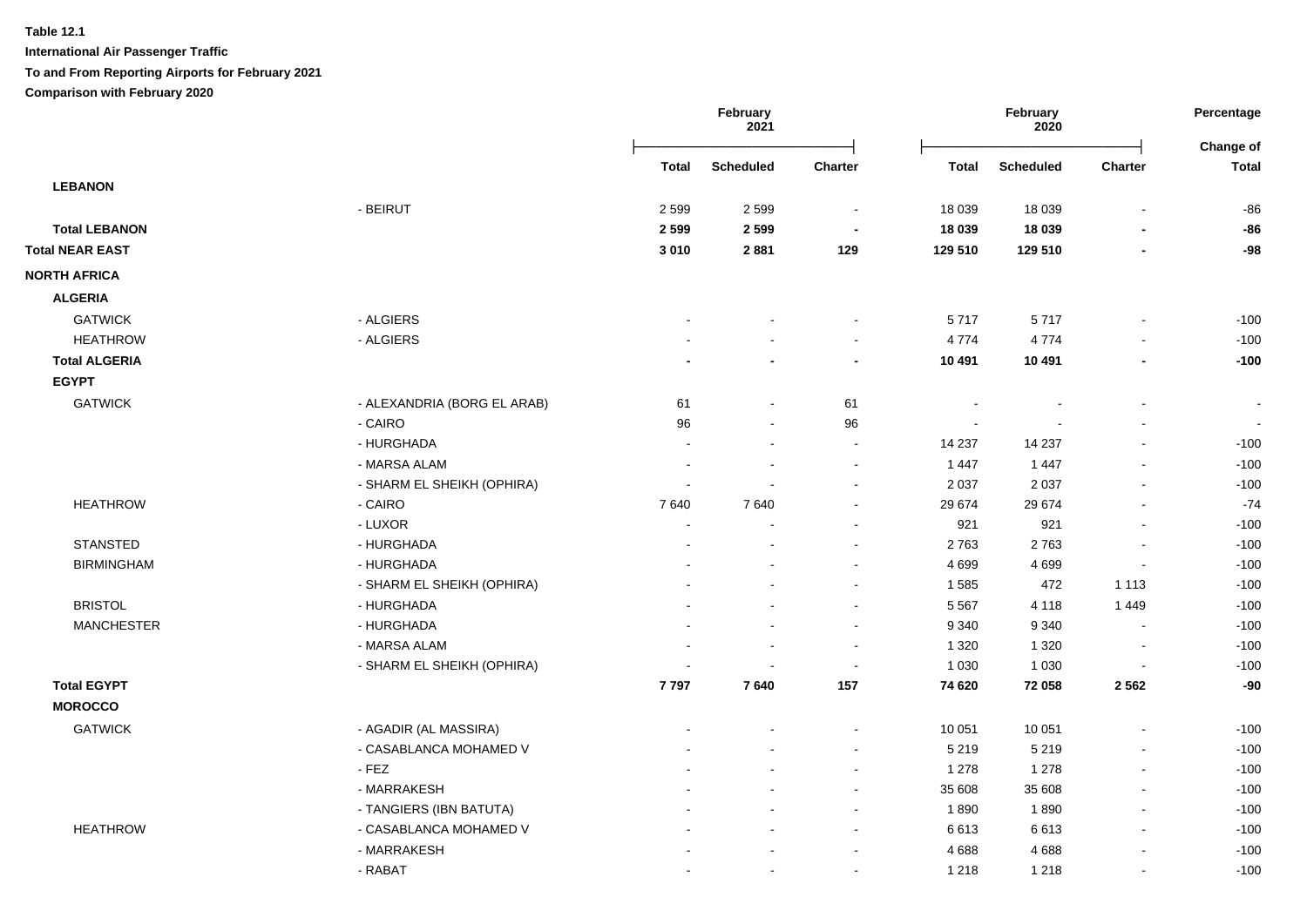|                             |                           |                | February<br>2021 |                | February<br>2020 |                          | Percentage               |                                  |
|-----------------------------|---------------------------|----------------|------------------|----------------|------------------|--------------------------|--------------------------|----------------------------------|
|                             |                           | Total          | <b>Scheduled</b> | <b>Charter</b> | Total            | <b>Scheduled</b>         | <b>Charter</b>           | <b>Change of</b><br><b>Total</b> |
| <b>LUTON</b>                | - MARRAKESH               | $\overline{a}$ | $\sim$           |                | 2752             | 2752                     | $\blacksquare$           | $-100$                           |
| <b>STANSTED</b>             | - AGADIR (AL MASSIRA)     |                |                  | $\sim$         | 3 1 1 9          | 3 1 1 9                  | $\sim$                   | $-100$                           |
|                             | - ESSAOUIRA               |                |                  | $\sim$         | 2922             | 2922                     | $\sim$                   | $-100$                           |
|                             | $-FEZ$                    |                |                  | $\sim$         | 3013             | 3013                     | $\sim$                   | $-100$                           |
|                             | - MARRAKESH               |                |                  | $\sim$         | 12 215           | 11 682                   | 533                      | $-100$                           |
|                             | - RABAT                   |                |                  | $\sim$         | 4 4 1 7          | 4 4 1 7                  | $\sim$                   | $-100$                           |
| BELFAST INTERNATIONAL       | - MARRAKESH               |                |                  | $\sim$         | 2887             | 2887                     | $\sim$                   | $-100$                           |
| <b>BIRMINGHAM</b>           | - AGADIR (AL MASSIRA)     |                |                  | $\sim$         | 600              | 600                      | $\blacksquare$           | $-100$                           |
| EAST MIDLANDS INTERNATIONAL | - AGADIR (AL MASSIRA)     |                |                  | $\sim$         | 187              | 187                      | $\sim$                   | $-100$                           |
| LIVERPOOL (JOHN LENNON)     | - MARRAKESH               |                |                  | $\sim$         | 2774             | 2774                     | $\overline{\phantom{a}}$ | $-100$                           |
| <b>MANCHESTER</b>           | - AGADIR (AL MASSIRA)     |                |                  | $\sim$         | 8742             | 8742                     | $\sim$                   | $-100$                           |
|                             | - CASABLANCA MOHAMED V    |                |                  | $\blacksquare$ | 1 3 1 1          | 1 3 1 1                  | $\blacksquare$           | $-100$                           |
|                             | - MARRAKESH               |                |                  | $\sim$         | 11 612           | 11 095                   | 517                      | $-100$                           |
| <b>Total MOROCCO</b>        |                           |                |                  | $\blacksquare$ | 123 116          | 122 066                  | 1 0 5 0                  | $-100$                           |
| <b>TUNISIA</b>              |                           |                |                  |                |                  |                          |                          |                                  |
| <b>GATWICK</b>              | - ENFIDHA - HAMMAMET INTL |                |                  |                | 1 4 3 4          | $\overline{\phantom{a}}$ | 1 4 3 4                  | $-100$                           |
|                             | - TUNIS                   |                |                  | ÷              | 1869             | 1869                     | $\sim$                   | $-100$                           |
| <b>HEATHROW</b>             | - TUNIS                   |                |                  | $\blacksquare$ | 3 3 3 7          | 3 3 3 7                  | $\blacksquare$           | $-100$                           |
| <b>MANCHESTER</b>           | - ENFIDHA - HAMMAMET INTL |                |                  |                | 1 4 3 7          | $\overline{\phantom{a}}$ | 1 4 3 7                  | $-100$                           |
| <b>Total TUNISIA</b>        |                           |                |                  | $\blacksquare$ | 8 0 7 7          | 5 2 0 6                  | 2871                     | $-100$                           |
| <b>Total NORTH AFRICA</b>   |                           | 7797           | 7640             | 157            | 216 304          | 209 821                  | 6483                     | $-96$                            |
| <b>EAST AFRICA</b>          |                           |                |                  |                |                  |                          |                          |                                  |
| <b>ETHIOPIA</b>             |                           |                |                  |                |                  |                          |                          |                                  |
| <b>HEATHROW</b>             | - ADDIS ABABA             | 9480           | 9480             | $\blacksquare$ | 18 0 30          | 18 030                   | $\blacksquare$           | $-47$                            |
| <b>MANCHESTER</b>           | - ADDIS ABABA             | 1546           | 1546             | $\blacksquare$ | 3 0 4 8          | 3 0 4 8                  |                          | $-49$                            |
| <b>Total ETHIOPIA</b>       |                           | 11 0 26        | 11 0 26          | $\blacksquare$ | 21 078           | 21 078                   | $\blacksquare$           | $-48$                            |
| <b>KENYA</b>                |                           |                |                  |                |                  |                          |                          |                                  |
| <b>HEATHROW</b>             | - NAIROBI                 | 5425           | 5424             | $\overline{1}$ | 23 645           | 23 645                   |                          | $-77$                            |
| <b>Total KENYA</b>          |                           | 5 4 2 5        | 5 4 2 4          | $\mathbf{1}$   | 23 645           | 23 645                   | $\overline{\phantom{a}}$ | $-77$                            |
| <b>RWANDA</b>               |                           |                |                  |                |                  |                          |                          |                                  |
| <b>GATWICK</b>              | - KIGALI                  |                |                  | $\blacksquare$ | 2 5 3 7          | 2 5 3 7                  |                          | $-100$                           |
| <b>Total RWANDA</b>         |                           |                |                  |                | 2 5 3 7          | 2 5 3 7                  |                          | $-100$                           |
| <b>Total EAST AFRICA</b>    |                           | 16 451         | 16 450           | $\mathbf{1}$   | 47 260           | 47 260                   | $\blacksquare$           | $-65$                            |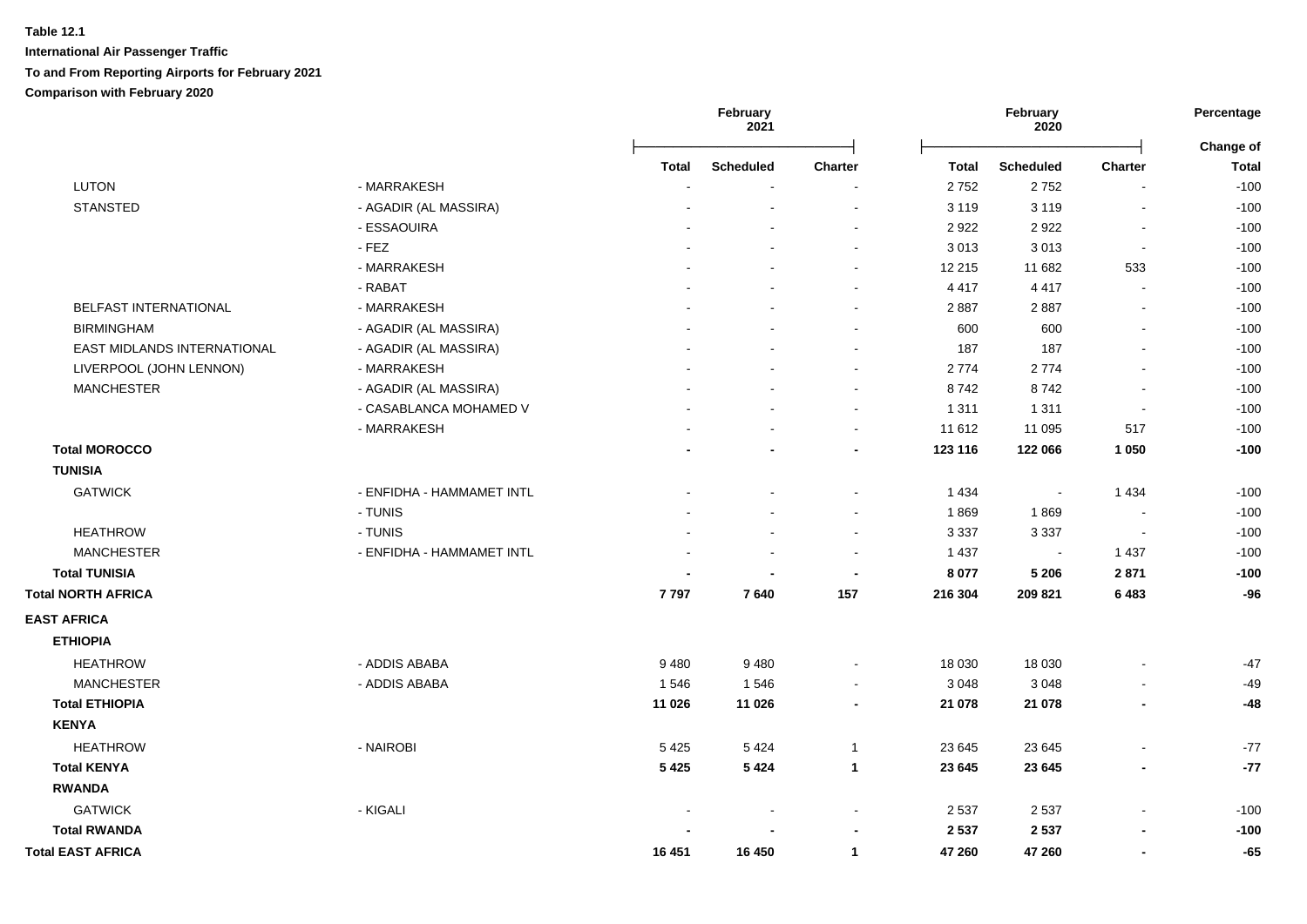|                                       |                        | February<br>2021 |                          |                          | February<br>2020 | Percentage<br>Change of |                          |                 |
|---------------------------------------|------------------------|------------------|--------------------------|--------------------------|------------------|-------------------------|--------------------------|-----------------|
|                                       |                        | <b>Total</b>     | <b>Scheduled</b>         | <b>Charter</b>           | <b>Total</b>     | <b>Scheduled</b>        | <b>Charter</b>           | <b>Total</b>    |
| <b>WEST AFRICA</b>                    |                        |                  |                          |                          |                  |                         |                          |                 |
| <b>GAMBIA</b>                         |                        |                  |                          |                          |                  |                         |                          |                 |
|                                       | - BANJUL               |                  |                          |                          | 3 3 2 3          | $\blacksquare$          | 3 3 2 3                  | $-100$          |
| <b>BIRMINGHAM</b>                     | - BANJUL               |                  |                          | $\blacksquare$           | 1 2 6 5          | 645                     | 620                      | $-100$          |
| <b>MANCHESTER</b>                     | - BANJUL               |                  |                          | $\blacksquare$           | 1 277            | 1 2 7 7                 |                          | $-100$          |
| <b>Total GAMBIA</b>                   |                        |                  | $\overline{\phantom{0}}$ | $\blacksquare$           | 5865             | 1922                    | 3943                     | $-100$          |
| <b>GHANA</b>                          |                        |                  |                          |                          |                  |                         |                          |                 |
| <b>HEATHROW</b>                       | - ACCRA                | 9 2 8 1          | 9 2 8 1                  | $\blacksquare$           | 16 697           | 16 697                  |                          | $-44$           |
| <b>Total GHANA</b>                    |                        | 9 2 8 1          | 9 2 8 1                  | $\blacksquare$           | 16 697           | 16 697                  |                          | $-44$           |
| <b>IVORY COAST</b>                    |                        |                  |                          |                          |                  |                         |                          |                 |
| ABERDEEN                              | - ABIDJAN              | 38               | $\sim$                   | 38                       |                  |                         | $\blacksquare$           |                 |
| <b>Total IVORY COAST</b>              |                        | 38               | $\blacksquare$           | 38                       |                  |                         | $\blacksquare$           | <b>Infinity</b> |
| <b>NIGERIA</b>                        |                        |                  |                          |                          |                  |                         |                          |                 |
| <b>HEATHROW</b>                       | - ABUJA                | 4 3 7 4          | 4 3 7 4                  | $\sim$                   | 10 653           | 10 653                  |                          | $-59$           |
|                                       | - LAGOS                | 18 379           | 18 379                   |                          | 29 916           | 29 916                  |                          | $-39$           |
| <b>Total NIGERIA</b>                  |                        | 22753            | 22 7 53                  | $\overline{\phantom{a}}$ | 40 569           | 40 569                  |                          | $-44$           |
| <b>Total WEST AFRICA</b>              |                        | 32 072           | 32 034                   | 38                       | 63 131           | 59 188                  | 3943                     | $-49$           |
| <b>SOUTHERN AFRICA</b>                |                        |                  |                          |                          |                  |                         |                          |                 |
| <b>REPUBLIC OF SOUTH AFRICA</b>       |                        |                  |                          |                          |                  |                         |                          |                 |
| <b>GATWICK</b>                        | - CAPE TOWN            |                  |                          |                          | 8 4 9 3          | 8 4 9 3                 |                          | $-100$          |
| <b>HEATHROW</b>                       | - CAPE TOWN            |                  |                          | $\blacksquare$           | 38 38 9          | 38 389                  |                          | $-100$          |
|                                       | - DURBAN               |                  | ÷                        | $\blacksquare$           | 4797             | 4797                    |                          | $-100$          |
|                                       | - JOHANNESBURG         |                  |                          | $\blacksquare$           | 76 441           | 76 441                  | $\overline{\phantom{a}}$ | $-100$          |
| <b>Total REPUBLIC OF SOUTH AFRICA</b> |                        |                  |                          |                          | 128 120          | 128 120                 |                          | $-100$          |
| <b>Total SOUTHERN AFRICA</b>          |                        |                  |                          |                          | 128 120          | 128 120                 |                          | $-100$          |
| <b>MIDDLE EAST</b>                    |                        |                  |                          |                          |                  |                         |                          |                 |
| <b>BAHRAIN</b>                        |                        |                  |                          |                          |                  |                         |                          |                 |
|                                       | - BAHRAIN              | 7709             | 7709                     |                          | 33 1 26          | 33 1 26                 |                          | $-77$           |
| <b>Total BAHRAIN</b>                  |                        | 7709             | 7709                     | $\blacksquare$           | 33 1 26          | 33 1 26                 |                          | $-77$           |
| <b>IRAN</b>                           |                        |                  |                          |                          |                  |                         |                          |                 |
|                                       | - TEHRAN IMAM KHOMEINI | 349              | 349                      | $\blacksquare$           | 2766             | 2766                    |                          | $-87$           |
| <b>Total IRAN</b><br><b>KUWAIT</b>    |                        | 349              | 349                      | $\blacksquare$           | 2766             | 2766                    |                          | $-87$           |
| <b>GATWICK</b>                        | - KUWAIT               |                  | $\blacksquare$           | $\blacksquare$           | 4 1 6 6          | 4 1 6 6                 | $\blacksquare$           | $-100$          |
|                                       |                        |                  |                          |                          |                  |                         |                          |                 |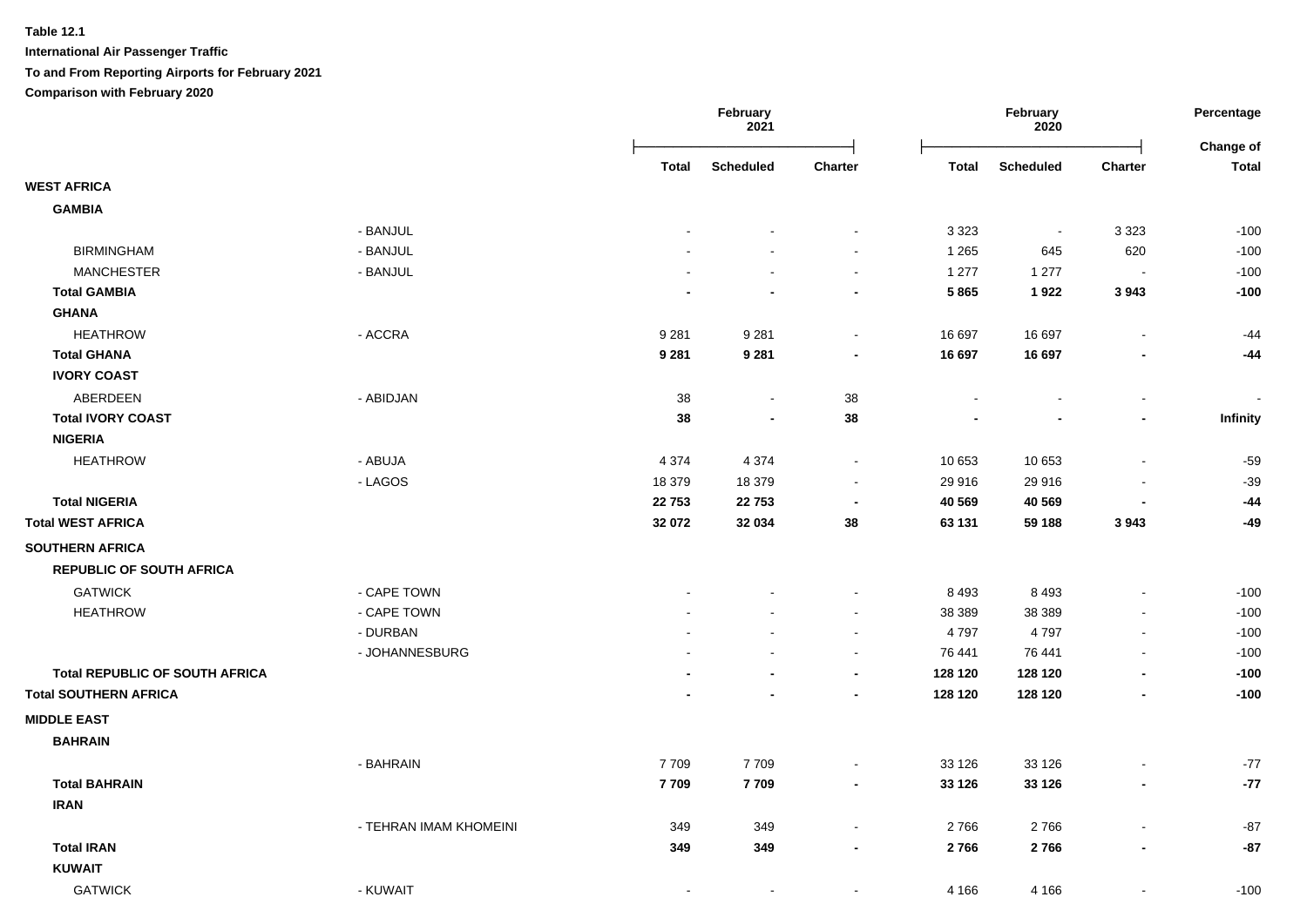**International Air Passenger Traffic To and From Reporting Airports for February 2021**

**Comparison with February 2020**

|                                   |                           | February<br>2021         |                  |                | February<br>2020 |                  |                          |                           |
|-----------------------------------|---------------------------|--------------------------|------------------|----------------|------------------|------------------|--------------------------|---------------------------|
|                                   |                           | <b>Total</b>             | <b>Scheduled</b> | Charter        | <b>Total</b>     | <b>Scheduled</b> | Charter                  | Change of<br><b>Total</b> |
| <b>HEATHROW</b>                   | - KUWAIT                  | 72                       |                  | $\bf 72$       | 27 993           | 27 993           |                          | $-100$                    |
| <b>Total KUWAIT</b>               |                           | 72                       |                  | ${\bf 72}$     | 32 159           | 32 159           |                          | $-100$                    |
| <b>OMAN</b>                       |                           |                          |                  |                |                  |                  |                          |                           |
|                                   | - MUSCAT                  | 3 0 4 9                  | 3 0 4 9          | $\sim$         | 31 929           | 31 929           | $\sim$                   | $-90$                     |
| <b>MANCHESTER</b>                 | - MUSCAT                  |                          |                  |                | 10717            | 10717            |                          | $-100$                    |
| <b>Total OMAN</b>                 |                           | 3 0 4 9                  | 3 0 4 9          |                | 42 646           | 42 646           |                          | $-93$                     |
| QATAR                             |                           |                          |                  |                |                  |                  |                          |                           |
| <b>GATWICK</b>                    | - DOHA HAMAD              |                          |                  | $\sim$         | 27 390           | 27 390           |                          | $-100$                    |
| <b>HEATHROW</b>                   | - DOHA HAMAD              | 30 929                   | 30 929           |                | 96 355           | 96 355           |                          | $-68$                     |
| <b>BIRMINGHAM</b>                 | - DOHA HAMAD              | $\sim$                   |                  | $\sim$         | 10 481           | 10 4 81          | $\sim$                   | $-100$                    |
| <b>CARDIFF WALES</b>              | - DOHA HAMAD              |                          |                  |                | 7408             | 7408             |                          | $-100$                    |
| <b>EDINBURGH</b>                  | - DOHA HAMAD              | 1615                     | 1615             |                | 9932             | 9932             |                          | $-84$                     |
| <b>MANCHESTER</b>                 | - DOHA HAMAD              | 19571                    | 19571            |                | 40 127           | 40 127           |                          | $-51$                     |
| <b>Total QATAR</b>                |                           | 52 115                   | 52 115           |                | 191 693          | 191 693          |                          | $-73$                     |
| <b>SAUDI ARABIA</b>               |                           |                          |                  |                |                  |                  |                          |                           |
| <b>HEATHROW</b>                   | - DAMMAM                  | $\overline{\phantom{a}}$ |                  |                | 1 6 6 0          | 1 6 6 0          |                          | $-100$                    |
|                                   | - JEDDAH                  | 1 3 3 5                  | 1 3 3 5          |                | 20 932           | 20 932           |                          | $-94$                     |
|                                   | - RIYADH                  | 2 1 0 8                  | 2 1 0 8          |                | 20 4 63          | 20 463           |                          | $-90$                     |
| <b>MANCHESTER</b>                 | - JEDDAH                  |                          |                  |                | 9 1 2 6          | 9 1 2 6          |                          | $-100$                    |
| <b>Total SAUDI ARABIA</b>         |                           | 3 4 4 3                  | 3 4 4 3          |                | 52 181           | 52 181           |                          | $-93$                     |
| <b>UNITED ARAB EMIRATES</b>       |                           |                          |                  |                |                  |                  |                          |                           |
| <b>GATWICK</b>                    | - DUBAI                   |                          |                  |                | 73 182           | 73 182           |                          | $-100$                    |
| <b>HEATHROW</b>                   | - ABU DHABI INTERNATIONAL | 3 3 1 5                  | 3315             | $\sim$         | 84 329           | 84 329           | $\blacksquare$           | $-96$                     |
|                                   | - DUBAI                   | 5 3 9 8                  | 5 3 9 8          | $\sim$         | 183 435          | 183 435          |                          | $-97$                     |
| <b>STANSTED</b>                   | - DUBAI                   | $\overline{\phantom{a}}$ |                  | $\sim$         | 34 774           | 34 774           | $\blacksquare$           | $-100$                    |
| <b>BIRMINGHAM</b>                 | - DUBAI                   |                          |                  |                | 58 653           | 58 653           | $\overline{\phantom{a}}$ | $-100$                    |
| <b>EDINBURGH</b>                  | - DUBAI                   |                          |                  | $\blacksquare$ | 14 3 54          | 14 3 54          |                          | $-100$                    |
| GLASGOW                           | - DUBAI                   |                          |                  | $\blacksquare$ | 32 682           | 32 682           | $\blacksquare$           | $-100$                    |
| <b>MANCHESTER</b>                 | - ABU DHABI INTERNATIONAL | 3 1 9 7                  | 3 1 9 7          | $\sim$         | 31 923           | 31 923           | $\sim$                   | $-90$                     |
|                                   | - DUBAI                   | 2940                     | 2940             | $\sim$         | 82 696           | 82 696           |                          | $-96$                     |
| <b>NEWCASTLE</b>                  | - DUBAI                   | $\sim$                   | $\blacksquare$   | $\blacksquare$ | 19 194           | 19 194           |                          | $-100$                    |
| <b>Total UNITED ARAB EMIRATES</b> |                           | 14 850                   | 14 850           |                | 615 222          | 615 222          |                          | $-98$                     |
| <b>Total MIDDLE EAST</b>          |                           | 81 587                   | 81 515           | 72             | 969 793          | 969 793          |                          | $-92$                     |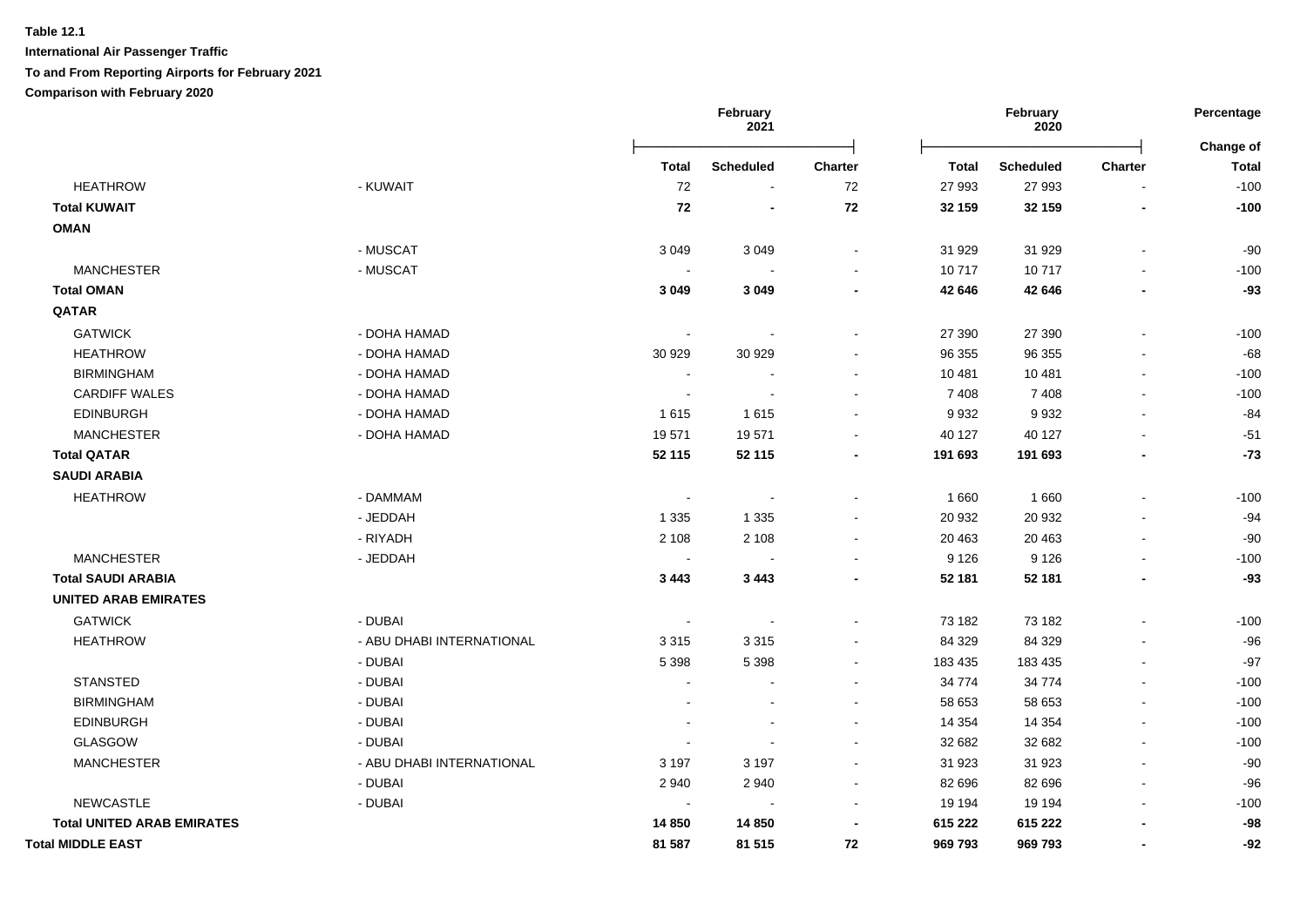|                                   |                                    |                | February<br>2021 |                |              | February<br>2020 |                | Percentage<br><b>Change of</b> |
|-----------------------------------|------------------------------------|----------------|------------------|----------------|--------------|------------------|----------------|--------------------------------|
|                                   |                                    | <b>Total</b>   | <b>Scheduled</b> | <b>Charter</b> | <b>Total</b> | <b>Scheduled</b> | <b>Charter</b> | <b>Total</b>                   |
| <b>INDIAN SUB-CONTINENT</b>       |                                    |                |                  |                |              |                  |                |                                |
| <b>BANGLADESH</b>                 |                                    |                |                  |                |              |                  |                |                                |
| <b>HEATHROW</b>                   | - DHAKHA                           | 1 1 2 4        | 1 1 2 4          |                | 5829         | 5829             |                | $-81$                          |
|                                   | - SYLHET                           | 1791           | 1791             |                | 4 3 3 7      | 4 3 3 7          |                | $-59$                          |
| <b>MANCHESTER</b>                 | - DHAKHA                           |                |                  |                | 4 9 9 6      | 4 9 9 6          |                | $-100$                         |
| <b>Total BANGLADESH</b>           |                                    | 2915           | 2915             |                | 15 162       | 15 162           |                | $-81$                          |
| <b>INDIA</b>                      |                                    |                |                  |                |              |                  |                |                                |
| <b>GATWICK</b>                    | - GOA                              |                | $\sim$           |                | 5 0 2 3      | $\blacksquare$   | 5 0 2 3        | $-100$                         |
| <b>HEATHROW</b>                   | - AHMEDABAD                        | 21             | $\sim$           | 21             | 8 0 1 2      | 8 0 1 2          |                | $-100$                         |
|                                   | - BANGALORE (BENGALURU)            | 8 1 0 2        | 4747             | 3 3 5 5        | 20 671       | 20 671           |                | $-61$                          |
|                                   | - CHENNAI                          |                | $\sim$           |                | 11 047       | 11 047           |                | $-100$                         |
|                                   | - DELHI                            | 21 219         | 10 480           | 10739          | 70 413       | 70 413           |                | $-70$                          |
|                                   | - HYDERABAD (RAJIV GHANDI)         | 5014           | 5014             |                | 11 404       | 11 404           |                | $-56$                          |
|                                   | - MUMBAI                           | 16 482         | 7 3 7 7          | 9 1 0 5        | 58 828       | 58 828           |                | $-72$                          |
| <b>STANSTED</b>                   | - AMRITSAR                         |                |                  |                | 5 3 9 7      | 5 3 9 7          |                | $-100$                         |
|                                   | - MUMBAI                           |                |                  | ÷.             | 2 0 5 7      | 2 0 5 7          |                | $-100$                         |
| <b>BIRMINGHAM</b>                 | - AMRITSAR                         |                |                  | $\blacksquare$ | 6 189        | 6 1 8 9          |                | $-100$                         |
|                                   | - DELHI                            |                | $\sim$           | $\blacksquare$ | 5 9 0 9      | 5 9 0 9          | $\blacksquare$ | $-100$                         |
| <b>MANCHESTER</b>                 | - GOA                              |                |                  |                | 4 9 9 5      | $\mathbf{r}$     | 4 9 9 5        | $-100$                         |
| <b>Total INDIA</b>                |                                    | 50 838         | 27 618           | 23 220         | 209 945      | 199 927          | 10 018         | $-76$                          |
| <b>PAKISTAN</b>                   |                                    |                |                  |                |              |                  |                |                                |
| <b>GATWICK</b>                    | - BENAZIR BHUTTO INTERNATIONAL AIR | $\blacksquare$ |                  |                | 100          |                  | 100            | $-100$                         |
| <b>HEATHROW</b>                   | - ISLAMABAD INTERNATIONAL AIRPORT  | 19 125         | 19 125           |                | 16 890       | 16890            |                | 13                             |
|                                   | - KARACHI                          |                |                  |                | 2 3 6 1      | 2 3 6 1          |                | $-100$                         |
|                                   | - LAHORE                           | 10 10 6        | 10 10 6          |                | 7 5 0 6      | 7506             |                | 35                             |
|                                   | - SIALKOT                          |                |                  |                | 1874         | 1874             | $\sim$         | $-100$                         |
| <b>BIRMINGHAM</b>                 | - ISLAMABAD INTERNATIONAL AIRPORT  | $\sim$         |                  | ÷.             | 9601         | 9601             |                | $-100$                         |
| <b>MANCHESTER</b>                 | - ISLAMABAD INTERNATIONAL AIRPORT  | 8558           | 6444             | 2 1 1 4        | 17 336       | 17 336           | $\blacksquare$ | $-51$                          |
|                                   | - LAHORE                           |                | $\blacksquare$   | $\blacksquare$ | 4 5 0 4      | 4 5 0 4          | $\blacksquare$ | $-100$                         |
| <b>Total PAKISTAN</b>             |                                    | 37789          | 35 675           | 2 1 1 4        | 60 172       | 60 072           | 100            | $-37$                          |
| <b>SRI LANKA</b>                  |                                    |                |                  |                |              |                  |                |                                |
| <b>HEATHROW</b>                   | - COLOMBO                          | 550            | 550              |                | 21 7 27      | 21 7 27          |                | $-97$                          |
| <b>Total SRI LANKA</b>            |                                    | 550            | 550              |                | 21 7 27      | 21 7 27          |                | $-97$                          |
| <b>Total INDIAN SUB-CONTINENT</b> |                                    | 92 092         | 66758            | 25 334         | 307 006      | 296 888          | 10 118         | $-70$                          |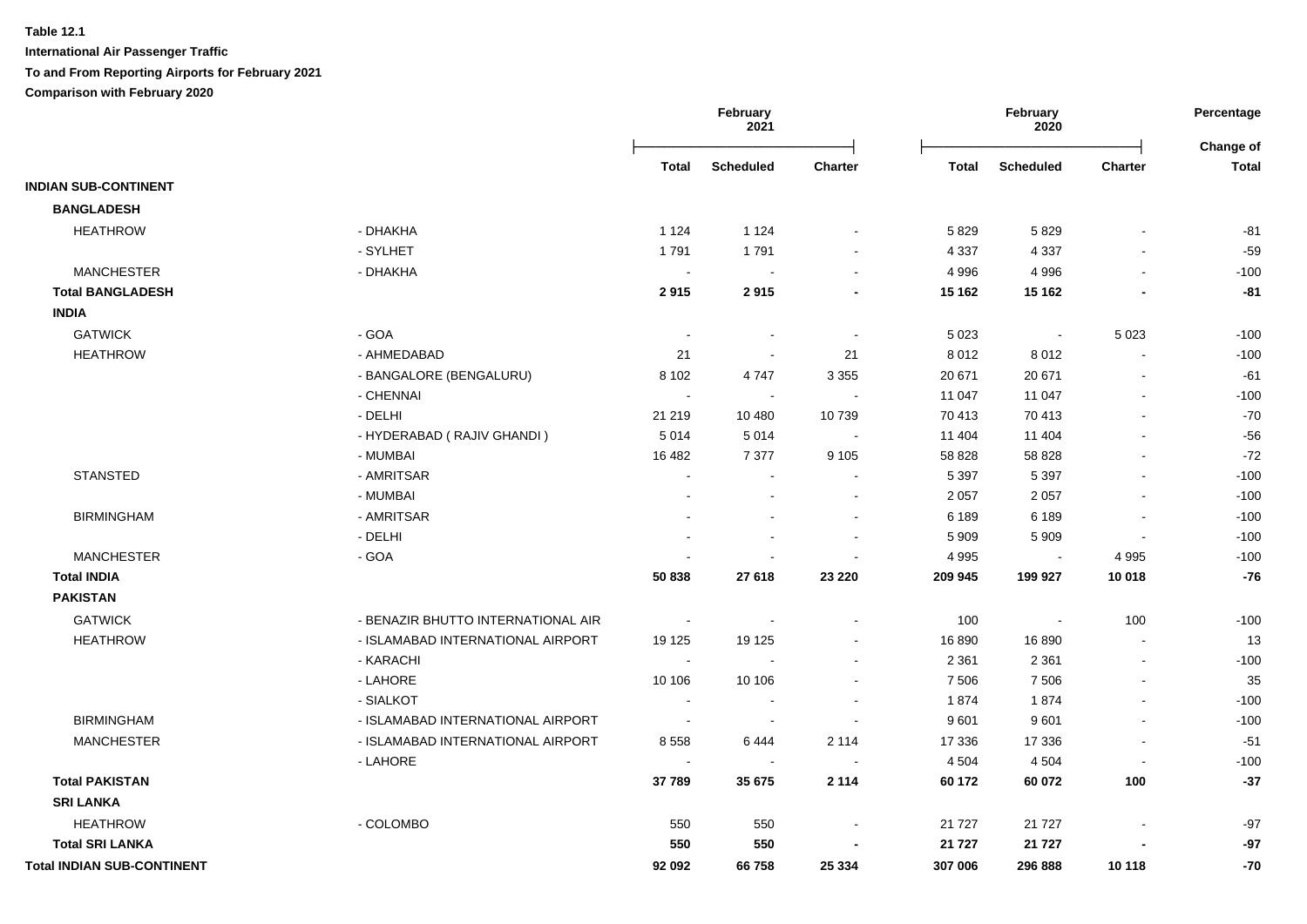|                        |                                    |                          | February<br>2021 |                |                          | February<br>2020 |                          | Percentage                |
|------------------------|------------------------------------|--------------------------|------------------|----------------|--------------------------|------------------|--------------------------|---------------------------|
|                        |                                    | Total                    | <b>Scheduled</b> | <b>Charter</b> | <b>Total</b>             | <b>Scheduled</b> | <b>Charter</b>           | Change of<br><b>Total</b> |
| <b>FAR EAST</b>        |                                    |                          |                  |                |                          |                  |                          |                           |
| <b>BRUNEI</b>          |                                    |                          |                  |                |                          |                  |                          |                           |
|                        | - BANDAR SERI BEGAWAN              | 172                      | 172              |                | 8582                     | 8582             |                          | $-98$                     |
| <b>Total BRUNEI</b>    |                                    | 172                      | 172              |                | 8 5 8 2                  | 8582             |                          | $-98$                     |
| <b>CHINA</b>           |                                    |                          |                  |                |                          |                  |                          |                           |
| <b>GATWICK</b>         | - SHANGHAI (PU DONG)               |                          |                  |                | 2 9 3 1                  | 2931             | $\blacksquare$           | $-100$                    |
| <b>HEATHROW</b>        | - BEIJING                          |                          |                  | $\sim$         | 10 806                   | 10 806           | $\blacksquare$           | $-100$                    |
|                        | - CHANGSHA HUANGHUA INTERNATIONA   |                          |                  |                | 475                      | 475              | $\overline{\phantom{a}}$ | $-100$                    |
|                        | - CHENGDU                          |                          |                  |                | 670                      | 670              | $\sim$                   | $-100$                    |
|                        | - CHONGQING JIANGBEI INTERNATIONAL |                          |                  |                | 408                      | 408              | $\overline{\phantom{a}}$ | $-100$                    |
|                        | - GUANGZHOU BAIYUN INTERNATIONAL   |                          |                  |                | 2 5 9 6                  | 2 5 9 6          | $\sim$                   | $-100$                    |
|                        | - QINGDAO                          |                          |                  |                | 711                      | 711              | $\overline{\phantom{a}}$ | $-100$                    |
|                        | - SHANGHAI (PU DONG)               |                          |                  |                | 6549                     | 6549             | $\blacksquare$           | $-100$                    |
|                        | - SHENZHEN (HUANGTIAN)             |                          |                  |                | 1 1 2 2                  | 1 1 2 2          | $\blacksquare$           | $-100$                    |
|                        | - TIANJIN                          |                          |                  |                | 223                      | 223              | $\blacksquare$           | $-100$                    |
|                        | - XIAN XIANYANG                    |                          |                  |                | 1 0 5 3                  | 1 0 5 3          | $\blacksquare$           | $-100$                    |
|                        | - ZHENGZHOU XINZHENG               |                          |                  |                | 483                      | 483              | $\blacksquare$           | $-100$                    |
| <b>MANCHESTER</b>      | - BEIJING                          |                          |                  | $\sim$         | 710                      | 710              | $\sim$                   | $-100$                    |
| <b>Total CHINA</b>     |                                    |                          |                  | $\blacksquare$ | 28 737                   | 28737            | $\blacksquare$           | $-100$                    |
| <b>HONG KONG</b>       |                                    |                          |                  |                |                          |                  |                          |                           |
| <b>GATWICK</b>         | - HONG KONG (CHEK LAP KOK)         | $\overline{\phantom{a}}$ |                  |                | 3 0 6 5                  | 3 0 6 5          | $\overline{\phantom{a}}$ | $-100$                    |
| <b>HEATHROW</b>        | - HONG KONG (CHEK LAP KOK)         | 2595                     | 2595             |                | 66 766                   | 66766            | $\blacksquare$           | $-96$                     |
| <b>MANCHESTER</b>      | - HONG KONG (CHEK LAP KOK)         | $\blacksquare$           |                  |                | 8 5 5 4                  | 8 5 5 4          | $\blacksquare$           | $-100$                    |
| <b>Total HONG KONG</b> |                                    | 2 5 9 5                  | 2595             | $\blacksquare$ | 78 385                   | 78 385           | $\blacksquare$           | $-97$                     |
| <b>INDONESIA</b>       |                                    |                          |                  |                |                          |                  |                          |                           |
| <b>HEATHROW</b>        | - BALI INTERNATIONAL               |                          |                  |                | 112                      | 112              | $\overline{\phantom{a}}$ | $-100$                    |
|                        | - KUALANAMU INTERNATIONAL AIRPORT  |                          |                  | $\sim$         | 206                      | 206              | $\blacksquare$           | $-100$                    |
| <b>Total INDONESIA</b> |                                    |                          |                  | $\blacksquare$ | 318                      | 318              | $\overline{\phantom{a}}$ | $-100$                    |
| <b>JAPAN</b>           |                                    |                          |                  |                |                          |                  |                          |                           |
|                        | - NAGOYA                           | 34                       | 34               |                | $\overline{\phantom{a}}$ |                  |                          |                           |
|                        | - OSAKA (KANSAI)                   | 70                       | 70               |                | 3 9 8 3                  | 3983             | $\overline{\phantom{a}}$ | $-98$                     |
|                        | - TOKYO (HANEDA)                   | 1810                     | 1810             | $\sim$         | 42 084                   | 42 084           | $\blacksquare$           | $-96$                     |
|                        | - TOKYO (NARITA)                   | $\overline{\phantom{a}}$ |                  |                | 9673                     | 9673             | $\overline{\phantom{a}}$ | $-100$                    |
| <b>Total JAPAN</b>     |                                    | 1914                     | 1914             |                | 55 740                   | 55 740           | $\blacksquare$           | $-97$                     |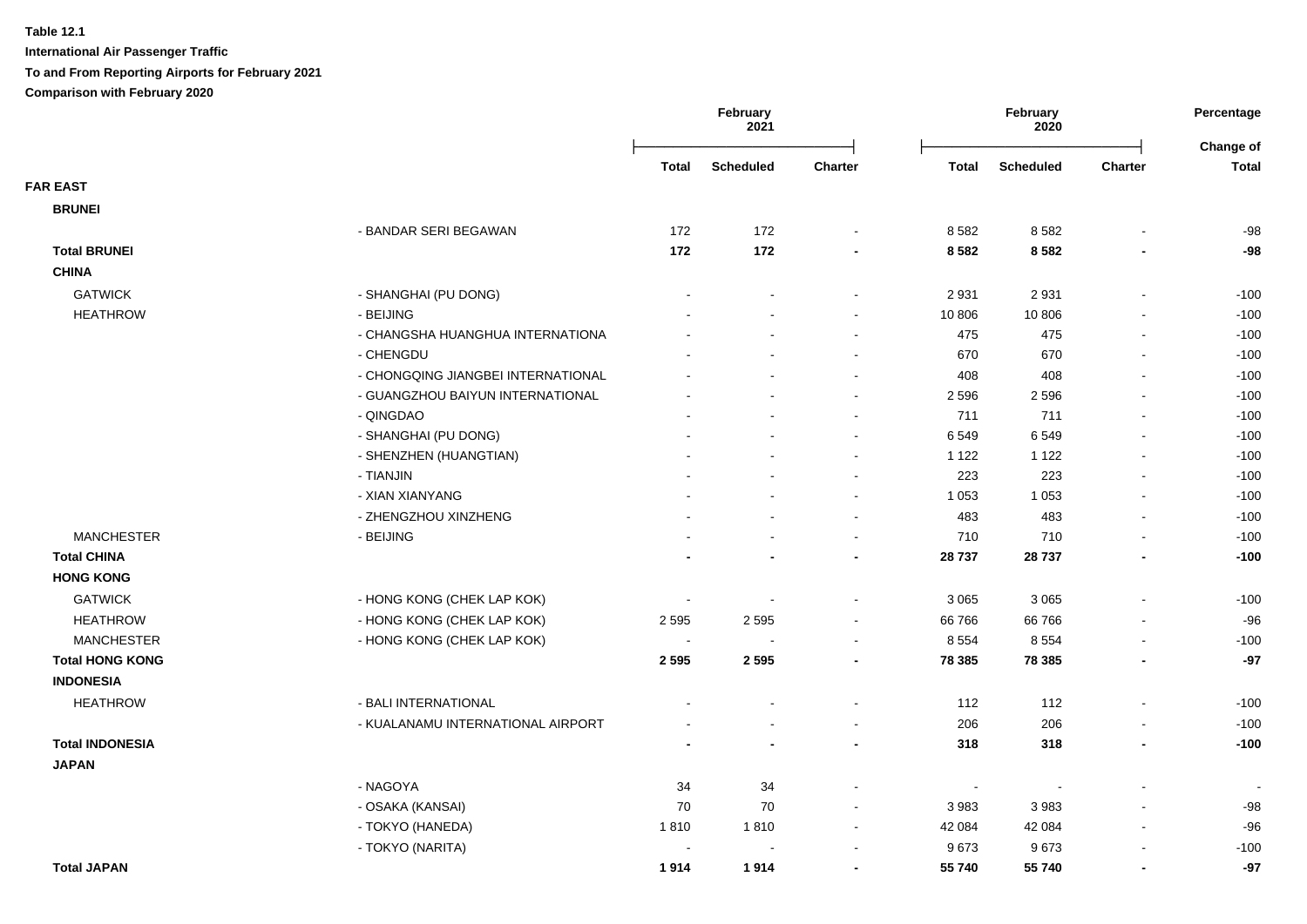|                                |                          | February<br>2021 |                          |                          | February<br>2020 |                  |                          |                           |
|--------------------------------|--------------------------|------------------|--------------------------|--------------------------|------------------|------------------|--------------------------|---------------------------|
|                                |                          | <b>Total</b>     | <b>Scheduled</b>         | <b>Charter</b>           | <b>Total</b>     | <b>Scheduled</b> | <b>Charter</b>           | Change of<br><b>Total</b> |
| <b>MALAYSIA</b>                |                          |                  |                          |                          |                  |                  |                          |                           |
| <b>GATWICK</b>                 | - LANGKAWI               |                  | $\overline{\phantom{a}}$ |                          | 949              | $\blacksquare$   | 949                      | $-100$                    |
| <b>HEATHROW</b>                | - KUALA LUMPUR (SEPANG)  | 271              | 271                      | $\sim$                   | 33 408           | 33 408           | $\sim$                   | $-99$                     |
| <b>BIRMINGHAM</b>              | - LANGKAWI               |                  | $\sim$                   | $\sim$                   | 1 0 0 5          | $\sim$           | 1 0 0 5                  | $-100$                    |
| <b>MANCHESTER</b>              | - LANGKAWI               |                  | $\overline{\phantom{a}}$ | $\blacksquare$           | 1 0 9 2          | $\sim$           | 1 0 9 2                  | $-100$                    |
| <b>Total MALAYSIA</b>          |                          | 271              | 271                      | $\blacksquare$           | 36 454           | 33 408           | 3 0 4 6                  | $-99$                     |
| <b>PHILIPPINES</b>             |                          |                  |                          |                          |                  |                  |                          |                           |
| <b>HEATHROW</b>                | - MANILA                 |                  |                          | $\blacksquare$           | 8923             | 8923             |                          | $-100$                    |
| <b>Total PHILIPPINES</b>       |                          |                  | $\blacksquare$           | $\blacksquare$           | 8923             | 8923             | $\blacksquare$           | $-100$                    |
| <b>REPUBLIC OF KOREA</b>       |                          |                  |                          |                          |                  |                  |                          |                           |
|                                | - SEOUL (INCHEON)        | 495              | 495                      | $\overline{a}$           | 32 316           | 32 316           | $\sim$                   | $-98$                     |
| <b>Total REPUBLIC OF KOREA</b> |                          | 495              | 495                      | $\blacksquare$           | 32 316           | 32 316           | $\blacksquare$           | $-98$                     |
| <b>SINGAPORE</b>               |                          |                  |                          |                          |                  |                  |                          |                           |
|                                | - SINGAPORE              | 3 4 9 1          | 3491                     | $\blacksquare$           | 100 332          | 100 332          |                          | $-97$                     |
| <b>MANCHESTER</b>              | - SINGAPORE              | $\sim$           | $\overline{a}$           | $\overline{a}$           | 7 3 0 5          | 7 3 0 5          | $\sim$                   | $-100$                    |
| <b>Total SINGAPORE</b>         |                          | 3 4 9 1          | 3 4 9 1                  | $\blacksquare$           | 107 637          | 107 637          | $\blacksquare$           | $-97$                     |
| <b>TAIWAN</b>                  |                          |                  |                          |                          |                  |                  |                          |                           |
| <b>GATWICK</b>                 | - TAIPEI                 |                  |                          |                          | 7 3 2 6          | 7 3 2 6          |                          | $-100$                    |
| <b>HEATHROW</b>                | - TAIPEI                 |                  |                          |                          | 1579             | 1579             |                          | $-100$                    |
| <b>Total TAIWAN</b>            |                          |                  |                          | $\blacksquare$           | 8 9 0 5          | 8 9 0 5          |                          | $-100$                    |
| <b>THAILAND</b>                |                          |                  |                          |                          |                  |                  |                          |                           |
| <b>GATWICK</b>                 | - PHUKET                 |                  |                          |                          | 2618             | ÷,               | 2618                     | $-100$                    |
|                                | - U-TAPAO                |                  |                          |                          | 933              | ÷,               | 933                      | $-100$                    |
| <b>HEATHROW</b>                | - BANGKOK SUVARNABHUMI   | 1 1 8 1          |                          | 1 1 8 1                  | 69 074           | 69 074           | $\blacksquare$           | $-98$                     |
| <b>BIRMINGHAM</b>              | - U-TAPAO                |                  | $\blacksquare$           | $\overline{\phantom{a}}$ | 1 0 8 9          | $\blacksquare$   | 1 0 8 9                  | $-100$                    |
| <b>MANCHESTER</b>              | - PHUKET                 |                  | $\overline{a}$           | $\overline{\phantom{a}}$ | 2 2 6 2          | $\sim$           | 2 2 6 2                  | $-100$                    |
|                                | - U-TAPAO                |                  | $\blacksquare$           | $\blacksquare$           | 1 1 6 2          | $\blacksquare$   | 1 1 6 2                  | $-100$                    |
| <b>Total THAILAND</b>          |                          | 1 1 8 1          | $\blacksquare$           | 1 1 8 1                  | 77 138           | 69 074           | 8 0 6 4                  | $-98$                     |
| <b>VIETNAM</b>                 |                          |                  |                          |                          |                  |                  |                          |                           |
| <b>GATWICK</b>                 | - PHU QUOC INTERNATIONAL |                  |                          |                          | 2 2 1 3          | $\blacksquare$   | 2 2 1 3                  | $-100$                    |
| <b>HEATHROW</b>                | - HANOI                  |                  |                          | $\blacksquare$           | 7 0 4 7          | 7 0 4 7          | $\overline{\phantom{a}}$ | $-100$                    |
|                                | - HO CHI MINH CITY       |                  | $\blacksquare$           | $\blacksquare$           | 5 6 9 7          | 5 6 9 7          | $\sim$                   | $-100$                    |
| <b>Total VIETNAM</b>           |                          |                  |                          | $\blacksquare$           | 14 957           | 12744            | 2 2 1 3                  | $-100$                    |
| <b>Total FAR EAST</b>          |                          | 10 119           | 8938                     | 1 1 8 1                  | 458 092          | 444 769          | 13 3 23                  | $-98$                     |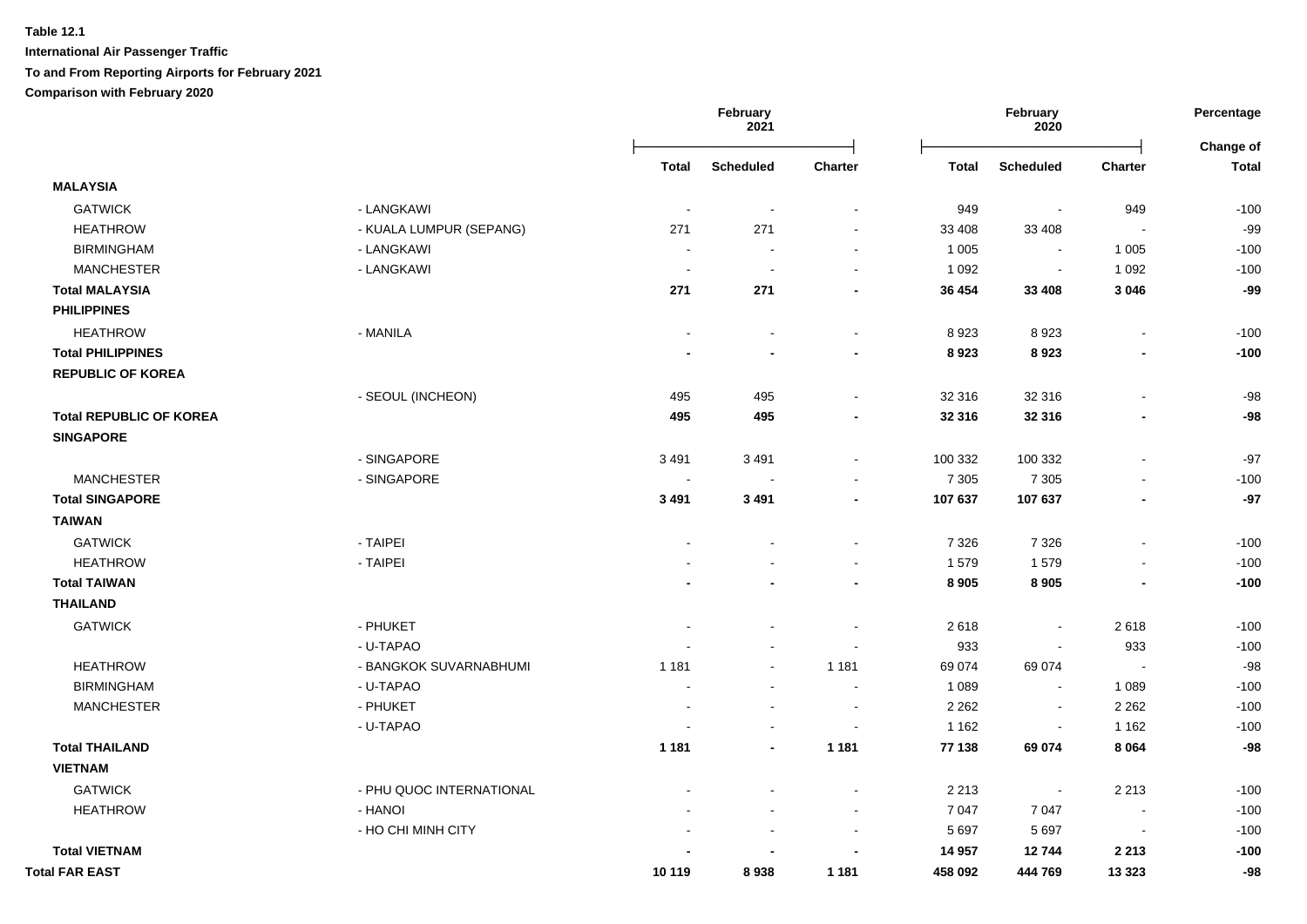|                                 |                             |                          | February<br>2021         | February<br>2020         |                | Percentage<br>Change of |                          |                          |
|---------------------------------|-----------------------------|--------------------------|--------------------------|--------------------------|----------------|-------------------------|--------------------------|--------------------------|
|                                 |                             | Total                    | <b>Scheduled</b>         | <b>Charter</b>           | <b>Total</b>   | Scheduled               | Charter                  | Total                    |
| <b>AUSTRALASIA</b>              |                             |                          |                          |                          |                |                         |                          |                          |
| <b>AUSTRALIA</b>                |                             |                          |                          |                          |                |                         |                          |                          |
|                                 | - DARWIN                    | 795                      | 795                      |                          | $\blacksquare$ |                         |                          | $\overline{\phantom{a}}$ |
|                                 | - MELBOURNE                 | $\overline{\phantom{a}}$ |                          |                          | 960            | 960                     |                          | $-100$                   |
|                                 | - PERTH (AUSTRALIA)         | $\overline{\phantom{a}}$ | $\overline{\phantom{a}}$ | $\overline{\phantom{a}}$ | 9647           | 9647                    | $\sim$                   | $-100$                   |
|                                 | - SYDNEY                    | $\overline{\phantom{a}}$ |                          |                          | 13 4 25        | 13 4 25                 |                          | $-100$                   |
| <b>Total AUSTRALIA</b>          |                             | 795                      | 795                      |                          | 24 032         | 24 03 2                 | $\blacksquare$           | $-97$                    |
| <b>NEW ZEALAND</b>              |                             |                          |                          |                          |                |                         |                          |                          |
|                                 | - AUCKLAND INTERNATIONAL    |                          |                          |                          | 2 1 2 1        | 2 1 2 1                 | $\sim$                   | $-100$                   |
| <b>Total NEW ZEALAND</b>        |                             |                          |                          |                          | 2 1 2 1        | 2 1 2 1                 |                          | $-100$                   |
| <b>Total AUSTRALASIA</b>        |                             | 795                      | 795                      |                          | 26 153         | 26 153                  |                          | $-97$                    |
| <b>CANADA</b>                   |                             |                          |                          |                          |                |                         |                          |                          |
| <b>CANADA</b>                   |                             |                          |                          |                          |                |                         |                          |                          |
| <b>GATWICK</b>                  | - CALGARY                   |                          |                          |                          | 9 9 5 7        | 9957                    |                          | $-100$                   |
|                                 | - TORONTO                   |                          |                          |                          | 26 912         | 26 912                  |                          | $-100$                   |
| <b>HEATHROW</b>                 | - CALGARY                   |                          |                          |                          | 12 413         | 12 413                  | $\sim$                   | $-100$                   |
|                                 | - MONTREAL (DORVAL)         |                          |                          |                          | 22 103         | 22 103                  | $\overline{\phantom{a}}$ | $-100$                   |
|                                 | - OTTAWA INTERNATIONAL      |                          |                          |                          | 7 277          | 7 2 7 7                 | $\sim$                   | $-100$                   |
|                                 | - TORONTO                   | 6757                     | 6757                     | $\sim$                   | 70 229         | 70 229                  | $\sim$                   | $-90$                    |
|                                 | - VANCOUVER                 | 663                      | 663                      | $\sim$                   | 36 467         | 36 467                  |                          | $-98$                    |
| GLASGOW                         | - TORONTO                   | $\sim$                   |                          | $\sim$                   | 2 2 6 7        | 2 2 6 7                 | $\sim$                   | $-100$                   |
| <b>MANCHESTER</b>               | - TORONTO                   | $\overline{\phantom{a}}$ |                          | $\sim$                   | 3 4 8 4        | 3 4 8 4                 | $\sim$                   | $-100$                   |
| <b>Total CANADA</b>             |                             | 7420                     | 7420                     |                          | 191 109        | 191 109                 |                          | $-96$                    |
| <b>Total CANADA</b>             |                             | 7420                     | 7420                     |                          | 191 109        | 191 109                 |                          | $-96$                    |
| <b>UNITED STATES OF AMERICA</b> |                             |                          |                          |                          |                |                         |                          |                          |
| <b>USA</b>                      |                             |                          |                          |                          |                |                         |                          |                          |
| <b>GATWICK</b>                  | - AUSTIN (BERGSTROM)        |                          |                          |                          | 927            | 927                     | $\blacksquare$           | $-100$                   |
|                                 | - BOSTON                    |                          |                          |                          | 11 889         | 11889                   |                          | $-100$                   |
|                                 | - LAS VEGAS                 |                          |                          |                          | 6 600          | 6 600                   |                          | $-100$                   |
|                                 | - LOS ANGELES INTERNATIONAL |                          |                          |                          | 12 8 64        | 12 8 64                 | $\overline{a}$           | $-100$                   |
|                                 | - MIAMI INTERNATIONAL       |                          |                          |                          | 12 2 35        | 12 2 35                 |                          | $-100$                   |
|                                 | - NEW YORK (JF KENNEDY)     |                          |                          |                          | 44 444         | 44 4 44                 | $\sim$                   | $-100$                   |
|                                 | - ORLANDO                   |                          |                          |                          | 49 037         | 49 037                  |                          | $-100$                   |
|                                 | - SAN FRANCISCO             |                          |                          | $\overline{\phantom{a}}$ | 7979           | 7979                    | $\blacksquare$           | $-100$                   |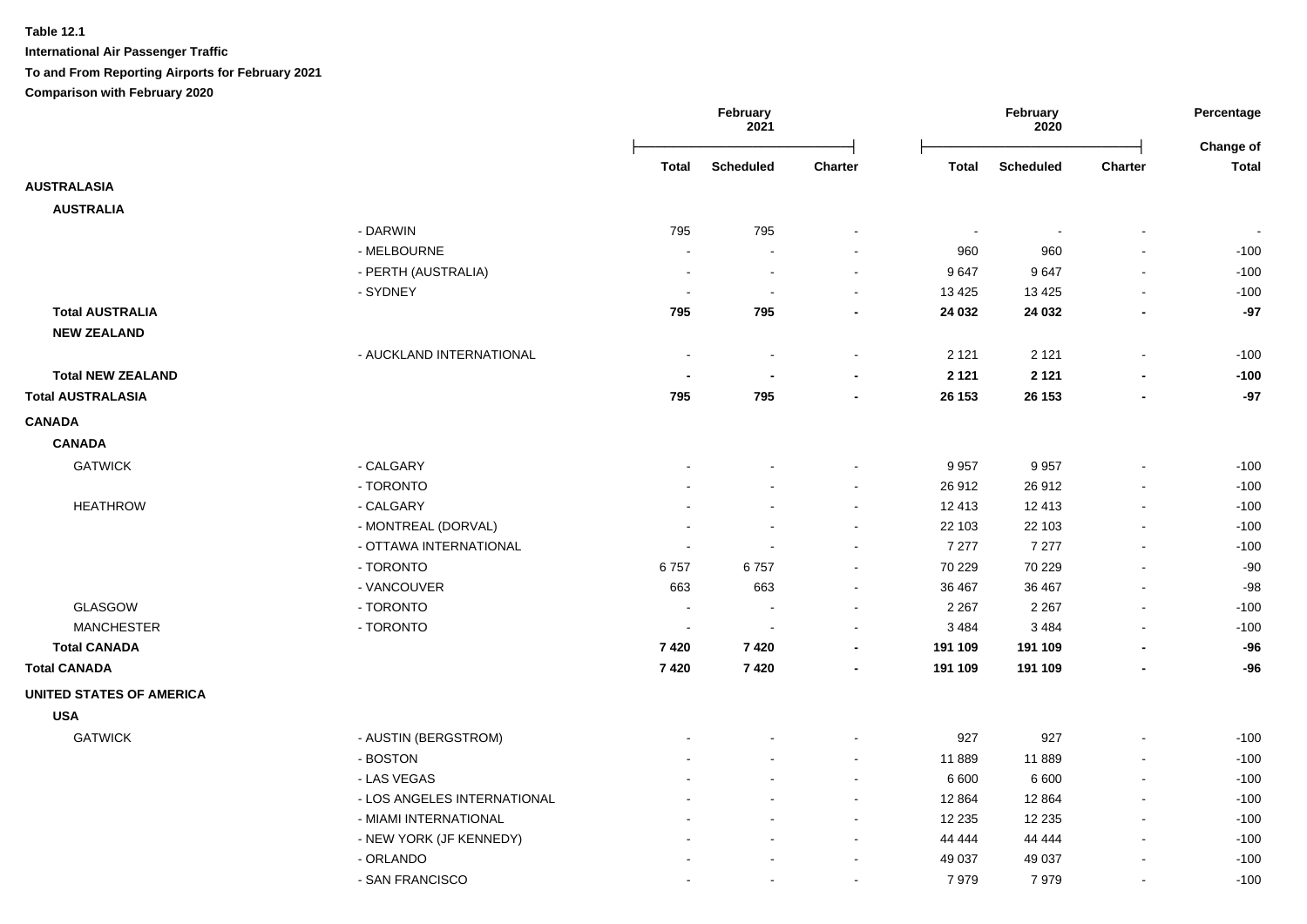|                    |                              | February<br>2021         |                  |         | February<br>2020 |                  | Percentage     |                           |
|--------------------|------------------------------|--------------------------|------------------|---------|------------------|------------------|----------------|---------------------------|
|                    |                              | <b>Total</b>             | <b>Scheduled</b> | Charter | <b>Total</b>     | <b>Scheduled</b> | <b>Charter</b> | Change of<br><b>Total</b> |
|                    | - TAMPA                      |                          |                  |         | 16 051           | 16 051           |                | $-100$                    |
| <b>HEATHROW</b>    | - ATLANTA                    | 2742                     | 2742             |         | 37 880           | 37 880           |                | $-93$                     |
|                    | - AUSTIN (BERGSTROM)         | ÷.                       |                  |         | 10 394           | 10 394           |                | $-100$                    |
|                    | - BALTIMORE                  | $\overline{\phantom{a}}$ |                  |         | 6853             | 6853             | $\overline{a}$ | $-100$                    |
|                    | - BOSTON                     | 1741                     | 1741             |         | 56 056           | 56 056           |                | $-97$                     |
|                    | - CHARLOTTE                  | 1 1 4 3                  | 1 1 4 3          |         | 19 657           | 19657            |                | $-94$                     |
|                    | - CHICAGO (O'HARE)           | 4 3 6 5                  | 4 3 6 5          | $\sim$  | 58 071           | 58 071           | $\sim$         | $-92$                     |
|                    | - DALLAS/FORT WORTH          | 4 5 0 2                  | 4 5 0 2          |         | 45 843           | 45 843           |                | $-90$                     |
|                    | - DENVER INTERNATIONAL       |                          |                  |         | 19 559           | 19559            |                | $-100$                    |
|                    | - DETROIT                    | $\blacksquare$           | $\blacksquare$   |         | 8 0 1 2          | 8 0 1 2          |                | $-100$                    |
|                    | - HOUSTON                    | 767                      | 767              |         | 27 989           | 27 989           |                | $-97$                     |
|                    | - LAS VEGAS                  |                          | $\sim$           |         | 29 4 76          | 29 4 7 6         | $\blacksquare$ | $-100$                    |
|                    | - LOS ANGELES INTERNATIONAL  | 3 0 4 8                  | 3 0 4 8          |         | 116 235          | 116 235          |                | $-97$                     |
|                    | - MIAMI INTERNATIONAL        | 3850                     | 3850             |         | 85 434           | 85 434           |                | $-95$                     |
|                    | - MINNEAPOLIS-ST PAUL        |                          |                  |         | 7 3 3 9          | 7 3 3 9          |                | $-100$                    |
|                    | - NASHVILLE METROPOLITAN     |                          |                  |         | 5 6 4 5          | 5 6 4 5          |                | $-100$                    |
|                    | - NEW ORLEANS                |                          |                  |         | 6708             | 6708             |                | $-100$                    |
|                    | - NEW YORK (JF KENNEDY)      | 7 0 4 2                  | 7 0 4 2          |         | 217 632          | 217 632          |                | $-97$                     |
|                    | - NEW YORK (NEWARK)          | 2 2 6 1                  | 2 2 6 1          |         | 61 174           | 61 174           |                | $-96$                     |
|                    | - PHILADELPHIA INTERNATIONAL | $\overline{a}$           |                  |         | 23 772           | 23 7 72          |                | $-100$                    |
|                    | - PHOENIX                    |                          |                  |         | 19 036           | 19 0 36          |                | $-100$                    |
|                    | - PITTSBURGH                 |                          |                  |         | 3 3 7 7          | 3 3 7 7          |                | $-100$                    |
|                    | - RALEIGH                    |                          |                  |         | 7444             | 7444             |                | $-100$                    |
|                    | - SALT LAKE CITY             |                          |                  |         | 7 1 5 6          | 7 1 5 6          |                | $-100$                    |
|                    | - SAN DIEGO                  |                          |                  |         | 12 9 20          | 12 9 20          |                | $-100$                    |
|                    | - SAN FRANCISCO              | 861                      | 861              |         | 64 058           | 64 058           |                | $-99$                     |
|                    | - SAN JOSE                   | $\overline{\phantom{a}}$ | $\blacksquare$   |         | 5 9 0 5          | 5 9 0 5          |                | $-100$                    |
|                    | - SEATTLE (TACOMA)           | 755                      | 755              |         | 25 8 98          | 25 8 98          |                | $-97$                     |
|                    | - WASHINGTON (DULLES)        | 2933                     | 2933             |         | 45 100           | 45 100           |                | $-93$                     |
| <b>LONDON CITY</b> | - NEW YORK (JF KENNEDY)      |                          |                  |         | 870              | 870              |                | $-100$                    |
| <b>EDINBURGH</b>   | - NEW YORK (JF KENNEDY)      |                          |                  |         | 4 5 0 3          | 4 5 0 3          |                | $-100$                    |
|                    | - NEW YORK (NEWARK)          |                          |                  |         | 8 1 9 5          | 8 1 9 5          |                | $-100$                    |
| <b>MANCHESTER</b>  | - ATLANTA                    |                          |                  |         | 5915             | 5915             |                | $-100$                    |
|                    | - HOUSTON                    |                          |                  |         | 3774             | 3774             |                | $-100$                    |
|                    | - NEW YORK (JF KENNEDY)      |                          |                  |         | 14 642           | 14 642           |                | $-100$                    |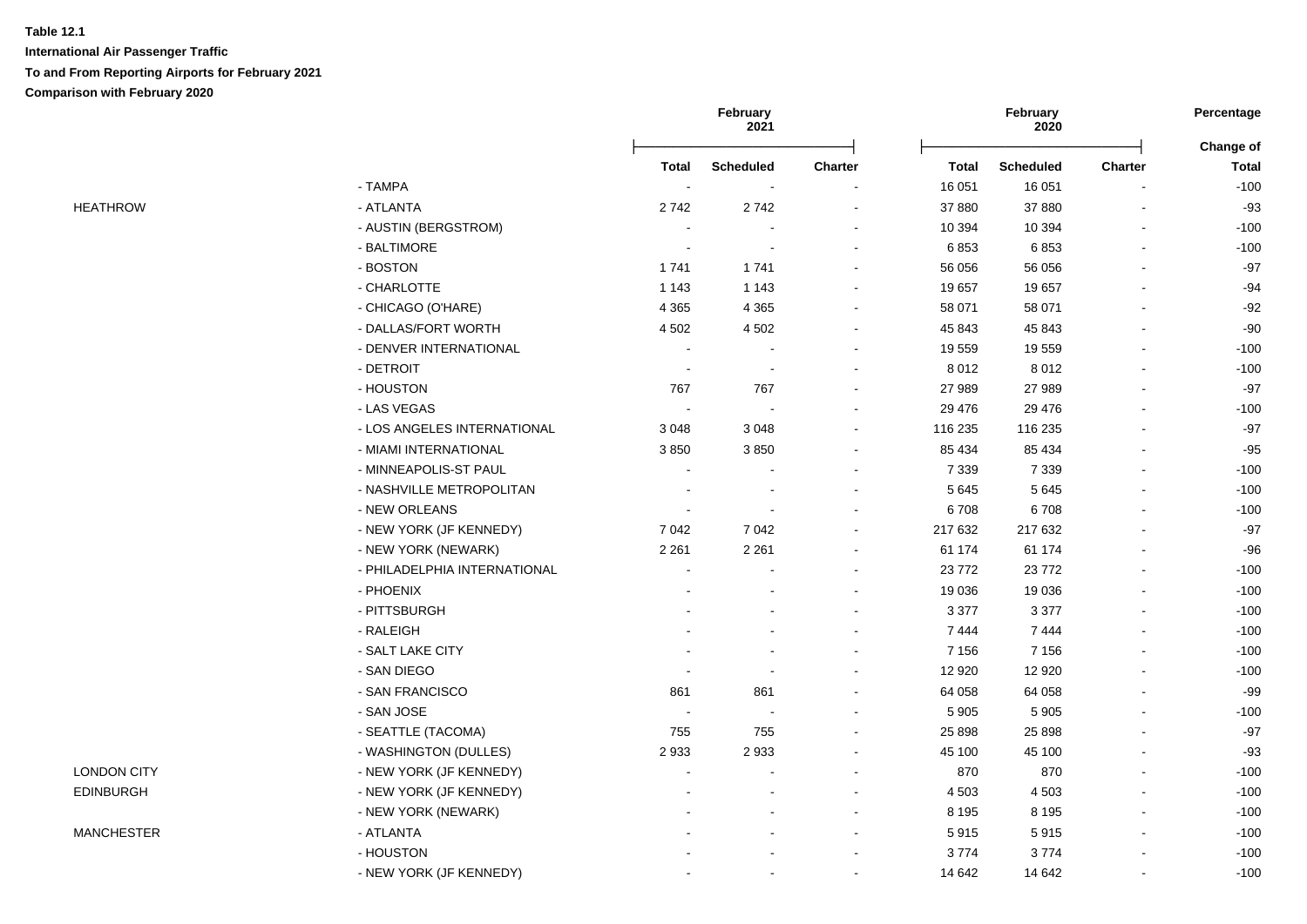**International Air Passenger Traffic To and From Reporting Airports for February 2021**

**Comparison with February 2020**

|                                       |                              |                | February<br>2021 |                          |              | February<br>2020 |                          | Percentage<br>Change of |
|---------------------------------------|------------------------------|----------------|------------------|--------------------------|--------------|------------------|--------------------------|-------------------------|
|                                       |                              | Total          | Scheduled        | <b>Charter</b>           | <b>Total</b> | <b>Scheduled</b> | Charter                  | <b>Total</b>            |
|                                       | - NEW YORK (NEWARK)          |                |                  | $\overline{a}$           | 9669         | 9669             | $\sim$                   | $-100$                  |
|                                       | - ORLANDO                    |                |                  | $\sim$                   | 19679        | 19679            | $\blacksquare$           | $-100$                  |
|                                       | - PHILADELPHIA INTERNATIONAL |                |                  | $\overline{\phantom{a}}$ | 7 2 8 9      | 7 2 8 9          | $\blacksquare$           | $-100$                  |
| <b>Total USA</b>                      |                              | 36 010         | 36 010           | $\overline{\phantom{a}}$ | 1 271 185    | 1 271 185        |                          | $-97$                   |
| <b>Total UNITED STATES OF AMERICA</b> |                              | 36 010         | 36 010           |                          | 1 271 185    | 1 271 185        |                          | -97                     |
| <b>CENTRAL AMERICA</b>                |                              |                |                  |                          |              |                  |                          |                         |
| <b>COSTA RICA</b>                     |                              |                |                  |                          |              |                  |                          |                         |
| <b>GATWICK</b>                        | - LIBERIA                    |                |                  | $\overline{\phantom{a}}$ | 2 3 7 7      | $\blacksquare$   | 2 3 7 7                  | $-100$                  |
|                                       | - SAN JOSE COST RICA         |                |                  | $\sim$                   | 7 2 3 6      | 7 2 3 6          | $\sim$                   | $-100$                  |
| <b>Total COSTA RICA</b>               |                              |                |                  | $\overline{\phantom{a}}$ | 9613         | 7 2 3 6          | 2 3 7 7                  | $-100$                  |
| <b>CUBA</b>                           |                              |                |                  |                          |              |                  |                          |                         |
|                                       | - HAVANA                     |                |                  | $\sim$                   | 3946         | 3946             | $\blacksquare$           | $-100$                  |
| <b>Total CUBA</b>                     |                              |                |                  | $\blacksquare$           | 3 9 4 6      | 3946             | $\blacksquare$           | $-100$                  |
| <b>DOMINICAN REPUBLIC</b>             |                              |                |                  |                          |              |                  |                          |                         |
|                                       | - PUNTA CANA                 |                |                  | $\sim$                   | 16 622       | 10772            | 5850                     | $-100$                  |
| <b>MANCHESTER</b>                     | - LA ROMANA                  |                |                  | $\sim$                   | 214          | $\blacksquare$   | 214                      | $-100$                  |
|                                       | - PUNTA CANA                 |                |                  | $\blacksquare$           | 5 4 7 6      | $\blacksquare$   | 5476                     | $-100$                  |
| <b>Total DOMINICAN REPUBLIC</b>       |                              |                |                  | $\blacksquare$           | 22 312       | 10772            | 11 540                   | $-100$                  |
| <b>MEXICO</b>                         |                              |                |                  |                          |              |                  |                          |                         |
| <b>GATWICK</b>                        | - CANCUN                     | 1571           | 1571             | $\blacksquare$           | 21 775       | 21 775           | $\overline{\phantom{a}}$ | $-93$                   |
|                                       | - LOS CABOS                  | $\sim$         |                  | $\blacksquare$           | 2 4 5 0      | $\sim$           | 2 4 5 0                  | $-100$                  |
| <b>HEATHROW</b>                       | - MEXICO CITY                | 1461           | 1461             | $\sim$                   | 18 237       | 18 237           | $\blacksquare$           | $-92$                   |
| <b>BIRMINGHAM</b>                     | - CANCUN                     | $\blacksquare$ |                  | $\blacksquare$           | 5769         | 5769             | $\blacksquare$           | $-100$                  |
| <b>MANCHESTER</b>                     | - CANCUN                     |                |                  |                          | 7828         | 7828             | $\blacksquare$           | $-100$                  |
|                                       | - PUERTO VALLARTA            |                |                  | $\overline{\phantom{a}}$ | 5818         | $\sim$           | 5818                     | $-100$                  |
| <b>Total MEXICO</b>                   |                              | 3 0 3 2        | 3 0 3 2          | $\blacksquare$           | 61 877       | 53 609           | 8 2 6 8                  | $-95$                   |
| <b>Total CENTRAL AMERICA</b>          |                              | 3 0 3 2        | 3 0 3 2          | $\overline{a}$           | 97 748       | 75 563           | 22 185                   | $-97$                   |
| <b>SOUTH AMERICA</b>                  |                              |                |                  |                          |              |                  |                          |                         |
| <b>ARGENTINA</b>                      |                              |                |                  |                          |              |                  |                          |                         |
| <b>GATWICK</b>                        | - BUENOS AIRES               |                |                  | $\blacksquare$           | 11 305       | 11 305           |                          | $-100$                  |
| <b>HEATHROW</b>                       | - BUENOS AIRES               |                |                  | $\blacksquare$           | 13 955       | 13 955           | $\blacksquare$           | $-100$                  |
| <b>Total ARGENTINA</b>                |                              |                |                  | $\blacksquare$           | 25 260       | 25 260           | $\overline{\phantom{a}}$ | $-100$                  |
| <b>BRAZIL</b>                         |                              |                |                  |                          |              |                  |                          |                         |
| <b>GATWICK</b>                        | - RIO DE JANEIRO (GALEAO)    |                | $\blacksquare$   | $\blacksquare$           | 7659         | 7659             |                          | $-100$                  |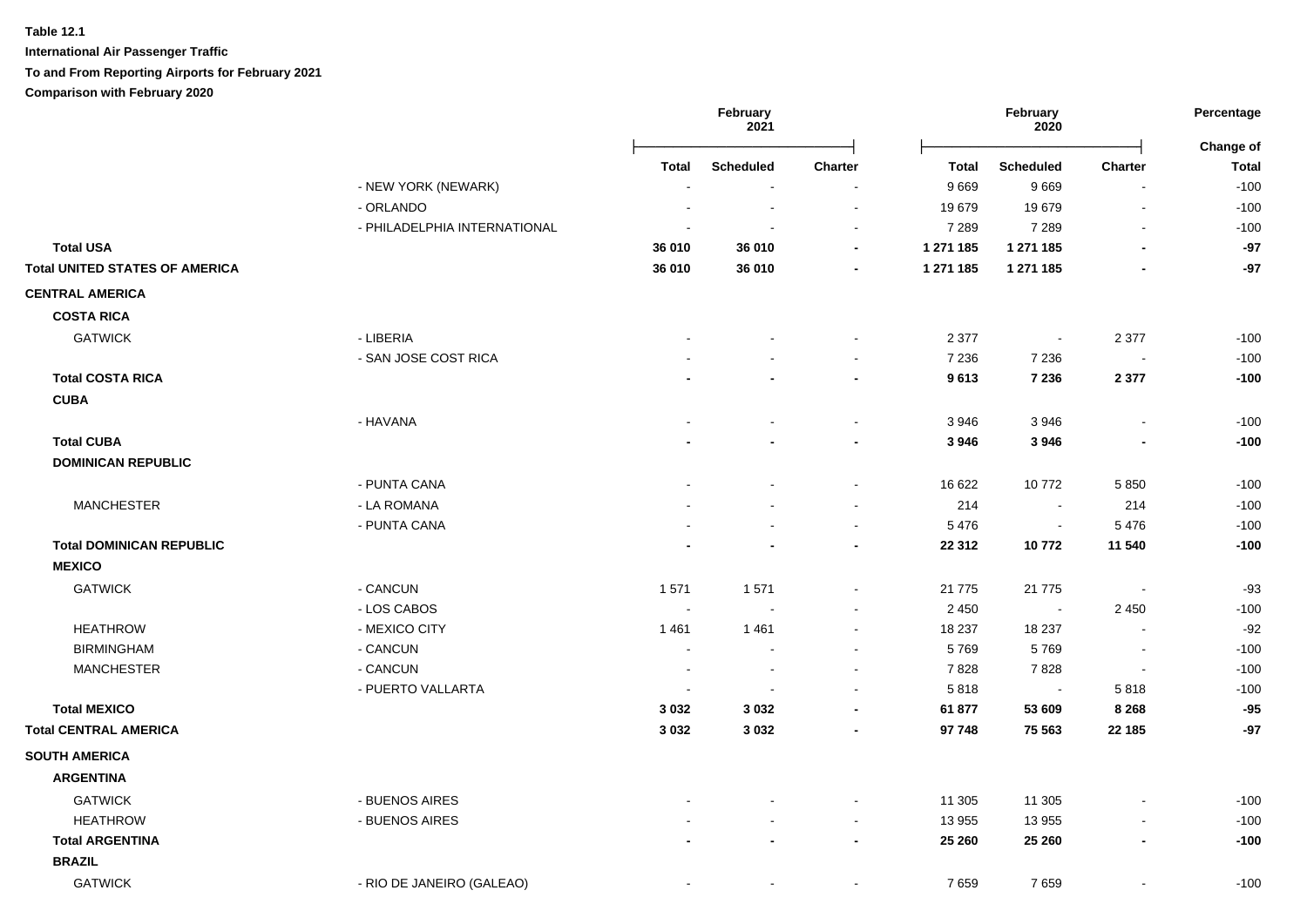|                                  |                           | February<br>2021 |                          | February<br>2020         |                          |                          | Percentage               |                           |
|----------------------------------|---------------------------|------------------|--------------------------|--------------------------|--------------------------|--------------------------|--------------------------|---------------------------|
|                                  |                           | <b>Total</b>     | <b>Scheduled</b>         | <b>Charter</b>           | <b>Total</b>             | <b>Scheduled</b>         | <b>Charter</b>           | Change of<br><b>Total</b> |
| <b>HEATHROW</b>                  | - RIO DE JANEIRO (GALEAO) | $\sim$           |                          |                          | 9 9 6 1                  | 9961                     | $\blacksquare$           | $-100$                    |
|                                  | - SAO PAULO (GUARULHOS)   |                  | $\overline{\phantom{a}}$ | $\tilde{\phantom{a}}$    | 31 867                   | 31 867                   | $\blacksquare$           | $-100$                    |
| <b>Total BRAZIL</b>              |                           |                  |                          | $\overline{\phantom{a}}$ | 49 487                   | 49 487                   | $\overline{\phantom{a}}$ | $-100$                    |
| <b>CHILE</b>                     |                           |                  |                          |                          |                          |                          |                          |                           |
|                                  | - SANTIAGO DE CHILE       |                  |                          | $\blacksquare$           | 8 1 3 0                  | 8 1 3 0                  | $\blacksquare$           | $-100$                    |
| <b>Total CHILE</b>               |                           |                  |                          | $\blacksquare$           | 8 1 3 0                  | 8 1 3 0                  | $\blacksquare$           | $-100$                    |
| <b>COLOMBIA</b>                  |                           |                  |                          |                          |                          |                          |                          |                           |
|                                  | - BOGOTA                  |                  |                          | $\blacksquare$           | 11 980                   | 11 980                   |                          | $-100$                    |
| <b>Total COLOMBIA</b>            |                           |                  |                          | $\blacksquare$           | 11 980                   | 11 980                   | $\blacksquare$           | $-100$                    |
| <b>GUYANA</b>                    |                           |                  |                          |                          |                          |                          |                          |                           |
|                                  | - GEORGETOWN (GUYANA)     | 12               | $\blacksquare$           | 12                       |                          |                          |                          |                           |
| <b>Total GUYANA</b>              |                           | 12               | $\overline{\phantom{a}}$ | 12                       |                          |                          | $\blacksquare$           | Infinity                  |
| <b>SURINAM</b>                   |                           |                  |                          |                          |                          |                          |                          |                           |
| <b>STANSTED</b>                  | - PARAMARIBO              | 16               | $\blacksquare$           | 16                       |                          |                          | $\blacksquare$           |                           |
| <b>Total SURINAM</b>             |                           | 16               | $\blacksquare$           | 16                       | $\overline{\phantom{a}}$ |                          | $\blacksquare$           | Infinity                  |
| <b>Total SOUTH AMERICA</b>       |                           | 28               | $\overline{\phantom{a}}$ | 28                       | 94 857                   | 94 857                   | $\blacksquare$           | $-100$                    |
| <b>CARIBBEAN AREA</b>            |                           |                  |                          |                          |                          |                          |                          |                           |
| <b>ANTIGUA AND BARBUDA</b>       |                           |                  |                          |                          |                          |                          |                          |                           |
| <b>GATWICK</b>                   | - ANTIGUA                 | 1712             | 1712                     | $\blacksquare$           | 18872                    | 18872                    |                          | $-91$                     |
| <b>Total ANTIGUA AND BARBUDA</b> |                           | 1712             | 1712                     | $\blacksquare$           | 18 872                   | 18 872                   |                          | $-91$                     |
| <b>BAHAMAS</b>                   |                           |                  |                          |                          |                          |                          |                          |                           |
| <b>HEATHROW</b>                  | - NASSAU                  |                  |                          | $\blacksquare$           | 4 9 23                   | 4923                     | $\blacksquare$           | $-100$                    |
| <b>Total BAHAMAS</b>             |                           |                  |                          | $\blacksquare$           | 4923                     | 4923                     |                          | $-100$                    |
| <b>BARBADOS</b>                  |                           |                  |                          |                          |                          |                          |                          |                           |
| <b>GATWICK</b>                   | - BRIDGETOWN              | $\sim$           |                          | $\sim$                   | 57 945                   | 40 578                   | 17 367                   | $-100$                    |
| <b>HEATHROW</b>                  | - BRIDGETOWN              | 2680             | 2680                     | $\blacksquare$           | 1 4 0 7                  | 1 4 0 7                  | $\blacksquare$           | 90                        |
| <b>STANSTED</b>                  | - BRIDGETOWN              | $\sim$           |                          |                          | 294                      | $\sim$                   | 294                      | $-100$                    |
| BELFAST INTERNATIONAL            | - BRIDGETOWN              |                  |                          |                          | 283                      | $\blacksquare$           | 283                      | $-100$                    |
| <b>BIRMINGHAM</b>                | - BRIDGETOWN              |                  |                          | $\blacksquare$           | 10 976                   | $\blacksquare$           | 10 976                   | $-100$                    |
| <b>BOURNEMOUTH</b>               | - BRIDGETOWN              |                  |                          | $\blacksquare$           | 296                      | $\blacksquare$           | 296                      | $-100$                    |
| <b>BRISTOL</b>                   | - BRIDGETOWN              |                  |                          | $\blacksquare$           | 603                      | $\overline{\phantom{a}}$ | 603                      | $-100$                    |
| <b>CARDIFF WALES</b>             | - BRIDGETOWN              |                  |                          | $\sim$                   | 888                      | $\blacksquare$           | 888                      | $-100$                    |
| <b>GLASGOW</b>                   | - BRIDGETOWN              |                  |                          |                          | 1707                     | 391                      | 1 3 1 6                  | $-100$                    |
| <b>MANCHESTER</b>                | - BRIDGETOWN              |                  | $\blacksquare$           | $\blacksquare$           | 19 157                   | 7469                     | 11 688                   | $-100$                    |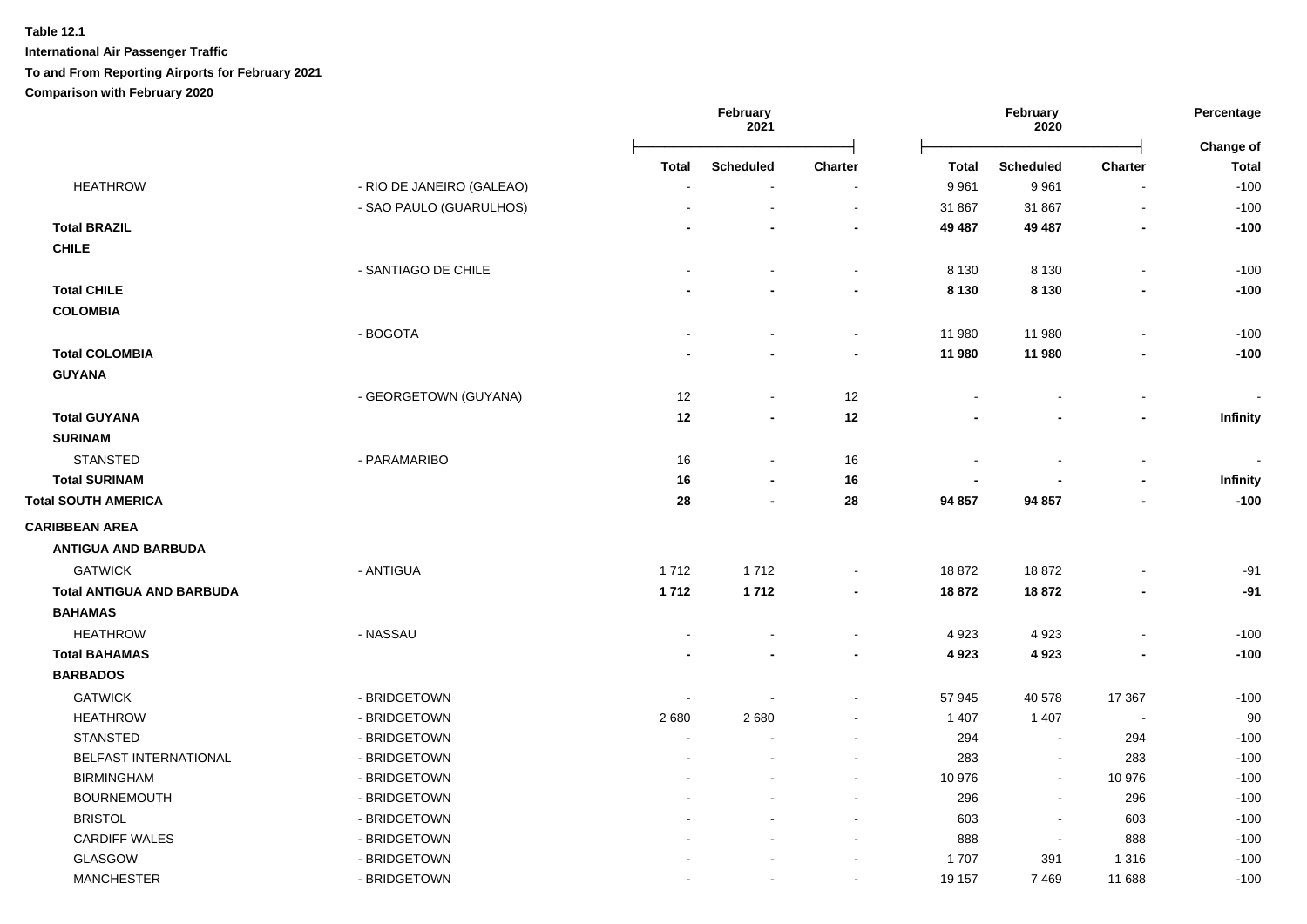**International Air Passenger Traffic**

#### **To and From Reporting Airports for February 2021**

**Comparison with February 2020**

|                                    |                        |                          | February<br>2021         |                          |              | February<br>2020 |                          |                           |
|------------------------------------|------------------------|--------------------------|--------------------------|--------------------------|--------------|------------------|--------------------------|---------------------------|
|                                    |                        | Total                    | <b>Scheduled</b>         | <b>Charter</b>           | <b>Total</b> | <b>Scheduled</b> | <b>Charter</b>           | Change of<br><b>Total</b> |
| <b>NEWCASTLE</b>                   | - BRIDGETOWN           | $\overline{\phantom{a}}$ | $\overline{\phantom{a}}$ | $\overline{\phantom{a}}$ | 920          | 920              | $\overline{\phantom{a}}$ | $-100$                    |
| <b>Total BARBADOS</b>              |                        | 2680                     | 2680                     | $\blacksquare$           | 94 476       | 50765            | 43711                    | $-97$                     |
| <b>BERMUDA</b>                     |                        |                          |                          |                          |              |                  |                          |                           |
| <b>GATWICK</b>                     | - BERMUDA              | 657                      | 657                      | $\sim$                   | 5 4 3 6      | 5 4 3 6          | $\blacksquare$           | $-88$                     |
| <b>Total BERMUDA</b>               |                        | 657                      | 657                      | $\blacksquare$           | 5 4 3 6      | 5 4 3 6          | $\overline{\phantom{a}}$ | $-88$                     |
| <b>CAYMAN ISLANDS</b>              |                        |                          |                          |                          |              |                  |                          |                           |
| <b>HEATHROW</b>                    | - GRAND CAYMAN         | 455                      | 455                      |                          | 2 9 3 1      | 2931             | $\blacksquare$           | $-84$                     |
| <b>Total CAYMAN ISLANDS</b>        |                        | 455                      | 455                      |                          | 2931         | 2931             | $\blacksquare$           | $-84$                     |
| <b>GRENADA</b>                     |                        |                          |                          |                          |              |                  |                          |                           |
| <b>GATWICK</b>                     | - GRENADA              | $\blacksquare$           |                          | $\sim$                   | 4 8 3 2      | 4832             | $\blacksquare$           | $-100$                    |
| <b>Total GRENADA</b>               |                        |                          |                          | $\blacksquare$           | 4832         | 4 8 3 2          | $\blacksquare$           | $-100$                    |
| <b>JAMAICA</b>                     |                        |                          |                          |                          |              |                  |                          |                           |
|                                    | - KINGSTON             | 823                      | 823                      |                          | 7991         | 7891             | 100                      | $-90$                     |
|                                    | - MONTEGO BAY          | $\sim$                   |                          |                          | 18 933       | 9729             | 9 2 0 4                  | $-100$                    |
| <b>BIRMINGHAM</b>                  | - MONTEGO BAY          |                          |                          | $\sim$                   | 2732         | $\sim$           | 2732                     | $-100$                    |
| <b>CARDIFF WALES</b>               | - MONTEGO BAY          |                          |                          |                          | 600          | $\sim$           | 600                      | $-100$                    |
| DONCASTER SHEFFIELD                | - KINGSTON             |                          |                          | $\overline{\phantom{a}}$ | 119          | $\sim$           | 119                      | $-100$                    |
| GLASGOW                            | - MONTEGO BAY          |                          | $\blacksquare$           | $\sim$                   | 581          | $\sim$           | 581                      | $-100$                    |
| <b>MANCHESTER</b>                  | - MONTEGO BAY          | $\overline{\phantom{a}}$ |                          | $\blacksquare$           | 8 4 1 5      | $\sim$           | 8415                     | $-100$                    |
| <b>NEWCASTLE</b>                   | - MONTEGO BAY          | $\overline{a}$           |                          |                          | 299          | 299              | $\overline{\phantom{a}}$ | $-100$                    |
| <b>Total JAMAICA</b>               |                        | 823                      | 823                      |                          | 39 670       | 17919            | 21 751                   | $-98$                     |
| <b>SAINT KITTS AND NEVIS</b>       |                        |                          |                          |                          |              |                  |                          |                           |
| <b>GATWICK</b>                     | - ST KITTS             | $\blacksquare$           |                          | $\sim$                   | 1444         | 1 4 4 4          | $\overline{\phantom{a}}$ | $-100$                    |
| <b>Total SAINT KITTS AND NEVIS</b> |                        |                          |                          | $\blacksquare$           | 1444         | 1 4 4 4          | $\overline{\phantom{a}}$ | $-100$                    |
| <b>ST LUCIA</b>                    |                        |                          |                          |                          |              |                  |                          |                           |
|                                    | - ST LUCIA (HEWANORRA) | 665                      | 665                      |                          | 16 950       | 15791            | 1 1 5 9                  | $-96$                     |
| <b>Total ST LUCIA</b>              |                        | 665                      | 665                      | $\blacksquare$           | 16 950       | 15791            | 1 1 5 9                  | $-96$                     |
| <b>TRINIDAD AND TOBAGO</b>         |                        |                          |                          |                          |              |                  |                          |                           |
|                                    | - PORT OF SPAIN        |                          |                          | $\overline{\phantom{a}}$ | 5 3 3 4      | 5 3 3 4          | $\blacksquare$           | $-100$                    |
|                                    | - TOBAGO               |                          |                          |                          | 3 2 6 3      | 3 2 6 3          |                          | $-100$                    |
| <b>Total TRINIDAD AND TOBAGO</b>   |                        |                          |                          |                          | 8 5 9 7      | 8597             | $\blacksquare$           | $-100$                    |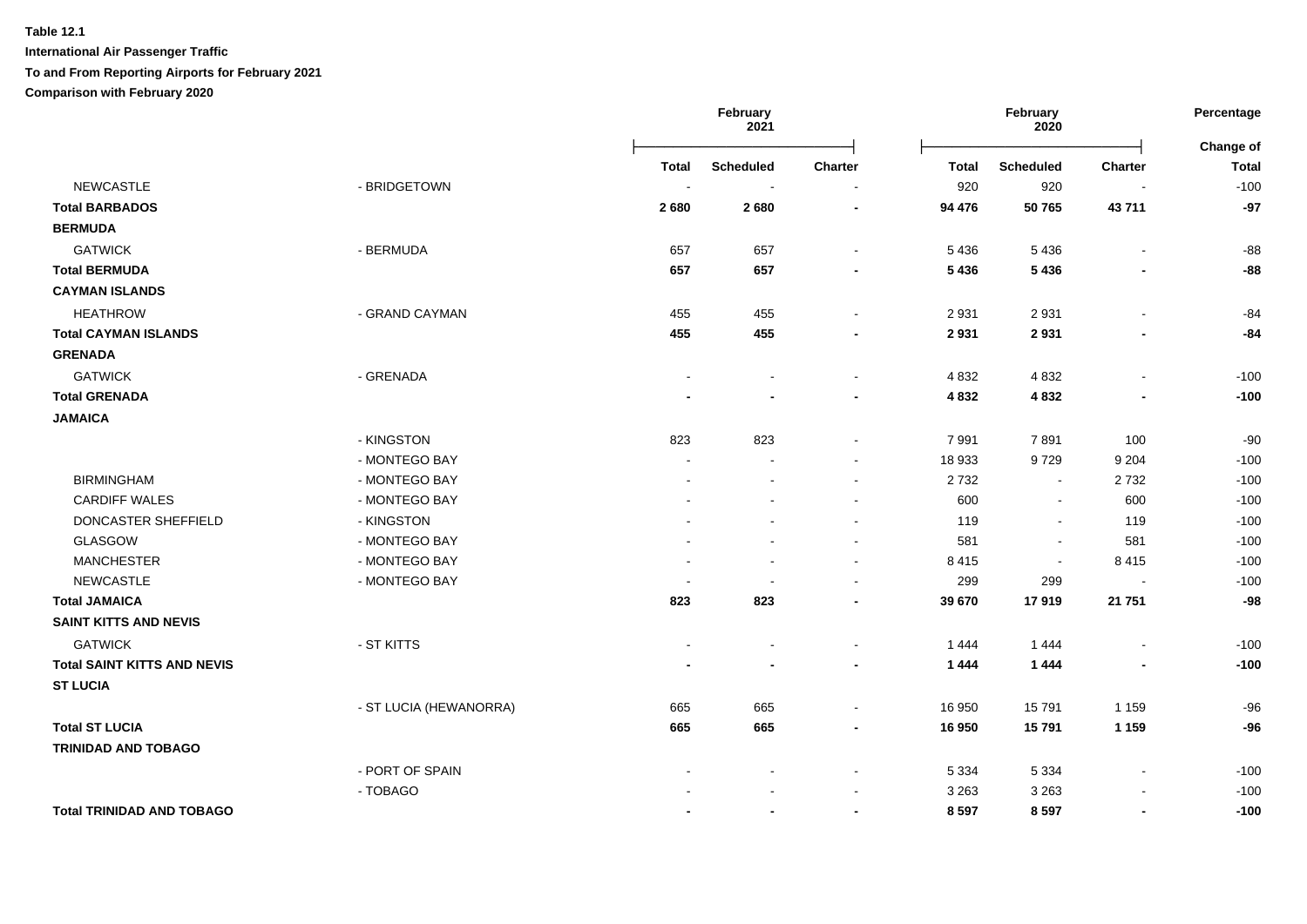**Table 12.1 International Air Passenger Traffic**

# **To and From Reporting Airports for February 2021**

**Comparison with February 2020**

|                                       |                       | February<br>2021 |                  | February<br>2020 |              |                  | Percentage     |                           |
|---------------------------------------|-----------------------|------------------|------------------|------------------|--------------|------------------|----------------|---------------------------|
|                                       |                       | <b>Total</b>     | <b>Scheduled</b> | <b>Charter</b>   | <b>Total</b> | <b>Scheduled</b> | Charter        | Change of<br><b>Total</b> |
| <b>TURKS AND CAICOS ISLANDS</b>       |                       |                  |                  |                  |              |                  |                |                           |
|                                       | - PROVIDENCIALES      |                  |                  | $\sim$           | 629          | 629              | $\sim$         | $-100$                    |
| <b>Total TURKS AND CAICOS ISLANDS</b> |                       |                  |                  |                  | 629          | 629              |                | $-100$                    |
| <b>Total CARIBBEAN AREA</b>           |                       | 6992             | 6992             | $\blacksquare$   | 198760       | 132 139          | 66 621         | $-96$                     |
| <b>INDIAN OCEAN ISLANDS</b>           |                       |                  |                  |                  |              |                  |                |                           |
| <b>MALDIVE ISLANDS</b>                |                       |                  |                  |                  |              |                  |                |                           |
|                                       | - MALE INTERNATIONAL  | $\sim$           | $\sim$           |                  | 7754         | 7754             |                | $-100$                    |
| <b>HEATHROW</b>                       | - MALE INTERNATIONAL  | 913              | 913              |                  | $\sim$       |                  |                | $\sim$                    |
| <b>Total MALDIVE ISLANDS</b>          |                       | 913              | 913              |                  | 7754         | 7754             |                | $-88$                     |
| <b>MAURITIUS</b>                      |                       |                  |                  |                  |              |                  |                |                           |
| <b>GATWICK</b>                        | - MAURITIUS           | $\sim$           | $\blacksquare$   | $\blacksquare$   | 13 123       | 13 1 23          |                | $-100$                    |
| <b>HEATHROW</b>                       | - MAURITIUS           |                  |                  | $\blacksquare$   | 5 5 3 0      | 5 5 3 0          |                | $-100$                    |
| <b>Total MAURITIUS</b>                |                       |                  |                  |                  | 18 653       | 18 653           |                | $-100$                    |
| <b>SEYCHELLES</b>                     |                       |                  |                  |                  |              |                  |                |                           |
|                                       | - SEYCHELLES          | $\blacksquare$   | $\blacksquare$   | $\blacksquare$   | 3 2 5 0      | 3 2 5 0          | $\blacksquare$ | $-100$                    |
| <b>Total SEYCHELLES</b>               |                       |                  |                  |                  | 3 2 5 0      | 3 2 5 0          |                | $-100$                    |
| <b>Total INDIAN OCEAN ISLANDS</b>     |                       | 913              | 913              | $\blacksquare$   | 29 657       | 29 657           |                | $-97$                     |
| <b>ATLANTIC OCEAN ISLANDS</b>         |                       |                  |                  |                  |              |                  |                |                           |
| <b>CAPE VERDE ISLANDS</b>             |                       |                  |                  |                  |              |                  |                |                           |
| <b>GATWICK</b>                        | - BOA VISTA (RABIL)   |                  |                  |                  | 7 3 7 2      | 7 3 7 2          |                | $-100$                    |
|                                       | - ILHA DO SAL C.VERDE |                  |                  | $\sim$           | 5 2 5 7      | 5 2 5 7          |                | $-100$                    |
| <b>BIRMINGHAM</b>                     | - BOA VISTA (RABIL)   |                  |                  | $\sim$           | 3 4 2 2      | 3422             |                | $-100$                    |
|                                       | - ILHA DO SAL C.VERDE |                  |                  |                  | 3 1 8 6      | 3 1 8 6          |                | $-100$                    |
| <b>BRISTOL</b>                        | - ILHA DO SAL C.VERDE |                  |                  |                  | 1 4 0 9      | $\sim$           | 1 4 0 9        | $-100$                    |
| <b>MANCHESTER</b>                     | - BOA VISTA (RABIL)   |                  |                  |                  | 5 1 3 8      | 5 1 3 8          |                | $-100$                    |
|                                       | - ILHA DO SAL C.VERDE |                  |                  | $\sim$           | 4 6 4 3      | 4 6 4 3          |                | $-100$                    |
| <b>Total CAPE VERDE ISLANDS</b>       |                       |                  |                  |                  | 30 4 27      | 29 018           | 1 4 0 9        | $-100$                    |
| <b>Total ATLANTIC OCEAN ISLANDS</b>   |                       |                  |                  |                  | 30 427       | 29 018           | 1 4 0 9        | $-100$                    |
| <b>OIL RIGS</b>                       |                       |                  |                  |                  |              |                  |                |                           |
| <b>OIL RIGS</b>                       |                       |                  |                  |                  |              |                  |                |                           |
| ABERDEEN                              | - OIL RIGS            | 21 666           | $\blacksquare$   | 21 666           | 28 067       | $\blacksquare$   | 28 067         | $-23$                     |
| <b>BLACKPOOL</b>                      | - OIL RIGS            |                  |                  |                  | 1 4 8 0      |                  | 1 4 8 0        | $-100$                    |
| <b>HUMBERSIDE</b>                     | - OIL RIGS            | 677              |                  | 677              | 623          |                  | 623            | 9                         |